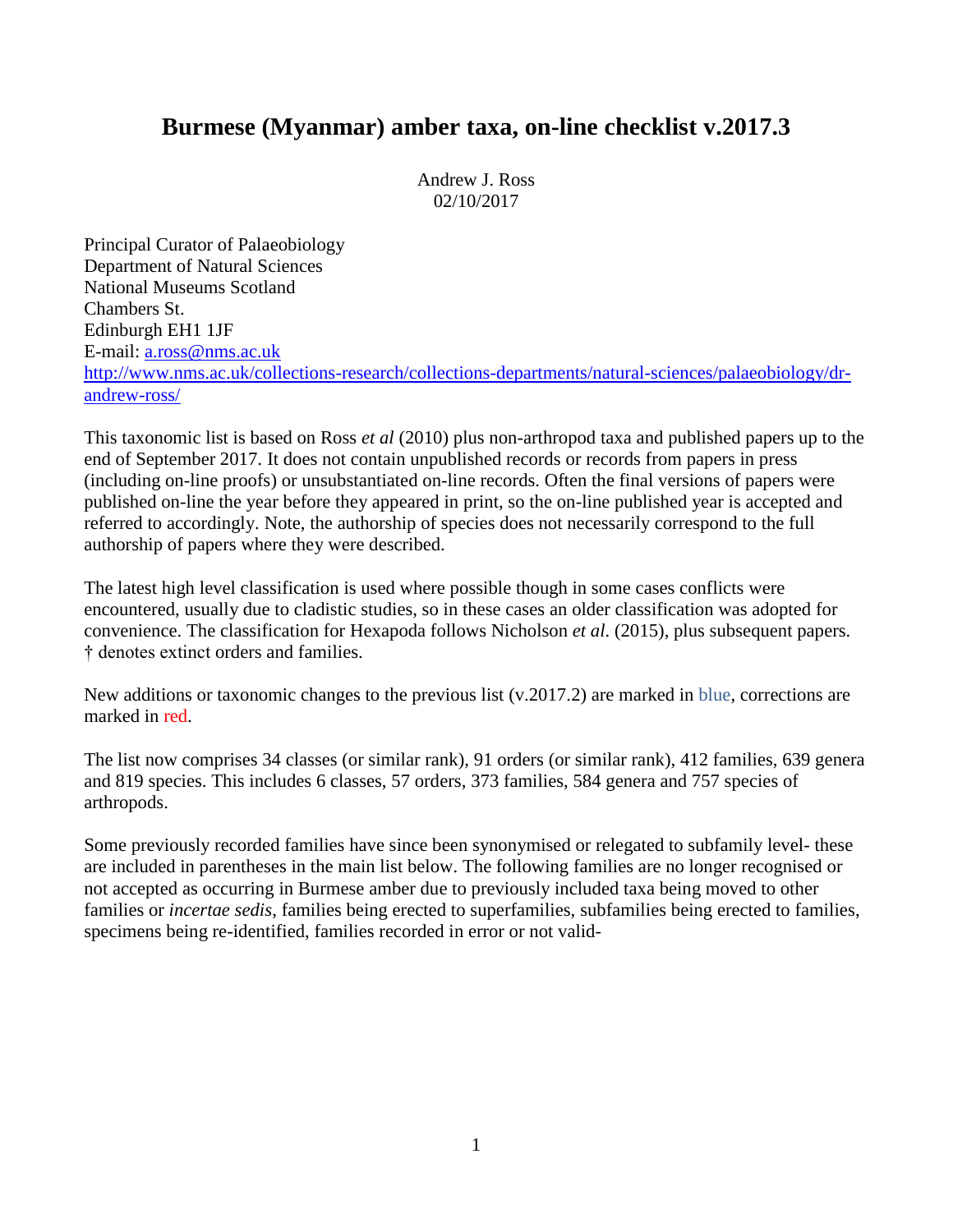#### Hexapoda

Bibionidae †Eadiidae †Ectinothripidae (*nomen nudum*) Eriocraniidae Hilarimorphidae Leptoceridae Neanuridae Piesmatidae Pompilidae Prosopistomatidae Psyllipsocidae †Raphidiomimidae Rhinotermitidae Telephlebiidae Termopsidae Therevidae Trigonalidae

#### Arachnida

†Archaeobuthidae **Deinopidae** Dictynidae Erythraeidae Linyphiidae Liphistidae Nephilidae Ochyroceratidae Olpiidae Pisauridae †Salticoididae Sironidae

# Plantae

Hypnodendraceae

The list by Guo *et al*. (2017) has proved useful in providing a species I previously missed, a spelling mistake and a few additional references. However, some species were listed in the families where they were originally described rather than where they have been subsequently moved to, so in these cases their classification is not followed here. They included five species: *Jordansegestria detruneo* (No. 109), *Archaelagonops alavensis* (No. 127), *Xiphos vani* (No. 275), *Dorotheus guidensis* (No. 402) and *Haidoterminus cippus* (No. 576) that were described from other ambers or fossil deposits and have not been recorded from Burmese amber.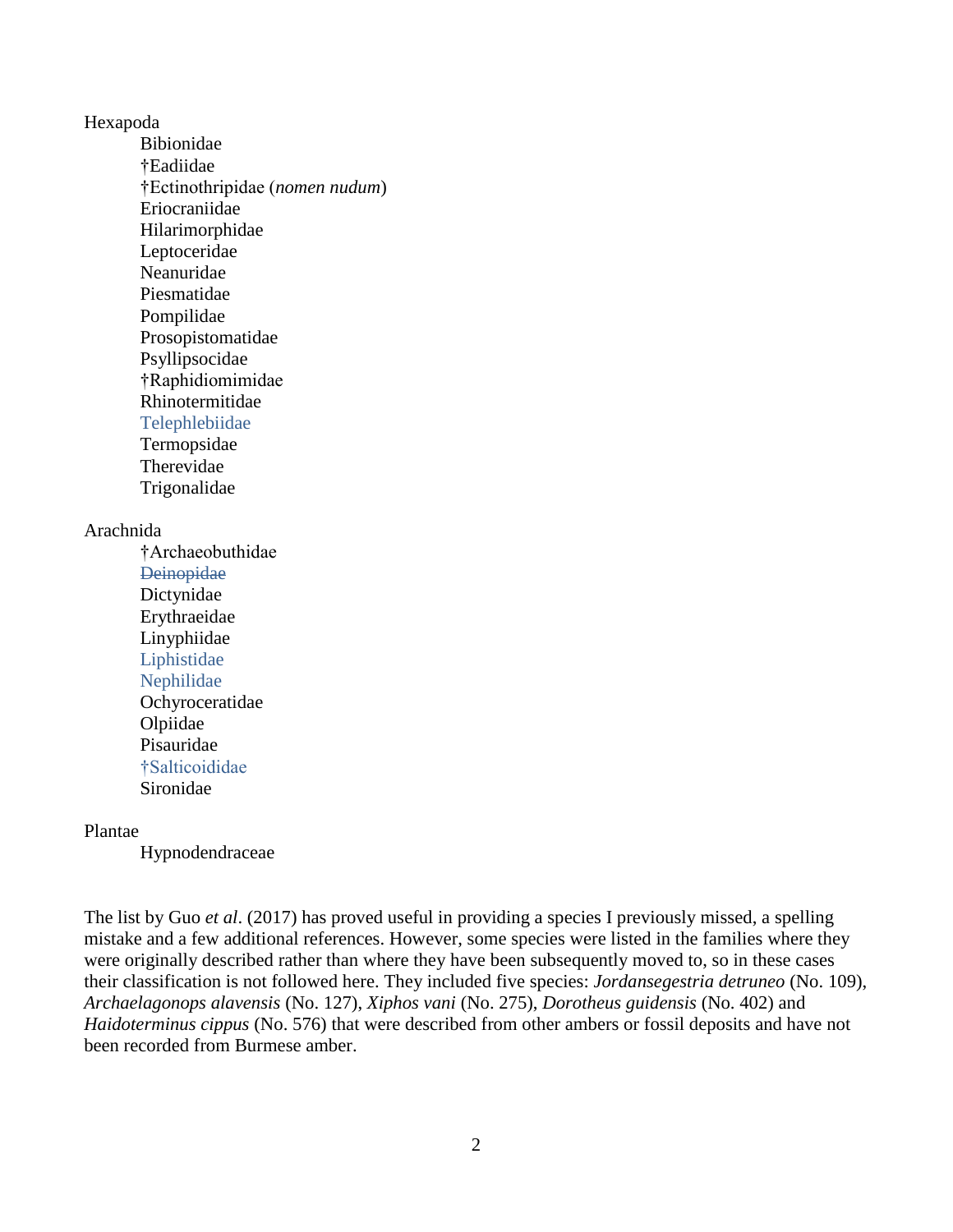The word 'Birmite' has been used for Burmese amber, but this is incorrect. Birmite is a 19th Century trade name for a man-made resin (urea formaldehyde), so should not be used. Burmite is the correct mineral name.

The Bibliography lists papers on Burmese amber published since 1995, including those that discuss species already described (list is not comprehensive) and papers that contain other information, such as about the geology, chemistry and ecology. See the reference lists in Ross & York (2000) and Zherikhin & Ross (2000) for papers published before 1995.

At the end of the Bibliography is a separate list of papers in press. Data from these will be added to the taxonomic list when they are published.

Many thanks to everyone who has supplied pdfs of their papers. So that I can keep the list up-to-date please continue to send me your pdfs and let me know of any corrections required (particularly due to taxonomic changes) and references of papers in press. This list will be periodically updated and made available on-line via webpage and Research Gate.

I welcome collaboration on future papers using this data, which will give me the incentive to keep the list up-to-date.

If you find this list useful to your research please cite it as follows-

Ross, A.J. 2017. *Burmese (Myanmar) amber taxa, on-line checklist v.2017.3*. 83pp. <http://www.nms.ac.uk/explore/stories/natural-world/burmese-amber/>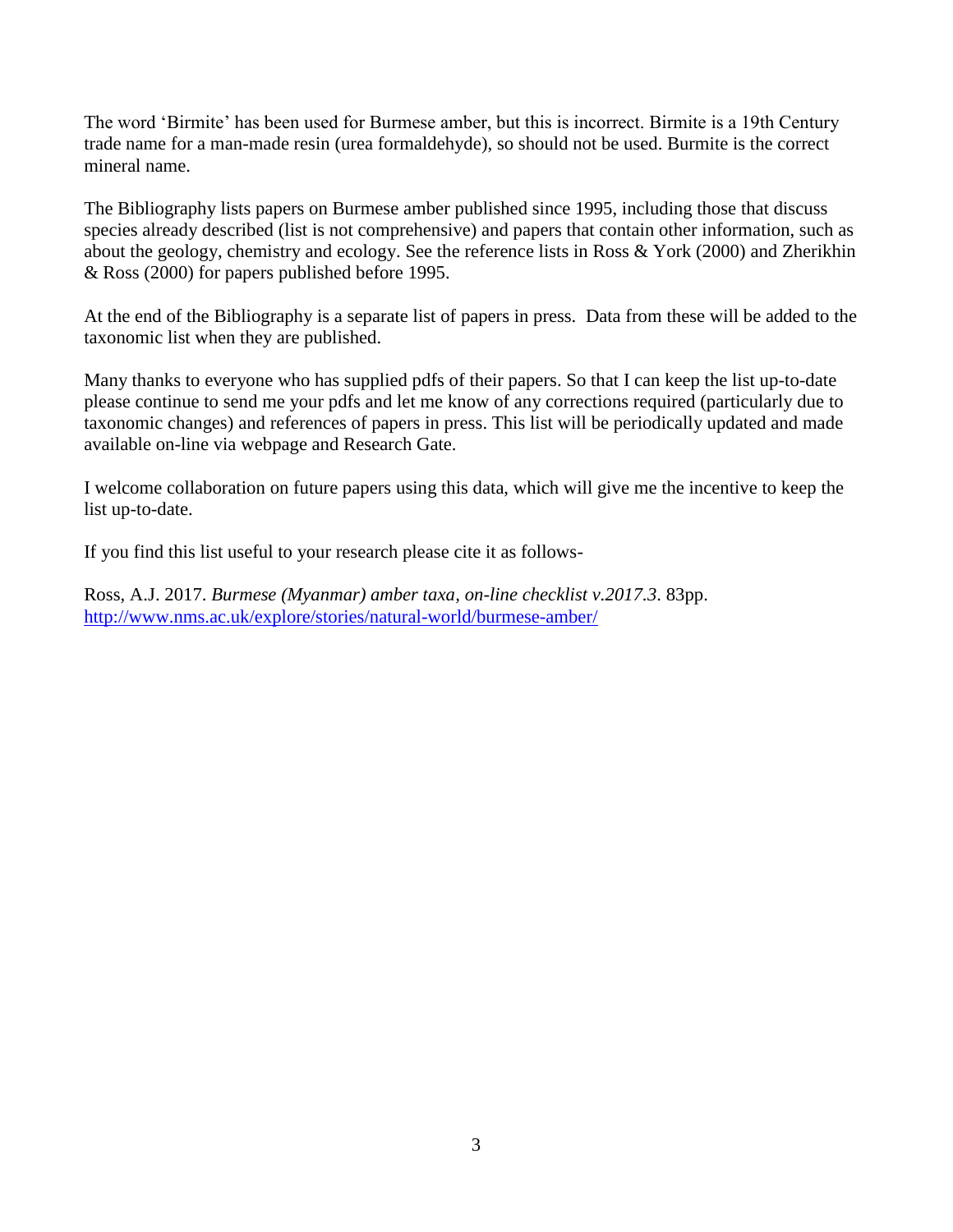#### **HEXAPODA (2c., 34o., 290f., 462g., 538sp.)**

### **Entognatha (4o., 6f., 13g., 14sp.)**

# Diplura (1f.)

Campodeidae

# Entomobryomorpha (3f., 8g., 9sp.)

### Isotomidae

*Burmisotoma lamellifera* Christiansen & Nascimbene, 2006 *Proisotoma pettersonae* Christiansen & Nascimbene, 2006 *Propachyotoma conica* Christiansen & Nascimbene, 2006 *Protodesoria granda* Christiansen & Nascimbene, 2006 *Protoisotoma burma* Christiansen & Nascimbene, 2006 *Villusisotoma brevis* Christiansen & Nascimbene, 2006 *Villusisotoma longa* Christiansen & Nascimbene, 2006

# †Praentomobryidae

*Cretacentomobrya burma* Christiansen & Nascimbene, 2006 *Praentomobrya avita* Christiansen & Nascimbene, 2006 Tomoceridae

# Poduromorpha (1f., 1g., 1sp.)

Odontellidae

*Protodontella minicornis* Christiansen & Nascimbene, 2006

# Symphypleona (1f., 4g., 4sp.)

#### Sminthuridae

*Grinnellia ventis* Christiansen & Nascimbene, 2006 *Mucrovirga incompleta* Christiansen & Nascimbene, 2006 *Sminthurconus grimaldi* Christiansen & Nascimbene, 2006 *Sminthuricinus deceptus* Christiansen & Nascimbene, 2006

# **Insecta (30o., 284f., 449g., 524sp., excluding copal)**

# Archaeognatha (2f., 5g., 6sp.) Machilidae Meinertellidae *Cretaceobrevibusantennis hookensis* Chen & Su, 2017 *Cretaceobrevibusantennis thornis* Chen & Su, 2017

*Cretaceomachilis longa* Zhang, Li, Shih, Zhang & Ren, 2017 ?*Macropsontus* sp. *Nullmeinertellus wenxuani* Zhang, Li, Shih, Zhang & Ren, 2017 *Unimeinertellus abundus* Zhang, Li, Shih, Zhang & Ren, 2017 *Unimeinertellus bellus* Zhang, Li, Shih, Zhang & Ren, 2017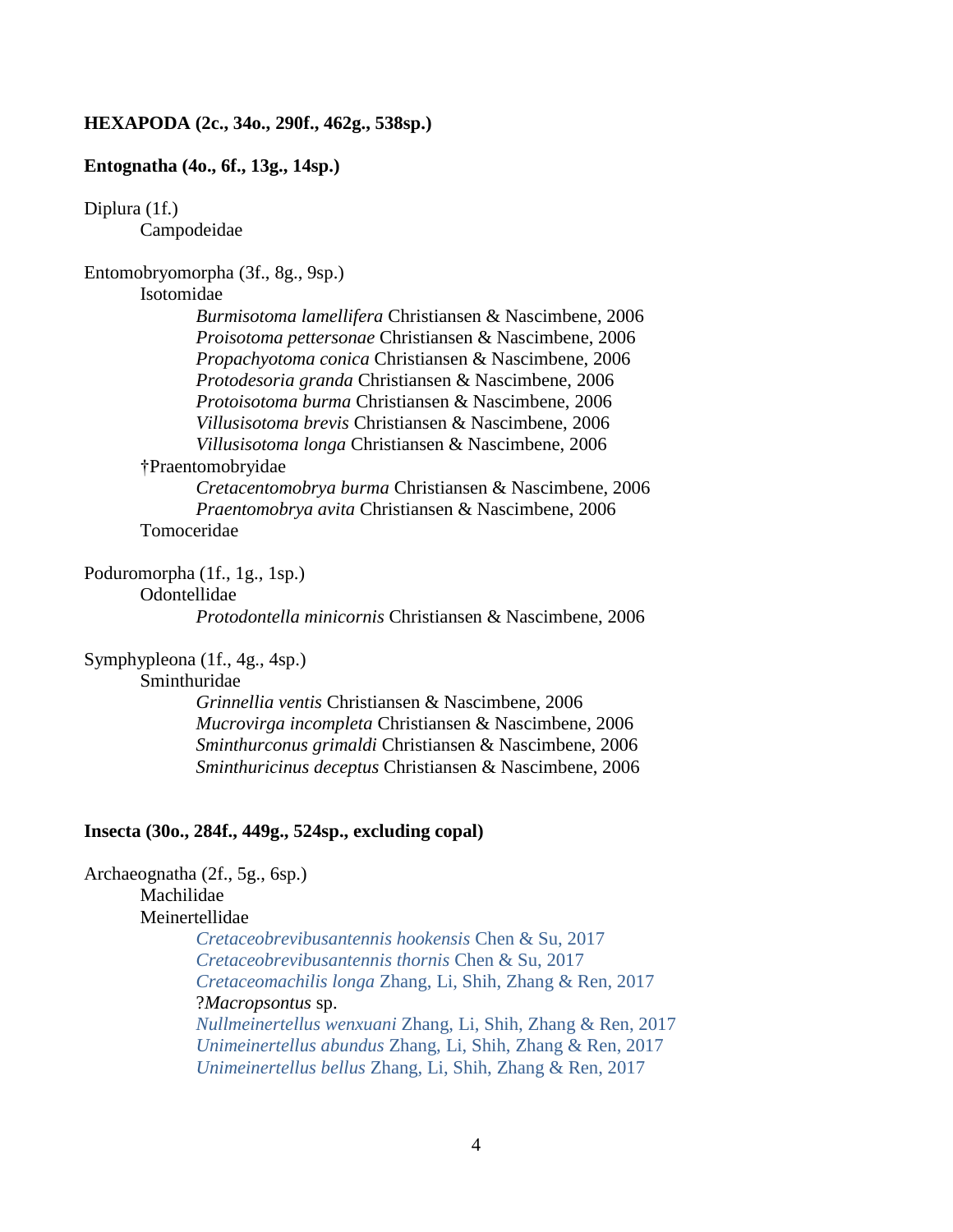| Zygentoma (1f., 3g., 3sp.)                                                               |  |
|------------------------------------------------------------------------------------------|--|
| Lepismatidae                                                                             |  |
| Allacrotelsa burmiticus (Cockerell, 1917)                                                |  |
| Burmalepisma cretacicum Mendes & Poinar, 2008                                            |  |
| Cretalepisma kachinicum Mendes & Wunderlich, 2013                                        |  |
| Ephemeroptera (2f., 3g., 3sp.)                                                           |  |
| †Australiphemeridae                                                                      |  |
| Nanophemera myanmarensis McCafferty & Santiago-Blay, 2009                                |  |
| Baetidae                                                                                 |  |
| Vetuformosa buckleyi Poinar, 2011                                                        |  |
| Family incertae sedis                                                                    |  |
| Myanmarella rossi Sinitshenkova, 2000                                                    |  |
| Odonata (11f., 18g., 21sp.)                                                              |  |
| †Burmaeshnidae                                                                           |  |
| Angustaeschna magnifica Huang, Cai & Nel, 2017                                           |  |
| Burmaeshna azari Huang, Cai, Nel, & Bechly, 2017                                         |  |
| Cretaeshna lini Zheng, Chang, Jarzembowski & Wang, 2016                                  |  |
| †Burmagomphidae                                                                          |  |
| Burmagomphides electronica Zheng, Nel & Wang, 2017                                       |  |
| †Burmaphlebiidae                                                                         |  |
| Burmaphlebia reifi Bechly & Poinar, 2013                                                 |  |
| Dysagrionidae                                                                            |  |
| Burmadysagrion zhangi Zheng, Wang & Nel, 2016                                            |  |
| Electrodysagrion lini Zheng, Nel & Wang, 2017                                            |  |
| Palaeodysagrion cretacicus Zheng, Zhang, Nel, Jarzembowski, Zhou, Chang & Wang,<br>2016  |  |
| Gomphaeschnidae                                                                          |  |
| Cretagomphaeschnaoides jarzembowskae Zheng, Jarzembowski, Chang & Wang, 2016             |  |
| Gomphidae                                                                                |  |
| Burmalindenia imperfecta Schädel & Bechly, 2016                                          |  |
| Hemiphlebiidae                                                                           |  |
| Burmahemiphlebia zhangi Zheng, Zhang, Nel, Jarzembowski, Zhou, Chang & Wang,<br>2016     |  |
| †Mesomegaloprepidae                                                                      |  |
| Mesomegaloprepus magnificus Huang, Azar, Cai, Maksoud, Nel, & Bechly, 2017               |  |
| Perilestidae                                                                             |  |
| Palaeoperilestes electronicus Zheng, Wang, Jarzembowski, Chang & Nel, 2016               |  |
| Platycnemididae                                                                          |  |
| Cretadisparoneura hongi Huang, Azar, Cai & Nel, 2015                                     |  |
| Palaeodisparoneura burmanica Poinar, Bechly & Buckley, 2010                              |  |
| Palaeodisparoneura cretacica Zheng, Wang & Chang, 2016                                   |  |
| Yijenplatycnemis huangi Zheng, Nel, Jarzembowski, Chang, Zhang, Xia, Liu & Wang,<br>2017 |  |
| Platystictidae                                                                           |  |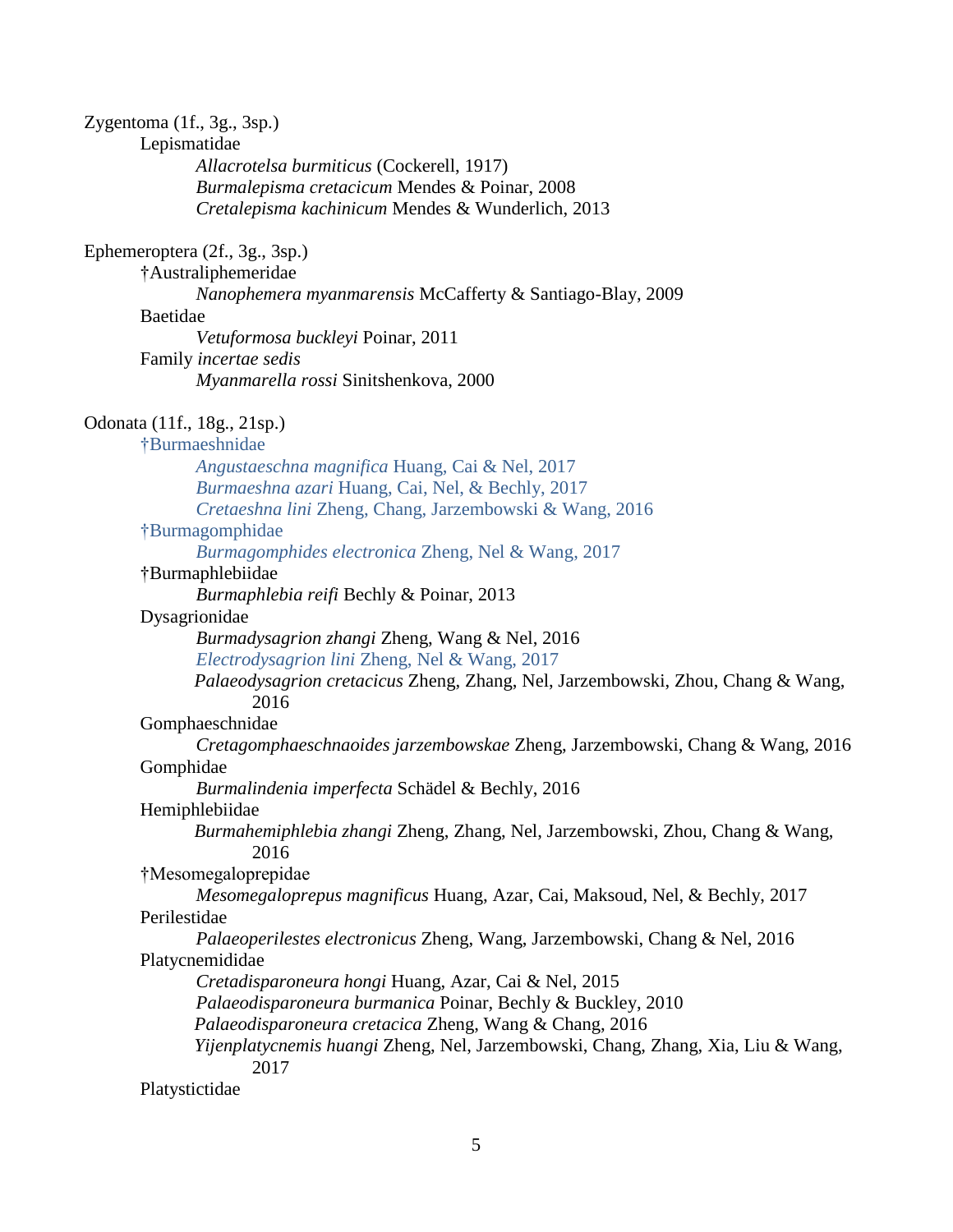| Mesosticta davidattenboroughi Zheng, Wang, Nel, Jarzembowski, Zhang & Chang, 2017<br>Mesosticta burmatica Huang, Azar, Cai & Nel, 2015 |  |
|----------------------------------------------------------------------------------------------------------------------------------------|--|
| Mesosticta electronica Zheng, Zhang, Chang & Wang, 2016                                                                                |  |
| Telephlebiidae                                                                                                                         |  |
| Cretaeshna lini Zheng, Chang, Jarzembowski & Wang, 2016<br>Family incertae sedis                                                       |  |
| Burmagrion marijanmatoki Möstel, Schorr & Bechly, 2017                                                                                 |  |
| †Aethiocarenodea (1f., 1g., 1sp.)                                                                                                      |  |
| †Aethiocarenidae<br>Aethiocarenus burmanicus Poinar & Brown, 2016                                                                      |  |
| †Alienoptera (1f., 1g., 1sp.)                                                                                                          |  |
| †Alienopteridae                                                                                                                        |  |
| Alienopterus brachyelytrus Bai, Beutel, Klass, Wipfler & Zhang, 2016                                                                   |  |
| Blattodea (incl. Isoptera) (9f., 11g., 12sp.)                                                                                          |  |
| †Archeorhinotermitidae                                                                                                                 |  |
| Archeorhinotermes rossi Krishna & Grimaldi, 2003                                                                                       |  |
| <b>Blattidae</b>                                                                                                                       |  |
| Balatronis cretacea Smídová & Lei, 2017                                                                                                |  |
| †Caloblattinidae                                                                                                                       |  |
| Raphidiomimula burmitica Grimaldi & Ross, 2004                                                                                         |  |
| Corydiidae (=Polyphagidae)                                                                                                             |  |
| Ectobiidae (=Blattellidae)                                                                                                             |  |
| Hodotermitidae?                                                                                                                        |  |
| Kalotermitidae                                                                                                                         |  |
| Kachinitermopsis burmensis (Poinar, 2009)                                                                                              |  |
| Proelectrotermes holmgreni Engel, Grimaldi & Krishna, 2007                                                                             |  |
| Proelectrotermes swinhoei (Cockerell, 1916)                                                                                            |  |
| Termitidae?                                                                                                                            |  |
| †Umenocoleidae (=Ponopterixidae)                                                                                                       |  |
| Family incertae sedis                                                                                                                  |  |
| Dharmatermes avernalis Engel, Grimaldi & Krishna, 2007                                                                                 |  |
| Ginormotermes rex (Engel, Barden & Grimaldi, 2016)                                                                                     |  |
| Kachinitermes tristis (Cockerell, 1917)                                                                                                |  |
| Krishnatermes yoddha Engel, Barden & Grimaldi, 2016                                                                                    |  |
| Mylacrotermes cordatus Engel, Grimaldi & Krishna, 2007<br>Tanytermes anawrahtai Engel, Grimaldi & Krishna, 2007                        |  |
|                                                                                                                                        |  |
| Dermaptera (4f., 8g., 8sp.)                                                                                                            |  |
| Anisolabididae?                                                                                                                        |  |
| Toxolabis zigrasi Engel & Grimaldi, 2014                                                                                               |  |
| Diplatyidae                                                                                                                            |  |
| Tytthodiplatys mecynocercus Engel, 2011                                                                                                |  |
| Labiduridae                                                                                                                            |  |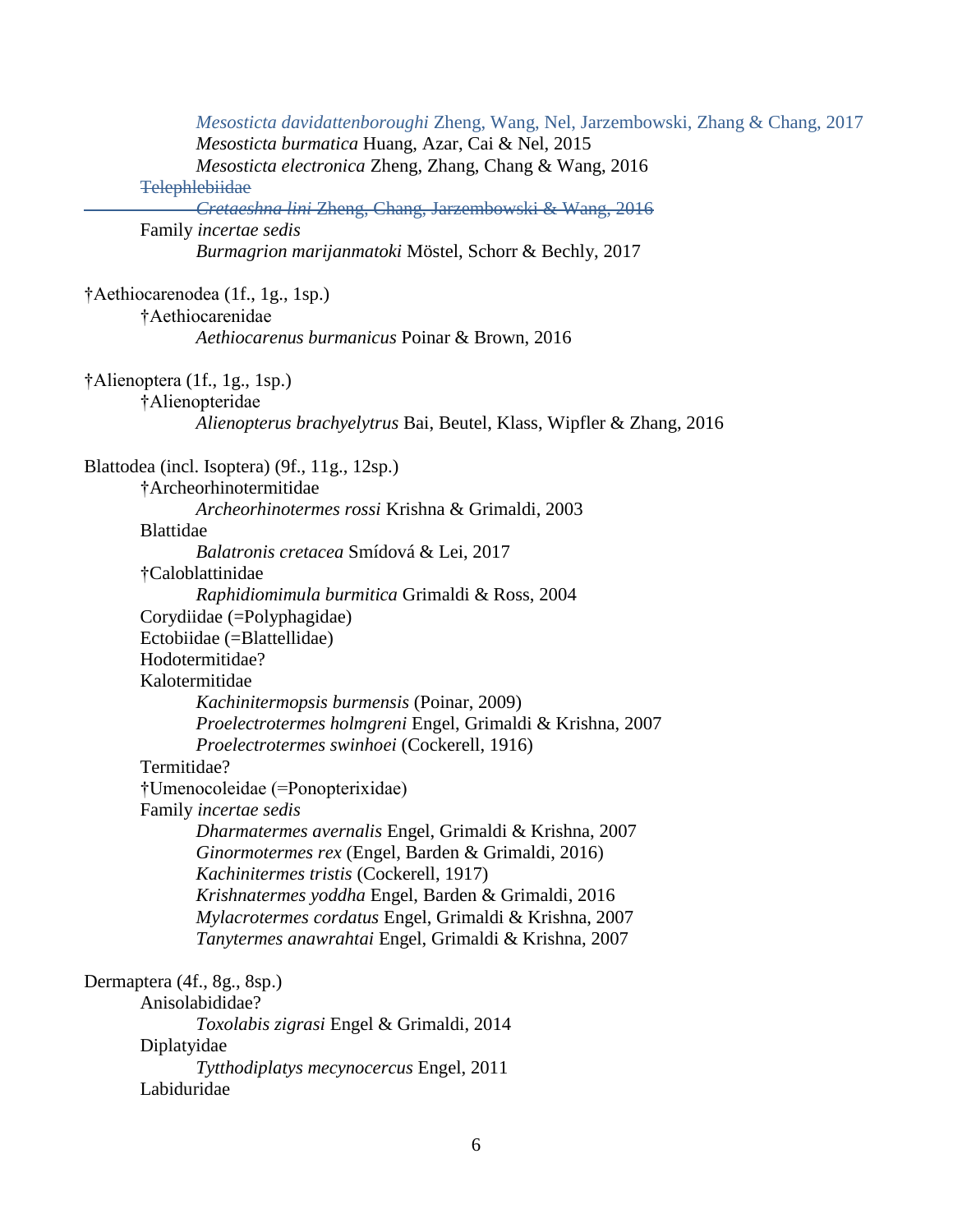| Myrrholabia electrina (Cockerell, 1920)                                       |  |
|-------------------------------------------------------------------------------|--|
| Zigrasolabis speciosa Engel & Grimaldi, 2014                                  |  |
| Pygidicranidae                                                                |  |
| Astreptolabis ethirosomatia Engel, 2011                                       |  |
| Burmapygia resinata Engel & Grimaldi, 2004                                    |  |
| Gracilipygia canaliculata Ren, Zhang, Shih & Ren, 2017                        |  |
| Stonychopygia leptocerca Engel & Huang, 2016                                  |  |
| Embioptera (4f., 4g., 4sp.)                                                   |  |
| Clothodidae                                                                   |  |
| Atmetoclothoda orthotenes Engel & Huang, 2016                                 |  |
| Oligotomidae                                                                  |  |
| Litoclostes delicatus Engel & Huang, 2016                                     |  |
| Notoligotomidae (=Burmitembiidae)                                             |  |
| Burmitembia venosa Cockerell, 1919                                            |  |
| †Sorellembiidae                                                               |  |
| Sorellembia estherae Engel & Grimaldi, 2006                                   |  |
| Grylloblattodea (1g., 1sp.)                                                   |  |
| Family incertae sedis                                                         |  |
| Sylvalitoralis cheni Zhang, Bai & Yang, 2016                                  |  |
| Mantodea (1f., 1g., 3sp.)                                                     |  |
| †Gryllomantidae                                                               |  |
| Burmantis asiatica Grimaldi, 2003                                             |  |
| Burmantis burmitica (Grimaldi, 2003)                                          |  |
| Burmantis zherikhini Delclòs, Peñalver, Arillo, Engel, Nel, Azar & Ross, 2015 |  |
| Orthoptera (6f., 5g., 5sp.)                                                   |  |
| †Elcanidae                                                                    |  |
| Burmelcana longirostris Peñalver & Grimaldi, 2010                             |  |
| Longioculus burmensis Poinar, Gorochov & Buckley, 2007                        |  |
| Gryllidae                                                                     |  |
| Mogoplistidae                                                                 |  |
| Protomogoplistes asquamosus Gorochov, 2010                                    |  |
| Tetrigidae                                                                    |  |
| Tettigonidae                                                                  |  |
| Tridactylidae                                                                 |  |
| Birmitoxya intermedia Gorochov, 2010                                          |  |
| Burmadactylus grimaldii Heads, 2009                                           |  |
| Phasmatodea (2f., 2g., 3sp.)                                                  |  |
| †Archipseudophasmatidae                                                       |  |
| <i>Pseudoperla leptoclada</i> Chen, Zhang, Shih & Ren, 2017                   |  |
| Pseudoperla scapiforma Chen, Zhang, Shih & Ren, 2017                          |  |
| Phasmatidae                                                                   |  |
|                                                                               |  |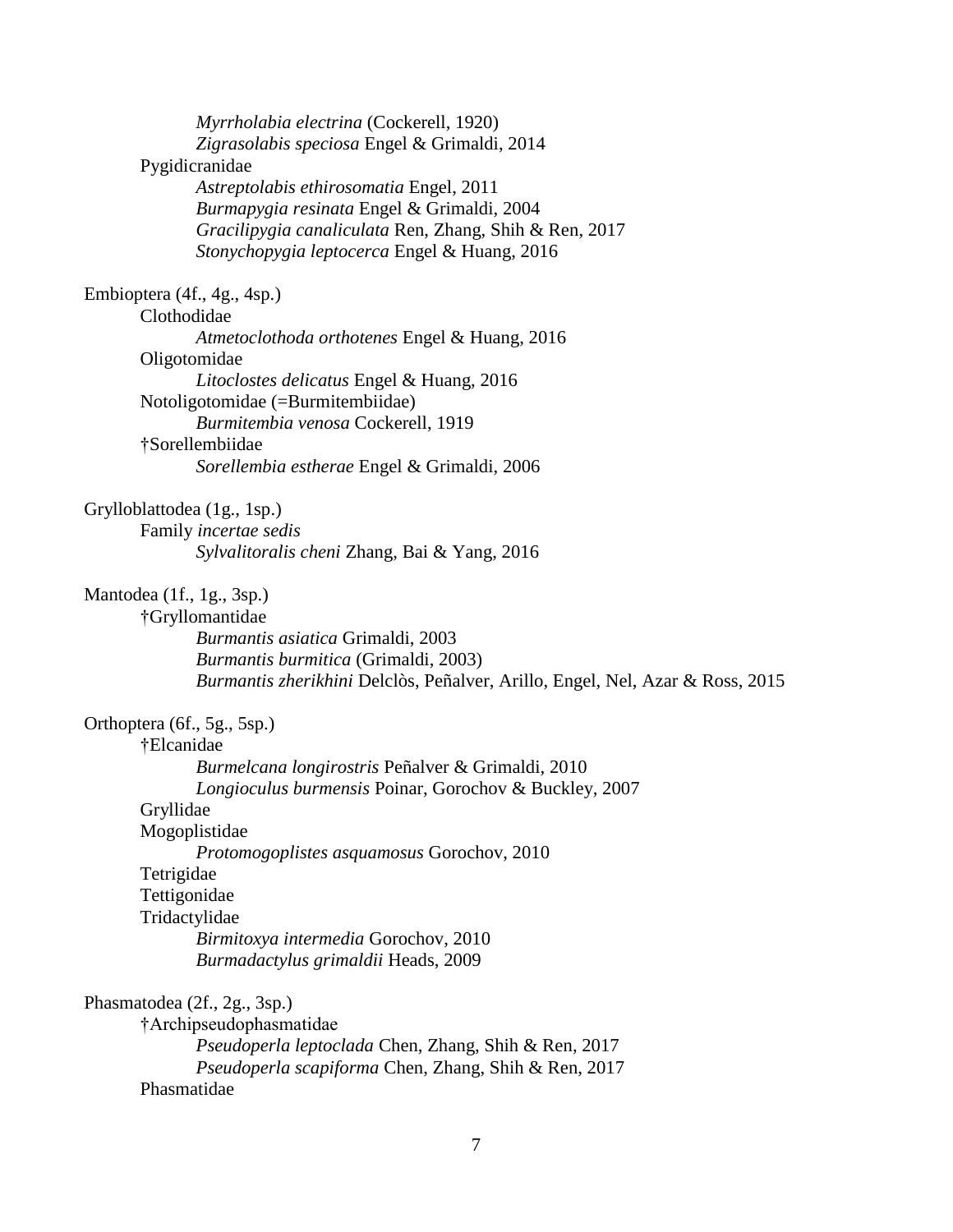#### Plecoptera

Zoraptera (1f., 2g., 4sp.) Zorotypidae *Zorotypus acanthothorax* Engel & Grimaldi, 2002 *Zorotypus cretatus* Engel & Grimaldi, 2002 *Zorotypus nascimbenei* Engel & Grimaldi, 2002 *Xenozorotypus burmiticus* Engel & Grimaldi, 2002 Hemiptera (37f., 47g., 53sp.) Achilidae *Niryasaburnia burmitina* (Cockerell, 1917) †Albicoccidae *Albicoccus dimai* Koteja, 2004 Aleyrodidae '*Aleurodicus*' *burmiticus* Cockerell, 1919 *Burmoselis evelynae* Shcherbakov, 2000 Aphrophoridae Aradidae *Aradoleptus birmanus* Heiss, 2016 *Archearadus burmensis* Heiss & Grimaldi, 2001 *Archearadus elongatus* Heiss, 2016 *Calisiomorpha yuripopovi* Heiss, 2016 *Cretopiesma suukyiae* Grimaldi & Engel, 2008 *Ellenbergeria oviventris* Heiss, 2016 *Kachinocoris brevipennis* Heiss, 2012 *Microaradus anticus* Heiss & Poinar, 2012 *Myanmezira longicornis* Heiss & Poinar, 2012 †Burmacoccidae *Burmacoccus danyi* Koteja, 2004 †Burmitaphidae *Burmitaphis prolatum* Poinar & Brown, 2005 *Caulinus burmitis* Poinar & Brown, 2005 Cicadellidae Cicadidae *Burmacicada protera* Poinar & Kritsky, 2011 Cimicidae *Quasicimex eilapinastes* Engel, 2008 Cixiidae *Plecophlebus nebulosus* Cockerell, 1917 Coccidae *Rosahendersonia prisca* Vea & Grimaldi, 2015 Coreidae Cydnidae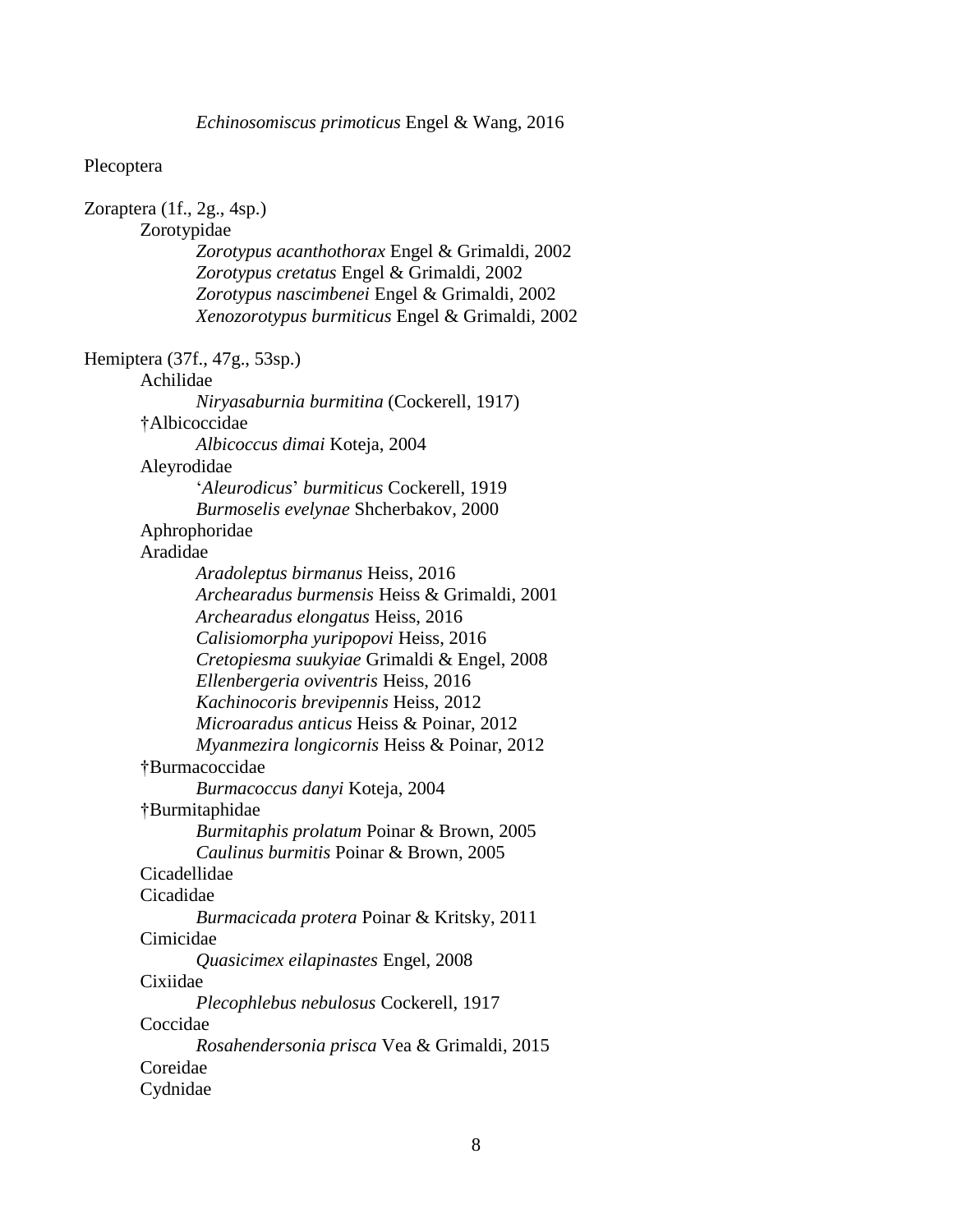| Dipsocoridae                                                       |  |
|--------------------------------------------------------------------|--|
| Enicocephalidae                                                    |  |
| Disphaerocephalus constrictus Cockerell, 1917                      |  |
| Disphaerocephalus macropterus Cockerell, 1917                      |  |
| Disphaerocephalus swinhoei (Cockerell, 1917)                       |  |
| Paenicotechys fossilis (Cockerell, 1916)                           |  |
| Fulgoridae?                                                        |  |
| Gelastocoridae                                                     |  |
| Gelastocoris curiosus Poinar & Brown, 2016                         |  |
| Nerthra bichelata Poinar & Brown, 2016                             |  |
| Hydrometridae                                                      |  |
| Burmametra macrocarinata Huang, Garrouste, Azar, Engel & Nel, 2014 |  |
| Carinametra burmensis Andersen & Grimaldi 2001                     |  |
| †Isolitaphidae                                                     |  |
| <i>Isolitaphis prolatantennus Poinar, 2017</i>                     |  |
| †Kozariidae                                                        |  |
| Kozarius achronus Vea & Grimaldi, 2015                             |  |
| Kozarius perpetuus Vea & Grimaldi, 2015                            |  |
| Leptopodidae                                                       |  |
| Grimaldinia pronotalis Popov & Heiss, 2014                         |  |
| Leptosaldinea cobbeni Popov & Heiss, 2016                          |  |
| Miridae                                                            |  |
| Naucoridae                                                         |  |
| Ochteridae                                                         |  |
| Ortheziidae                                                        |  |
| Burmorthezia kotejai Vea & Grimaldi, 2012                          |  |
| Burmorthezia insolita Vea & Grimaldi, 2012                         |  |
| Wathondara kotejai Simon, Szwedo & Xia, 2015                       |  |
| †Palaeoleptidae                                                    |  |
| Palaeoleptus burmanicus Poinar & Buckley, 2009                     |  |
| †Parvaverrucosidae (=Verrucosidae)                                 |  |
| Parvaverrucosa annulata (Poinar & Brown, 2005)                     |  |
| †Perforissidae                                                     |  |
| Foveopsis fennahi Shcherbakov, 2007                                |  |
| Foveopsis heteroidea Zhang, Ren & Yao, 2017                        |  |
| †Protopsyllidiidae                                                 |  |
| Postopsyllidium rebeccae Grimaldi, 2003                            |  |
| Pseudococcidae                                                     |  |
| Gilderius eukrinops Vea & Grimaldi, 2015                           |  |
| Reduvidae                                                          |  |
| Schizopteridae                                                     |  |
| Hexaphlebia burmanica Poinar, 2015                                 |  |
| Lumatibialis burmitis Poinar, 2015                                 |  |
| Tanaia burmitica Perrichot, Nel, & Néraudeau, 2007                 |  |
| †Tajmyraphididae                                                   |  |
| Tingidae                                                           |  |
|                                                                    |  |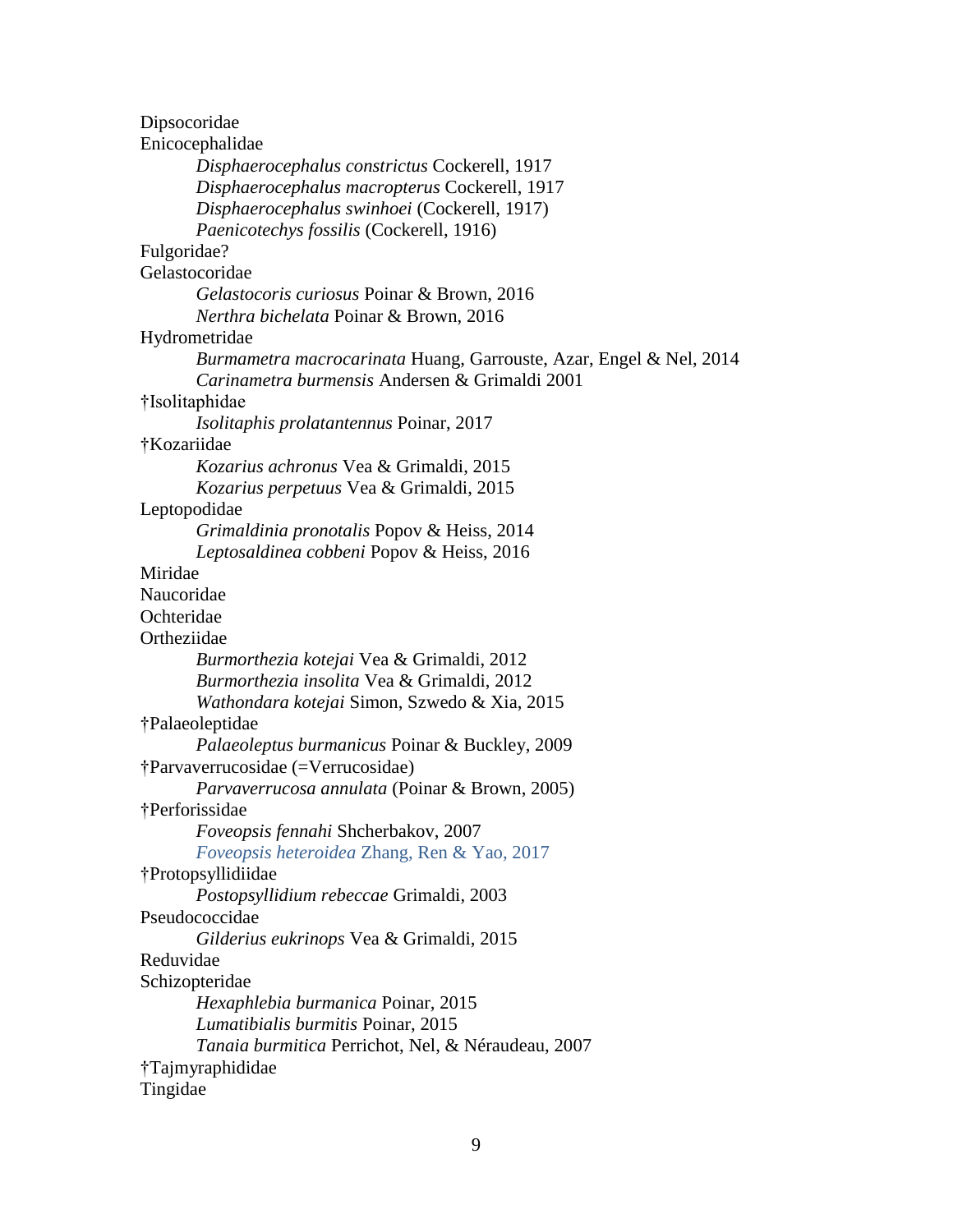| Burmacader multivenosus Heiss & Guilbert, 2013                              |
|-----------------------------------------------------------------------------|
| Spinitingis ellenbergeri Heiss & Guilbert, 2013                             |
| Tingiometra burmanica Heiss, Golub & Popov, 2015                            |
| †Weitschatidae                                                              |
| Pseudoweitschatus audebertis Vea & Grimaldi, 2015                           |
| Xylococcidae?                                                               |
| Family incertae sedis                                                       |
| Alacrena peculiaris Vea & Grimaldi, 2015                                    |
| Magnilens glaesaria Vea & Grimaldi, 2015                                    |
| Marmyan barbarae Koteja, 2004                                               |
| Pedicellicoccus marginatus Vea & Grimaldi, 2015                             |
| †Permopsocida (1f., 3g., 3sp.)                                              |
| †Archipsyllidae                                                             |
| Burmopsylla maculata Liang, Zhang & Liu, 2016.                              |
| Mydiognathus eviohlhoffae Yoshizawa & Lienhard, 2016                        |
| Psocorrhyncha burmitica Huang, Bechly, Nel, Engel, Prokop, Azar, Cai, Kamp, |
| Staniczek, Garrouste, Krogmann, Santos Rolo, Baumbach, Ohlhoff, Shmakov,    |
| Bourgoin & Nel, 2016.                                                       |
| Psocoptera $(7f., 8g., 12sp.)$                                              |
| †Archaeatropidae                                                            |
| Archaeatropos perantiqua (Cockerell, 1919)                                  |
| Compsocidae                                                                 |
| Burmacompsocus banksi (Cockerell, 1916)                                     |
| Burmacompsocus perreaui Nel & Waller, 2007                                  |
| Paraelectrentomopsis chenyangcaii Azar, Hakim & Huang, 2016                 |
| Liposcelididae                                                              |
| Cretoscelis burmitica Grimaldi & Engel, 2005                                |
| Manicapsocidae                                                              |
| Palaeomanicapsocus fouadi Azar, Hakim, Huang, Cai & Nel, 2016               |
| Palaeomanicapsocus margoae Azar, Hakim, Huang, Cai & Nel, 2016              |
| Pachytroctidae                                                              |
| Atapinella garroustei Azar, Huang, Cai & Nel, 2014                          |
| Burmipachytrocta singularis Azar, Huang, Cai & Nel, 2014                    |
| Prionoglarididae                                                            |
| Palaeosiamoglaris burmica Azar, Huang & Nel, 2017                           |
| Palaeosiamoglaris inexpectata Azar, Huang &Nel, 2017                        |
| Palaeosiamoglaris leinhardi Azar, Huang &Nel, 2017                          |
| Trogiidae                                                                   |
| Thysanoptera (2f.)                                                          |
| Aeolothripidae                                                              |
| Thripidae                                                                   |
|                                                                             |

Coleoptera (61f., 87g., 95sp.)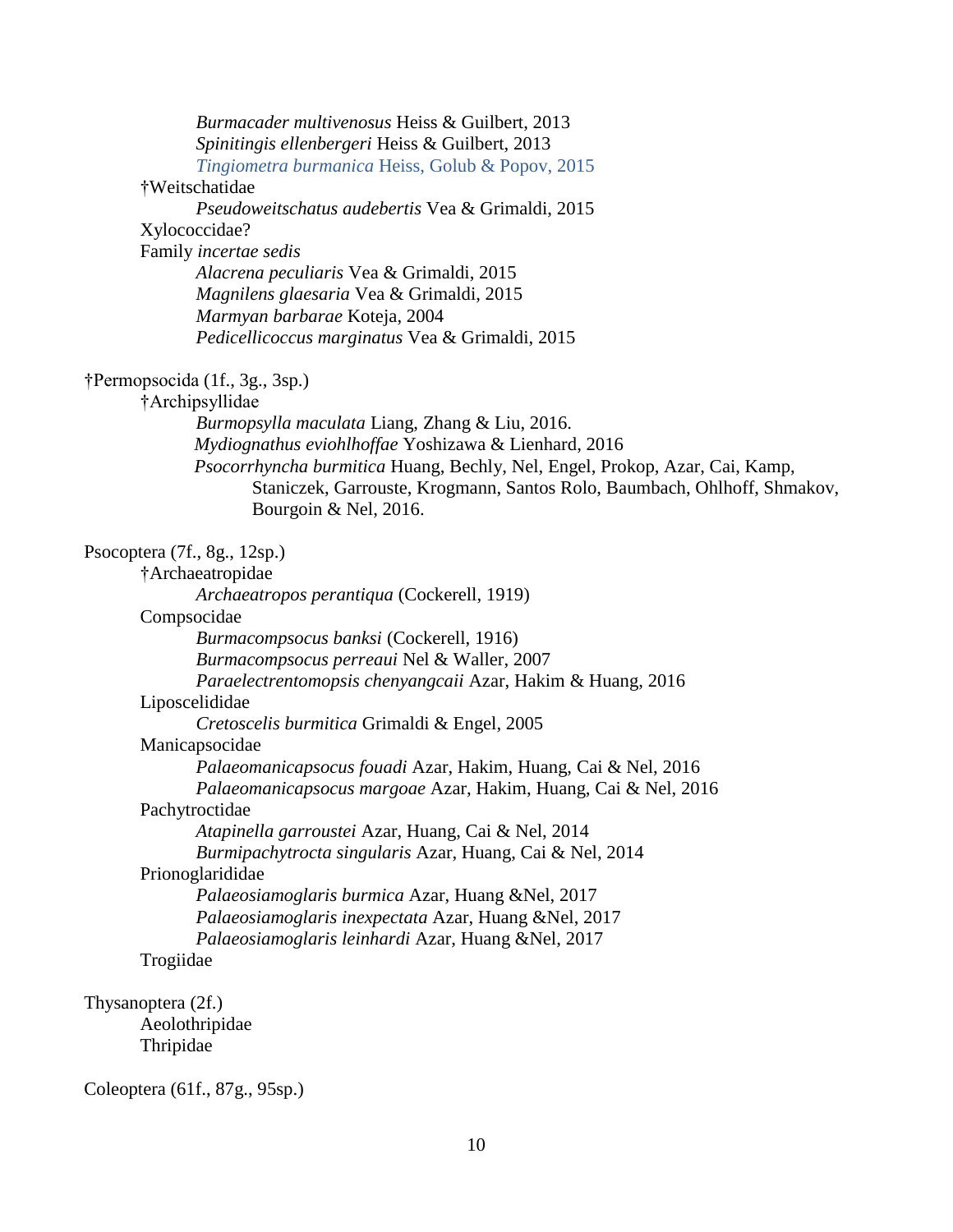Aderidae Anthicidae '*Eurygenius*' *wickhami* Cockerell, 1917 Buprestidae Cantharidae *Archaeomalthodes rosetta* Hsiao, Ślipiński & Pang, 2016 *Myamalycocerus vitalii* Fanti & Ellenberger, 2016 *Ornatomalthinus elvirae* Poinar & Fanti, 2016 Carabidae *Oodes kachinensis* Liu 2014 Caridae Cerambycidae *Qitianniu zhihaoi* Lin & Bai, 2017 Chrysomelidae Ciidae (=Cisidae) Cleridae Cucujidae Cupedidae *Barbaticupes combertiae* Jarzembowski, Wang & Zheng, 2017 *Mallecupes qingqingae* Jarzembowski, Wang & Zheng, 2016 '*Notocupe*s' sp. *Tetraphalerus lindae* Jarzembowski, Wang & Zheng, 2017 Curculionidae (=Platypodidae, Scolytidae) *Anchineus dolichobothris* Poinar & Brown, 2009 *Cryphalites rugosissimus* Cockerell, 1917 *Microborus inertus* Cognato & Grimaldi, 2009 *Palaeocryptorhynchus burmanus* Poinar, 2009 Dermestidae *Attagenus burmiticus* Cai, Háva & Huang, 2016 *Attagenus secundus* Deng, Ślipiński, Ren & Pang, 2017 *Cretodermestes palpalis* Deng, Ślipiński, Ren & Pang, 2017 *Dermestes larvalis* Cockerell, 1917 *Megatoma atypica* Deng, Ślipiński, Ren & Pang, 2017 Elateridae '*Acmaeodera*' *burmitina* Cockerell, 1917 '*Elater*' *burmitinus* Cockerell, 1917 Endomychidae Eucinetidae Eucnemidae Geotrupidae *Amberathyreus beuteli* Bai & Zhang, 2016 Histeridae *Cretonthophilus tuberculatus* Caterino, Wolf-Schwenninger & Bechly, 2015 *Pantostictus burmanicus* Poinar & Brown, 2009 Hybosoridae *Hybosorus ocampoi* Bai & Zhang, 2015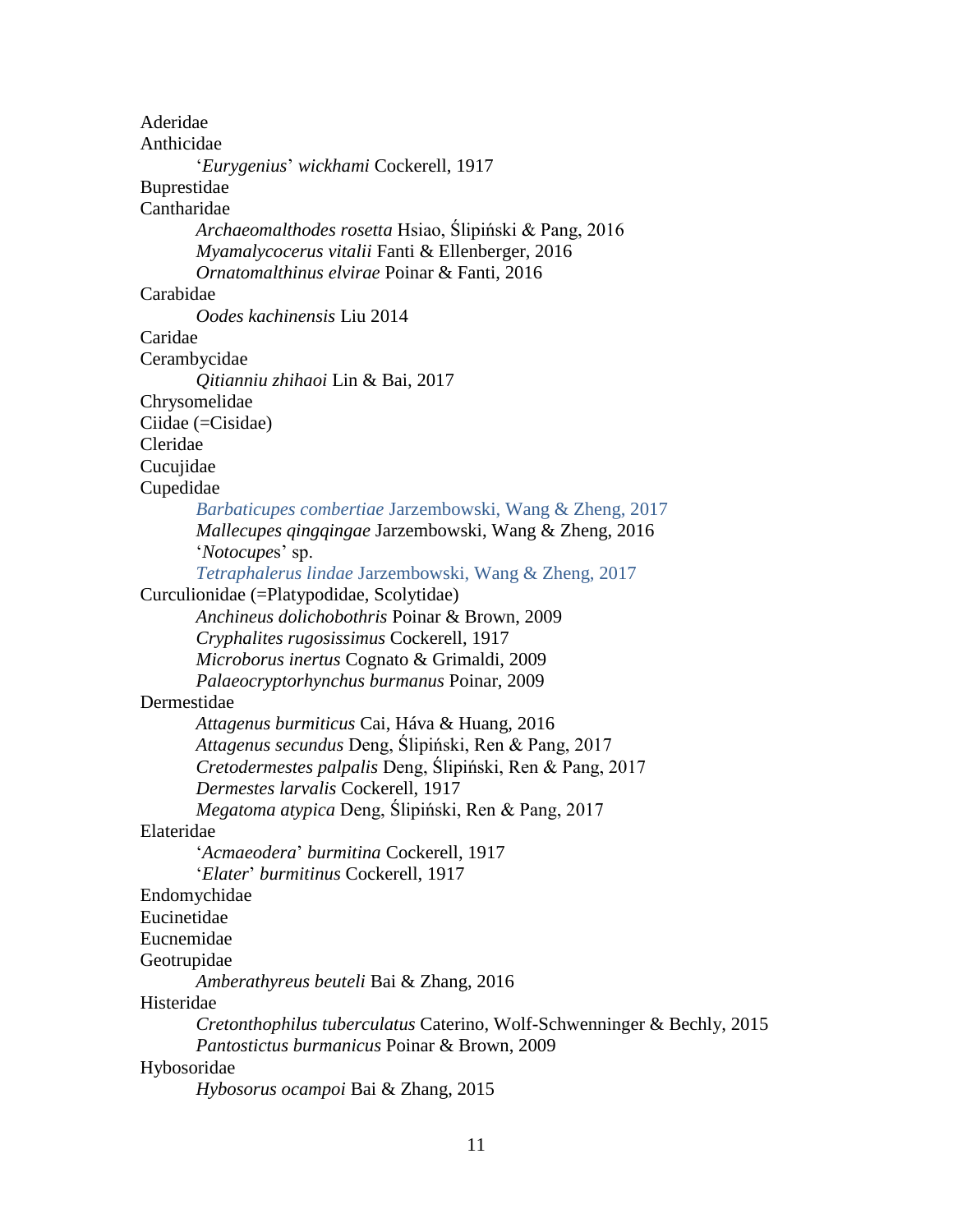| Hydraenidae                                                                     |
|---------------------------------------------------------------------------------|
| Archaeodraena cretacea Jäch & Yamamoto, 2017                                    |
| Hydrophilidae                                                                   |
| Cretocrenis burmanicus Fikáček, Minoshima, Komarek, Short, Huang & Cai, 2017    |
| Ithyceridae (=Eccoptarthridae)                                                  |
| Habropezus plaisiommus Poinar, Brown & Legalov, 2016                            |
| Mekorhamphus gyralommus Poinar, Brown & Legalov, 2016                           |
| Mesophyletis calhouni Poinar, 2006                                              |
| Jacobsoniidae                                                                   |
| Derolathrus abyssus Yamamoto & Parker, 2017                                     |
| Sarothrias cretaceus Cai, Ślipiński, Leschen, Yin, Zhuo & Huang, 2017           |
| Lampyridae                                                                      |
| Protoluciola albertalleni Kazantsev, 2015                                       |
| Latridiidae (=Lathridiidae)                                                     |
| Leiodidae                                                                       |
| Colonellus burmiticus Cai & Huang, 2017                                         |
| Cretagyrtodes glabratus Cai & Huang, 2017                                       |
| Lepiceridae (=Haplochelidae)                                                    |
| Lepicerus georissoides (Kirejtshuk & Poinar, 2006)                              |
| Lepicerus mumia Jałoszyński & Yamamoto, 2017                                    |
| Lepicerus pretiosus (Kirejtshuk & Poinar, 2013)                                 |
| Lucanidae                                                                       |
| Electraesalopsis beuteli Bai, Zhang & Qiu, 2017 (in Qui et al. 2017)            |
| Protonicagus tani Cai, Yin, Liu & Huang, 2017                                   |
| Lymexylidae                                                                     |
| Melandryidae                                                                    |
| Meloidae                                                                        |
| Microentomus epibatus Poinar, 2015                                              |
| Melyridae                                                                       |
| Monotomidae                                                                     |
| Cretakarenni birmanicus Peris & Declòs, 2015                                    |
| Mordellidae                                                                     |
| Nemonychidae                                                                    |
| Aepyceratus hyperochus Poinar, Brown & Legalov, 2017                            |
| Burmonyx zigrasi Davis & Engel, 2014                                            |
| Nitidulidae                                                                     |
| Oedemeridae                                                                     |
| Ommatidae                                                                       |
| Brochocoleus caseyi Jarzembowski, Wang & Zheng, 2016                            |
| Brochocoleus zhiyuani Liu, Tan, Ślipinski, Jarzembowski, Wang, Ren & Pang, 2017 |
| Omma lii Jarzembowski, Wang & Zheng, 2016                                       |
| Paraodontomma burmitica Yamamoto, 2017                                          |
| Stegocoleus caii Jarzembowski & Wang, 2016                                      |
| Passalidae                                                                      |
| †Passalopalpidae                                                                |

*Passalopalpus cheni* Boucher, Bai & Zhang, 2016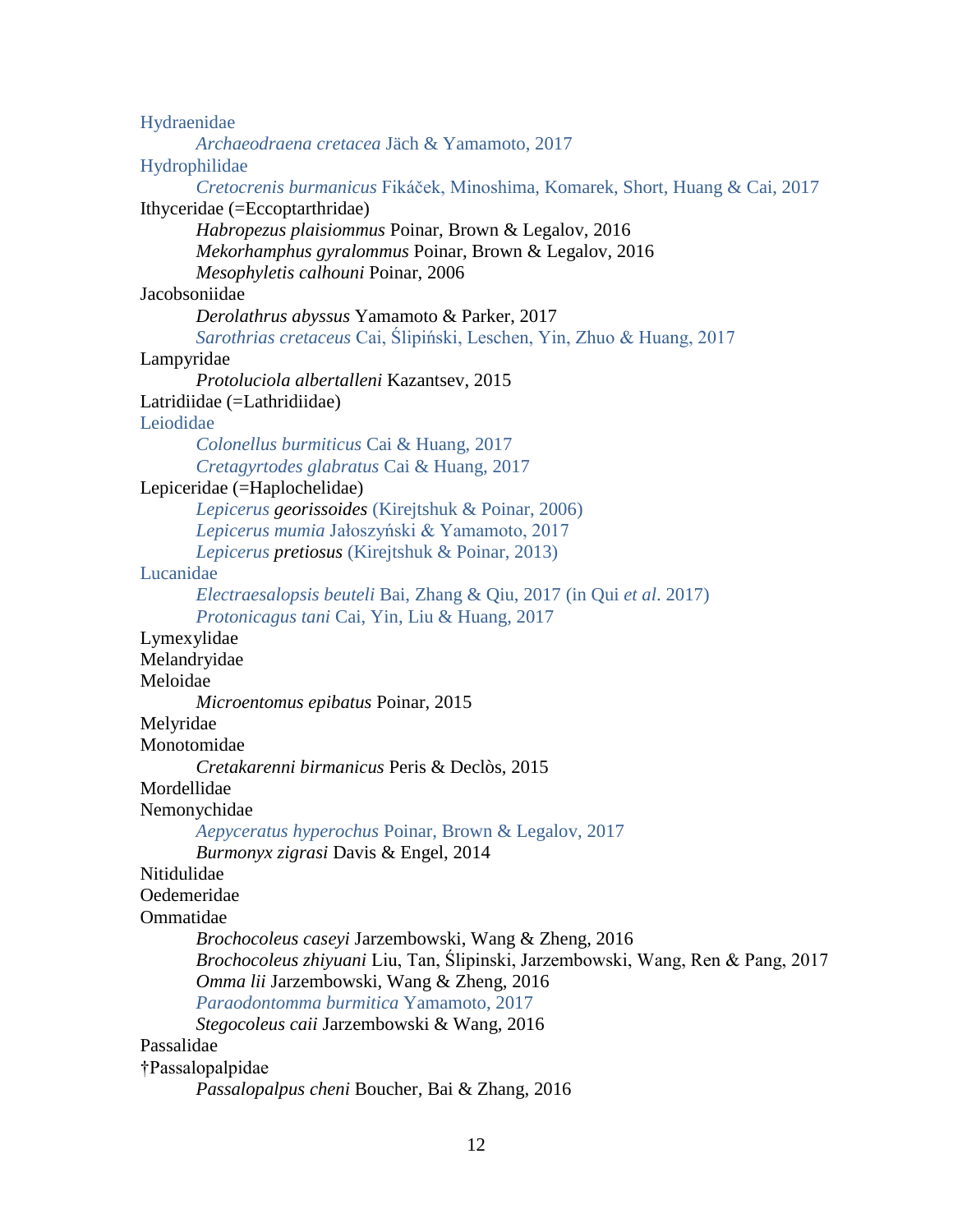Prostomidae *Vetuprostomis consimilis* Engel & Grimaldi, 2008 Ptiliidae Ptinidae (=Anobiidae) Ptilodactylidae *Aphebodactyla rhetine* Chatzimanolis, Cashion, Engel & Falin, 2012 Ripiphoridae (=Rhipiphoridae) *Cretaceoripidius burmiticus* (Cockerell, 1917) *Flabellotoma heidiae* Batelka, Prokop & Engel, 2016 *Paleoripiphorus* cf. *deploegi* Perrichot, Nel & Neraudeau, 2004 (in Batelka *et al.*, 2016) Salpingidae Scarabaeidae Scirtidae (=Helodidae) *Mesernobius anawrahtai* Engel, 2010 Scraptiidae Silphidae *Nicrophorus* sp. Silvanidae *Pleuroceratos burmiticus* Poinar & Kirejtshuk, 2008 Smicripidae *Mesosmicrips cretacea* (Cai & Huang, 2016) Sphaeriusidae (=Microsporidae) *Burmasporum rossi* Kirejtshuk, 2009 Staphylinidae (=Pselaphidae, Scydmaenidae) *Boreotethys arctopteryx* Parker, 2016 *Boreotethys grimaldii* Parker, 2016 *Cascomastigus monstrabilis* Yin & Cai, 2017 *Cenomaniola carinata* Jałoszyński & Yamamoto, 2017 *Cenomaniola macrophthalma* Jałoszyński & Yamamoto, 2017 *Clidicostigus arachnipes* Jałoszyński, Brunke & Bai, 2017 *Cretobythus excavatus* Yin, Parker & Cai, 2017 *Cretodeinopsis aenigmatica* Cai & Huang, 2014 *Cretoleptochromus archaicus* Cai & Huang, 2016 *Cretoleptochromus burmiticus* Yin, Cai, Huang & Li, 2017 *Cretotrichopsenius burmiticus* Cai, Huang, Newton, Eldredge & Engel, 2017 *Ektatotricha paradoxa* Chatzimanolis, Engel & Newton, 2010 *Electroatopos castaneus* Chatzimanolis, Engel & Newton, 2010 *Festenus gracilis* Żyła, Yamamoto, Wolf-Schwenninger & Solodovnikov, 2017 *Festenus robustus* Żyła, Yamamoto, Wolf-Schwenninger & Solodovnikov, 2017 *Hapsomela burmitis* Poinar & Brown, 2004 *Kachinus antennatus* Chatzimanolis, Engel & Newton, 2010 *Megalopinus extinctus* Yamamoto & Solodovnikov, 2016 *Mesallotrochus longiantennatus* Cai & Huang, 2014 *Mesosymbion compactus* Yamamoto, Maruyama & Parker, 2016 *Octavius electrospinosus* Clarke & Chatzimanolis, 2009 *Oxyporus cretaceous* Yamamoto, 2017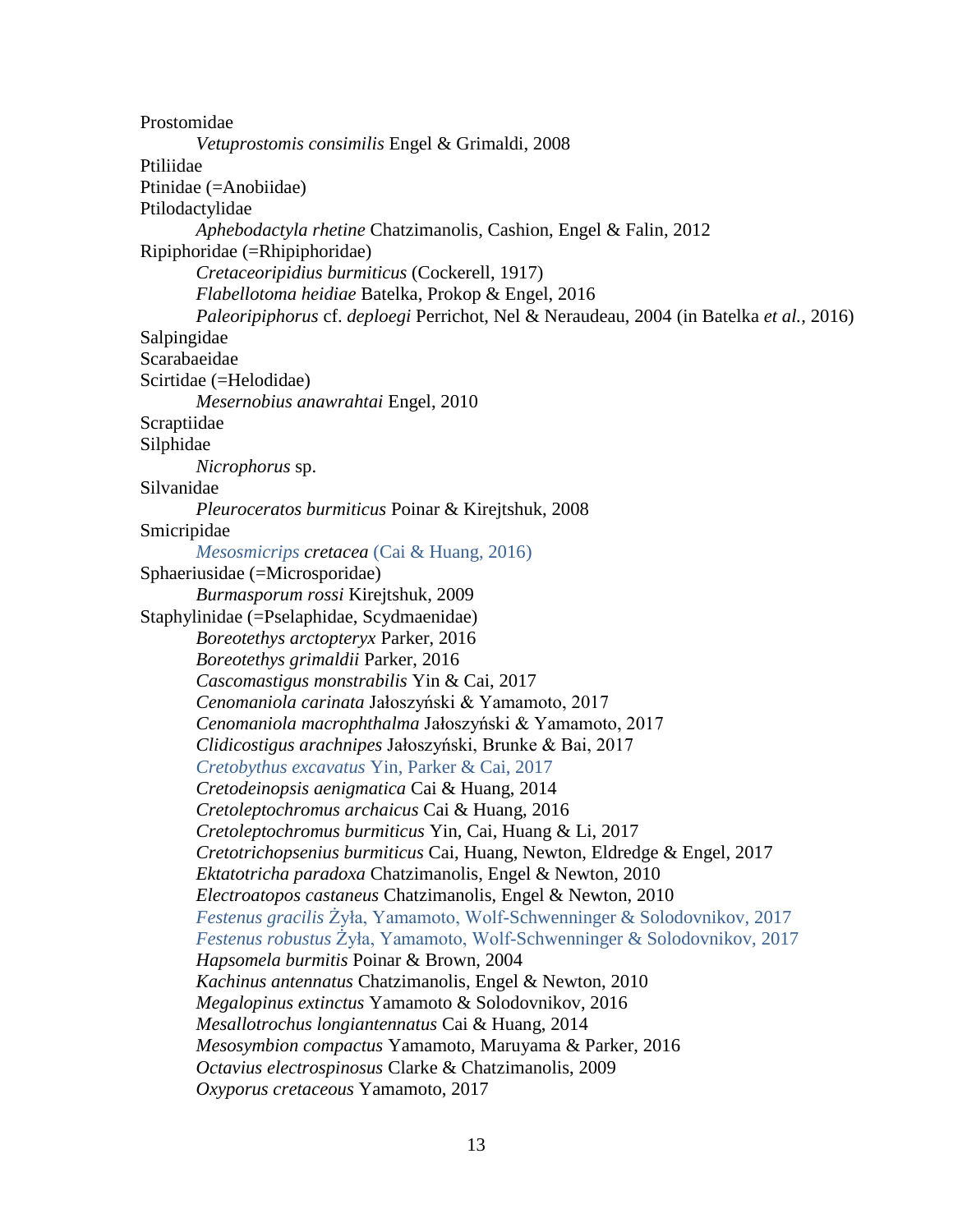*Prajna tianmiaoae* Lü, Cai & Huang, 2016 *Procileoporus burmiticus* Yamamoto, 2016 *Prosolierius crassicornis* Thayer, Newton & Chatzimanolis, 2011 *Prosolierius mixticornis* Thayer, Newton & Chatzimanolis, 2011 *Prosolierius tenuicornis* Thayer, Newton & Chatzimanolis, 2011 *Protodasycerus aenigmaticus* Yamamoto, 2016 *Protopeplus cretaceus* Cai & Huang, 2014 *Protrichonyx rafifrons* Parker, 2016 *Scydmobisetia vetutissima* Jałoszyński & Yamamoto, 2016 *Vetuproteinus cretaceus* Cai, Newton & Thayer, 2016 Tetratomidae *Cretosynstrophus archaicus* Cai, Hsiao & Huang, 2016 *Thescelostrophus cretaceus* Yu, Hsiao, Ślipinski, Jin, Ren & Pang, 2016 Throscidae Trogidae Trogossitidae Zopheridae (=Colydiidae) *Cretomysteria burmanica* Deng, Ślipiński, Ren & Pang, 2017 *Paleoendeitoma antennata* Deng, Ślipiński, Ren & Pang, 2017 *Paleoendeitoma minuta* Deng, Ślipiński, Ren & Pang, 2017 Diptera (45f., 95g., 121sp.) Acroceridae *Schlingeromyia minuta* Grimaldi & Hauser, 2011 Anisopodidae Apsilocephalidae *Burmapsilocephala cockerelli* Gaimari & Mostovski, 2000 *Burmapsilocephala evocoa* Grimaldi, 2016 *Kumaromyia burmitica* Grimaldi & Hauser, 2011 Apystomyiidae *Hilarimorphites cummingi* Grimaldi, 2016 *Hilarimorphites burmanica* Grimaldi & Cumming, 2011 Asilidae *Burmapogon bruckschi* Dikow & Grimaldi, 2014 Atelestidae *Meghyperus*? sp. Blephariceridae Bombyliidae *Endymiomyia quadra* Grimaldi, 2016 *Nealimyia evenhuisi* Grimaldi, 2016 *Pioneeria bombylia* Grimaldi, 2016 *Procrocidium minutum* Grimaldi, 2016 †Cascopleciidae *Cascoplecia insolitis* Poinar, 2010 Cecidomyiidae *Ganseriella pankowskiorum* Fedotova & Perkovsky, 2017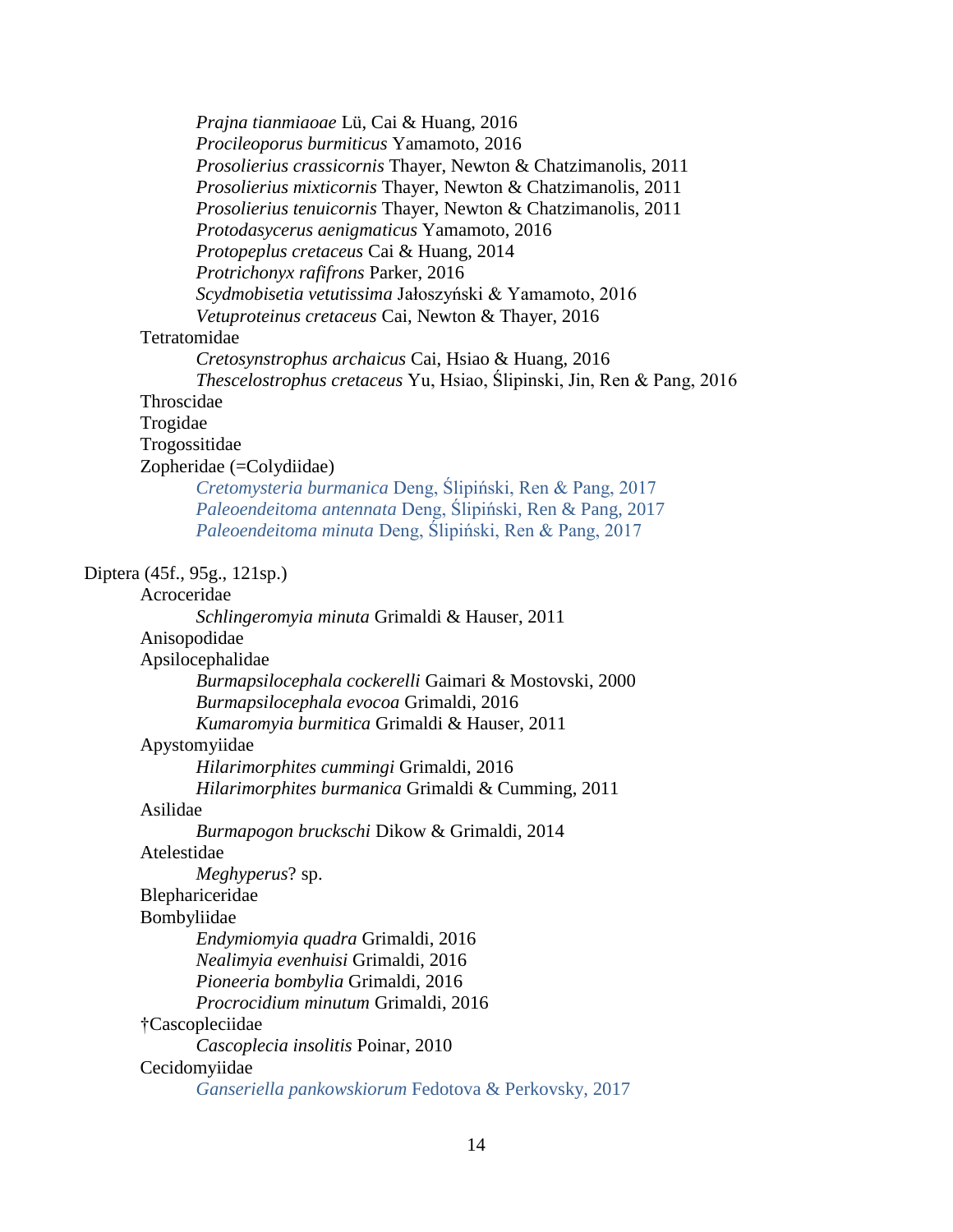*Winnertzia burmitica* (Cockerell, 1917) Ceratopogonidae *Archiaustroconops gracilis* Szadziewski & Poinar, 2005 *Archiaustroconops kotejai* Szadziewski & Poinar, 2005 *Archiculicoides andersoni* Szadziewski, Ross & Giłka, 2014 *Archiculicoides burmiticus* (Szadziewski & Poinar, 2005) *Austroconops asiaticus* Szadziewski, 2004 *Leptoconops burmiticus* Szadziewski, 2004 *Leptoconops ellenbergeri* Szadziewski, Giłka & Urbanek, 2015 *Leptoconops myanmaricus* Szadziewski, 2004 *Leptoconops nosopheris* Poinar, 2008 *Leptoconops rossi* Szadziewski, 2004 *Leptoconops subrossicus* Szadziewski & Poinar, 2005 *Protoculicoides swinhoei* (Cockerell, 1919) Chaoboridae *Chaoburmus breviusculus* Lukashevitch, 2000 ?*Chaoburmus victimaartis* Lukashevitch, 2000 †Chimeromyiidae *Chimeromyia burmitica* Grimaldi & Cumming, 2009 Chironomidae *Furcobuchonomyia saetheri* Baranov, Góral & Ross, 2017 Corethrellidae *Corethrella andersoni* Poinar & Szadziewski, 2007 Culicidae *Burmaculex antiquus* Borkent & Grimaldi, 2004 Diadocidiidae *Docidiadia burmitica* Blagoderov & Grimaldi, 2004 Dolichopodidae Empididae *Burmitempis halteralis* Cockerel, 1917 *Cretoplatypalpus*? sp. *Electrocyrtoma burmanicum* Cockerell, 1917 †Eremochaetidae *Zhenia xiai* Zhang, Zhang, Feng, Zhang & Wang, 2015 †Eucaudomyiidae *Eucaudomyia longicerci* Grimaldi, 2016 Hybotidae *Alavesia* sp. *Electrocyrtoma burmanicum* Cockerell, 1917 Keroplatidae *Burmacrocera petiolata* Cockerell, 1917 Limoniidae ?*Antocha lapra* Podenas & Poinar, 2009 *Austrolimnophila joana* Podenas & Poinar, 2009 *Burmoptera azu* Podenas & Poinar, 2009 *Drinosa prisca* Podenas & Poinar, 2009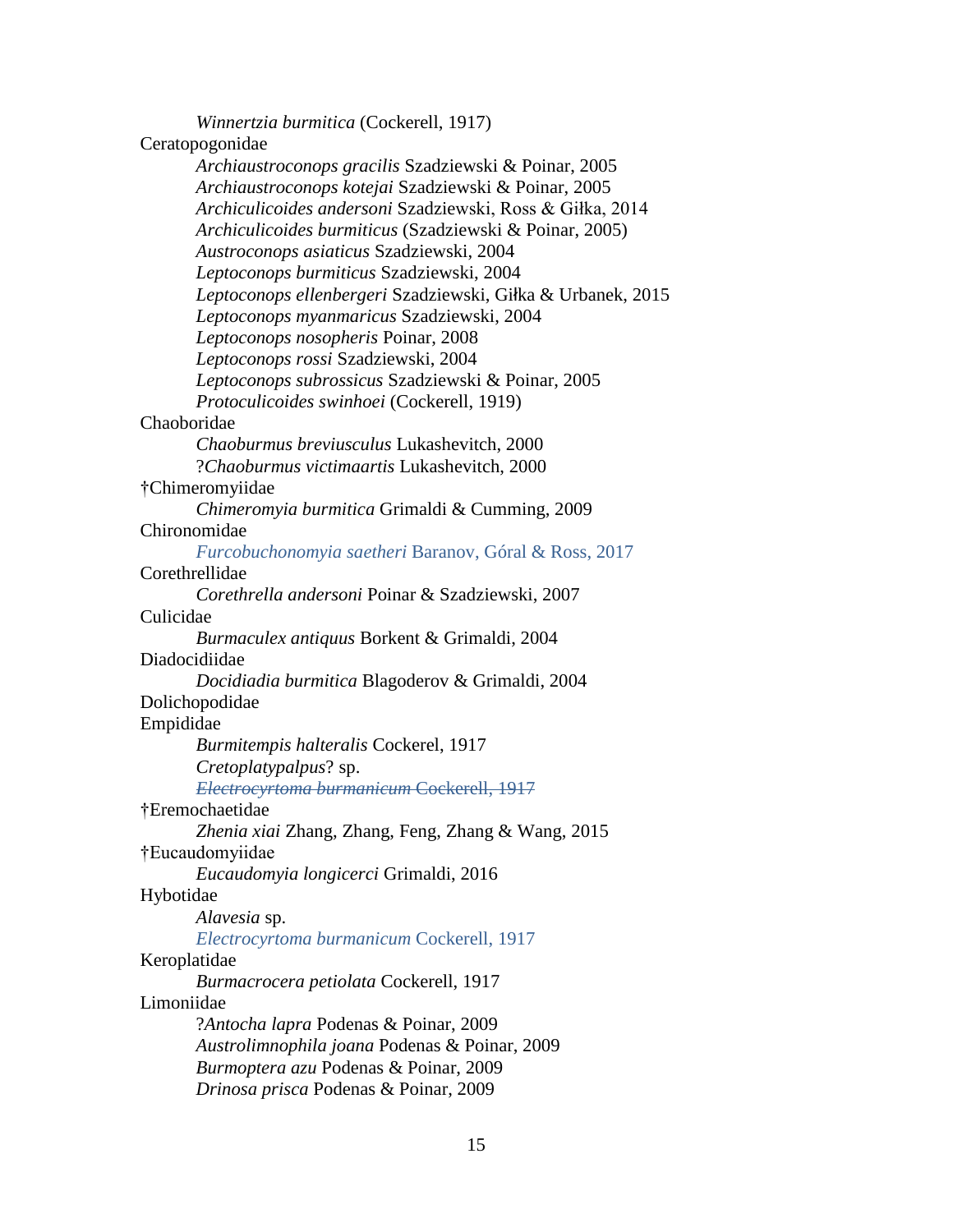*Dicranoptycha burmitica* Kania & Szwedo, 2014 *Dicranoptycha fragmentata* Krzeminski, 2004 *Dicranoptycha plicativa* Gao, Shih & Ren, 2015 *Gonomyia* sp. *Helius krzeminskii* Ribeiro, 2003 *Lebania scomax* Podenas & Poinar, 2009 *Limnophila bora* Podenas & Poinar, 2009 *Rhabdomastix jarzembowskii* Krzeminski, 2004 *Trentepohlia dzeura* Podenas & Poinar, 2009 Lygistorrhinidae *Archaeognoriste primitiva* Blagoderov & Grimaldi, 2004 *Leptognoriste davisi* Blagoderov & Grimaldi, 2004 *Leptognoriste microstoma* Blagoderov & Grimaldi, 2004 *Protognoriste goeleti* Blagoderov & Grimaldi, 2004 *Protognoriste nascifoa* Blagoderov & Grimaldi, 2004 Mycetophilidae *Alavamanota burmitina* Blagoderov & Grimaldi, 2004 *Allocotocera burmitica* Blagoderov & Grimaldi, 2004 *Disparoleia cristata* Blagoderov & Grimaldi, 2004 *Gaalomyia carolinae* Blagoderov & Grimaldi, 2004 *Hemolia glabra* Blagoderov & Grimaldi, 2004 *Hemolia matilei* Blagoderov & Grimaldi, 2004 *Protragoneura platycera* Blagoderov & Grimaldi, 2004 *Pseudomanota perplexa* Blagoderov & Grimaldi, 2004 '*Sciara*' *burmitina* Cockerell, 1917 *Temaleia birmitica* Blagoderov & Grimaldi, 2004 *Zeliinia orientalis* Blagoderov & Grimaldi, 2004 Mythicomyiidae *Microburmyia analvena* Grimaldi & Cumming, 2011 *Microburmyia veanalvena* Grimaldi & Cumming, 2011 †Mysteromyiidae *Mysteromyia plumosa* Grimaldi, 2016 Nemestrinidae *Hirmoneura caudiprima* Grimaldi, 2016 *Hirmoneura* aff. *richterae* Mostovski & Delclòs, 2000 (in Grimaldi, 2016) *Hirmoneura zigrasi* Grimaldi, 2016 *Mesonemestrius caii* Zhang, Zhang & Wang, 2017 Phoridae (=Sciadoceridae) *Prioriphora* sp. Platypezidae Psychodidae (=Phlebotomidae) *Axenotrichomyia boisteli* Azar, Huang, Cai & Nel, 2015 *Bamara groehni* Stebner, Solórzano Kraemer, Ibáñez-Bernal & Wagner, 2015 *Dacochile microsoma* Poinar & Brown, 2004 *Datzia bispina* Stebner, Solórzano Kraemer, Ibáñez-Bernal & Wagner, 2015 *Datzia setosa* Stebner, Solórzano Kraemer, Ibáñez-Bernal & Wagner, 2015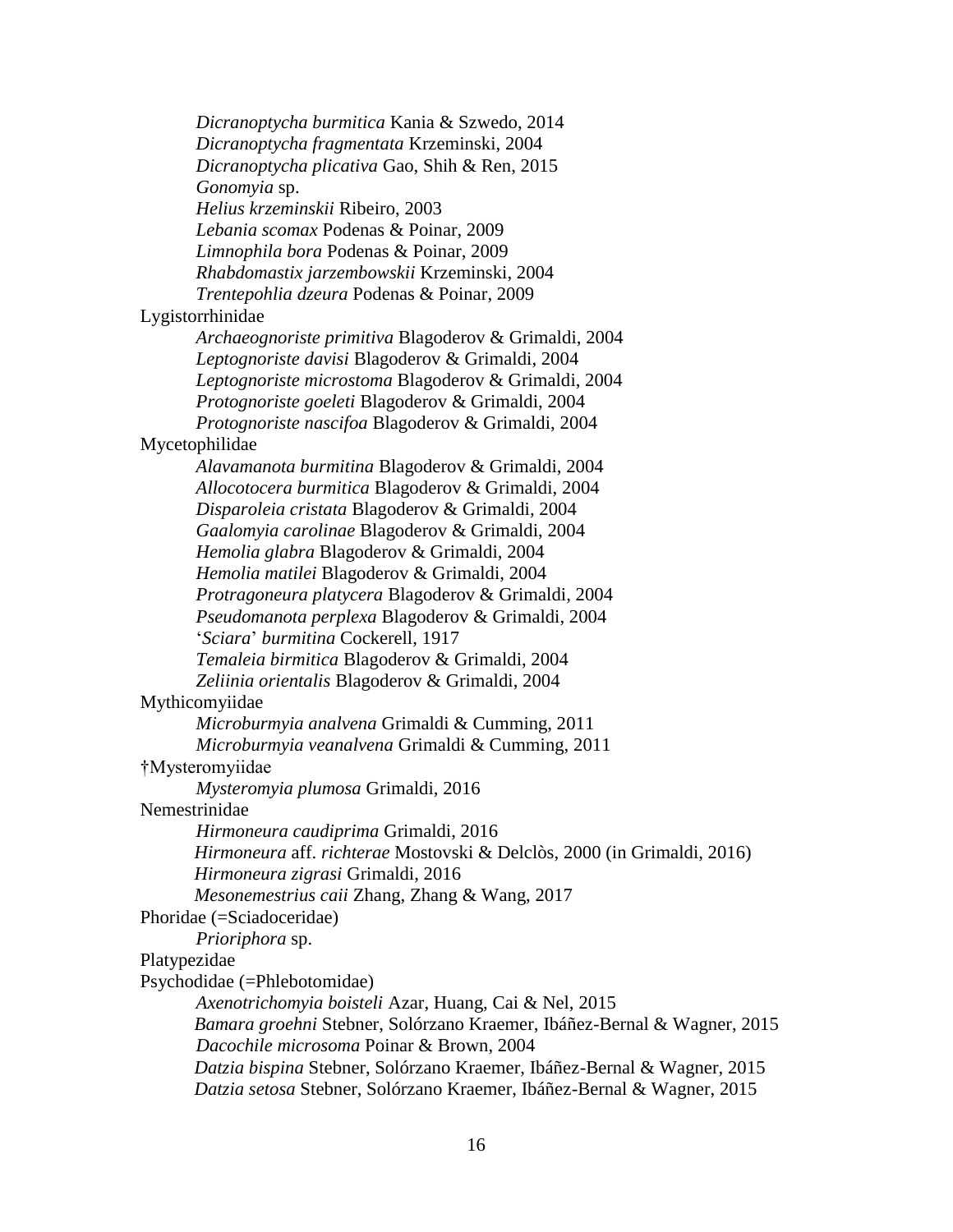*Eophlebotomus connectens* Cockerell, 1920 *Mandalayia beumersorum* Stebner, Solórzano Kraemer, Ibáñez-Bernal & Wagner, 2015 *Nemopalpus quadrispiculatus* Stebner, Solórzano Kraemer, Ibáñez-Bernal & Wagner, 2015 *Nemopalpus velteni* Wagner, 2012 *Palaeomyia burmitis* Poinar, 2004 *Palaeoparasycorax globosus* Stebner, Solórzano Kraemer, Ibáñez-Bernal & Wagner, 2015 *Palaeoparasycorax suppus* Stebner, Solórzano Kraemer, Ibáñez-Bernal & Wagner, 2015 *Parasycorax simplex* Stebner, Solórzano Kraemer, Ibáñez-Bernal & Wagner, 2015 *Phlebotomites aphoe* Stebner, Solórzano Kraemer, Ibáñez-Bernal & Wagner, 2015 *Phlebotomites burmaticus* Malak, Salamé & Azar, 2013 *Phlebotomites grimaldii* Malak, Salamé & Azar, 2013 *Phlebotomites neli* Malak, Salamé & Azar, 2013 *Phlebotomus vetus* Stebner, Solórzano Kraemer, Ibáñez-Bernal & Wagner, 2015 '*Trichomyia*' *swinhoei* Cockerell, 1917 Ptychopteridae (=Eoptychopteridae) *Leptychoptera calva* Lukashevich, 2004 *Leptychoptera reburra* Lukashevich, 2004 †Rhagionemestriidae *Jurassinemestrinus eurema* Grimaldi, 2016 Rhagionidae Scatopsidae Sciaridae (=Archizelmiridae) *Burmazelmira aristica* Grimaldi, Amorim & Blagoderov, 2003 Stratiomyidae *Lysistrata burmensis* Liu, Cai & Huang, 2016 *Narcissomyia bella* Grimaldi, 2016 *Normyia longistyli* Grimaldi, 2016 *Normyia telescopica* Grimaldi, 2016 *Normyia woodleyi* Grimaldi, 2016 Tabanidae *Cratotabanus asiaticus* Grimaldi, 2016 *Tabanipriscus transitivus* Grimaldi, 2016 Tanyderidae *Similinannotanyderus lii* Dong, Shih & Ren, 2015 †Tethepomyiidae *Tethepomyia coxa* Grimaldi, 2016 *Tethepomyia zigrasi* Grimaldi & Arillo, 2011 Tipulidae Valeseguyidae *Cretoseguya burmitica* Amorim & Grimaldi, 2006 Xylomyidae *Archosolva biceps* Grimaldi, 2016 *Archosolva sulcata* Grimaldi, 2016 *Cretasolva burmitica* Grimaldi, 2016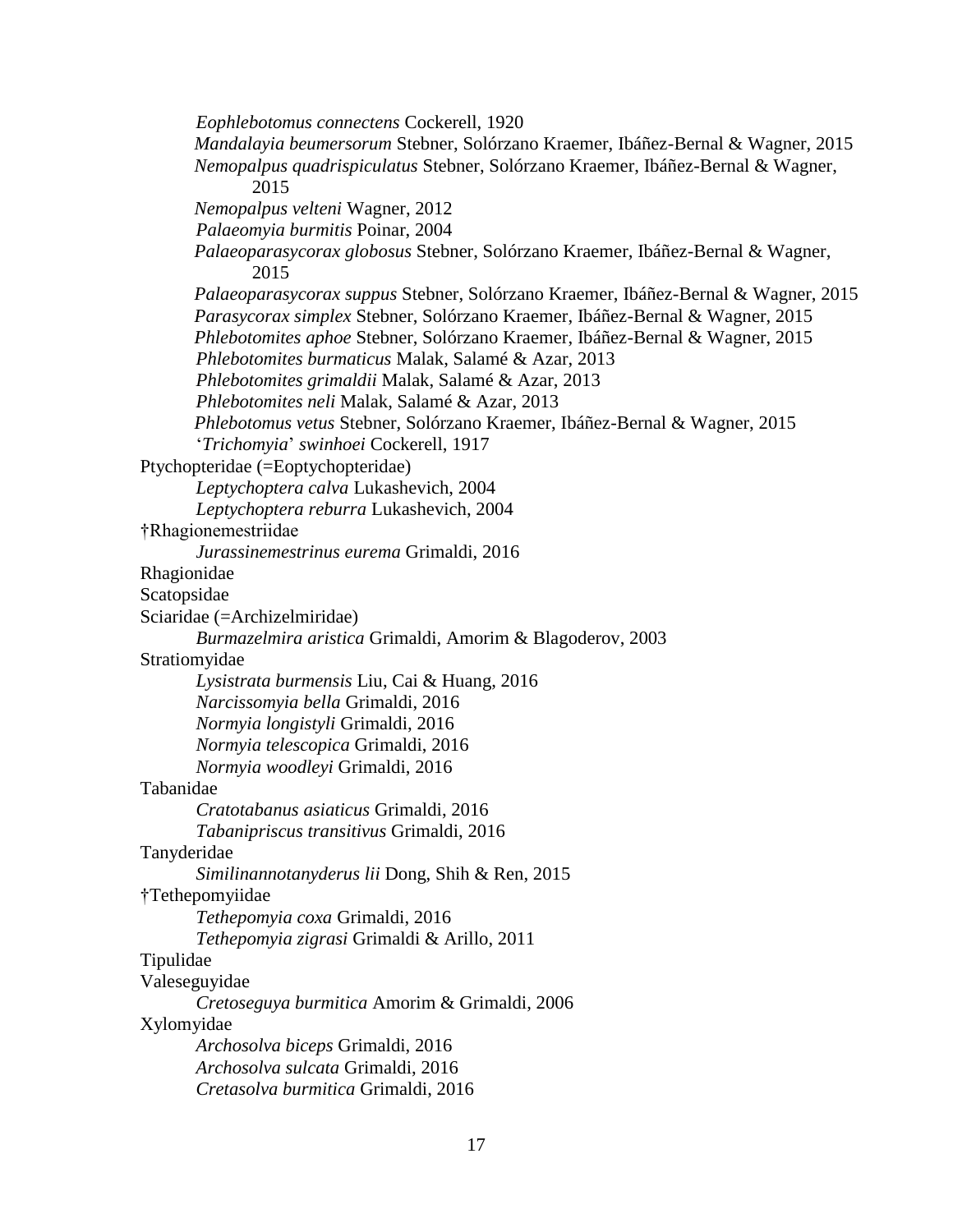†Zhangsolvidae *Cratomyia mimetica* Grimaldi, 2016 *Linguatormyia teletacta* Grimaldi, 2015 Family *incertae sedis Atherhagiox ambiguum* Grimaldi, 2016 *Atherhagiox simulans* Grimaldi, 2016 *Burmacyrtus rusmithi* Grimaldi & Hauser, 2011 *Galloatherix completus* Grimaldi, 2016 *Gracilomyia wit* Grimaldi, 2016 *Myanmyia asteiformia* Grimaldi, 2011 *Palaepangonius glossa* Grimaldi, 2016 *Pseudorhagio zhangi* Zhang, Zhang & Wang, 2016 *Psilocephala electrella* Cockerell, 1920 Hymenoptera (40f., 72g., 87sp.) Ampulicidae *Apodolichurus diaphanus* Antropov, 2000 *Apodolichurus sphaerocephalus* Antropov, 2000 *Cretampulex gracilis* Antropov, 2000 *Mendampulex monilicularis* Antropov, 2000 †Aptenoperissidae *Aptenoperissus burmanicus* Rasnitsyn & Poinar, 2016 Aulacidae *Archeofoenus tartaricus* Engel, 2017 *Electrofoenops diminuta* Engel, 2017 *Electrofoenus gracilipes* Cockerell, 1917 *Protofoenus swinhoei* Cockerell, 1917 Bethylidae *Apenesia electriphila* Cockerell, 1917 *Bethylitella cylindrella* Cockerell, 1917 *Epyris atavellus* Cockerell, 1920 *Sclerodermus quadridentatum* Cockerell, 1917 Braconidae *Archaeorhyssalus subsolanus* Engel, 2016 *Rhetinorhyssalus morticinus* Engel, 2016 †Bryopompilidae *Bryopompilus interfector* Engel & Grimaldi, 2006 Chalcididae Crabronidae *Burmastatus triangularis* Antropov, 2000 *Cretospilomena familiaris* Antropov, 2000 *Prolemistus apiformis* Antropov, 2000 Diapriidae Dryinidae *Burmadryinus cenomanianus* Olmi, Xu & Guglielmino, 2014 *Burmanteon olmii* Engel, 2003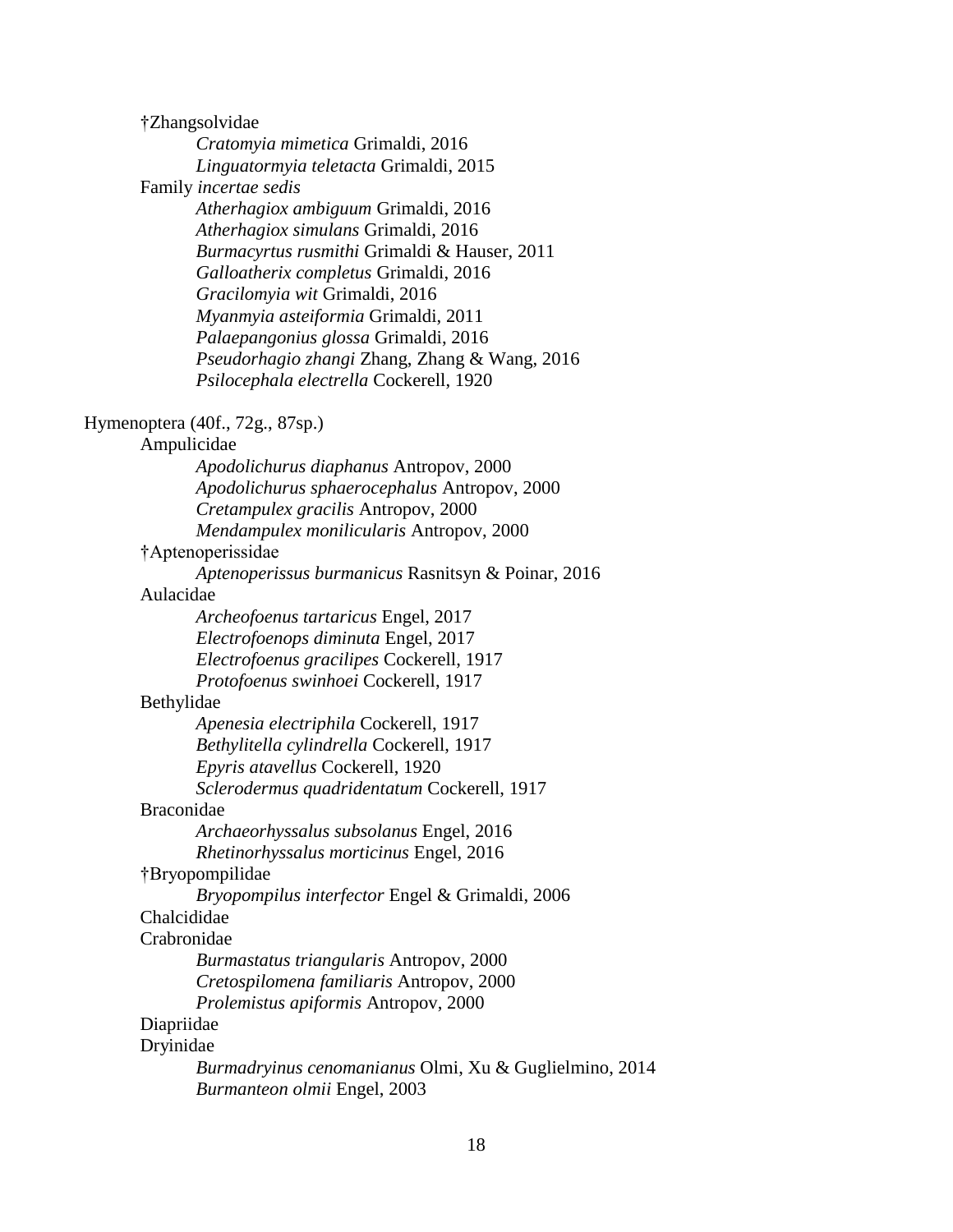*Hybristodryinus resinicolus* Engel, 2005 *Ponomarenkoa ellenbergeri* Olmi, Xu & He, 2013 *Pseudodryinus burmensis* Olmi, Xu & Guglielmino, 2014 Embolemidae *Ampulicomorpha janzeni* Olmi, Rasnitsyn, Brothers & Guglielmino, 2014 Evaniidae *Cretevania bechlyi* Jennings, Krogmann & Mew, 2013 *Mesevania swinhoei* Basibuyuk & Rasnitsyn, 2000 *Sorellevania deansi* Engel, 2006 †Falsiformicidae Formicidae *Baikuris* sp. *Burmomyrma rossi* Dlussky, 1996 *Camelomecia janovitzi* Barden & Grimaldi, 2016 *Ceratomyrmex ellenbergeri* Perrichot, Wang & Engel, 2016 *Haidomyrmex cerberus* Dlussky, 1996 *Haidomyrmex scimitarus* Barden & Grimaldi, 2012 *Haidomyrmex zigrasi* Barden & Grimaldi, 2012 *Myanmyrma gracilis* Engel & Grimaldi, 2005 *Gerontoformica contegus* (Barden & Grimaldi, 2014) *Gerontoformica gracilis* (Barden & Grimaldi, 2014) *Gerontoformica magnus* (Barden & Grimaldi, 2014) *Gerontoformica maraudera* Barden & Grimaldi, 2016 *Gerontoformica orientalis* (Engel & Grimaldi, 2005) *Gerontoformica pilosus* (Barden & Grimaldi, 2014) *Gerontoformica robustus* (Barden & Grimaldi, 2014) *Gerontoformica rugosus* (Barden & Grimaldi, 2014) *Gerontoformica spiralis* (Barden & Grimaldi, 2014) *Gerontoformica subcuspis* (Barden & Grimaldi, 2014) *Gerontoformica tendir* (Barden & Grimaldi, 2014) *Linguamyrmex vladi* Barden & Grimaldi, 2017 *Zigrasimecia ferox* Perrichot, 2014 *Zigrasimecia tonsora* Barden & Grimaldi, 2013 †Gallorommatidae *Galloromma kachinensis* Engel & Grimaldi, 2007 Gasteruptiidae *Hypselogastrion simplex* Engel & Wang, 2016 *Hyptiogastrites electrinus* Cockerell, 1917 Ichneumonidae *Caloichneumon perrarus* Li, Kopylov, Shih & Ren, 2016 *Novichneumon longus* Li, Kopylov, Shih & Ren, 2016 †Maimetshidae *Burmaimetsha concava* Perrichot, 2013 *Maimetshasia kachinensis* Perrichot, 2013 Megalyridae Megaspilidae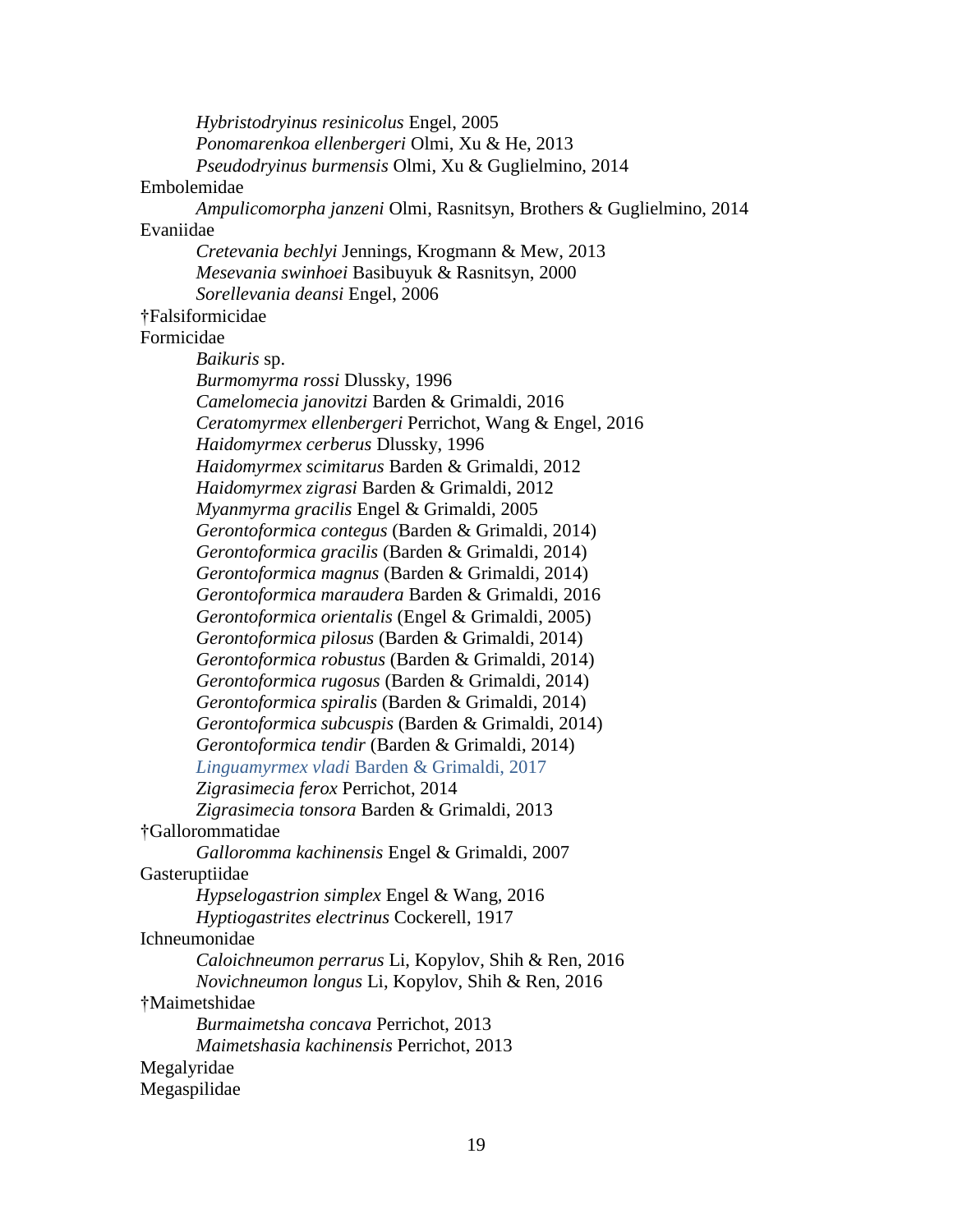†Melittosphecidae *Melittosphex burmensis* Poinar & Danforth, 2006 Mymaridae *Myanmymar aresconoides* Huber, 2011 Mymarommatidae *Archaeromma gibsoni* Engel & Grimaldi, 2007 †Othniodellithidae *Othniodellitha mantichora* Engel & Huang, 2016 *Xenodellitha preta* Engel, 2017 Pelecinidae *Abropelecinus tytthus* Guo, Shih & Ren, 2016 *Brachypelecinus euthyntus* Guo, Shih & Ren, 2016 *Zoropelecinus periosus* Guo, Shih & Ren, 2016 *Zoropelecinus zigrasi* Engel & Grimaldi, 2013 Platygastridae *Cascoscelio incassus* Poinar & Buckley, 2011 †Praeaulacidae *Habraulacus zhaoi* Li, Rasnitsyn, Shih & Ren, 2015 Rhopalosomatidae *Eorhopalosoma gorgyra* Engel, 2008 Sapygidae *Cretosapyga resinicola* Bennett & Engel, 2005 Scelionidae *Geoscelio mckellari* Engel & Huang, 2016 Scolebythidae *Cursoribythus silvestris* Cockx & McKellar, 2016 *Siccibythus musculosus* Cockx & McKellar, 2016 †Serphitidae *Serphites* sp. Sierolomorphidae †Spathiopterygidae *Diaspathion ortegai* Engel & Huang, 2015 Sphecidae Stephanidae *Kronostephanus zigrasi* Engel & Grimaldi, 2013 *Lagenostephanus lii* Li, Rasnitsyn, Shih & Ren, 2017 *Phoriostephanus exilis* Engel & Huang, 2016 †Stigmaphronidae *Burmaphron tridentatum* Engel & Grimaldi, 2009 *Burmaphron prolatum* Engel & Grimaldi, 2009 †Syspastoxyelidae *Syspastoxyela rhaphidia* Engel & Huang, 2016 Tiphiidae *Thanatotiphia nyx* Engel, Ortega-Blanco & Bennett, 2009 Vespidae *Curiosivespa striata* Perrard & Carpenter, 2017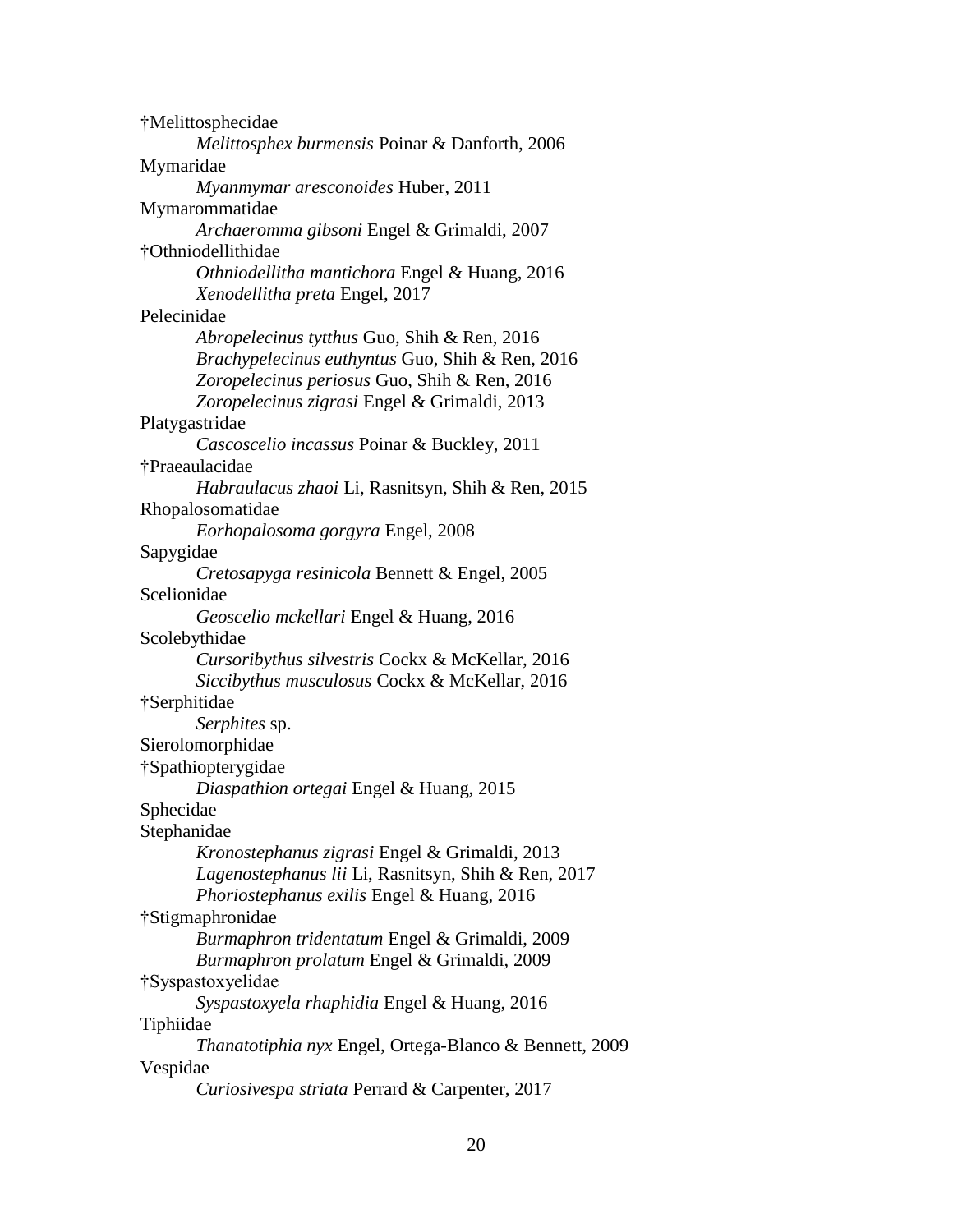21 *Curiosivespa zigrasi* Perrard & Carpenter, 2017 *Protovespa haxairei* Perrard & Carpenter, 2017 Family *incertae sedis Archaeoteleia astropulvis* Talamas, 2016 *Cirrosphex admirabilis* Antropov, 2000 *Proteroscelio nexus* Talamas, 2016 *Trigampulex pervetus* (Cockerell, 1917) Lepidoptera (3f., 1g., 3sp.) Gelechiidae Gracillariidae Micropterigidae (=Micropterygidae) *Sabatinca cretacea* Zhang, Wang, Shih & Ren, 2017 *Sabatinca limula* Zhang, Wang, Shih & Ren, 2017 *Sabatinca perveta* (Cockerell, 1919) Mecoptera (3f., 3g., 5sp.) Bittacidae *Burmobittacus jarzembowskii* Zhao, Bashkuev, Chen & Wang, 2016 Meropeidae *Burmomerope clara* Zhao & Wang, 2016 *Burmomerope eureka* Grimaldi & Engel, 2013 †Pseudopolycentropodidae *Parapolycentropus burmiticus* Grimaldi & Rasnitsyn, 2005 *Parapolycentropus paraburmiticus* Grimaldi & Rasnitsyn, 2005 Megaloptera (1f., 1g., 1sp.) Sialidae *Haplosialodes liui* Huang, Azar, Engel, Cai, Garrouste & Nel, 2016 Neuroptera (21f., 39g., 43sp.) Ascalaphidae †Babinskaiidae *Burmobabinskaia tenuis* Lu, Zhang & Liu, 2016 *Electrobabinskaia burmana* Lu, Zhang & Liu, 2016 *Pseudobabinskaia martinsnetoi* (Lu, Zhang & Liu, 2016) Berothidae *Dasyberotha eucharis* Engel & Grimaldi, 2008 *Ethiroberotha elongata* Engel & Grimaldi, 2008 *Haploberotha persephone* Engel & Grimaldi, 2008 *Iceloberotha kachinensis* Engel & Grimaldi, 2008 *Iceloberotha simulatrix* Engel & Grimaldi, 2008 *Jersiberotha myanmarensis* Engel & Grimaldi, 2008 *Jersiberotha tauberorum* Engel & Grimaldi, 2008 *Maculaberotha nervosa* Yuan, Ren & Wang, 2016 *Magniberotha recurrens* Yuan, Ren & Wang, 2016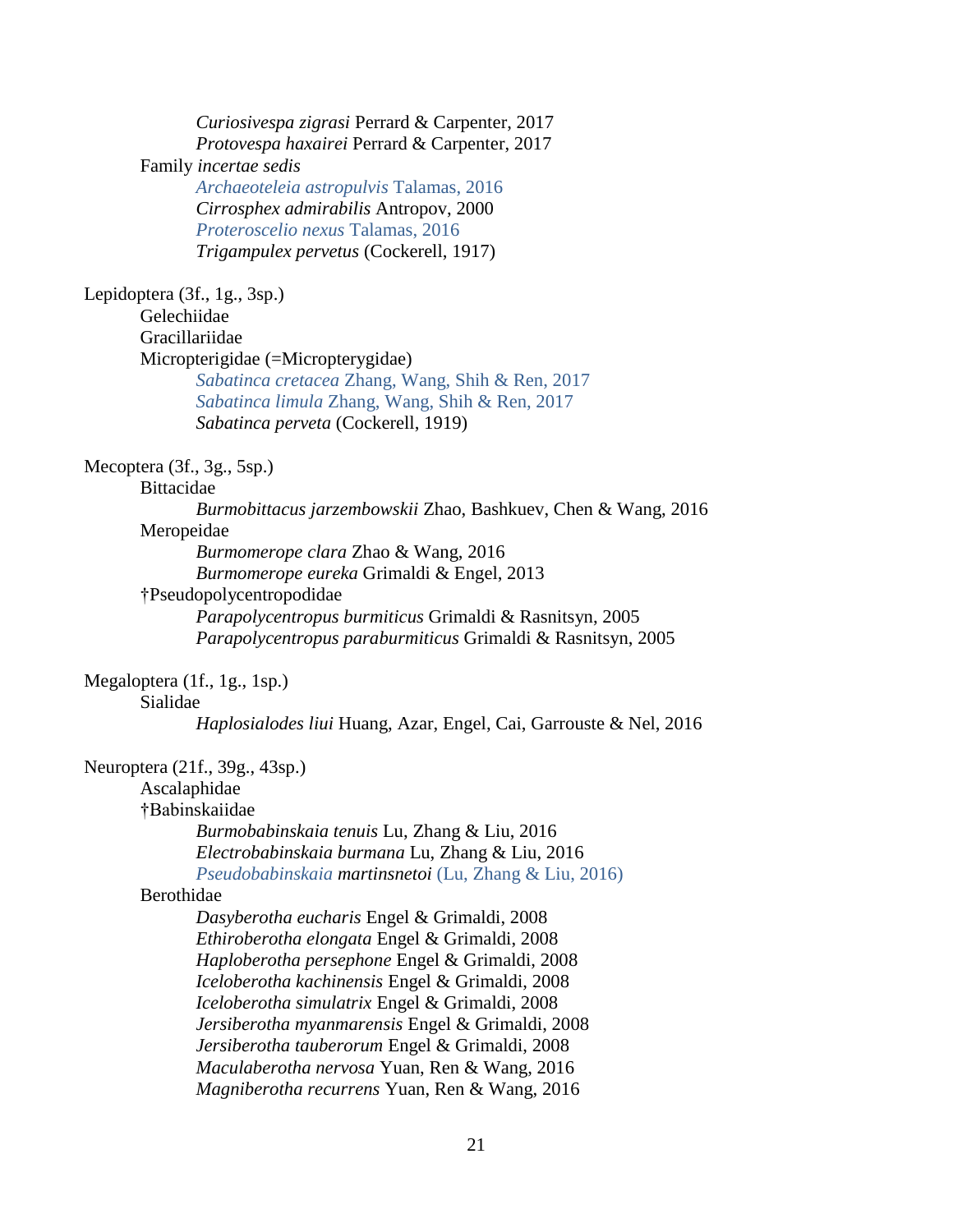| Systenoberotha magillae Engel & Grimaldi, 2008                           |
|--------------------------------------------------------------------------|
| Telistoberotha libitina Engel & Grimaldi, 2008                           |
| Chrysopidae                                                              |
| Coniopterygidae                                                          |
| Achlyoconis heptatrichia Engel, 2016                                     |
| Cretaconiopteryx grandis Liu & Lu, 2017                                  |
| Glaesoconis baliopteryx Engel, 2004                                      |
| Paranimboa litotes Engel, 2016                                           |
| Phthanoconis burmitica Engel, 2004                                       |
| †Corydasialidae                                                          |
| Megalopteroneura chenxingi Liu, Lu & Zhang, 2016                         |
| Dilaridae                                                                |
| Cretadilar olei Makarkin, 2016                                           |
| Cretodilar burmanus Liu & Zhang, 2017                                    |
| Cretanallachius magnificus Huang, Azar, Cai, Garrouste & Nel, 2015       |
| Dilar cretaceus Liu & Zhang, 2017                                        |
| Fiaponeura penghiani Lu, Zhang & Liu, 2016                               |
| Burmopsychops groehni Makarkin, 2016                                     |
| Burmopsychops limoae Lu, Zhang & Liu, 2016                               |
| †Dipteromantispidae                                                      |
| Burmodipteromantispa jiaxiaoae Liu, Lu & Zhang, 2016                     |
|                                                                          |
| Halteriomantispa grimaldii Liu, Lu & Zhang, 2016                         |
| Mantispidipterella longissima Liu, Lu & Zhang, 2016<br>Hemerobiidae      |
| Ithonidae                                                                |
|                                                                          |
| Burmithone pennyi Lu, Zhang, Ohl & Liu, 2017                             |
| Kalligrammatidae                                                         |
| Mantispidae?                                                             |
| Doratomantispa burmanica Poinar, 2010                                    |
| †Mesochrysopidae                                                         |
| Pedanoptera arachnophila Liu, Zhang, Winterton, Breitkreuz & Engel, 2016 |
| Myrmeleontidae (=Araripeneuridae)                                        |
| Burmaneura minuta Huang, Azar, Engel, Garrouste, Cai & Nel, 2016         |
| Nemopteridae                                                             |
| Nevrorthidae                                                             |
| Cretarophalis patrickmuelleri Wichard, 2017                              |
| Nymphidae                                                                |
| Elenchonymphes electrica Engel & Grimaldi, 2008                          |
| Osmylidae                                                                |
| Burmaleon magnificus Myskowiak, Huang, Azar, Cai, Garrouste & Nel, 2016  |
| Psychopsidae                                                             |
| Litopsychopsis burmitica Engel & Grimaldi, 2008                          |
| Rachiberothidae                                                          |
| Creagroparaberotha groehni Makarkin, 2015                                |
| Eorhachiberotha burmitica Engel, 2004                                    |
| Micromantispa cristata Shi, Ohl, Wunderlich & Ren, 2014                  |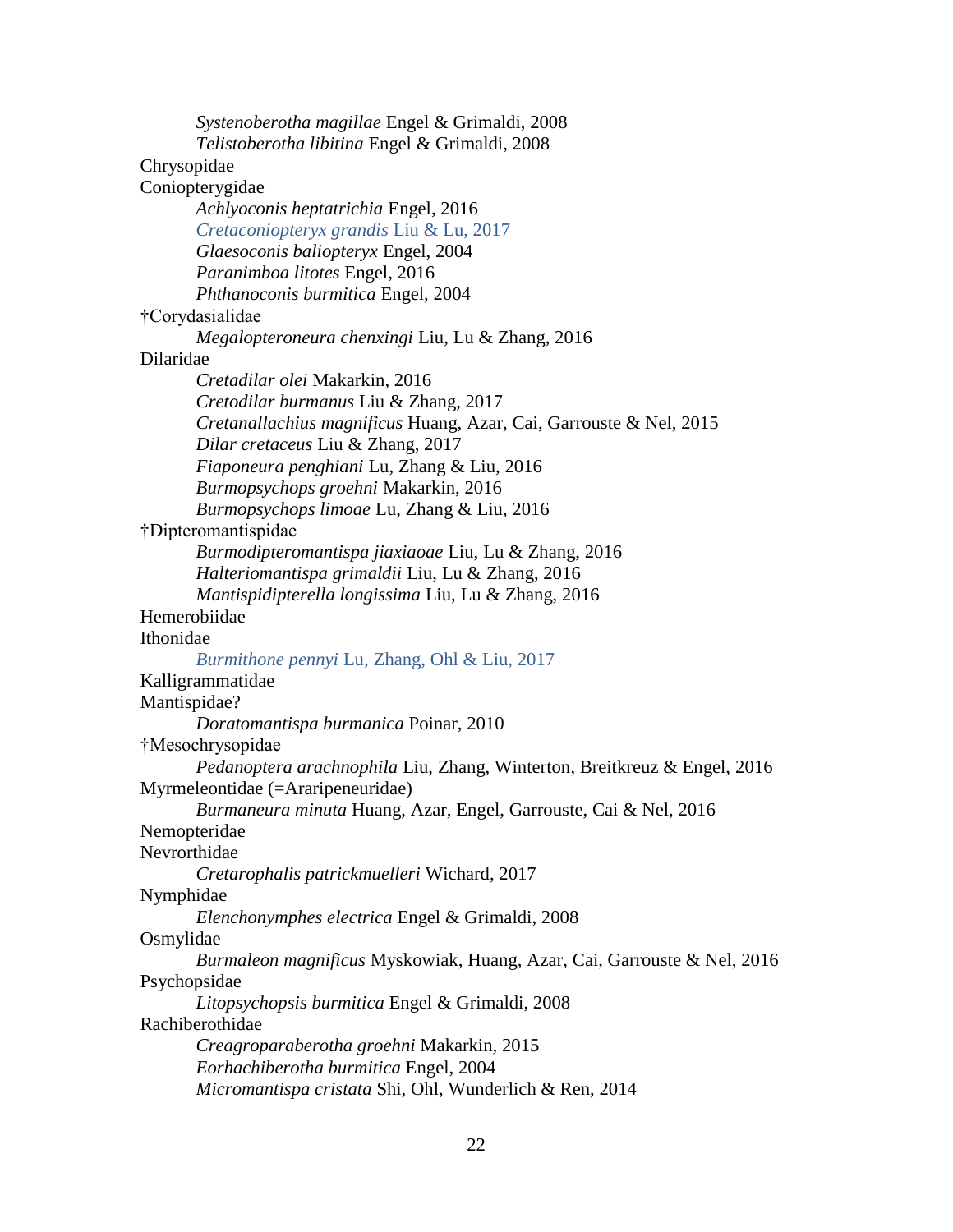| Scoloberotha necatrix Engel & Grimaldi, 2008                       |
|--------------------------------------------------------------------|
| Sisyridae                                                          |
| Paradoxosisyra groehni Makarkin, 2016                              |
| Raphidioptera (1f., 4g., 5sp.)                                     |
| †Mesoraphidiidae                                                   |
| Burmoraphidia reni Liu, Lu & Zhang, 2016                           |
| Dolichoraphidia aspoecki Liu, Lu & Zhang, 2016                     |
| Dolichoraphidia engeli Liu, Lu & Zhang, 2016                       |
| Nanoraphidia electroburmica Engel, 2002                            |
| Rhynchoraphidia burmana Liu, Lu & Zhang, 2016                      |
| Strepsiptera (4f., 3g., 3sp.)                                      |
| †Cretostylopidae                                                   |
| Cretostylops engeli Grimaldi & Kathirithamby, 2005                 |
| †Kinzelbachillidae                                                 |
| Kinzelbachilla ellenbergeri Pohl & Beutel, 2016                    |
| †Mengeidae?                                                        |
| †Phthanoxenidae                                                    |
| Phthanoxenos nervosus Engel & Huang, 2016                          |
| †Tarachoptera (1f., 2g., 4sp.)                                     |
| †Tarachocelidae                                                    |
| Kinitocelis brevicostata Mey, Wichard, Müller & Wang, 2017         |
| Kinitocelis divisonotata Mey, Wichard, Müller & Wang, 2017         |
| Kinitocelis hennigi Mey, Wichard, Müller & Wang, 2017              |
| Tarachocelis microlepidopterella Mey, Wichard, Müller & Wang, 2017 |
| Trichoptera (5f., 5g., 7sp.)                                       |
| Hydroptilidae                                                      |
| Burminoptila bemeneha Botosaneanu, 1981                            |
| Odontoceridae                                                      |
| Palaeopsilotreta xiai Wichard & Wang, 2016                         |
| Philopotamidae                                                     |
| Wormaldia cretacea Wichard & Wang, 2016                            |
| Wormaldia myanmari Wichard & Poinar, 2005                          |
| Wormaldia resina Wichard & Wang, 2016                              |
| Polycentropodidae                                                  |
| Neureclipsis burmanica Wichard & Wang, 2016                        |
| Psychomyiidae                                                      |
| Palerasnitsynus ohlhoffi Wichard, Ross & Ross, 2011                |
| Order <i>incertae sedis</i> (4f., 4g., 4sp.)                       |
| †Chresmodidae                                                      |
| Chresmoda chikuni Zhang & Ge, 2017                                 |
| †Lophioneuridae                                                    |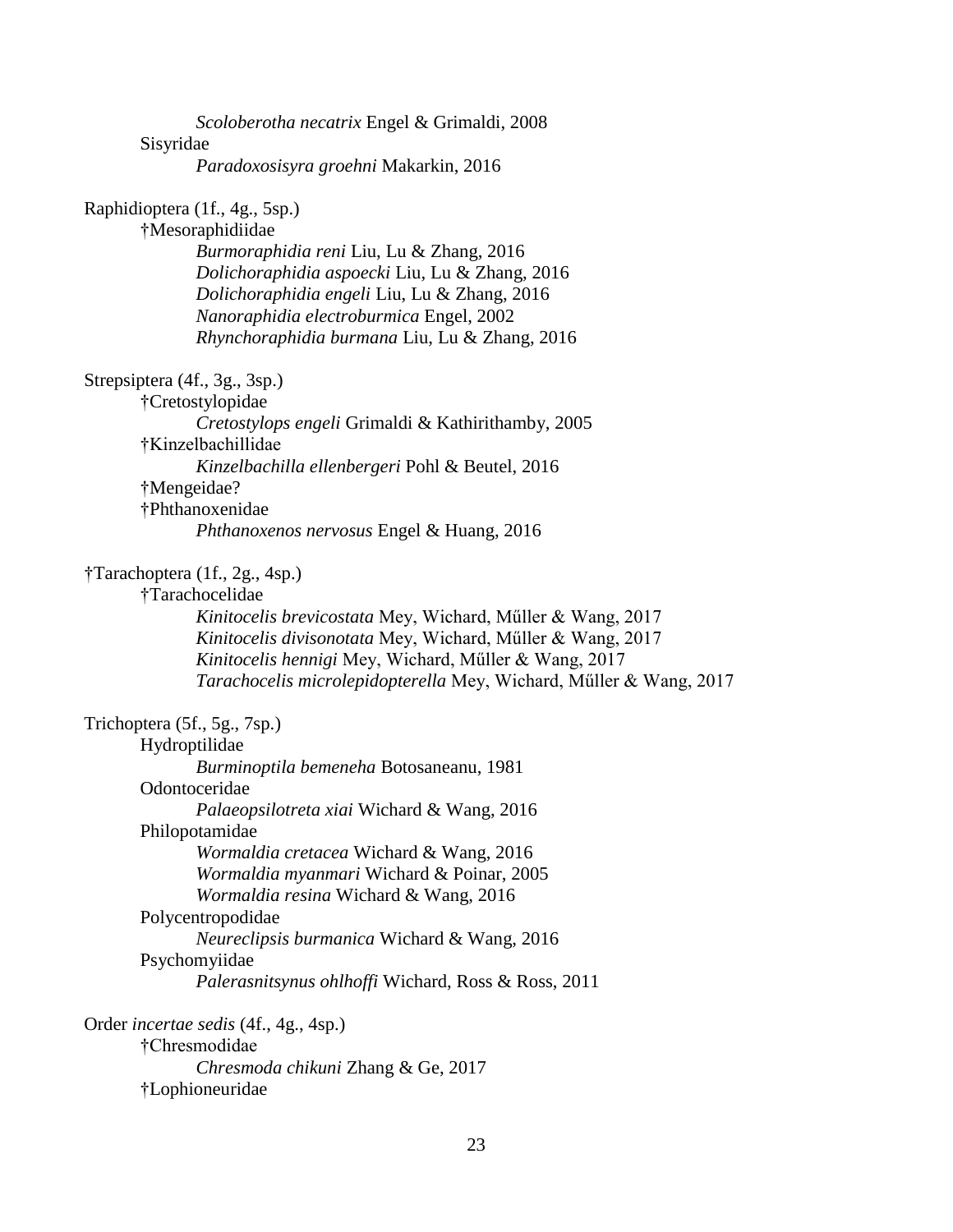*Burmacypha longicornis* Zherikhin, 2000 †Manipulatoridae *Manipulator modificaputis* Vršanský & Bechly, 2015 †Mantoblattidae *Mantoblatta mira* Gorochov, 2006

# **Copal Insecta (1o., 1f., 1g., 2sp.)**

Hymenoptera (1f., 1g., 2sp.) Apidae *Trigona devicta* (Cockerell, 1921) *Trigona iridipennis* (Smith, 1854)

# **CHELICERATA (1c, 13o., 76f., 118g., 214sp.)**

### **Arachnida (13o., 76f., 118g., 214sp.)**

Amblypygi (1g., 3sp.)

Family *incertae sedis*

*Kronocharon engeli* Wunderlich, 2015 *Kronocharon longicalcaris* Wunderlich, 2015 *Kronocharon prendinii* Engel & Grimaldi, 2014

# Araneae (37f., 88g., 167sp.)

# Archaeidae

*Burmesarchaea alissa* Wunderlich, 2017 *Burmesarchaea caudata* Wunderlich, 2017 *Burmesarchaea crassicaput* Wunderlich, 2017 *Burmesarchaea crassichelae* Wunderlich, 2017 *Burmesarchaea gibber* Wunderlich, 2017 *Burmesarchaea gibberoides* Wunderlich, 2017 *Burmesarchaea gibbosa* Wunderlich, 2017 *Burmesarchaea grimaldii* (Penney, 2003) *Burmesarchaea longicollum* Wunderlich, 2017 *Burmesarchaea propinqua* Wunderlich, 2017 *Burmesarchaea pseudogibber* Wunderlich, 2017 *Burmesarchaea pustulata* Wunderlich, 2017 *Burmesarchaea quadrata* Wunderlich, 2017 *Burmesarchaea speciosa* (Wunderlich, 2008) *Eomysmauchenius dubius* Wunderlich, 2017 *Eomysmauchenius septentrionalis* Wunderlich, 2008 *Lacunauchenius longissipes* Wunderlich, 2015 *Planarchaea kopp* Wunderlich, 2015 *Planarchaea oblonga* Wunderlich, 2017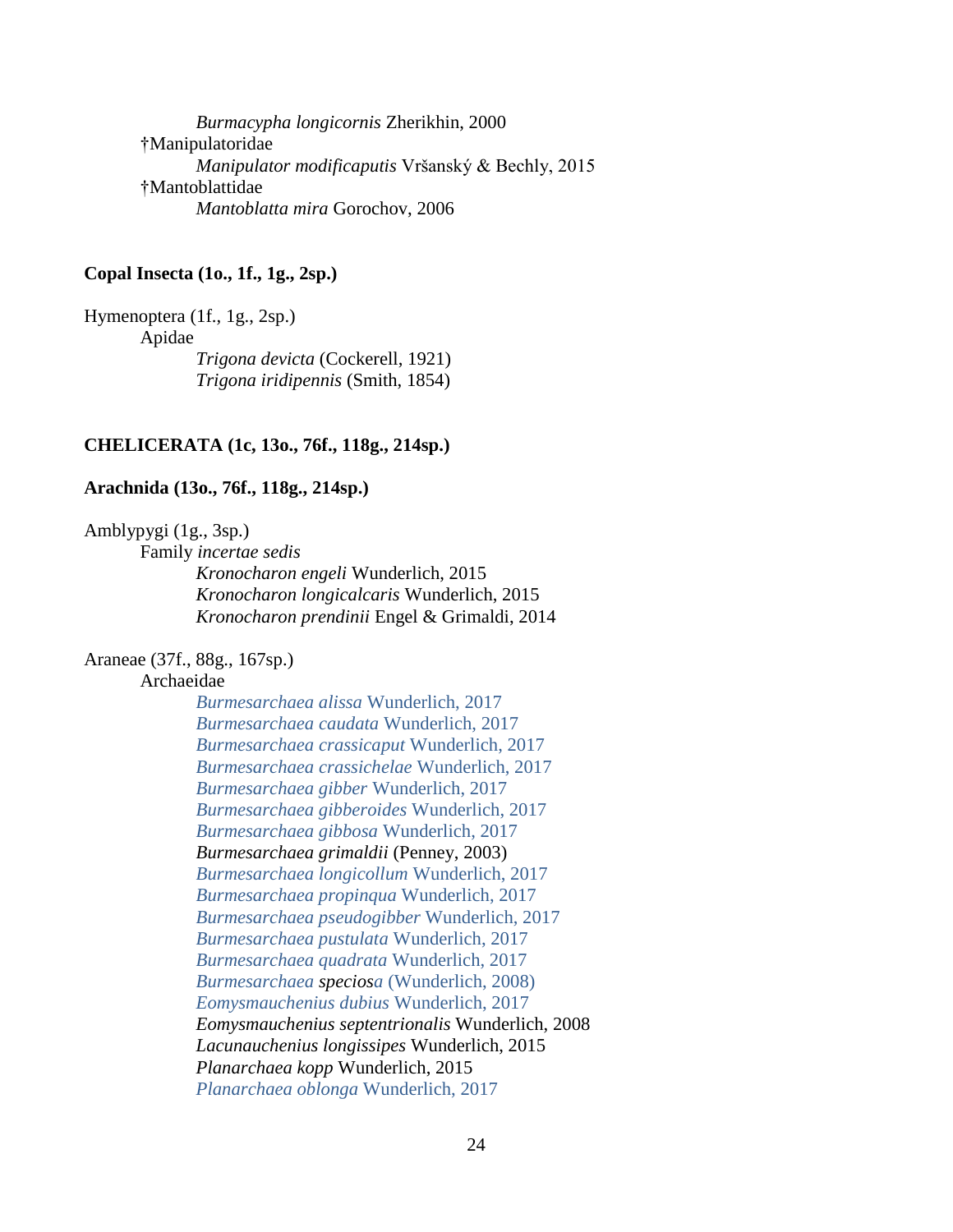*Planarchaea ovata* Wunderlich, 2017 ?*Planarchaea paucidentatus* (Wunderlich, 2008) *Planarchaea pilosa* (Wunderlich, 2015) †Burmadictynidae *Burmadictyna clava* Wunderlich, 2015 *Burmadictyna excavata* Wunderlich, 2015 *Burmadictyna pectin* Wunderlich, 2008 *Burmadictyna postcopula* Wunderlich, 2017 *Eodeinopis longipes* Wunderlich, 2017 †Burmascutidae *Burmascutum aenigma* Wunderlich, 2008 †Burmathelidae *Burmathele biseriata* Wunderlich, 2017 Corinnidae (=Myrmeciidae)? †Cretaceothelidae *Cretaceothele lata* Wunderlich, 2015 Deinopidae? Deinopedes tranquillus Wunderlich, 2017 Dipluridae *Phyxioschemoides collembola* Wunderlich, 2015 *Cethegoides patricki* Wunderlich, 2017 †Eopsilodercidae *Eopsiloderces filiformis* (Wunderlich, 2012) *Eopsiloderces loxosceloides* Wunderlich, 2008 *Eopsiloderces serenitas* Wunderlich, 2015 *Loxoderces curvatus* Wunderlich, 2017 *Loxoderces longicymbium* Wunderlich, 2017 *Loxoderces rectus* Wunderlich, 2017 *Praepholcus huberi* Wunderlich, 2017 †Fossilcalcaridae *Fossilcalcar praeteritus* Wunderlich, 2015 Hersiliidae (=Hersilidae) *Burmesiola cretacea* Wunderlich, 2011 *Burmesiola daviesi* Wunderlich, 2015 *Spinasilia dissoluta* Wunderlich, 2015 Hexathelidae *Alioatrax incertus* Wunderlich, 2017 †Lagonomegopidae *Albiburmops annulipes* Wunderlich, 2017 *Archaelagonops propinquus* Wunderlich, 2015 *Archaelagonops salticoides* Wunderlich, 2012 *Archaelagonops scorsum* Wunderlich, 2015 *Burlagonomegops eskovi* Penney, 2005 *Cymbiolaganops cymbiocalcar* Wunderlich, 2015 *Lagonoburmops plumosus* Wunderlich, 2012 ?*Lagonomegops tuber* Wunderlich, 2015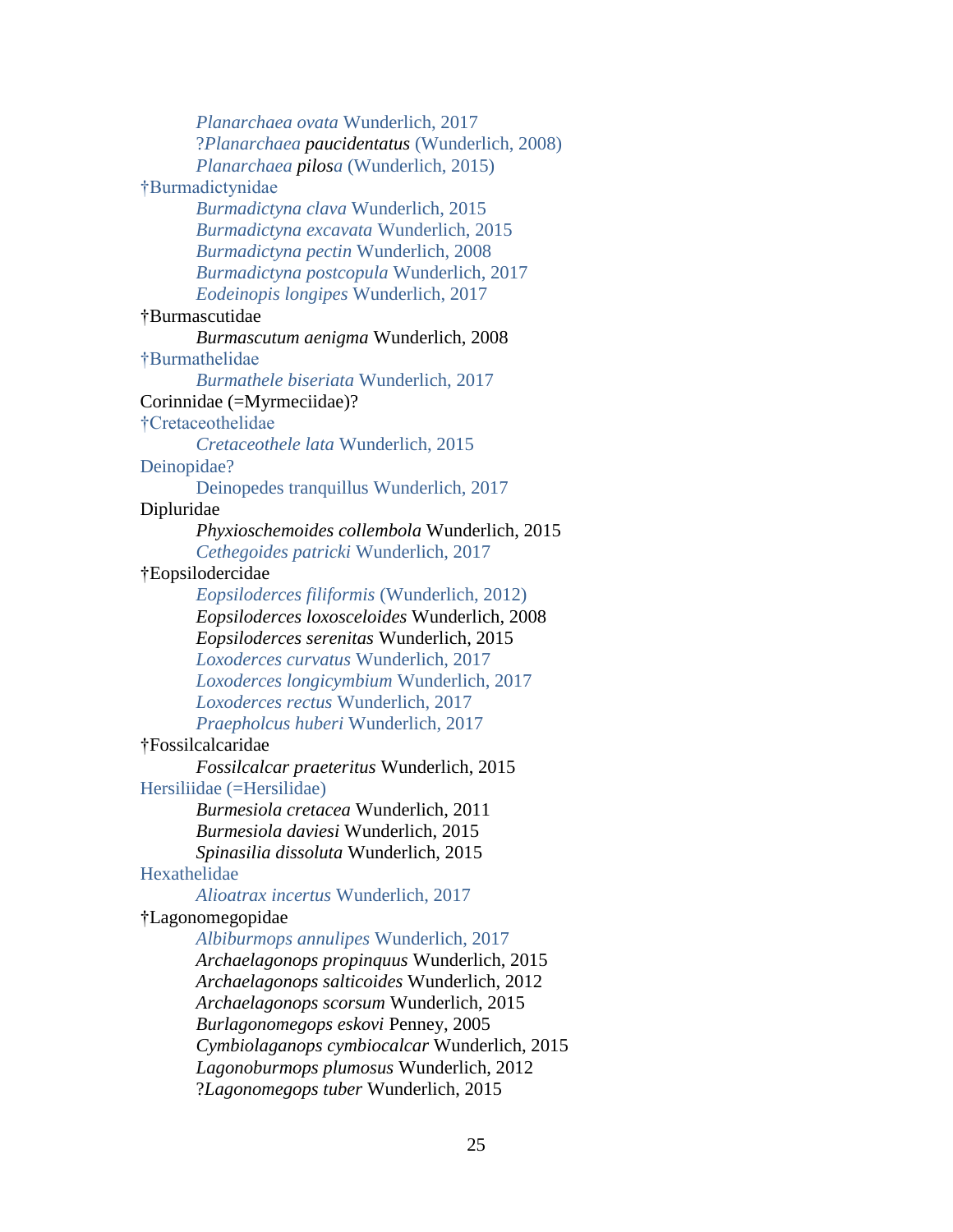*Lineaburmops beigeli* Wunderlich, 2015 *Lineaburmops hirsutipes* Wunderlich, 2015 *Lineaburmops maculatus* Wunderlich, 2017 *Myanlagonops gracilipes* Wunderlich, 2012 ?*Parviburmops bigibber* Wunderlich, 2017 *Parviburmops brevipalpus* Wunderlich, 2015 ?*Paxillomegops brevipes* Wunderlich, 2015 ?*Paxillomegops cornutus* Wunderlich, 2017 *Paxillomegops longipes* Wunderlich, 2015 *Picturmegops signatus* Wunderlich, 2015 *Planimegops parvus* Wunderlich, 2017 Leptonetidae *Palaeoleptoneta calcar* Wunderlich, 2012 *Palaeoleptoneta crus* Wunderlich, 2017 **Liphistidae** *Cretaceothele lata* Wunderlich, 2015 †Micropalpimanidae *Micropalpimanus poinari* Wunderlich, 2008 †Mongolarachnidae *Longissipalpus cochlea* Wunderlich, 2017 *Longissipalpus magnus* Wunderlich, 2015 *Longissipalpus maior* Wunderlich, 2015 *Longissipalpus minor* Wunderlich, 2015 *Pedipalparaneus seldeni* Wunderlich, 2015 Mysmenidae? Nephilidae? '*Nephila*' *burmanica* (Poinar & Buckley, 2012) Oecobiidae *Retrooecobius chomskyi* Wunderlich, 2015 *'Retrooecobius' convexus* Wunderlich, 2015 *Zamilia aculeopectens* Wunderlich, 2015 *Zamilia antecessor* Wunderlich, 2008 *Zamilia quattuormammillae* Wunderlich, 2015 Oonopidae *Burmorchestina* (=*Bormorchestina*) *acuminata* Wunderlich, 2017 *Burmorchestina biangulata* Wunderlich, 2017 *Burmorchestina plana* Wunderlich, 2017 *Burmorchestina pulcher* Wunderlich, 2008 *Burmorchestina pulcheroides* Wunderlich, 2017 *Burmorchestina tuberosa* Wunderlich, 2017 Palpimanidae †Parvithelidae *Parvithele muelleri* Wunderlich, 2017 *Parvithele spinipes* Wunderlich, 2017 *Pulvillothele haupti* Wunderlich, 2017 †Pholcochyroceridae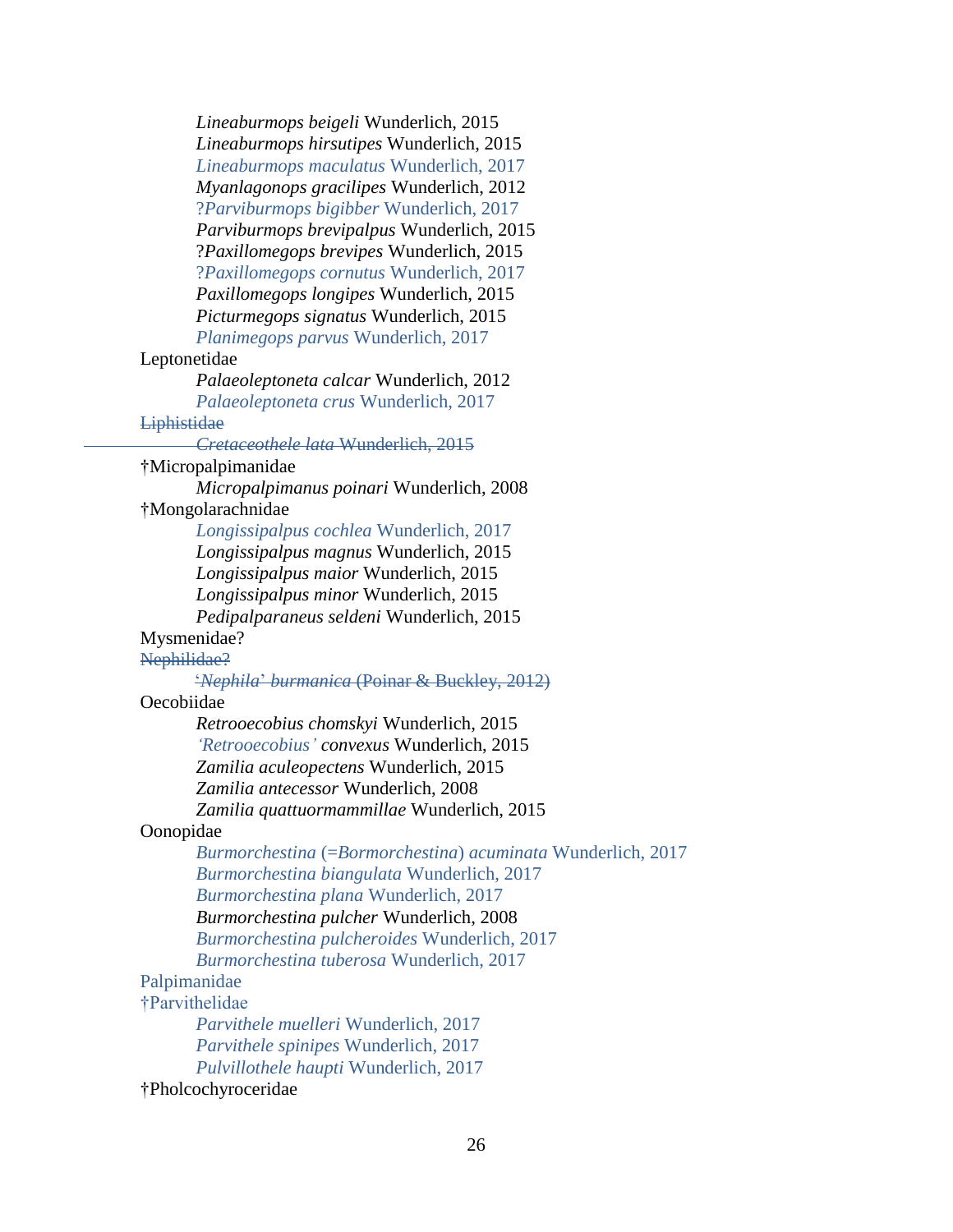*Pholcochyrocer altipecten* Wunderlich, 2017

?*Pholcochyrocer baculum* Wunderlich, 2012 *Pholcochyrocer guttulaeque* Wunderlich, 2008 *Pholcochyrocer pecten* Wunderlich, 2012 *Spinicreber antiquus* Wunderlich, 2015 *Spinipalpus vetus* Wunderlich, 2015

# †Plumorsolidae

*Burmorsolus nonplumosus* Wunderlich, 2015 *Pseudorsolus crassus* (Wunderlich, 2015)

# †Praearaneidae

*Praearaneus bruckschi* Wunderlich, 2017

# †Praeterleptonetidae

*Autotomiana hirsutipes* Wunderlich, 2015 *Biapophyses beate* Wunderlich, 2015 *Crassitibia longispina* Wunderlich, 2015 *Crassitibia tenuimana* Wunderlich, 2015 *Curvitibia curima* Wunderlich, 2015 *Groehnianus burmensis* Wunderlich, 2015 *Hypotheridiosoma falcata* Wunderlich, 2015 *Hypotheridiosoma paracymbium* Wunderlich, 2012 *Palaeohygropoda myanmarensis* Penney, 2004 *Parvispina tibialis* (Wunderlich, 2011) *Praeterleptoneta spinipes* Wunderlich, 2008 *Spinipalpitibia maior* Wunderlich, 2015

### Psilodercidae

*Aculeatosoma pyritmutatio* Wunderlich, 2017

*Leclercera ellenbergeri* Wunderlich, 2015 *Leclercera longissipes* Wunderlich, 2012 *Leclercera sexaculeata* Wunderlich, 2015 *Leclercera spicula* Wunderlich, 2012 *Priscaleclercera brevispinae* Wunderlich, 2017 *Priscaleclercera paucispinae* Wunderlich, 2017 *Proterpsiloderces longisetae* Wunderlich, 2015 ?*Psiloderces filiformis* Wunderlich, 2012

# †Salticoididae

*Burmadictyna clava* Wunderlich, 2015 *Burmadictyna excavata* Wunderlich, 2015 *Burmadictyna pectin* Wunderlich, 2008

#### Segestriidae

*Denticulsegestria rugosa* Wunderlich, 2015 *Myansegestria caederens* Wunderlich, 2015 *Myansegestria engin* Wunderlich, 2015 *Parvosegestria longitibialis* Wunderlich, 2015 *Parvosegestria obscura* Wunderlich, 2015 *Parvosegestria pintgu* Wunderlich, 2015 *Parvosegestria triplex* Wunderlich, 2015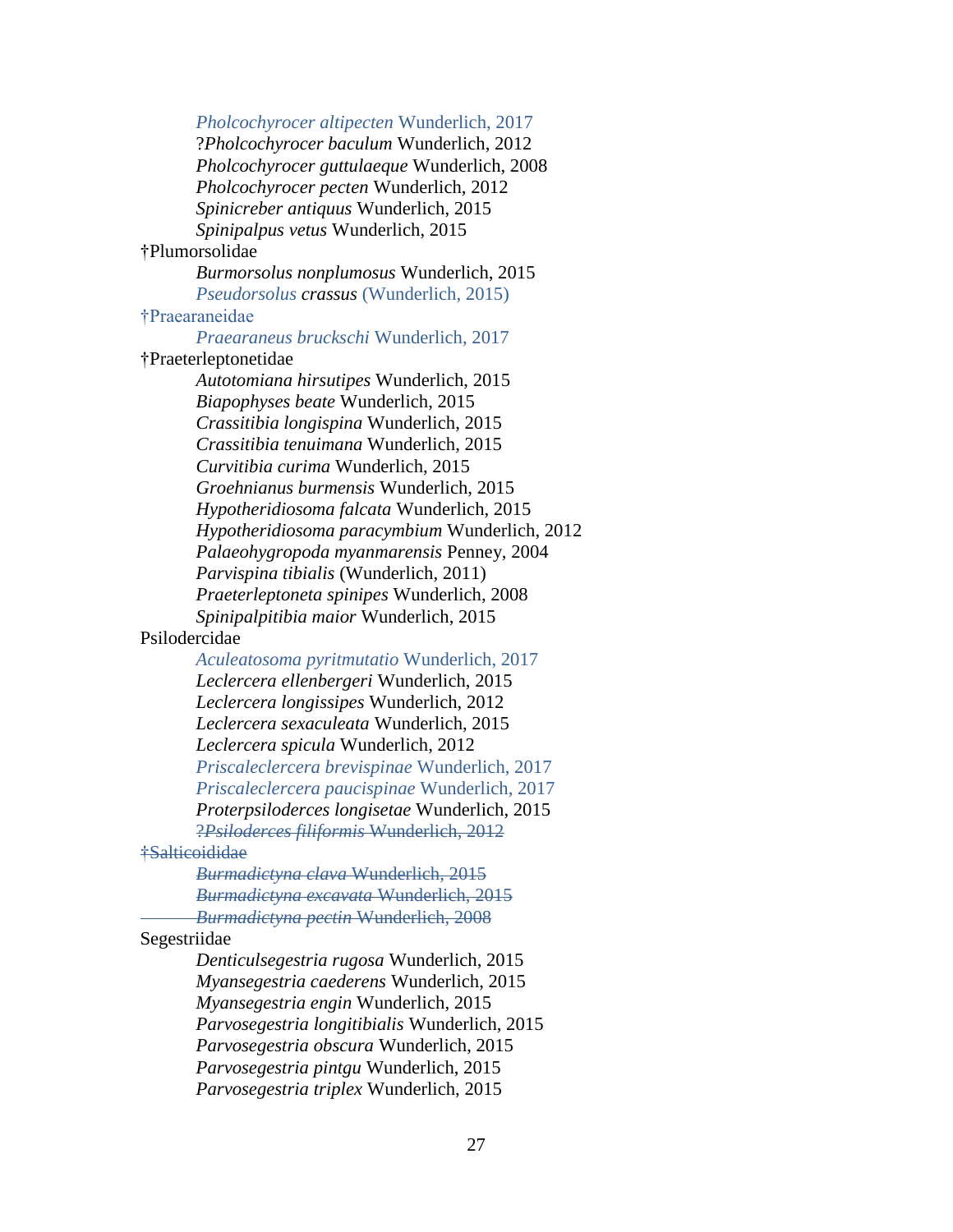Sparassidae (=Eusparassidae)? †Spatiatoridae *Spatiator putescens* Wunderlich, 2015 *Vetiator gracilipes* Wunderlich, 2015 Telemidae ?*Telemofila crassifemoralis* Wunderlich, 2017 Tetrablemmidae *Bicornoculus levis* Wunderlich, 2015 *Brignoliblemma bizarre* Wunderlich, 2017 *Brignoliblemma nala* Wunderlich, 2017 *Brignoliblemma paranala* Wunderlich, 2017 *Cymbioblemma corniger* Wunderlich, 2017 *Electroblemma bifida* Selden, Zhang & Ren, 2016 ?*Eogamasomorpha clara* Wunderlich, 2015 *Eogamasomorpha hamata* Wunderlich, 2017 *Eogamasomorpha nubila* Wunderlich, 2008 *Eogamasomorpha ohlhoffi* (Wunderlich, 2011) ?*Eogamasomorpha unicornis* Wunderlich, 2017 *Furcembolus andersoni* Wunderlich, 2008 *Furcembolus armatura* (Wunderlich, 2015) *Furcembolus biacuta* (Wunderlich, 2015) *Furcembolus crassitibia* Wunderlich, 2017 *Furcembolus dissolata* (Wunderlich, 2015) *Furcembolus equester* (Wunderlich, 2015) *Furcembolus grossa* Wunderlich, 2017 *Furcembolus longior* Wunderlich, 2017 *Furcembolus tuberosa* (Wunderlich, 2015) *Longissithorax myanmarensis* Wunderlich, 2017 *Longithorax furca* Wunderlich, 2017 *Palpalpaculla pulcher* Wunderlich, 2017 *Saetosoma filiembolus* Wunderlich, 2012 *Uniscutosoma aberrans* Wunderlich, 2015 Tetragnathidae? Thomisidae? Theridiosomatidae *Leviunguis bruckschi* Wunderlich, 2012 **Theridiidae** *Cretotheridion inopinatum* Wunderlich, 2015 Uloboridae *Bicalamistrum mixtum* Wunderlich, 2015 *Burmuloborus antefixus* Wunderlich, 2015 *Burmuloborus parvus* Wunderlich, 2008 ?*Burmuloborus prolongatus* Wunderlich, 2015 *Furculoborus patellaris* Wunderlich, 2017 *Kachin fruticosoides* Wunderlich, 2017 *Kachin fruticosus* Wunderlich, 2017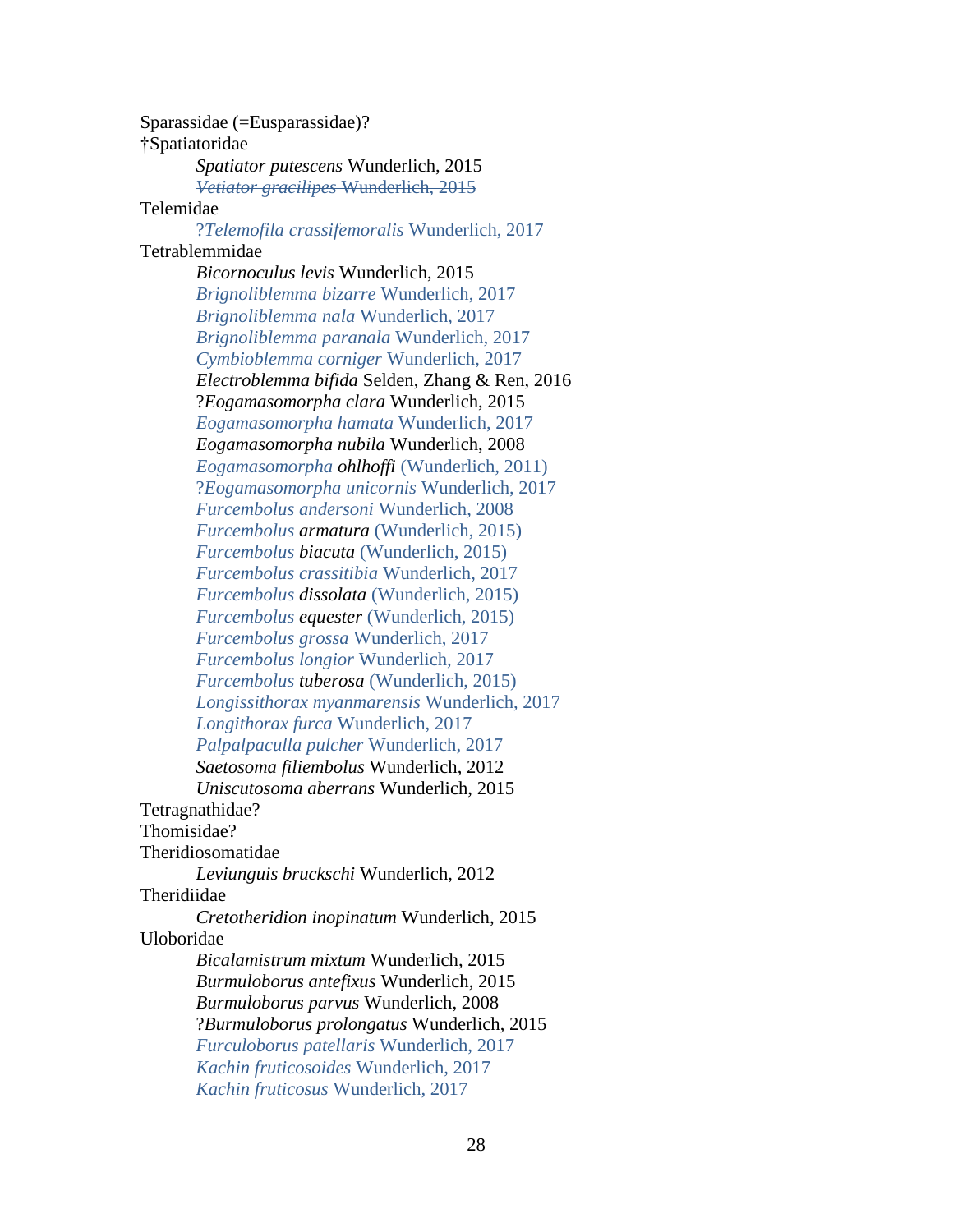| Microuloborus birmanicus Wunderlich, 2015                        |
|------------------------------------------------------------------|
| Ocululoborus curvatus Wunderlich, 2012                           |
| Palaeomiagrammopes vesica Wunderlich, 2008                       |
| Paramiagrammopes cretaceus Wunderlich, 2008                      |
| Paramiagrammopes longiclypeus Wunderlich, 2015                   |
| Paramiagrammopes patellidens Wunderlich, 2015                    |
| Propterkachin magnoculus Wunderlich, 2017                        |
| †Vetiaroridae                                                    |
| Pekkachilus vesica Wunderlich, 2017                              |
| Vetiator gracilipes Wunderlich, 2015                             |
| <b>Family incertae sedis</b>                                     |
| <b>Furcembolus andersoni Wunderlich, 2008</b>                    |
| Opiliones (3f., 3g., 3sp.)                                       |
| Epedanidae                                                       |
| Petrobunoides sharmai Selden, Dunlop, Giribet, Zhang & Ren, 2016 |
| †Halithersidae                                                   |
| Halitherses grimaldii Giribet & Dunlop, 2005                     |
| Stylocellidae                                                    |
| Palaeosiro burmanicum Poinar, 2008                               |
| Palpigradi (1f., 1g., 1sp.)                                      |
| Eukoeneniidae                                                    |
| Electrokoenenia yaksha Engel & Huang, 2016                       |
| Pseudoscorpiones (4f., 3g., 3sp.)                                |
| Cheiridiidae                                                     |
| Electrobisium acutum Cockerell, 1917                             |
| Chernetidae                                                      |
| Feaellidae                                                       |
| Protofeaella peetersae Henderickx, 2016                          |
| Garypinidae                                                      |
| Amblyolpium burmiticum (Cockerell, 1920)                         |
| Ricinulei (4f., 4g., 6sp.)                                       |
| †Hirsutisomidae                                                  |
| Hirsutisoma bruckschi Wunderlich, 2017                           |
| Hirsutisoma dentata Wunderlich, 2017                             |
| †Monooculricinuleidae                                            |
| Monooculricinuleus incisus Wunderlich, 2017                      |
| Monooculricinuleus semiglobosus Wunderlich, 2017                 |
| Poliocheridae                                                    |
| ?Poliochera cretacea Wunderlich, 2012                            |
| †Primoricinuleidae                                               |
| Primoricinuleus pugio Wunderlich, 2015                           |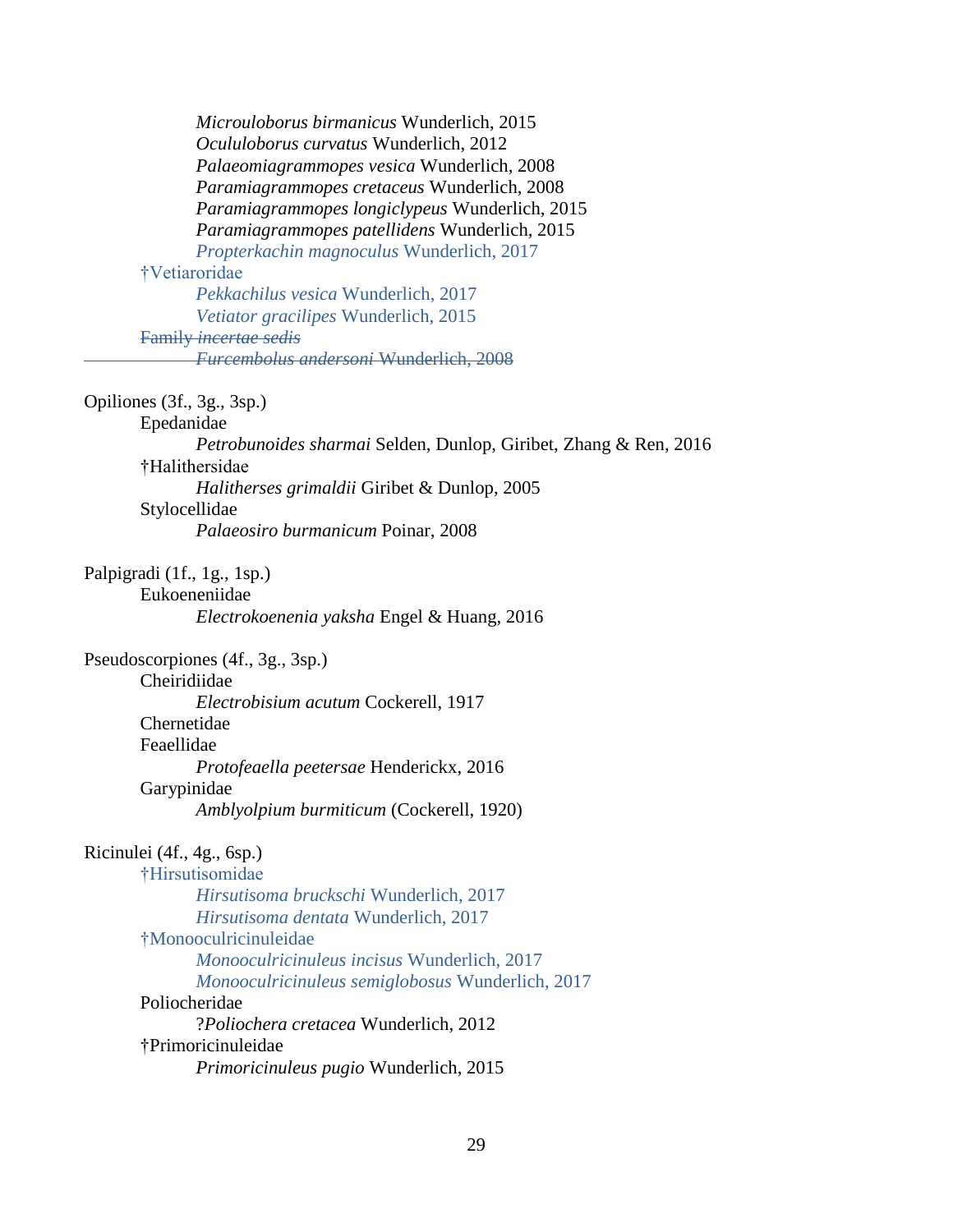#### Schizomida

Scorpiones (7f., 9g., 22sp.) Buthidae *Archaeoananteroides maderai* Lourenço, 2016 Chaerilidae *Electrochaerilus buckleyi* Santiago-Blay, Fet, Solegrad & Anderson, 2004 †Chaerilobuthidae *Chaerilobuthus birmanicus* Lourenço, 2015 *Chaerilobuthus bruckschi* Lourenço, 2015 *Chaerilobuthus complexus* Lourenço & Beigel, 2011 *Chaerilobuthus enigmaticus* Lourenço, 2015 *Chaerilobuthus gigantosternum* Lourenço, 2016 *Chaerilobuthus longiaculeus* Lourenço, 2013 *Chaerilobuthus schwarzi* Lourenço, 2015 *Chaerilobuthus serratus* Lourenço, 2016 †Palaeoburmesebuthidae *Betaburmesebuthus bellus* Lourenço, 2016 *Betaburmesebuthus bidentatus* Lourenço, 2015 *Betaburmesebuthus fleissneri* Lourenço, 2016 *Betaburmesebuthus kobberti* Lourenço, 2015 *Betaburmesebuthus larafleissnerae* Lourenço, 2016 *Betaburmesebuthus muelleri* Lourenço, 2015 *Palaeoburmesebuthus grimaldii* Lourenço, 2002 *Palaeoburmesebuthus ohlhoffi* Lourenço, 2015 †Palaeoeuscorpiidae *Archaeoscorpiops cretacicus* Lourenço, 2015 *Burmesescorpiops groehni* Lourenço, 2016 †Palaeotrilineatidae *Palaeotrilineatus ellenbergeri* Lourenço, 2012 †Sucinolourencoidae *Sucinlourencous adrianae* Rossi, 2015 Solfugae (1g., 1sp.) Family *incertae sedis Cushingia ellenbergeri* Dunlop, Bird, Brookhart & Bechly, 2015 Thelyphonida (1f., 2g., 2sp.) Thelyphonidae *Mesothelyphonus parvus* Cai & Huang, 2016 Family *incertae sedis Burmathelyphonia prima* Wunderlich, 2015

Parasitiformes (4f., 4g., 4sp.) Argasidae Ixodidae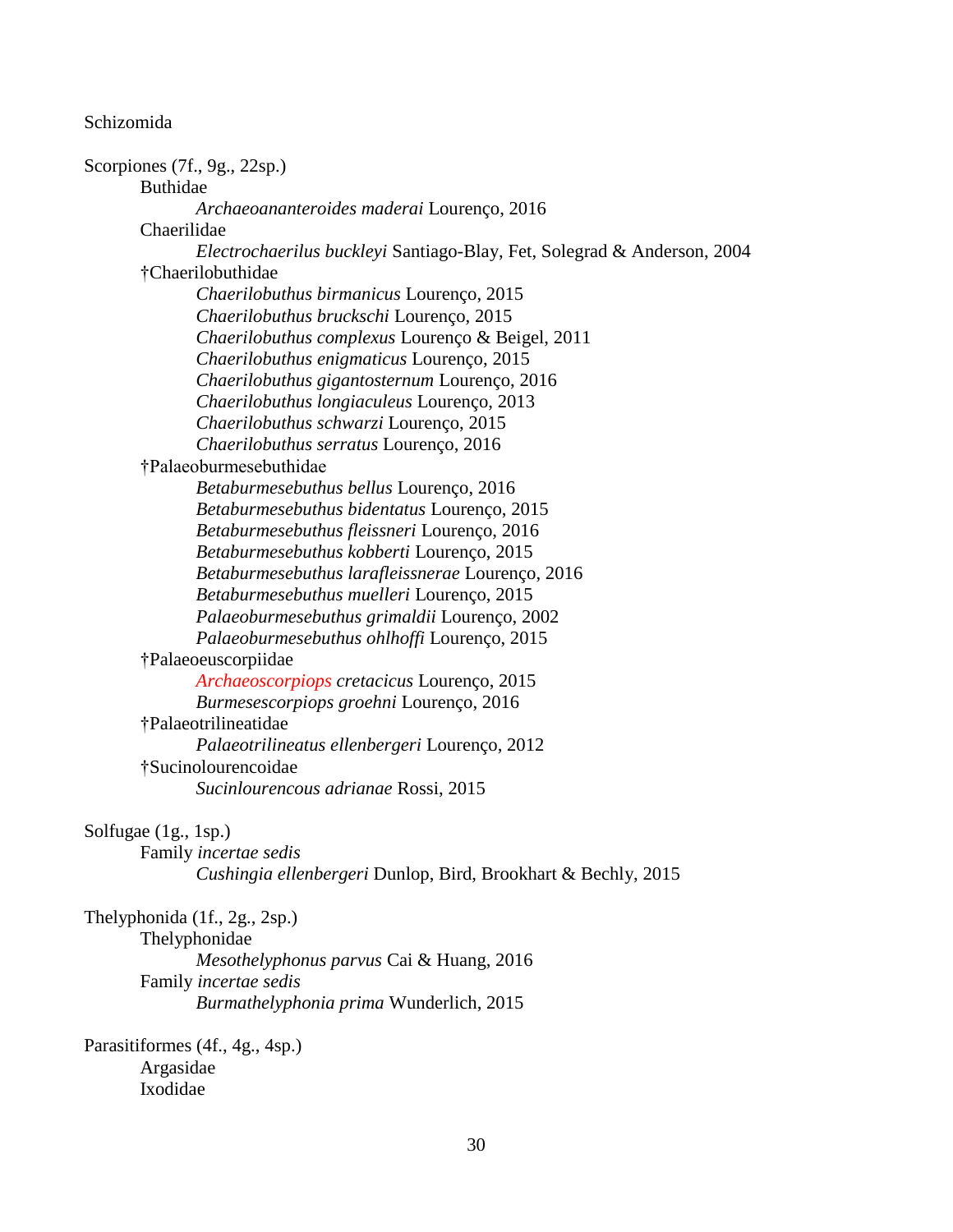*Amblyomma birmitum* Chitimia-Dobler, Araujo, Ruthensteiner, Pfeffer & Dunlop, 2017 *Compluriscutula vetulum* Poinar & Buckley, 2008 *Cornupalpatum burmanicum* Poinar & Brown, 2003 Opilioacaridae ?*Opilioacarus groehni* Dunlop & Bernardi, 2014 Polyaspididae

Sarcoptiformes (8f.)

Archaeorchestidae Enantioppiidae? Eremaeidae Gymnodameidae Malaconothridae? Neoliodidae Oribatellidae Oribotritiidae?

Trombidiformes (7f., 2g., 2sp.) Anystidae Bdellidae Caeculidae Cheyletidae *Cheyletus burmiticus* Cockerell, 1917 Erythraeidae Eupodidae Resinacaridae *Protoresinacarus brevipedis* Khaustov & Poinar, 2010 Tuckerellidae

# **MYRIAPODA (2c., 8o., 5f., 3g., 4sp.)**

# **Chilopoda (3o., 1f., 1g., 1sp.)**

Geophilomorpha (1f., 1g., 1sp.) Geophilidae *Kachinophilus pereirai* Bonato, Edgecombe & Minelli, 2014

Scolopendromorpha?

Scutigeromorpha

# **Diplopoda (5o., 4f., 2g., 3sp.)**

Oniscomorpha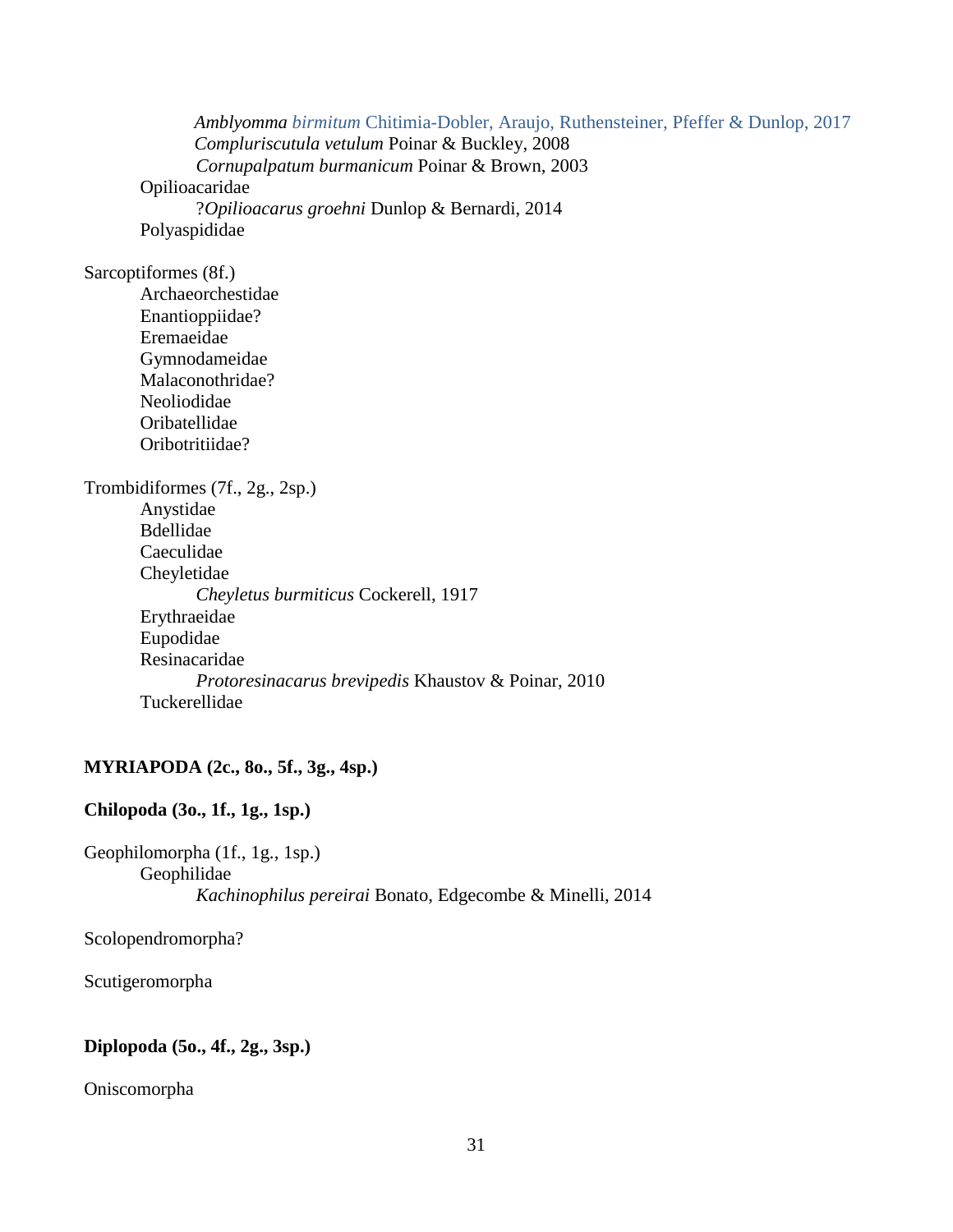Polyxenida (1f., 1g., 1sp.) Synxenidae *Phryssonotus burmiticus* (Cockerell, 1917)

Polyzoniida (1f.) Polyzoniidae

Siphoniulida (1f., 1g., 2sp.) Siphoniulidae *Siphoniulus muelleri* Liu, Rühr & Wesener, 2017 *Siphoniulus preciosus* Liu, Rühr & Wesener, 2017

Siphonophorida Siphonophoridae

# **CRUSTACEA (1c., 2o., 2f., 1g., 1sp.)**

# **Malacostraca (2o., 2f., 1g., 1sp.)**

Decapoda

Isopoda (2f., 1g., 1sp.) Styloniscidae? *Myanmariscus deboiseae* Broly, Maillet & Ross, 2015 Tylidae

# **ONYCHOPHORA (1c., 1o., 1f., 1g., 1sp.)**

# **Udeonychophora (1o., 1f., 1g., 1sp.)**

Euonychophora (1f., 1g., 1sp.) Peripatidae *Cretoperipatus burmiticus* Grimaldi & Engel, 2002

# **MOLLUSCA (2c., 2o., 2f., 1g., 1sp.)**

# **Bivalvia (1o., 1f., 1g., 1sp.)**

Myoida (1f., 1g., 1sp.) Pholadidae (crypts) *Palaeoclavaria burmitis* Poinar & Brown, 2003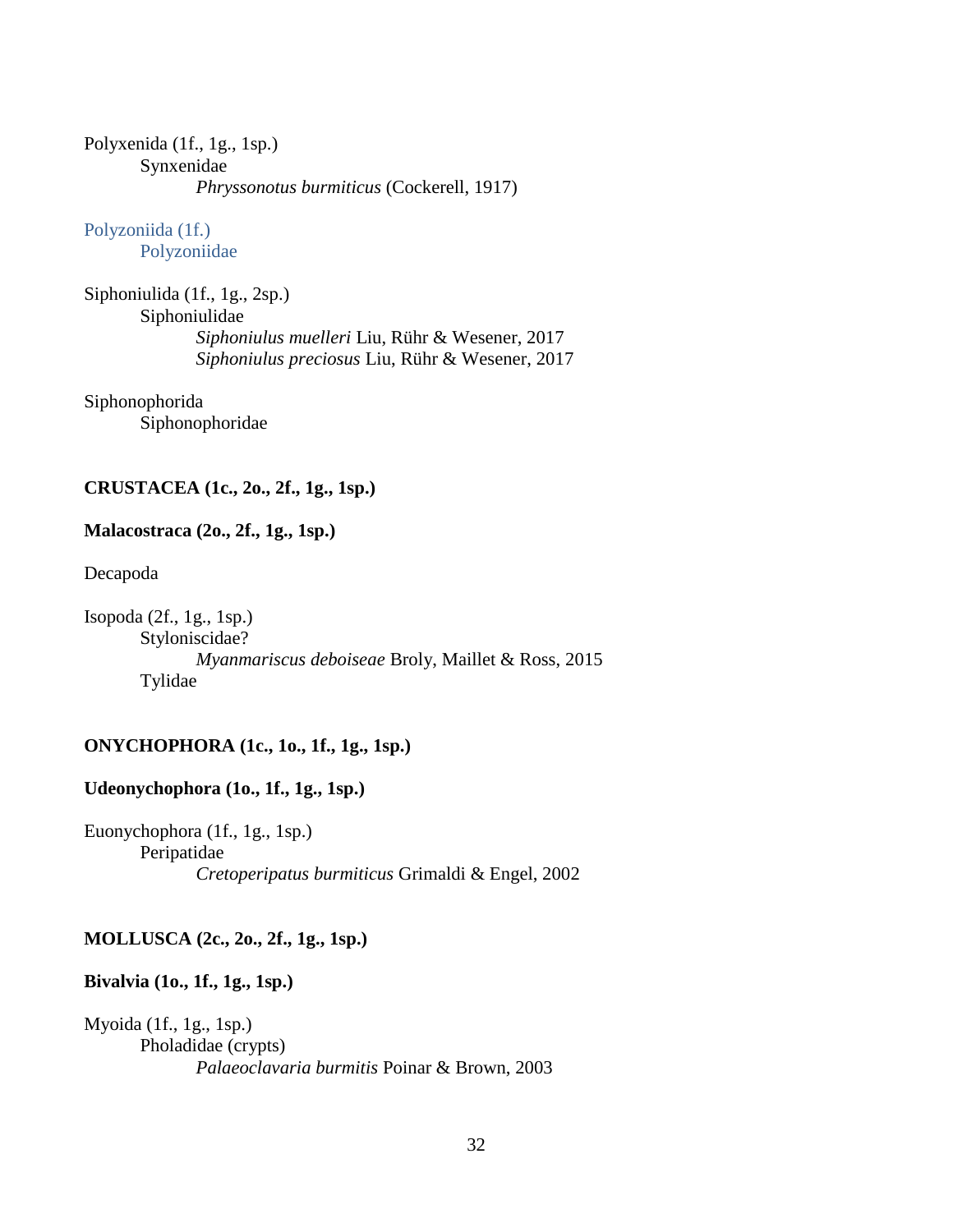#### **Gastropoda (1o., 1f.)**

Panpulmonata (1f.) Punctidae

# **NEMATODA (3c., 4o., 5f., 6g., 7sp.)**

# **Chromadorea (1o., 2f., 3g., 3sp.)**

Rhabditida (2f., 3g., 3sp.) Cosmocercidae *Palaeocosmocerca burmanica* Poinar, 2011 Heterorhabditidae Poinar, 1975 *Proheterorhabditis burmanicus* Poinar 2011 Family *incertae sedis Cretodiplogaster termitophilous* Poinar, 2011

#### **Enoplea (1o., 1f., 1g., 2sp.)**

Mermithida (1f., 1g., 2sp.)

Mermithidae

*Cretacimermis chironomae* Poinar, 2011 *Cretacimermis protus* Poinar & Buckley, 2006 *Heleidomermis cataloniensis* Poinar & Monteys, 2008 [Recent]

#### **Secernentea (2o., 2f., 2g., 2sp.)**

Oxyurida (1f., 1g., 1sp.) Thelastomatidae *Paleothelastoma tipulae* Poinar, 2011

Aphelenchida (1f., 1g., 1sp.) Aphelenchoididae *Cretaciaphelenchoides burmensis* Poinar, 2011 *Cretodiplogaster termitophilous* Poinar, 2011

#### **NEMATOMORPHA (1c., 1o., 1f., 1g., 1sp.)**

**Gordioidea** (1f., 1g., 1sp.) Chordodidae *Cretachordodes burmitis* Poinar & Buckley, 2006

### **PLATYHELMINTHES (1c.)**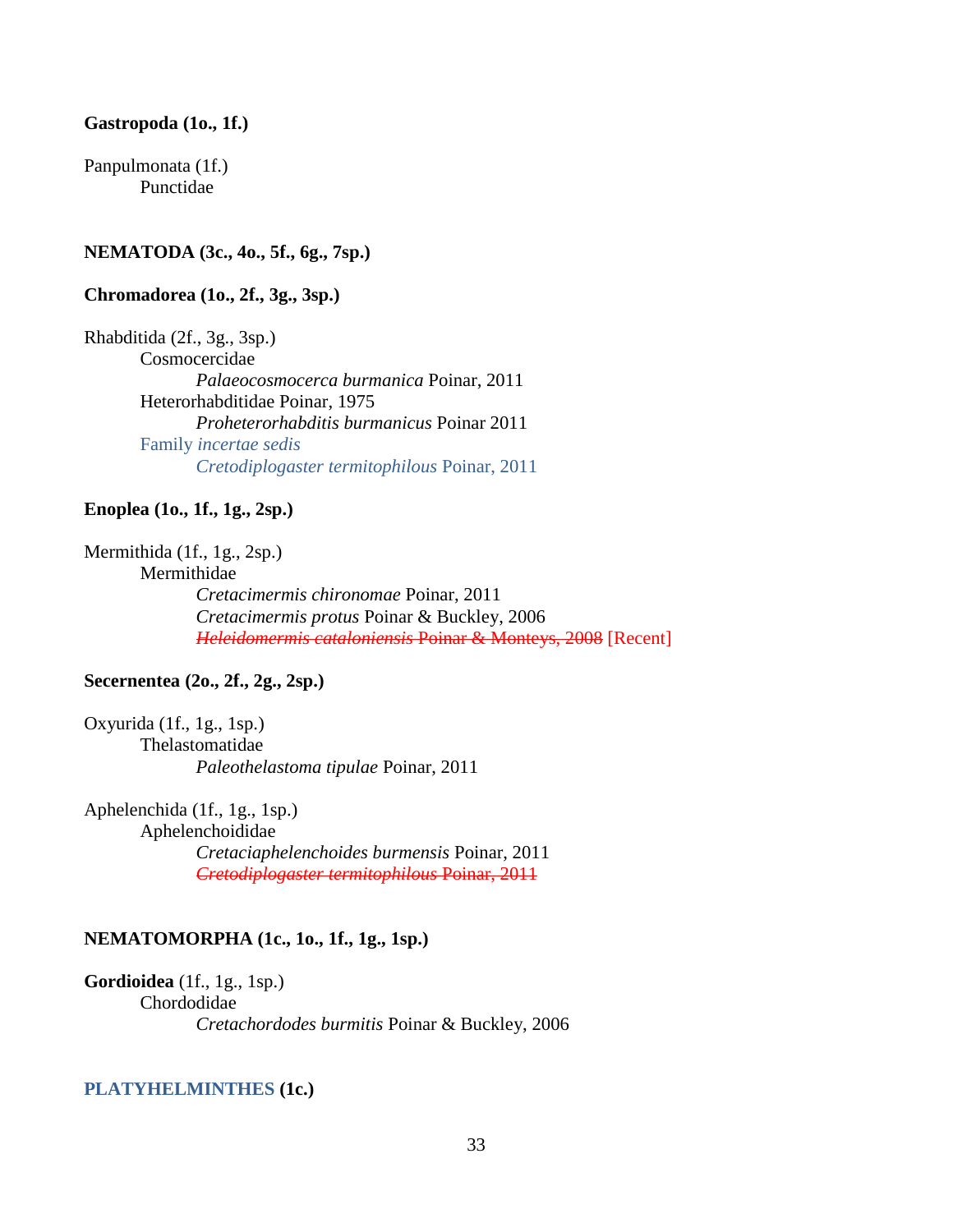# **Trematoda**

# **VERTEBRATA (2c., 3o., 3f., 1g., 1sp.)**

### **Amphibia (1o.)**

Anura

# **Reptilia (2o., 3f., 1g., 1sp.)**

Squamata (3f., 1g., 1sp.) Agamidae Chamaeleonidae Gekkonidae? *Cretaceogekko burmae* Arnold & Poinar, 2008

Theropoda (incl. Aves, Enantiornithes)

# **PROTISTA (10c., 10o., 12f., 20g., 21sp.)**

# **Aconoidasida (1o., 1f., 1g., 1sp.)**

Haemosporida (1f., 1g., 1sp.) Plasmodiidae (=Plasmodidae) *Paleohaemoproteus burmacis* Poinar & Telford, 2005

# **Alphaproteobacteria (1o., 1f., 1g., 1sp.)**

Rickettsiales (1f., 1g., 1sp.) Rickettsiaceae *Palaeorickettsia protera* Poinar, 2014

### **Amoebozoa**

### **Anaeromonadea (1o., 2f., 6g., 7sp.)**

Oxymonadida (2f., 6g., 7sp.) Oxymonadidae *Microrhopalodites polynucleatis* Poinar, 2009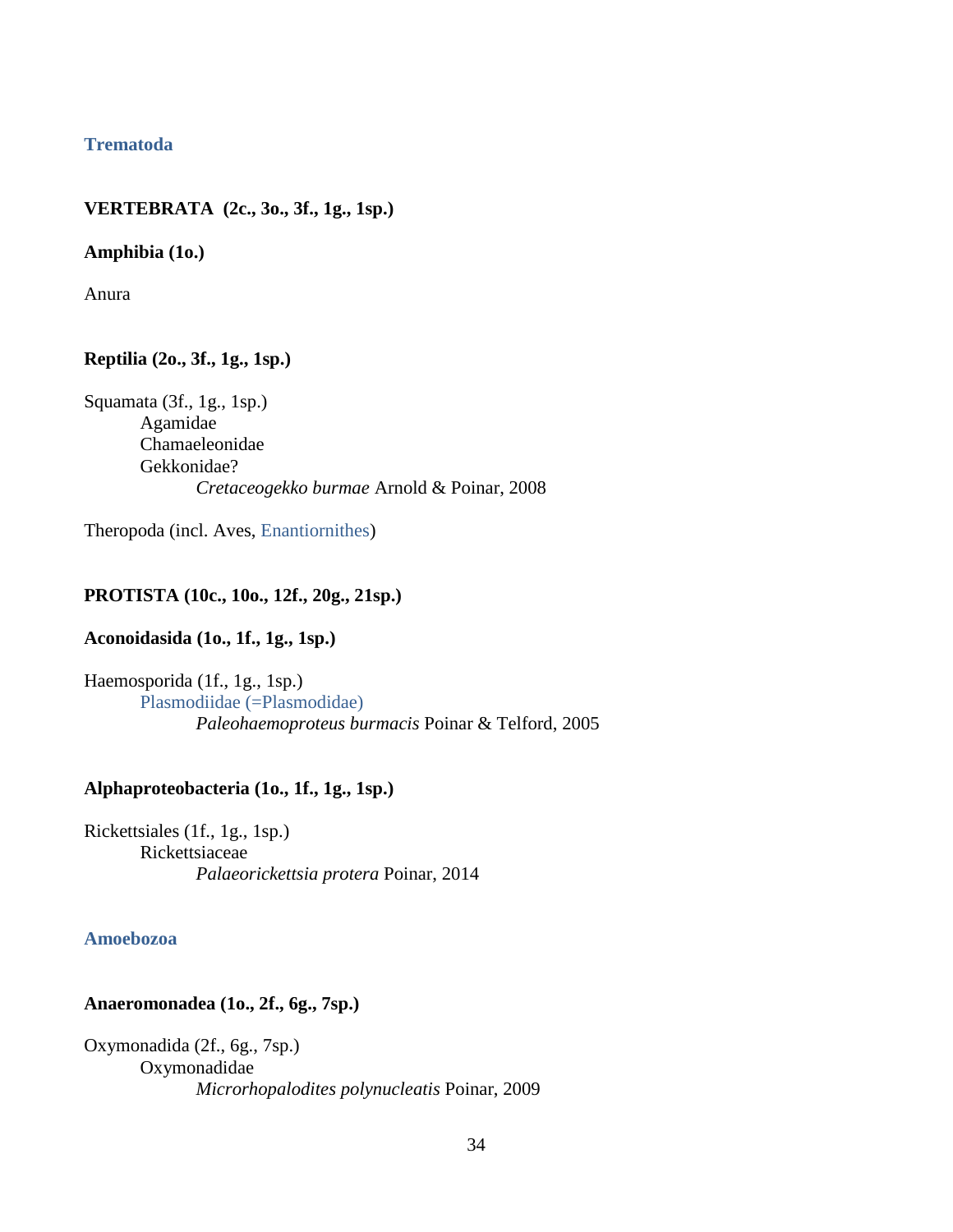*Oxymonas gigantea* Poinar, 2009 *Oxymonas protus* Poinar, 2009 *Oxymonites gerus* Poinar, 2009 *Sauromonites katatonis* Poinar, 2009 Pyrsonymphidae *Dinenymphites spiris* Poinar, 2009 *Pyrsonymphites cordylinis* Poinar, 2009

# **Conoidasida (1o., 1f., 1g., 1sp.)**

Eugregarinorida (1f., 1g., 1sp.) Monoductidae *Primigregarina burmanica* Poinar, 2010

# **Kinetoplastida (1o., 1f., 2g., 2sp.)**

Trypanosomatida (1f., 2g., 2sp.) Trypanosomatidae *Paleoleishmania proterus* Poinar & Poinar 2004 *Paleotrypanosoma burmanicus* Poinar, 2008

### **'Sarcodina' (1g., 1sp.)**

Family *incertae sedis Endamoebites proterus* Poinar, 2009

#### **Mesomycetozoea (1o., 1f., 1g., 1sp.)**

Eccrinales (1f., 1g., 1sp.) Eccrinaceae *Paleocadus burmiticus* Poinar, 2016

#### **Trichomonadea (3o., 2f., 4g., 4sp.)**

Cristamonadida (1f., 2g., 2sp.) Devescovinidae *Devescovites proteus* Poinar, 2009 *Foainites icelus* Poinar, 2009

Spirotrichonymphida (1f., 1g., 1sp.) Holomastigotidae *Spiromastigites acanthodes* Poinar, 2009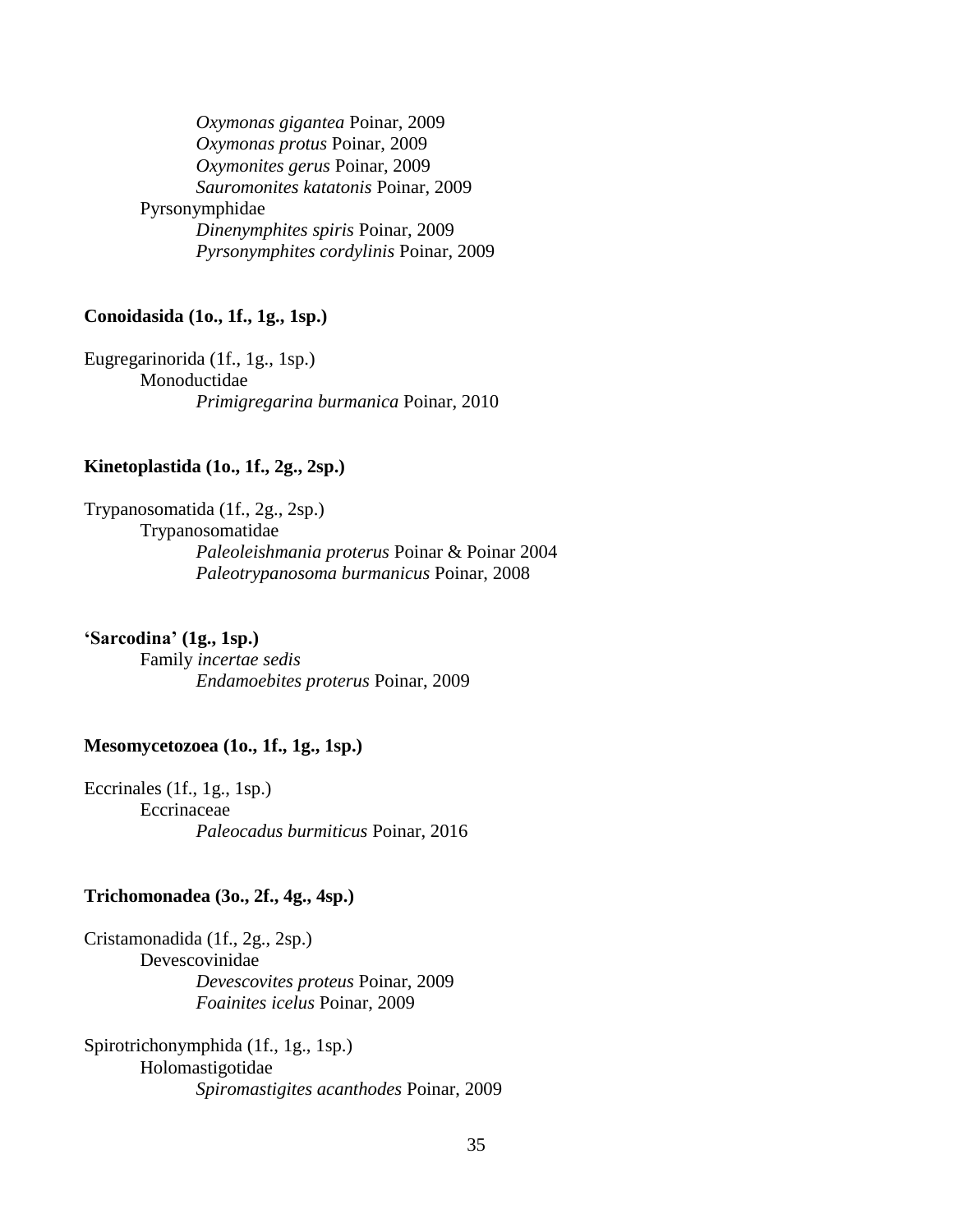Trichomonadida (1g., 1sp.) Family *incertae sedis Paleotrichomones burmanicus* Poinar, 2009

# **Trichonymphea (1o., 3f., 3g., 3sp.)**

Trichonymphida (3f., 3g., 3sp.) †Burmanymphidae *Burmanymphus cretacea* Poinar, 2009 Teranymphidae *Teranymphites rhabdotis* Poinar, 2009 Trichonymphidae *Trichonymphites henis* Poinar, 2009

### **PLANTAE (6c., 10o., 12f., 19g., 24sp.)**

### **Angiospermae (4o., 4f., 9g., 10sp.)**

Cornales (1f., 1g., 1sp.) Cornaceae *Eoëpigynia burmensis* Poinar, Chamber & Buckley, 2007

Oxalidales (1f., 1g., 1sp.) Cunoniaceae? *Tropidogyne pikei* Chambers, Poinar & Buckley, 2010

Laurales (2f., 3g., 3sp.)

Lauraceae

*Cascolaurus burmitis* Poinar, 2016 Monimiaceae? *Palaeoanthella huangii* Poinar & Chambers, 2005 Family *incertae sedis Jamesrosea burmensis* Crepet, Nixon, Grimaldi & Riccio, 2016

### Poales (1g., 2sp.)

Family *incertae sedis Programinis burmitis* Poinar, 2004 *Programinis laminatus* Poinar, 2004

Order *incertae sedis* (3g., 3sp.)

Family *incertae sedis Antiquifloris latifibris* Poinar, Buckley & Chen, 2016 *Lachnociona terriae* Poinar, Chambers & Buckley, 2008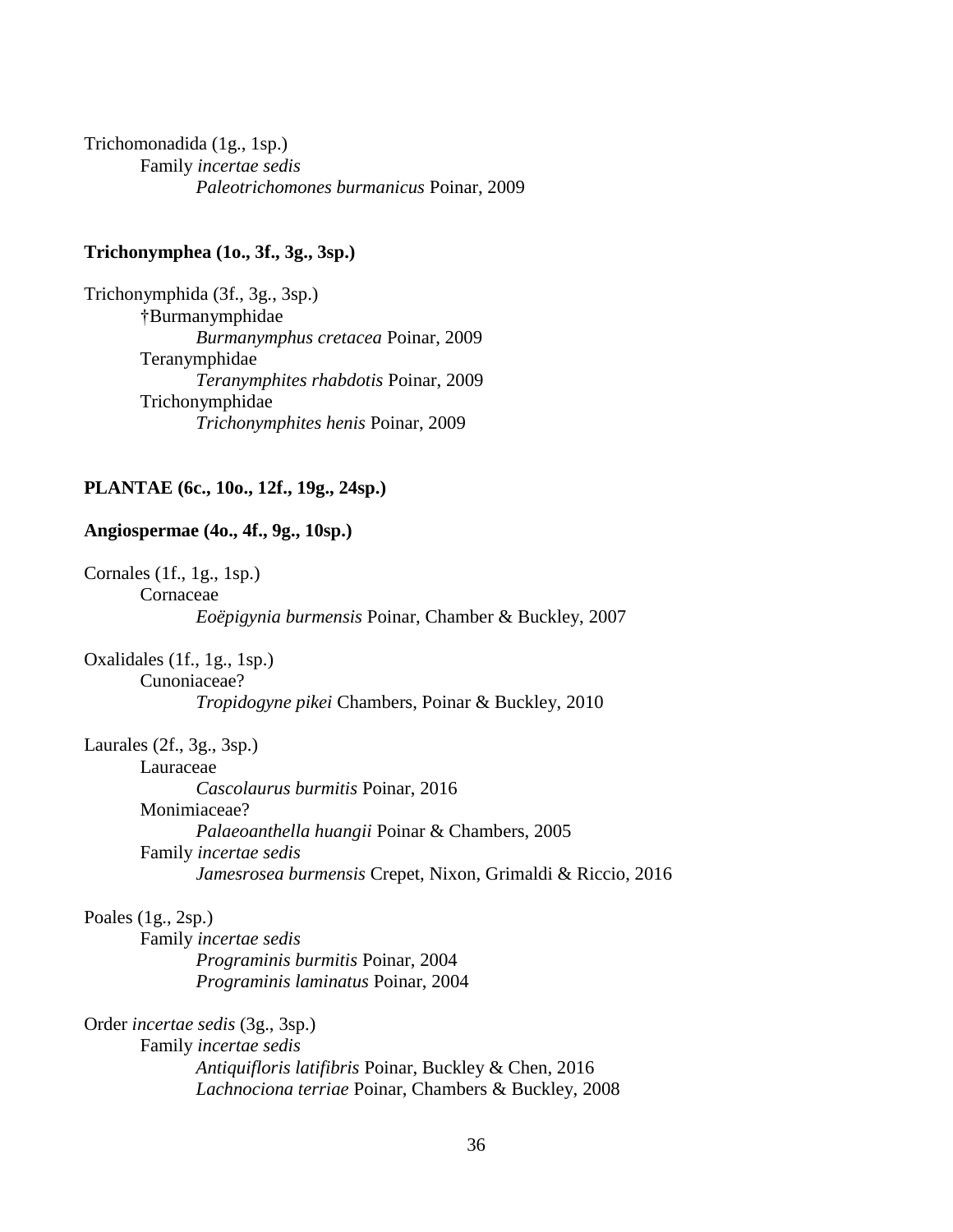*Micropetasos burmensis* Poinar, Chambers & Wunderlich, 2013

## **Bryopsida (2o., 2g., 5sp.)**

# Dicranales (s.l.) (1g., 1sp.)

Family *incertae sedis*

*Calymperites burmensis* Heinrichs, Schäf.-Verw., Hedenäs, Ignatov & A.R. Schmidt, 2014.

# Hypnodendrales (1g., 4sp.)

Family *incertae sedis*

*Vetiplanaxis espinosus* Hedenäs, Heinrichs & A.R. Schmidt, 2014 *Vetiplanaxis longiacuminatus* Hedenäs, Heinrichs & A.R. Schmidt, 2014 *Vetiplanaxis oblongus* Hedenäs, Heinrichs & A.R. Schmidt, 2014 *Vetiplanaxis pyrrhobryoides* N.E. Bell, 2007

#### **Jungermanniopsida (1o., 3f., 4g., 6sp.)**

Porellales (3f., 4g., 6sp.)

Frullaniaceae

*Frullania baerlocheri* Heinrichs, M.E. Reiner, Feldberg, von Konrat, Hentschel, Váňa & A.R. Schmidt, 2011 *Frullania cretacea* Hentschel, A.R. Schmidt & Heinrichs, 2009

*Frullania pinnata* Heinrichs, Feldberg, Schäf.-Verw. & Krings, 2017 *Protofrullania cornigera* Heinrichs, 2017

## Lepidolaeanaceae

*Gackstroemia cretacea* Heinrichs, Schäf.-Verw., Feldberg, & A.R. Schmidt, 2014 Radulaceae

*Radula cretacea* Bechteler, M.A.M. Renner, Schäf.-Verw. & Heinrichs, 2017

# **Marchantiopsida (1o., 1f.)**

Marchantiales (1f.) Marchantiaceae?

#### **Pinopsida (1o., 2f., 1g.)**

Pinales  $(2f, 1g)$ Araucariaceae Cupressaceae *Metasequoia* sp.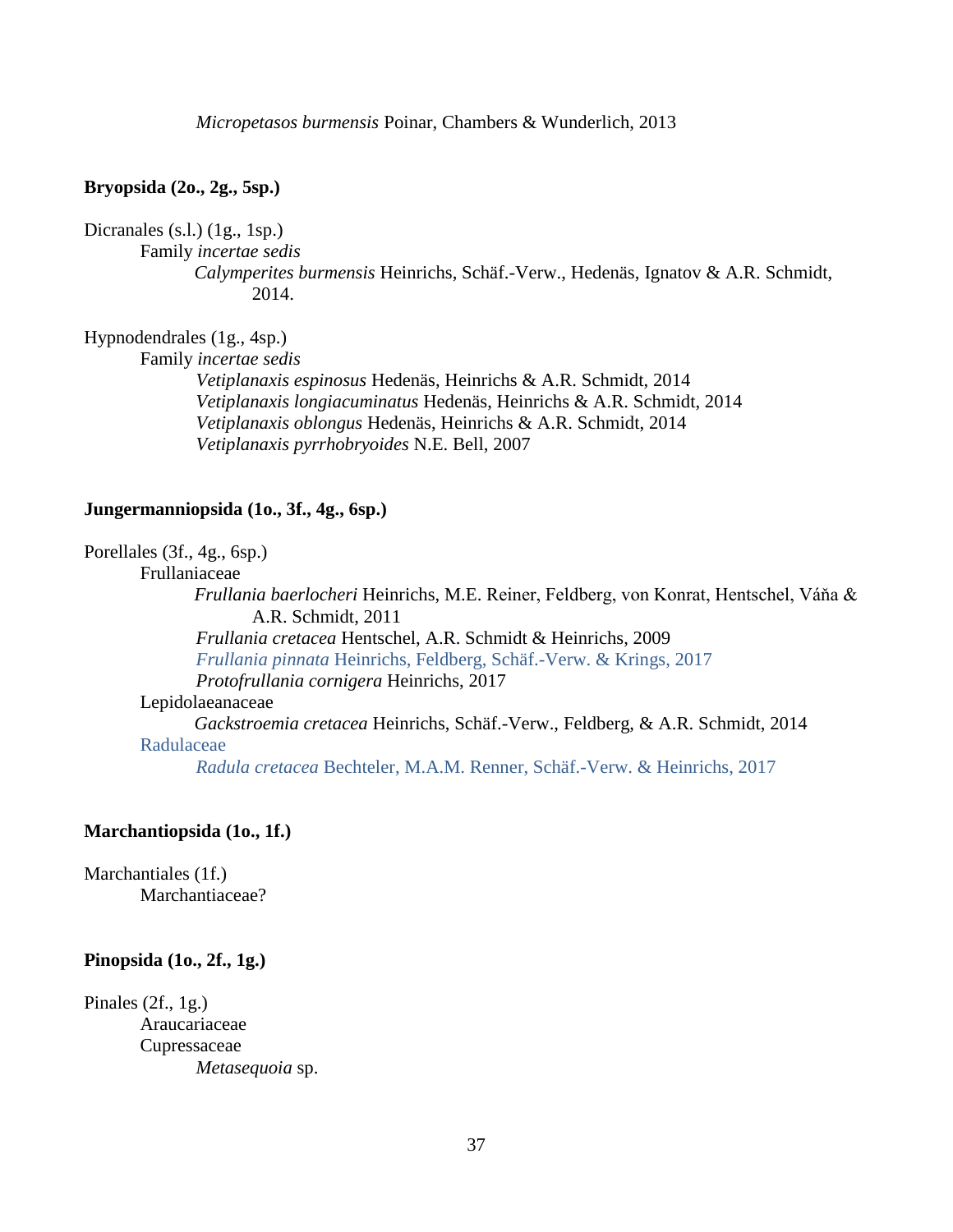# **Pteridopsida (1o., 2f., 3g., 3sp.)**

Polypodiales (2f., 3g., 3sp.)

Denntstaedtiaceae *Krameropteris resinatus* H. Schneid., A.R. Schmidt & Heinrichs, 2016 Lindsaeaceae Family *incertae sedis Cretacifilix fungiformis* Poinar & Buckley, 2008 *Holttumopteris burmensis* L.Regalado, H.Schneid., M. Krings & Heinrichs, 2017

# **FUNGI (2c., 3o., 3f., 6g., 6sp.)**

## **Agaricomycetes (2o., 1f., 2g., 2sp.)**

Agaricales (1g., 1sp.)

Family *incertae sedis Palaeoagaracites antiquus* Poinar & Buckley, 2007

# Boletales (1f., 1g., 1sp.)

Sclerodermataceae *Palaeogaster micromorpha* Poinar, Alfredo & Baseia, 2014

## **Sordariomycetes (1o., 2f., 4g., 4sp.)**

Hypocreales (2f., 4g., 4sp.) Clavicipitaceae *Palaeoclaviceps parasticus* Poinar, Alderman & Wunderlich, 2015 Ophiocordycipitaceae *Palaeoophiocordyceps coccophagus* Sung, Poinar & Spatafora, 2008 Family *incertae sedis Entropezites patricii* Poinar & Buckley, 2007 *Mycetophagites atrebora* Poinar & Buckley, 2007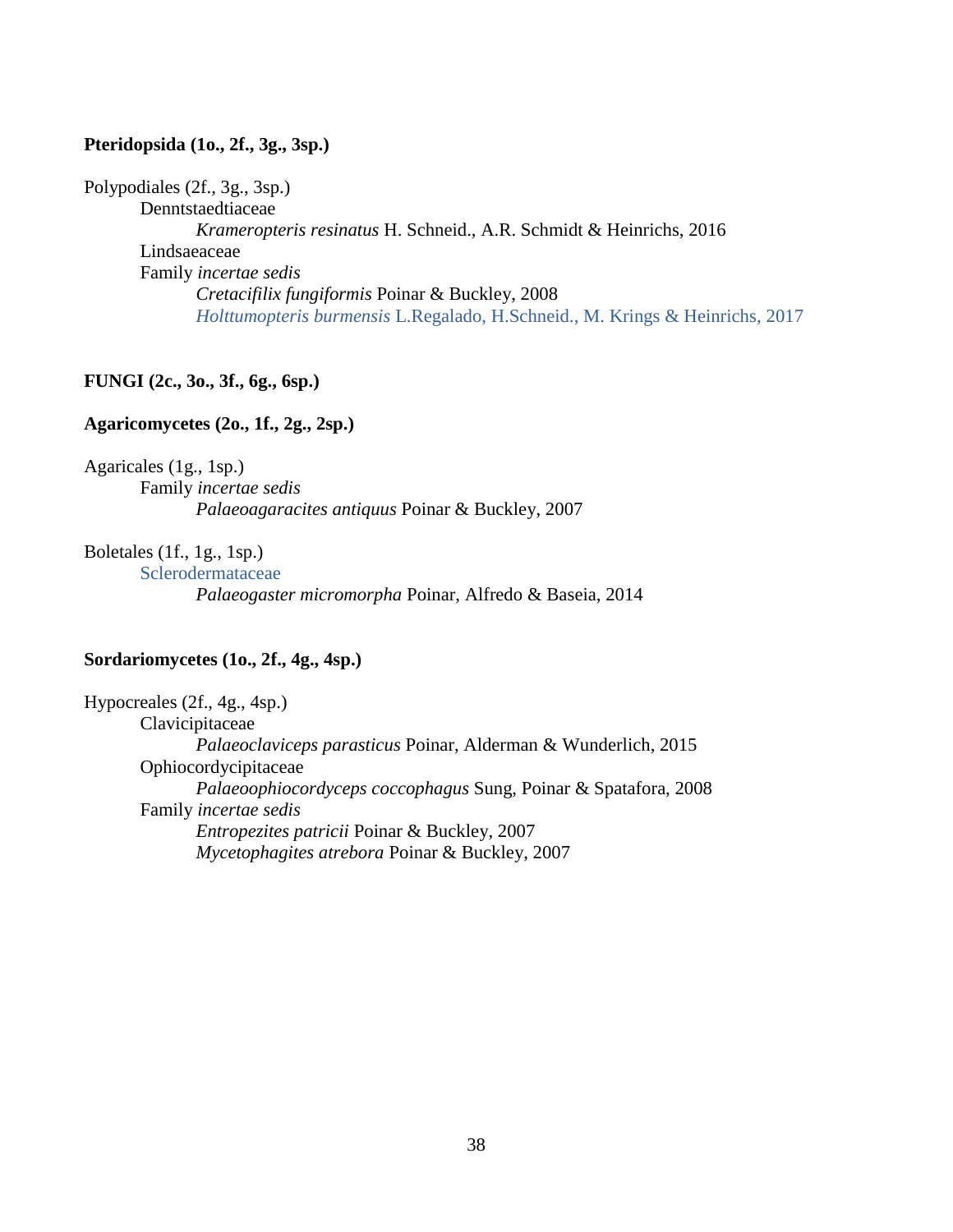#### **Papers published on Burmese amber since 1995**

- Amorim, D. de S. & Grimaldi, D.A. 2006. Valeseguyidae, a new family of Diptera in the Scatopsoidea, with a new genus in Cretaceous amber from Myanmar. *Systematic Entomology*, **31**(3), 508-516.
- Andersen, N.M. & Grimaldi, D.A. 2001. A fossil water measurer from the mid-Cretaceous Burmese amber (Hemiptera: Gerromorpha: Hydrometridae). *Insect Systematics and Evolution*, **32**, 381- 392.
- Anderson, S.R. 2009. A primitive ant brood chamber with evidence of brood care in Burmese amber (Lower Cretaceous) – implications for brood care as the facilitating factor for true eusociality and dominance of ants. *Denisia*, **26**, 11-20.
- Antropov, A.V. 2000. Digger wasps (Hymenoptera, Sphecidae) in Burmese amber. *Bulletin of the Natural History Museum, Geology Series*, **56**(1): 59-77.
- Arillo, A., Peñalver, Fuente, R. P. de la, Delclós, X., Criscione, J., Barden, P.M., Riccio, M.L. & Grimaldi, D.A. 2015. Long-proboscid brachyceran flies in Cretaceous amber (Diptera: Stratiomyomorpha: Zhangsolvidae). Systematic Entomology, 40, 242-267.
- Arnold, E. N. & Poinar, G.O.Jr. 2008. A 100 million year old gecko with sophisticated adhesive toe pads, preserved in amber from Myanmar. *Zootaxa*, No. 1847, 62-68.
- Azar, D., Hakim, M. & Huang, D. 2016. A new compsocid booklouse from the Cretaceous amber of Myanmar (Psocodea: Troctomorpha: Amphientometae: Compsocidae). *Cretaceous Research*, **68**, 28-33.
- Azar, D., Hakim, M., Huang, D., Cai, C. & Nel, A. 2016 (on-line). New fossil booklice from the Cretaceous amber of Myanmar (Psocodea: Troctomorpha: Amphientometae: Manicapsocidae). *Cretaceous Research*, **70**, 8-14.
- Azar, D., Huang, D., Cai, C. & Nel, A. 2014 (on-line). The earliest records of pachytroctid booklice from Lebanese and Burmese Cretaceous amber (Psocodea, Troctomorpha, Nanopsocetae, Pachytroctidae). *Cretaceous Research*, **52**, 336-347.
- Azar, D., Huang, D., Cai, C. & Nel, A. 2015. The first trichomyiine from Burmese Cretaceous amber (Diptera, Psychodidae, Trichomyiinae). *Cretaceous Research*, **53**, 48-58.
- Azar, D., Huang, D., El-Hajj, L., Cai, C., Nel, A. & Maksoud, S. 2017. New Prionoglarididae from Burmese amber (Psocodea: Trogiomorpha: Prionoglaridetae). *Cretaceous Research*, **75**, 146- 156.
- Azar, D., Perrichot, V., Néraudeau, D. & Nel, A. 2003. New psychodids from the Cretaceous ambers of Lebanon and France, with a discussion of *Eophlebotomus connectens* Cockerell, 1920 (Diptera, Psychodidae). *Annals of the Entomological Society of America*, **96**, 117-126.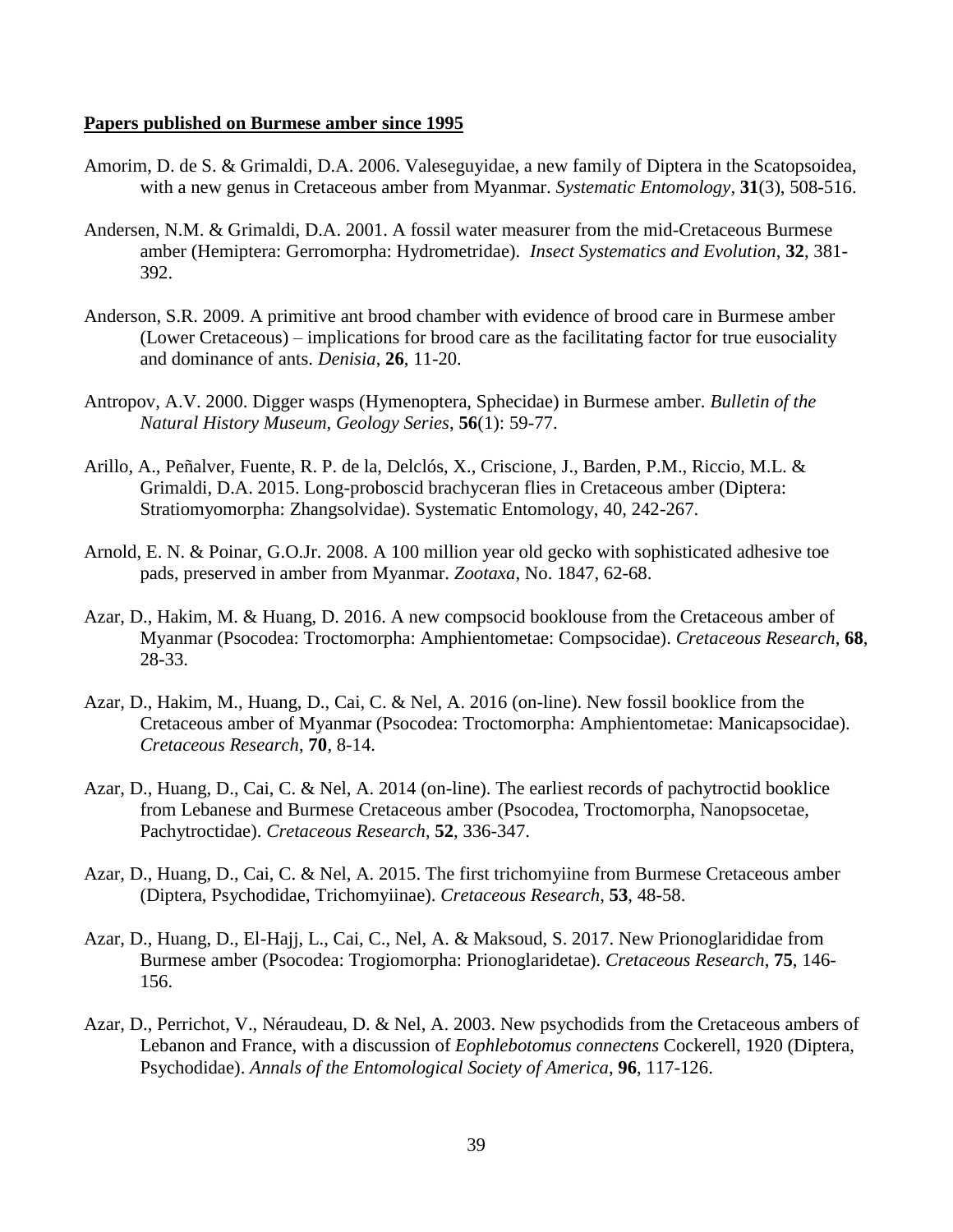- Azevedo, C.O. & Azar, D. 2012. new fossil subfamily of Bethylidae (Hymenoptera) from the Early Cretaceous Lebanese amber and its phylogenetic position. *Zoologia*, **29**(3), 210-218.
- Bai, M., Beutel, R.G., Klass, K.-D., Zhang, W., Yang, X. & Wipfler, B. 2016. †Alienoptera A new insect order in the roach–mantodean twilight zone. *Gondwana Research*, **39**, 317-326.
- Bai, M., Nie, R., Zhang, W., Ren, D., Shih, C. & Yang, X. 2016 (on-line). The first fossil Athyreini beetle (Coleoptera: Geotrupidae). *Organisms Diversity & Evolution*, **17**(1), 157-162.
- Bai, M., Zhang, W., Ren, D., Shih, C. & Yang, X. 2015. *Hybosorus ocampoi*: the first hybosorid from the Cretaceous Myanmar amber (Coleoptera: Scarabaeoidea). *Organisms Diversity & Evolution*, **16**(1), 233-240.
- Baranov, V., Góral, T. & Ross, A. 2017. A new genus of Buchonomyiinae (Diptera, Chironomidae) from Upper Cretaceous Burmese amber, with the phylogeny of the subfamily revisited. *Cretaceous Research*, **79**, 146-152.
- Barber-James, H.M. 2009. A preliminary phylogeny of Prosopistomatidae (Ephemeroptera) based on morphological characters of the larvae, and an assessment of their distribution. *Aquatic Insects*, **31**(1), 149-166.
- Barden, P. & Grimaldi, D. 2012. Rediscovery of the bizarre Cretaceous ant *Haidomyrmex* Dlussky (Hymenoptera: Formicidae), with two new species. *American Museum Novitates*, No. 3755, 16pp.
- Barden, P. & Grimaldi, D. 2013. A new genus of highly specialized ants in Cretaceous Burmese amber. *Zootaxa*, No. 3681 (4), 405-412.
- Barden, P. & Grimaldi, D. 2014. A diverse ant fauna from the Mid-Cretaceous of Myanmar (Hymenoptera: Formicidae). *PlosONE*, **9**(4), e93627, 1-20.
- Barden, P. & Grimaldi, D. 2016. Adaptive radiation in socially advanced stem-group ants from the Cretaceous. *Current Biology*, **26**, 515-521.
- Barden, P., Herold, H.W. & Grimaldi, D.A. 2017. A new genus of hell ants from the Cretaceous (Hymenoptera: Formicidae: Haidomyrmecini) with a novel head structure. *Systematic Entomology*, **42**, 837-846.
- Bartel, C., Dunlop, J.A. & Bird, T.L. 2016. The second camel spider (Arachnida, Solifugae) Burmese amber. *Arachnology*, **17**(3), 161-164.
- Basibuyuk, H.H., Rasnitsyn, A.P., Fitton, M.G. & Quicke, D.L.J. 2000. An archaic new genus of Evaniidae (Insecta: Hymenoptera) and implications for the biology of ancestral evanioids. *Bulletin of the Natural History Museum, Geology Series*, **56** (1), 53-58.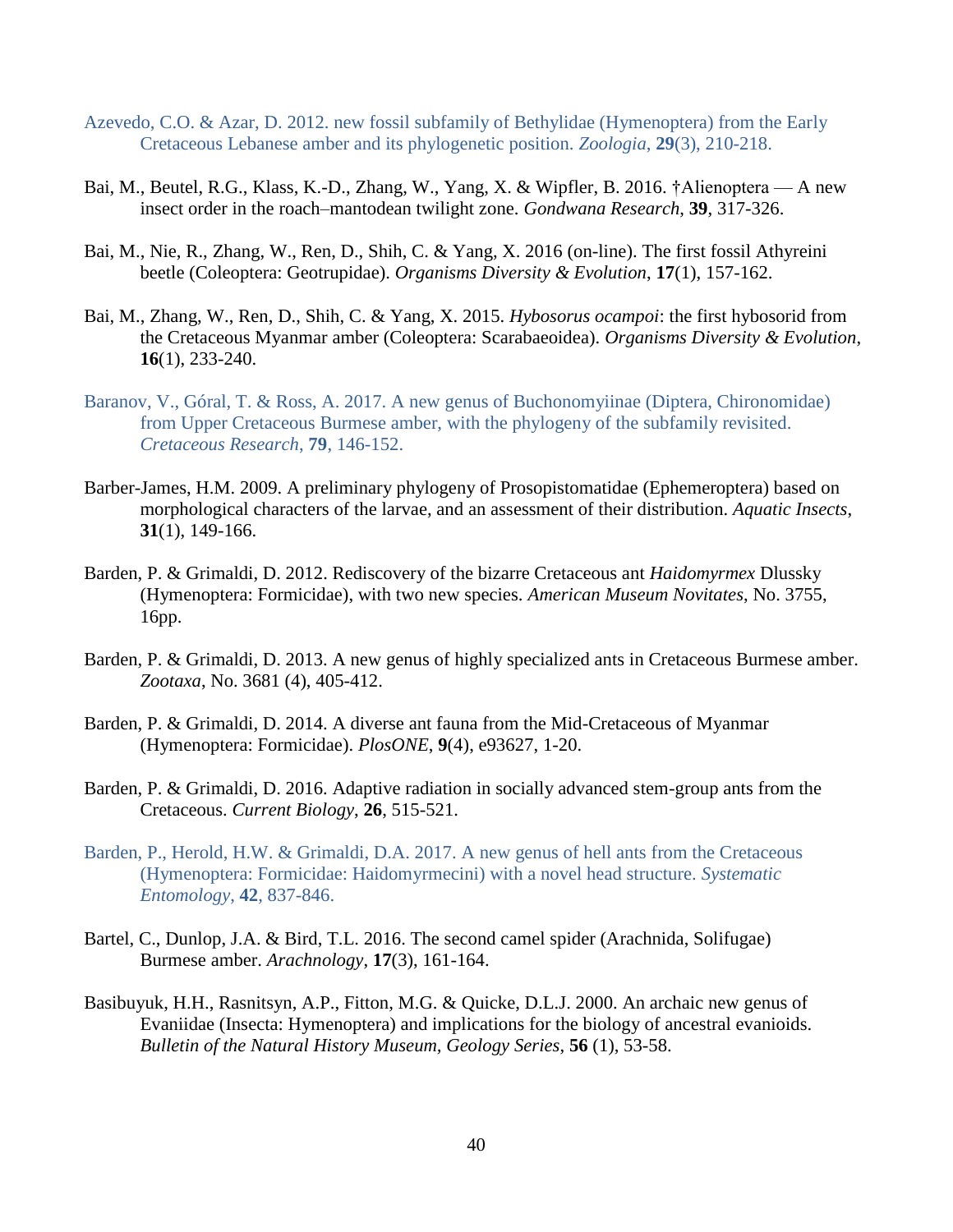- Batelka, J., Engel, M.S., Falin, Z.H. & Prokop, J. 2011. Two new ripidiine species in Dominican amber with evidence of aggregative behaviour of males "frozen" in the fossil record (Coleoptera: Ripiphoridae. *European Journal of Entomology*, **108**, 275-286.
- Batelka, J. & Hájek, J. 2009. A taxonomic review of the genus *Eorhipidius* (Coleoptera: Ripiphoridae: Ripidiinae), with descriptions of three new species from Asia. *Acta Entomologica Musei Nationalis Pragae*, **49**(2), 769-782.
- Batelka, J., Prokop, J. & Engel, M.S. 2016. New ripiphorid beetles in mid-Cretaceous amber from Myanmar (Coleoptera: Ripiphoridae): First Pelecotominae and possible Mesozoic aggregative behaviour in male Ripidiinae. *Cretaceous Research*, **68**, 70-78.
- Bechly, G. & Poinar, G. 2013. *Burmaphlebia reifi* gen. et sp. nov., the first anisozygopteran damseldragonfly (Odonata: Epiophlebioptera: Burmaphlebiidae fam. nov.) from Early Cretaceous Burmese amber. *Historical Biology*, **25** (2), 233-237.
- Bechly, G. & Wolf-Schwenninger, K. 2011. A new genus and species of snakefly (Raphidioptera: Mesoraphidiidae) from Lower Cretaceous Lebanese amber, with a discussion of snakefly phylogeny and fossil history. *Insect Systematics & Evolution*, **42**, 221-236.
- Bell, N.E. & York, P.V. 2007. *Vetiplanaxis pyrrhobryoides*, a new fossil moss genus and species from Middle Cretaceous Burmese amber. *The Bryologist*, **110**(3), 514-520.
- Bellamy, C.J. 1995. Buprestidae (Coleoptera) from amber deposits: a brief review and family switch. *Coleopterists Bulletin*, **49**(2), 175-177.
- Bennett, D.J. & Engel, M.S. 2005. A primitive sapygid wasp in Burmese amber (Hymenoptera: Sapygidae). *Acta Zoologica Cracoviensia*, **48B**, 1-9.
- Bennett, D.J. & Engel, M.S. 2006. A new moustache wasp in Dominican amber, with an account of apoid wasp evolution emphasizing Crabroninae (Hymenoptera: Crabronidae). *American Museum Novitates*, No. 3529, 10pp.
- Bechteler, J., Schmidt, A.R., 2, Renner, M.A.M., Wang, B., Pérez-Escobar, O.A., Schäfer-Verwimp, A., Feldberg, K. & Heinrichs, J. 2017. A Burmese amber fossil of *Radula* (Porellales, Jungermanniopsida) provides insights into the Cretaceous evolution of epiphytic lineages of leafy liverworts. *Fossil Record*, **20**, 201-213.
- Beutel, R.G., Zhang, W.W., Pohl, H., Wappler, T. & Bai, M. 2015 (on-line). A miniaturized beetle larva in Cretaceous Burmese amber: reinterpretation of a fossil "strepsipteran triungulin". *Insect Systematics & Evolution*, **47**(1), 83-91.
- Blagoderov, V. & Grimaldi, D. 2004. Fossil Sciaroidea (Diptera) in Cretaceous ambers, exclusive of the Cecidomyiidae, Sciaridae, and Keroplatidae. *American Museum Novitates*, No. 3433, 76pp.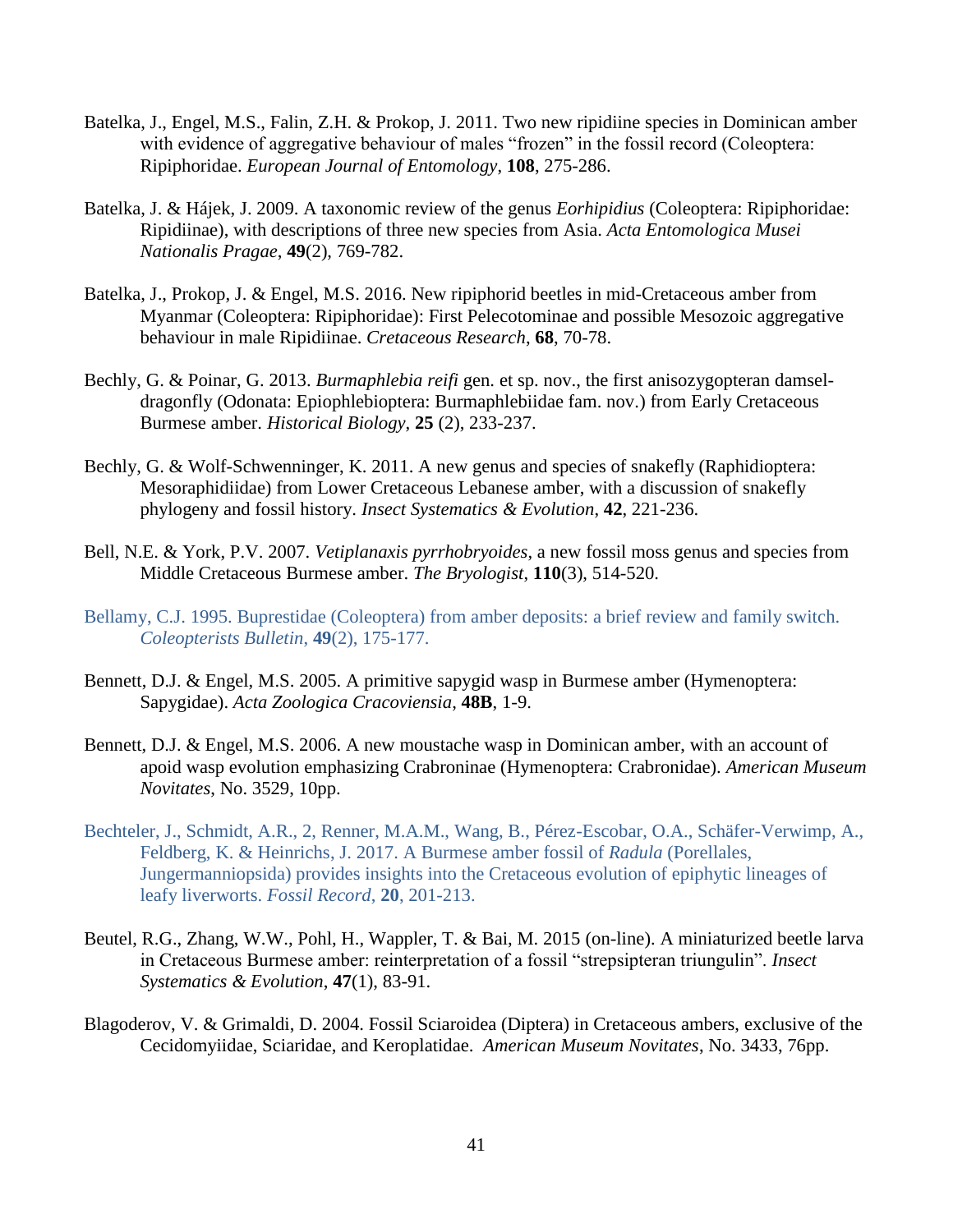- Bonato, L., Edgecombe, G.D. & Minelli, A. 2014. Geophilomorph centipedes from the Cretaceous amber of Burma. *Palaeontology*, **57** (1), 97-110.
- Borkent, A. 1997. *Biting midges in the Cretaceous amber of North America*. Backhuys Publishers, Leiden. 237pp.
- Borkent, A. & Grimaldi, D.A. 2004. The earliest fossil mosquito (Diptera: Culicidae), in Mid-Cretaceous Burmese amber. *Annals of the Entomological Society of America*, **97**(5): 882-888.
- Borkent, A. & Grimaldi, D.A. 2016. The Cretaceous fossil *Burmaculex antiquus* confirmed as the earliest known lineage of mosquitoes (Diptera: Culicidae). *Zootaxa*, **4079**(4), 457-466.
- Borkent, A. & Wirth, W.W. 1997. World species of biting midges (Diptera: Ceratopogonidae). *Bulletin of the American Museum of Natural History*, No. 233, 257pp.
- Boucher, S., Bai, M., Wang, B., Zhang, W. & Yang, X. 2016. †Passalopalpidae, a new family from the Cretaceous Burmese amber, as the possible sister group of Passalidae Leach (Coleoptera: Scarabaeoidea). *Cretaceous Research*, **64**, 67-78.
- Boucot, A.J. & Poinar, Jr., G. O. (Eds.) *Fossil Behavior Compendium*, CRC Press, Boca Raton. 391pp.
- Broly, P., Deville, P. & Maillet, S. 2013. The origin of terrestrial isopods (Crustacea: Isopoda: Onscidea). *Evolutionary Ecology*, **27**, 461-476.
- Broly, P., Maillet, S. & Ross, A. J. 2015. The first terrestrial isopod (Crustacea: Isopoda: Oniscidea) from Cretaceous Burmese amber of Myanmar. *Cretaceous Research*, **55**, 220-228.
- Broly, P., Maillet, S. & Ross, A. J. 2016. Terrestrial isopods: progress in their fossil record. In: Penney, D. & Ross, A.J. (eds) *7 th International Conference on fossil insects, arthropods and amber, 26th April – 1 st May 2016, Edinburgh, Abstracts*, p. 68.
- Cai, C., Háva, J.& Huang, D. 2016 (on-line). The earliest *Attagenus* species (Coleoptera: Dermestidae: Attageninae) from Upper Cretaceous Burmese amber. *Cretaceous Research*, **72**, 95-99.
- Cai, C., Hsiao, Y. & Huang, D. 2016. A new genus and species of polypore fungus beetle in Upper Cretaceous Burmese amber (Coleoptera, Tetratomidae, Eustrophinae). *Cretaceous Research*, **60**, 275-280.
- Cai, C. & Huang, D. 2014a (on-line). The oldest osoriine rove beetle from Cretaceous Burmese amber (Coleoptera: Staphylinidae). *Cretaceous Research*, **52**, 495-500.
- Cai, C. & Huang, D.-Y. 2014b. The oldest micropepline beetle from Cretaceous Burmese amber and its phylogenetic implications (Coleoptera: Staphylinidae). *Naturwissenschaften*, **101** (10), 813-817.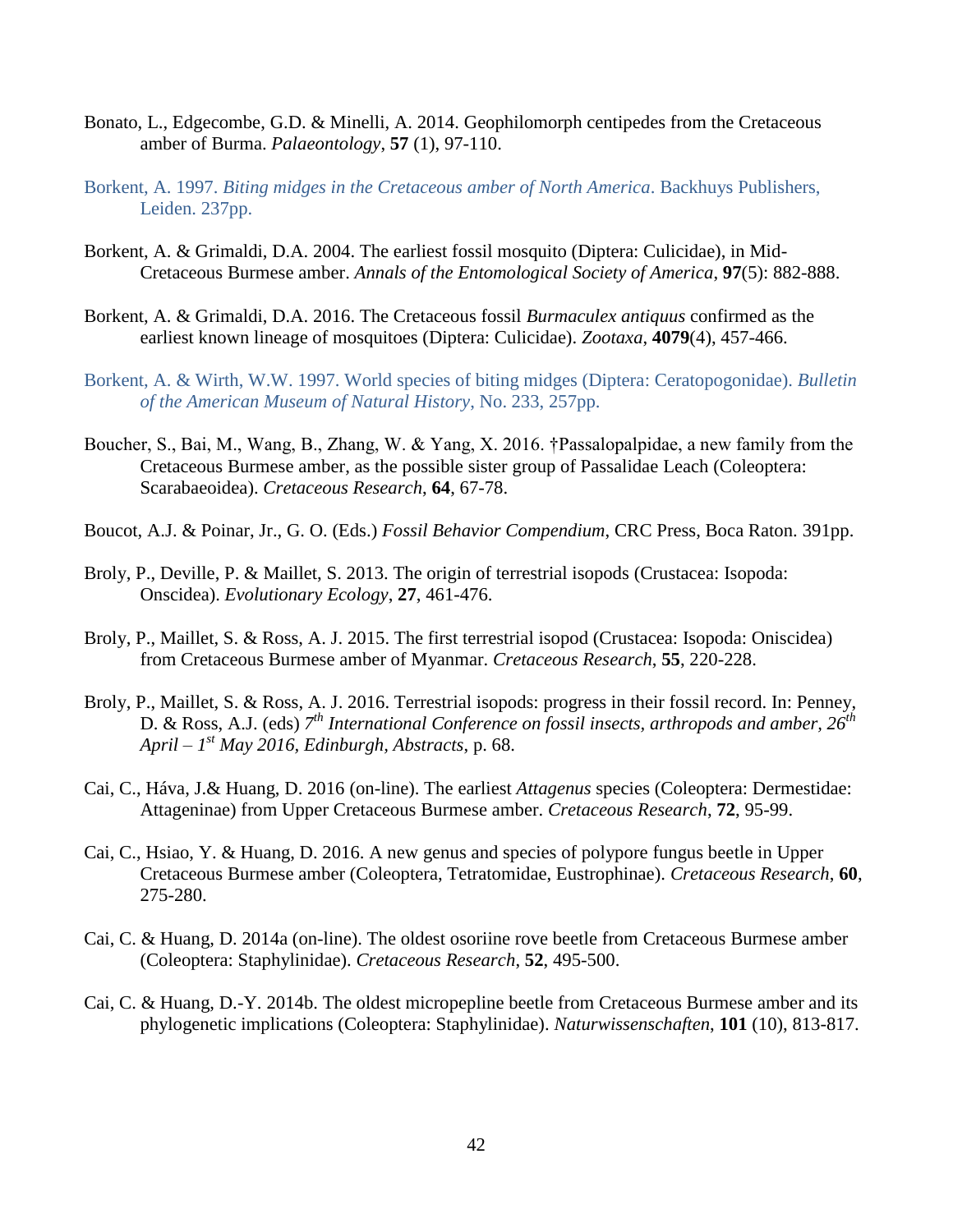- Cai, C. & Huang, D.-Y. 2014c (on-line). The oldest aleocharine rove beetle (Coleoptera, Staphylinidae) in Cretaceous Burmese amber and its implications for the early evolution of the basal group of hyper-diverse Aleocharinae. *Gondwana Research*, **28**(4), 1579-1584.
- Cai, C. & Huang, D. 2016a. *Cretoleptochromus archaicus* gen. et sp. nov., a new genus of ant-like stone beetles in Upper Cretaceous Burmese amber (Coleoptera, Staphylinidae, Scydmaeninae). *Cretaceous Research*, **63**, 7-13.
- Cai, C. & Huang, D. 2016b. The first Mesozoic palmetto beetle (Coleoptera: Smicripidae) in Upper Cretaceous Burmese amber. *Cretaceous Research*, **64**, 45-49.
- Cai, C. & Huang, D. 2016c (on-line). A new genus of whip-scorpions in Upper Cretaceous Burmese amber: Earliest fossil record of the extant subfamily Thelyphoninae (Arachnida: Thelyphonida: Thelyphonidae. *Cretaceous Research*, **69**, 100-105.
- Cai, C. & Huang, D. 2017a. First fossil Coloninae from Upper Cretaceous Burmese amber (Coleoptera: Staphylinoidea: Leiodidae. *Cretaceous Research*, **77**, 69-74.
- Cai, C. & Huang, D. 2017b. First definitive fossil agyrtodine beetles: An extant southern hemisphere group recorded from Upper Cretaceous Burmese amber (Coleoptera: Staphylinoidea: Leiodidae). *Cretaceous Research*, **78**, 161-165.
- Cai., C., Huang, D., Newton, A.F. & Eldredge, T. & Engel, M.S. 2017a. Early evolution of specialized termitophily in Cretaceous rove beetles. *Current Biology*, **27**, 1-7.
- Cai., C., Huang, D., Newton, A.F. & Eldredge, T. & Engel, M.S. 2017b. Response to "Evidence from amber for the origins of termitophily". *Current Biology*, **27**, R794-R795.
- Cai, C., Leschen, R.A.B., Hibbett, D.S., Xia, F. & Huang, D. 2017. Mycophagous rove beetles highlight diverse mushrooms in the Cretaceous. *Nature Communications*, **8**(14894), 1-7.
- Cai, C., Newton, A.F., Thayer, M.K., Richard A. B. Leschen, R.A.B. & Huang, D. 2016 (on-line). Specialized proteinine rove beetles shed light on insect–fungal associations in the Cretaceous. *Proceedings of the Royal Society*, B, **283**, DOI: 10.1098/rspb.2016.1234.
- Cai, C., Ślipiński, A., Leschen, R.A.B., Yin, Z., Zhuo, D & Huang, D. 2017. The first Mesozoic Jacobson's beetle (Coleoptera: Jacobsoniidae) in Cretaceous Burmese amber and biogeographical stasis. *Journal of Systematic Palaeontology*, DOI: 10.1080/14772019.2017.1314388.
- Cai, C., Thayer, M.K., Engel, M.S., Newton, A.F., Ortega-Blanco, J., Wang, B., Wang, X.-D. & Huang, D.-Y. 2014. Early origin of parental care in Mesozoic carrion beetles. *PNAS*, **111** (39), 14170- 14174.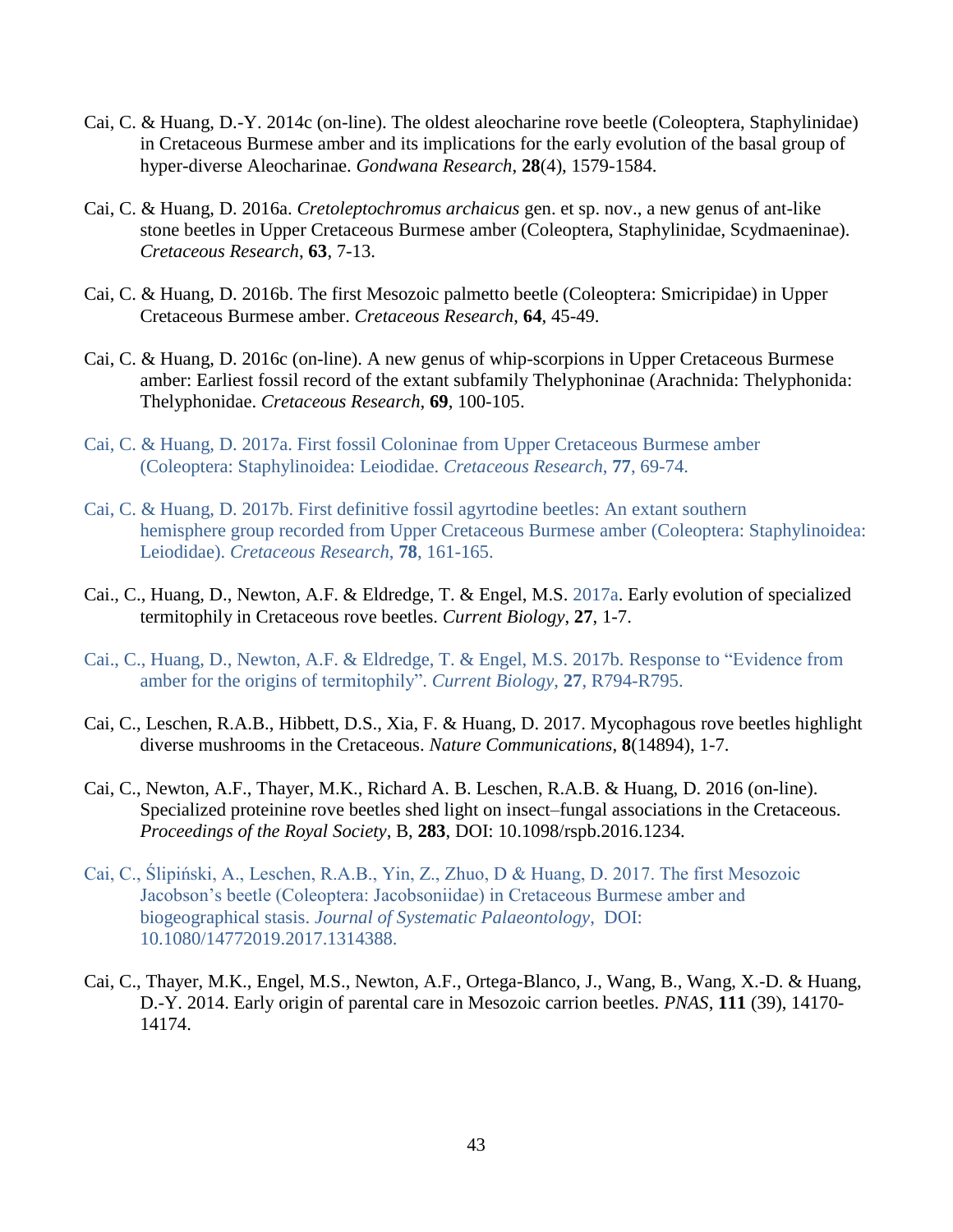- Cai, C., Yin, Z., Liu, Y. & Huang, D. 2017. *Protonicagus tani* gen. et sp. nov., the first stag beetles from Upper Cretaceous Burmese amber (Coleoptera: Lucanidae: Aesalinae: Nicagini). *Cretaceous Research*, **78**, 109-112.
- Cassis, G. & Schuh, R.T. 2010. Systematic methods, fossils, and relationships within Heteroptera (Insecta). *Cladistics*, **26**(3), 262-280.
- Caterino, M.S., Wolf-Schwenninger, K. & Bechly, G. 2015. *Cretonthophilus tuberculatus*, a remarkable new genus and species of hister beetle (Coleoptera: Histeridae) from Cretaceous Burmese amber. *Zootaxa*, **4052**(2), 241-245.
- Chambers, K.L., Poinar, G.O.Jr. & Buckley, R. 2010. *Tropidogyne*, a new genus of Early Cretaceous eudicots (Angiospermae) from Burmese amber. *Novon*, **20**(1), 23-29.
- Chatzimanolis, S., Cashion, M.E., Engel, M.S. & Falin, Z.H. 2012. A new genus of Ptilodactylidae (Coleoptera: Byrrhoidea) in mid-Cretaceous amber from Myanmar (Burma). *Geodiversitas*, **34** (3), 569-574.
- Chatzimanolis, S., Engel, M.S., Newton, A.F. & Grimaldi, D.A. 2010. New ant-like stone beetles in mid-Cretaceous amber from Myanmar (Coleoptera: Staphylinidae: Scydmaeninae). *Cretaceous Research*, **31**, 77-84.
- Chen, X. & Su, G. 2017. First eggs of fossil bristletails (Meinertellidae: Microryphia) from Burmese amber. *Acta Geologica Sinica*, **91**(4), 1489-1490.
- Chen, S., Zhang, W., Shih, C. & Ren, D. 2017. Two new species of Archipseudophasmatidae (Insecta: Phasmatodea) from Upper Cretaceous Myanmar amber. *Cretaceous Research*, **73**, 65-70.
- Chitimia-Dobler, L., Araujo, B.C. De, Ruthensteiner, B., Pfeffer, T. & Dunlop, J.A. 2017. *Amblyomma birmitum* a new species of hard tick in Burmese amber. *Parasitology*, **144**, 1441-1448.
- Christiansen, K. & Nascimbene, P. 2006. Collembola (Arthropoda, Hexapoda) from the mid Cretaceous of Myanmar (Burma). *Cretaceous Research*, **27**(3), 318-363.
- Clarke, D.J. & Chatzimanolis, S. 2009. Antiquity and long-term morphological stasis in a group of rove beetles (Coleoptera: Staphylinidae): Description of the oldest *Octavius* species from Cretaceous Burmese amber and a review of the "Euaestetine subgroup" fossil record. *Cretaceous Research*, **30**, 1426-1434.
- Cockx, P.F.D. & McKellar, R.C. 2016. First record of the family Scolebythidae (Hymenoptera) in mid-Cretaceous amber from Myanmar. *Cretaceous Research*, **67**, 133-139.
- Cognato, A.I. & Grimaldi, D. 2009. 100 million years of morphological conservation in bark beetles (Coleoptera: Curculionidae: Scolytinae). *Systematic Entomology*, **34**, 93-100.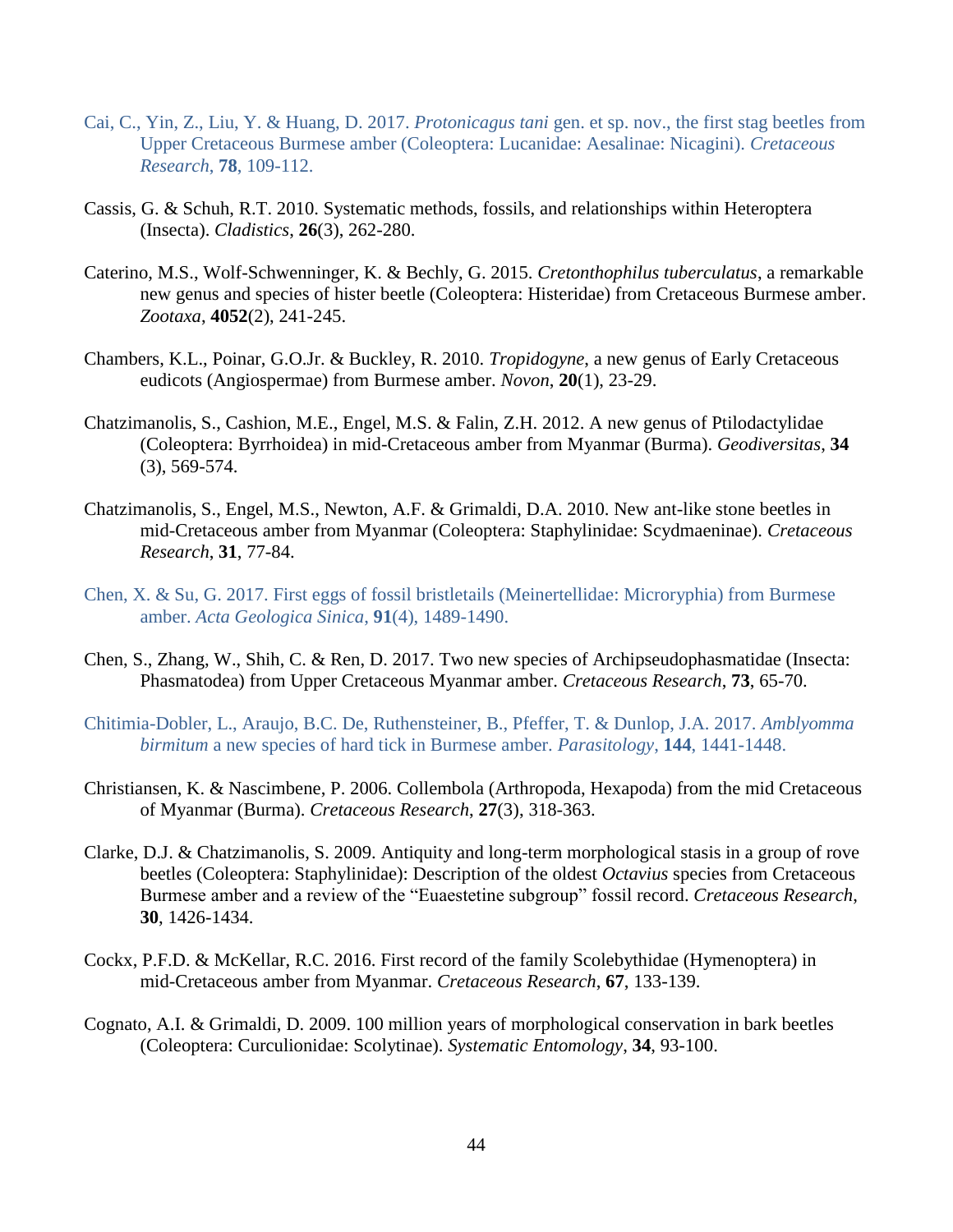- Crepet, W.L., Nixon, K.C., Gimaldi, D. & Riccio, M. 2016. A mosaic Lauralean flower from the Early Cretaceous of Myanmar *American Journal of Botany*, **103**(2), 290-297.
- Cruickshank, R.D. & Ko, K. 2003. Geology of an amber locality in the Hukawng Valley, northern Myanmar. *Journal of Asian Earth Sciences*, **21**, 441-455.
- Danforth, B.N. & Poinar, G.O. Jr. 2011. Morphology, classification, and antiquity of *Melittospex burmensis* (Apoidea: Melittospecidae) and implications for early bee evolution. *Journal of Paleontology*, **85**(5), 882-891.
- Davis, S.R. & Engel, M.S. 2014. A new genus of nemonychid weevil from Burmese amber (Coleoptera, Curculionoidea). *Zookeys*, **405**, 127-138.
- Daza, J.D., Stanley, E.L., Wagner, P., Bauer, A.M. & Grimaldi, D.A. 2016. Mid-Cretaceous amber fossils illuminate the past diversity of tropical lizards. *Science Advances*, **2**(3), e1501080, 1-8.
- Delclòs, X., Peñalver, E., Arillo, A., Engel, M.S., Nel, A., Azar, D. & Ross, A. 2015 (on-line). New mantises (Insecta: Mantodea) in Cretaceous ambers from Lebanon, Spain, and Myanmar. *Cretaceous Research*, **60**, 91-108.
- Deng, C., Ślipiński, A., Ren, D. & Pang, H. 2017. New Cretaceous carpet beetles (Coleoptera: Dermestidae) from Burmese amber. *Cretaceous Research*, **76**, 1-6.
- Deng, C., Ślipiński, A., Ren, D. & Pang, H. 2017. The first Mesozoic colydiid beetles (Coleoptera: Zopheridae: Colydiinae) from the Upper Cretaceous amber of Myanmar. *Cretaceous Research*, **78**, 71-77.
- Dikow, T. & Grimaldi, D.A. 2014. Robber flies in Cretaceous ambers (Insecta: Diptera: Asilidae). *American Museum Novitates*, No. 3799, 19pp.
- Dlussky, G.M. 1996a. Murav'i (Hymenoptera: Formicidae) birmanskogo yantar'a. *Paleontologicheskii Zhurnal*, 1996(3), 83-89.
- Dlussky, G.M. 1996b. Ants (Hymenoptera: Formicidae) from Burmese amber. *Paleontological Journal*, **30**(4): 449-454.
- Dong, F., Shih, C. & Ren, D. 2015. A new genus of Tanyderidae (Insecta: Diptera) from Myanmar amber, Upper Cretaceous. *Cretaceous Research*, **54**, 260-265.
- Duckhouse, D. A. 2000. Redescription and re-evaluation of the Burmese amber psychodid *Eophlebotomus connectens* Cockerell and its phylogenetic position (Diptera: Psychodidae). *Systematic Entomology*, **25**, 503-509.
- Dunlop, J.A., Bird, T.L., Brookhart, J.O. & Bechly, G. 2015. A camel spider from Cretaceous Burmese amber. *Cretaceous Research*, **56**, 265-273.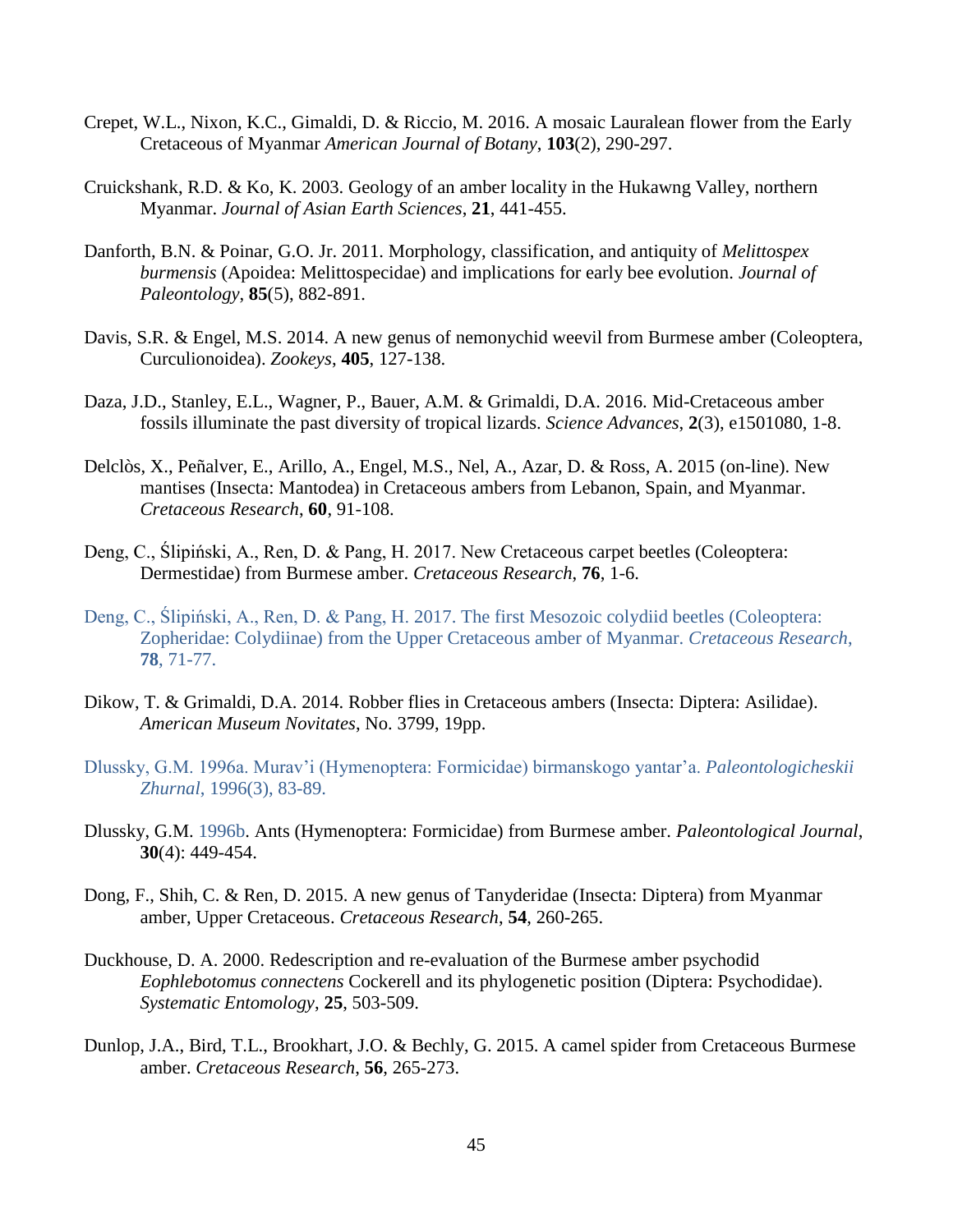- Dunlop, J.A. & Mitov, P.G. 2011. The first fossil cyphophthalmid harvestman from Baltic amber. *Arachnologische Mitteilungen*, **40**, 47-54.
- Dunlop, J.A. & Oliveira Bernardi, L.F. de. 2014. An opilioacarid mite in Cretaceous Burmese amber. *Naturwissenschaften*, **101**, 759-763.
- Dunlop, J.A. & Penney, D. 2012. *Fossil Arachnids*. Siri Scientific Press, Manchester. 192pp.
- Dunlop, J.A., Selden, P.A. & Giribet, G. 2016. Penis morphology in a Burmese amber harvestman. *Science of Nature*, **103**(11), 1-5.
- Duy-Jacquemin, M.N. & Geoffroy, J.-J. 2003. A revised comprehensive checklist, relational database, and taxonomic system of reference for the bristly millipedes of the world (Diplopoda, Polyxenida). *African Invertebrates*, **44**(1), 89-101.
- Engel, M.S. 2002. The smallest snakefly (Raphidioptera: Mesoraphidiidae): A new species in Cretaceous amber from Myanmar, with a catalog of fossil snakeflies. *American Museum Novitates*, No. 3363, 22pp.
- Engel, M.S. 2003. An anteonine wasp in Cenomanian-Albian amber from Myanmar (Hymenoptera: Dryinidae). *Journal of the Kansas Entomological Society*, **76**, 616-621.
- Engel, M.S. 2004a. The dustywings in Cretaceous Burmese amber (Insecta: Neuroptera: Coniopterygidae). *Journal of Systematic Palaeontology*, **2**(2), 133-136.
- Engel, M.S. 2004b. Thorny lacewings (Neuroptera: Rachiberothidae) in Cretaceous amber from Myanmar. *Journal of Systematic Palaeontology*, **2**(2), 137-140.
- Engel, M.S. 2005. A dryinine wasp in Burmese amber (Hymenoptera: Dryinidae). *Polskie Pismo Entomologiczne*, **74**(4), 485-494.
- Engel, M.S. 2006. Two ensign wasps in Cretaceous amber from New Jersey and Myanmar. *Polskie Pismo Entomologiczne*, **75**(3), 443-454.
- Engel, M.S. 2008a. The wasp family Rhopalosomatidae in Mid-Cretaceous amber from Myanmar (Hymenoptera: Vespidoidea). *Journal of the Kansas Entomological Society*, **81**(3), 168-174.
- Engel, M.S. 2008b. A stem-group cimicid in mid-Cretaceous amber from Myanmar (Hemiptera: Cimicoidea). *Alavesia*, **2**, 233-237.
- Engel, M.S. 2010. A primitive anobiid beetle in mid-Cretaceous amber from Myanmar (Coleoptera: Anobiidae). *Alavesia*, **3**, 31-34.
- Engel, M.S. 2011. New earwigs in mid-Cretaceous amber from Myanmar (Dermaptera, Neodermaptera). *Zookeys*, **130**, 137-152.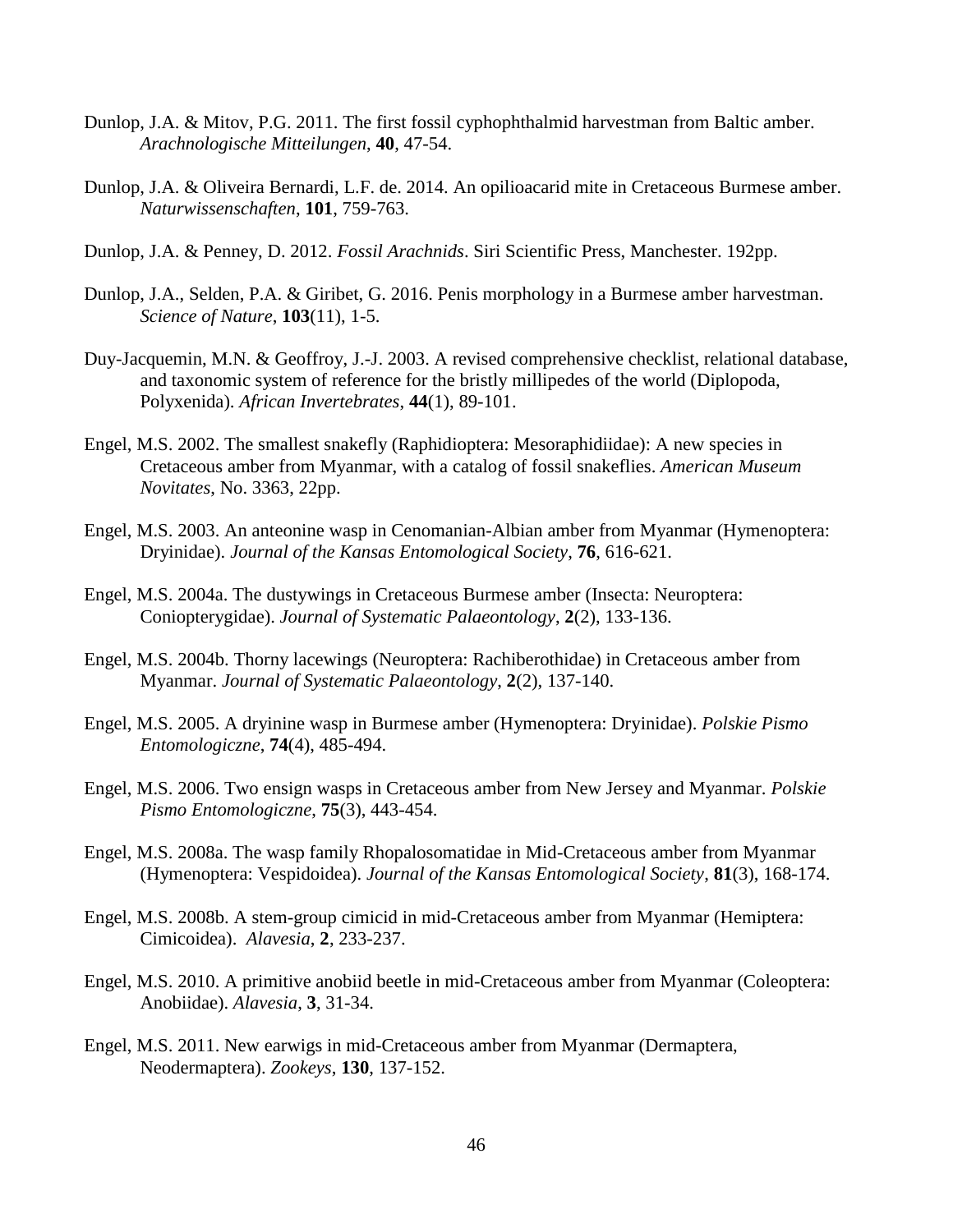- Engel, M.S. 2016a. Notes on Cretaceous amber Braconidae (Hymenoptera), with descriptions of two new genera. *Novitates Paleoentomologicae*, No. 15, 7pp.
- Engel, M.S. 2016b. Two new genera of Cretaceous dustywings in amber from northern Myanmar (Neuroptera: Coniopterygidae). *Novitates Paleoentomologicae*, No. 17, 16pp.
- Engel, M.S. 2017. New Evanioid Wasps from the Cenomanian of Myanmar (Hymenoptera: Othniodellithidae, Aulacidae), with a Summary of Family-Group Names among Evanioidea. *American Museum Novitates*, No. 3871, 28pp.
- Engel, M.S., Barden, P. & Grimaldi, D.A. 2016. A replacement name for the Cretaceous termite genus *Gigantotermes* (Isoptera). *Novitates Paleoentomologicae*, No. 14, 2pp.
- Engel, M.S., Barden, P., Riccio, M.L. & Grimaldi, D.A. 2016. Morphologically specialized termite castes and advanced sociality in the Early Cretaceous. *Current Biology*, **26**(4), 522-530.
- Engel, M.S., Breitkreuz, L.C.V., Cai, C., Alvarado, M., Azar, D. & Huang, D. 2016. The first Mesozoic microwhip scorpion (Palpigradi): a new genus and species in mid-Cretaceous amber from Myanmar. *Science of Nature*, **103**(19), 1-7.
- Engel, M.S. & Delclòs, X. 2010. Primitive Termites in Cretaceous Amber from Spain and Canada (Isoptera). *Journal of the Kansas Entomological Society*, **83**(2), 111-128.
- Engel, M.S. & Grimaldi, D.A. 2002. The first Mesozoic Zoraptera (Insecta). *American Museum Novitates*, No. 3362, 20pp.
- Engel, M.S. & Grimaldi, D.A. 2004. A primitive earwig in Cretaceous amber from Myanmar (Dermaptera: Pygidicranidae). *Journal of Palaeontology*, **78**(5), 1018-1023.
- Engel, M.S. & Grimaldi, D.A. 2005. Primitive new ants in Cretaceous amber from Myanmar, New Jersey, and Canada (Hymenoptera: Formicidae). *American Museum Novitates*, No. 3485, 23pp.
- Engel, M.S. & Grimaldi, D.A. 2006a. The earliest webspinners (Insecta: Embiodea). *American Museum Novitates*, No. 3514, 15pp.
- Engel, M.S. & Grimaldi, D.A. 2006b. The first Cretaceous spider wasp (Hymenoptera: Pompilidae. *Journal of the Kansas Entomological Society*, **79**(4), 359-368.
- Engel, M.S. & Grimaldi, D.A. 2007. New false fairy wasps in Cretaceous amber from New Jersey and Myanmar (Hymenoptera: Mymarommatoidea). *Transactions of the Kansas Academy of Science*, **110**, 159-168.
- Engel, M.S. & Grimaldi, D.A. 2008a. Diverse Neuropterida in Cretaceous amber, with particular reference to the paleofauna of Myanmar (Insecta). *Nova Supplementa Entomologica*, **20**, 1-86.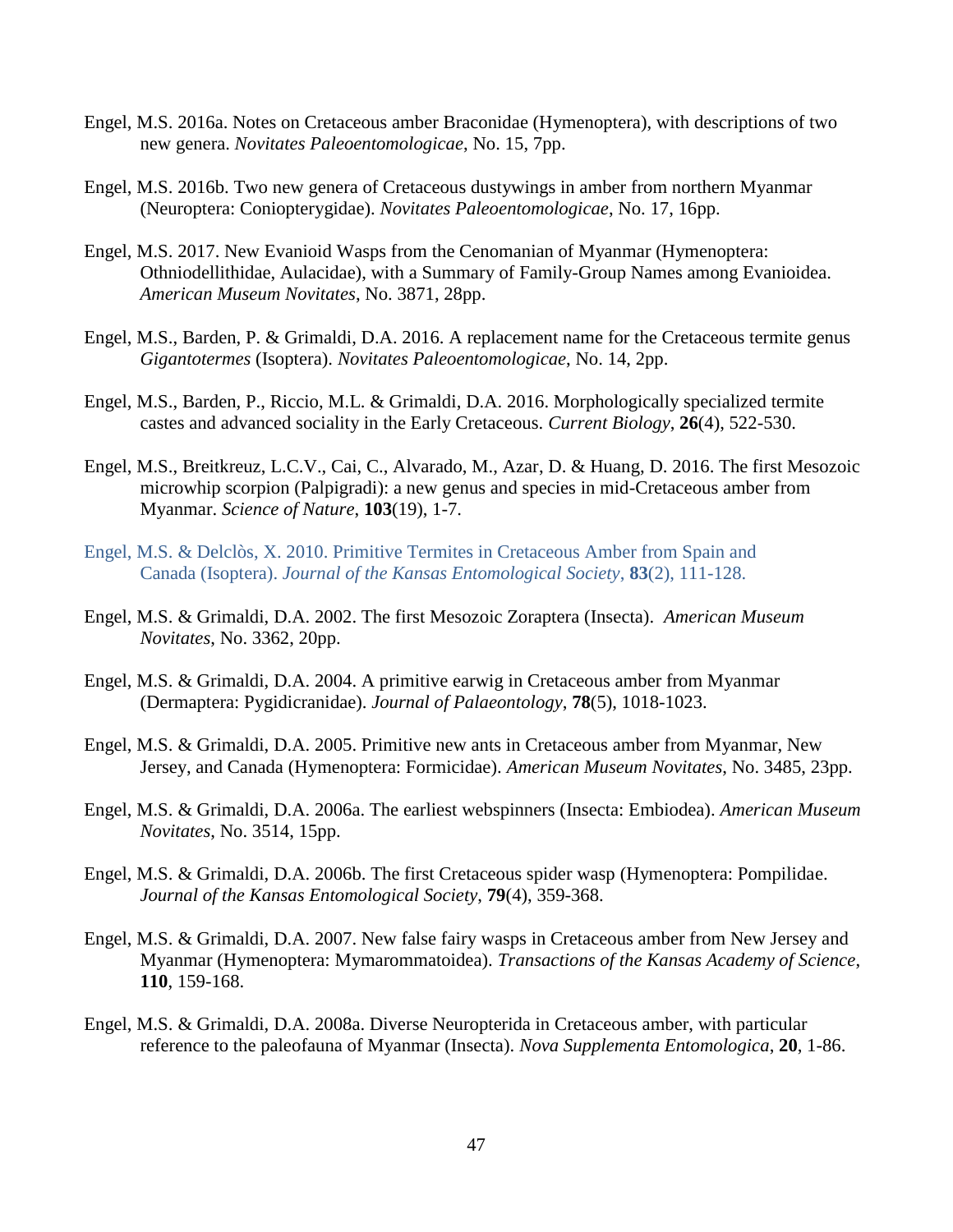- Engel, M.S. & Grimaldi, D.A. 2008b. A jugular-horned beetle in Cretaceous amber from Myanmar (Coleoptera: Prostomidae). *Alavesia*, **2**, 215-218.
- Engel, M.S. & Grimaldi, D.A. 2009. Diversity and phylogeny of the Mesozoic wasp family Stigmaphronidae (Hymenoptera: Ceraphronidae). *Denisia*, **26**, 53-86.
- Engel, M.S. & Grimaldi, D.A. 2014a. New mid-Cretaceous earwigs in amber from Myanmar (Dermaptera). *Novitates Paleoentomologicae*, No. 6, 16pp.
- Engel, M.S. & Grimaldi, D.A. 2014b. Whipspiders (Arachnida: Amblypygi) in amber from the Early Eocene and mid-Cretaceous, including maternal care. *Novitates Paleoentomologicae*, No. 9, 17pp.
- Engel, M.S., Grimaldi, D.A. & Krishna, K. 2007. Primitive termites from the Early Cretaceous of Asia (Isoptera). *Stuttgarter Beiträge zur Naturkunde*, Ser. B, No. 371, 32pp.
- Engel, M.S., Grimaldi, D.A. & Krishna, K. 2009. Termites (Isoptera): their phylogeny, classification, and rise to ecological dominance. *American Museum Novitates*, No. 3650, 27pp.
- Engel, M.S., Grimaldi, D.A. & Ortega-Blanco, J. 2013a. A stephanid wasp in mid-Cretaceous Burmese amber (Hymenoptera: Stephanidae), with comments on the antiquity of the hymenopteran radiation. *Journal of the Kansas Entomological Society*, **86** (3), 244-252.
- Engel, M.S., Grimaldi, D.A. & Ortega-Blanco, J. 2013b. *Zoropelecinus zigrasi*, a pelecinid wasp in mid-Cretaceous amber from Myanmar (Hymenoptera: Pelecinidae). *Novitates Paleoentomologicae*, No. 4, 10pp.
- Engel, M.S. & Huang, D. 2016 (on-line). A new crown wasp in Cretaceous amber from Myanmar (Hymenoptera: Stephanidae). *Cretaceous Research*, **69**, 56-61.
- Engel, M.S., Huang, D., Alqarni, A.S. & Cai, C. 2016a. A remarkable evanioid wasp in mid-Cretaceous amber from northern Myanmar (Hymenoptera: Evanioidea). Cretaceous Research, **60**, 121-127.
- Engel, M.S., Huang, D., Alqarni, A.S. & Cai, C. 2016b. An unusual new lineage of sawflies (Hymenoptera) in Upper Cretaceous amber from northern Myanmar. *Cretaceous Research*, **60**, 281-286.
- Engel, M.S., Huang, D., Alqarni, A.S., Cai, C., Alvarado, M., Breitkreuz, L.C.V. & Azar, D. 2016 (online). An apterous scelionid wasp in mid-Cretaceous Burmese amber (Hymenoptera: Scelionidae). *Comptes Rendus Palevol*, **16**, 5-11.
- Engel, M.S., Huang, D., Azar, D., Nel, A., Davis, S.R., Alvarado, M. & Breitkreuz, L.C.V. 2015. The wasp family Spathiopterygidae in mid-Cretaceous amber from Myanmar (Hymenoptera: Diaprioidea). *Comptes Rendus Palevol*, **14** (2), 95-100.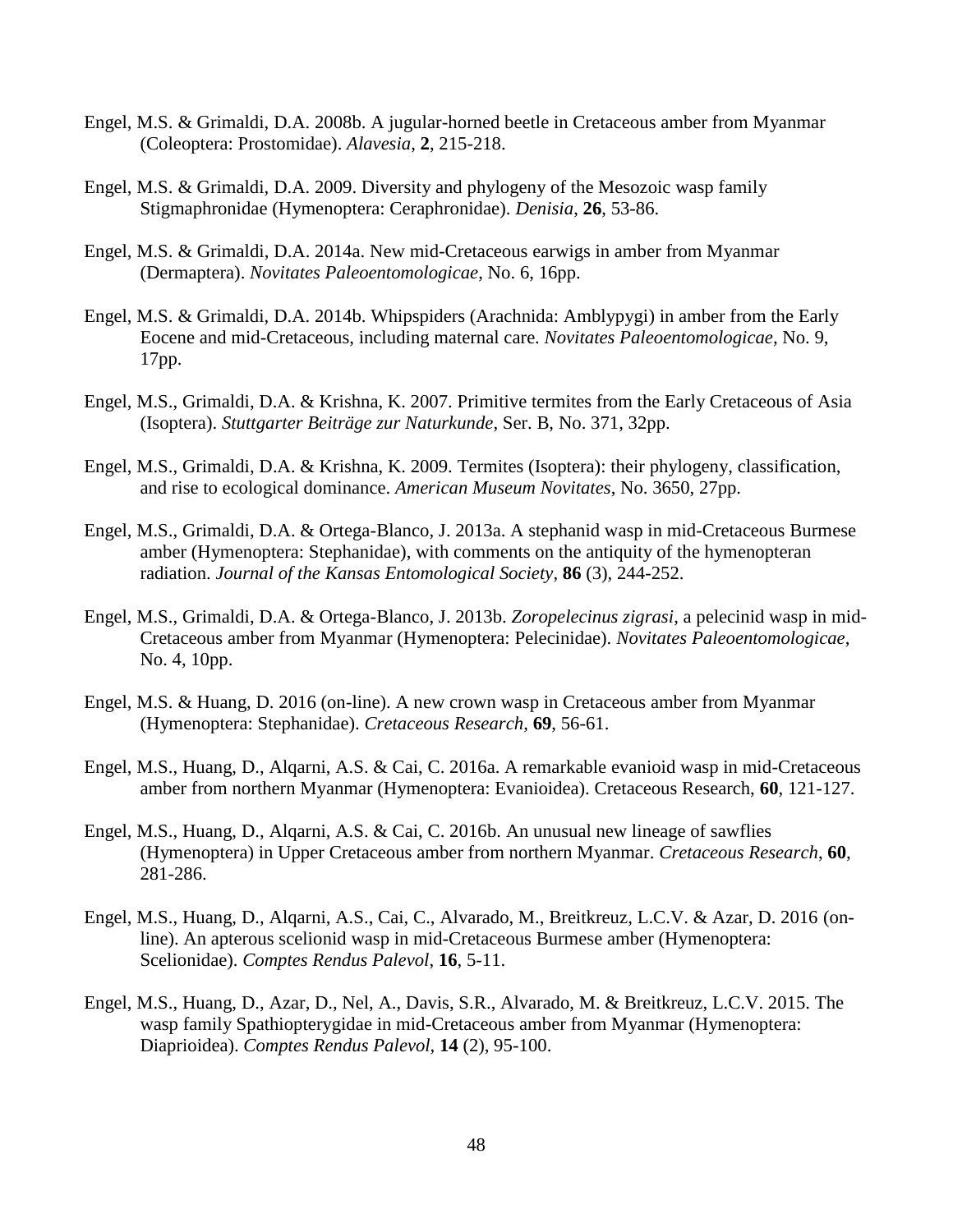- Engel, M.S., Huang, D., Breitkreuz, L.C.V., Azar, D., Cai, C. & Alvarado, M. 2016. A new twistedwing parasitoid from mid-Cretaceous amber of Myanmar (Strepsiptera). *Cretaceous Research*, **58**, 160-167.
- Engel, M.S., Huang, D., Breitkreuz, L.C.V., Cai, C. & Alvarado, M. 2016. Two new species of mid-Cretaceous webspinners in amber from northern Myanmar (Embiodea: Clothodidae, Oligotomidae). Cretaceous Research, 58, 118-124.
- Engel, M.S., Huang, D., Thomas, J.C. & Cai, C. 2016 (on-line). A new genus and species of pygidicranid earwigs from the Upper Cretaceous of southern Asia (Dermaptera: Pygidicranidae). *Cretaceous Research*, **69**, 178-183.
- Engel, M.S., Ortega-Blanco, J. & Bennett, D.J. 2009. A remarkable tiphiiform wasp in mid-Cretaceous amber from Myanmar (Hymenoptera: Tiphiidae). *Transactions of the Kansas Academy of Science*, **112**, 1-6.
- Engel, M.S. & Wang, B. 2016a. The first Oriental protorhyssaline wasp (Hymenoptera: Braconidae): A new genus and species in Upper Cretaceous amber from Myanmar. *Cretaceous Research*, **63**, 28- 32.
- Engel, M.S. & Wang, B. 2016b. A plesiomorphic gasteruptiid wasp in Cenomanian amber from Myanmar (Hymenoptera: Gasteruptiidae). *Cretaceous Research*, **63**, 177-182.
- Engel, M.S., Wang, B. & Alqarni, A.S. 2016. A thorny, 'anareolate' stick-insect (Phasmatidae s.l.) in Upper Cretaceous amber from Myanmar, with remarks on diversification times among Phasmatodea). *Cretaceous Research*, 63, 45-53.
- Fain, A. & Bochkov, A.V. 2001. A review of the genus *Cheyletus* LATREILLE, 1776 (Acari: Cheyletidae). *Bulletin de l'Institut Royal des Sciences Naturelles de Belgique*, **71**, 83-114.
- Falin, Z.H. & Engel, M.S. 2010. Notes on Cretaceous Ripidiini and revised diagnosis of the Ripidiinae, Ripidiini, and Eorhipidiini (Coleoptera: Ripiphoridae). *Alavesia*, **3**, 35-42.
- Fang, Y., Wang, B., Zhang, H., Wang, H., Jarzembowski, E., Zheng, D., Zhang, Q., Li, S. & Liu, Q. 2014 (on-line). New Cretaceous Elcanidae from China and Myanmar (Insecta, Orthoptera). *Cretaceous Research*, **52**, 323-328.
- Fanti, F. 2016. Catalogo Cantharidae fossili del Mondo. *Fossils & Minerals Review*, No. 2, 1-18.
- Fanti, F. 2017. World Catalog of fossil Cantharidae. *Fossils & Minerals Review*, No. 2, 52pp. [English Edition]
- Fanti, F. & Ellenberger, S. 2016. *Myamalycocerus vitalii*: A new genus and species of soldier beetle in Burmese amber (Coleoptera Cantharidae). *Cretaceous Research*, **71**, 166-169.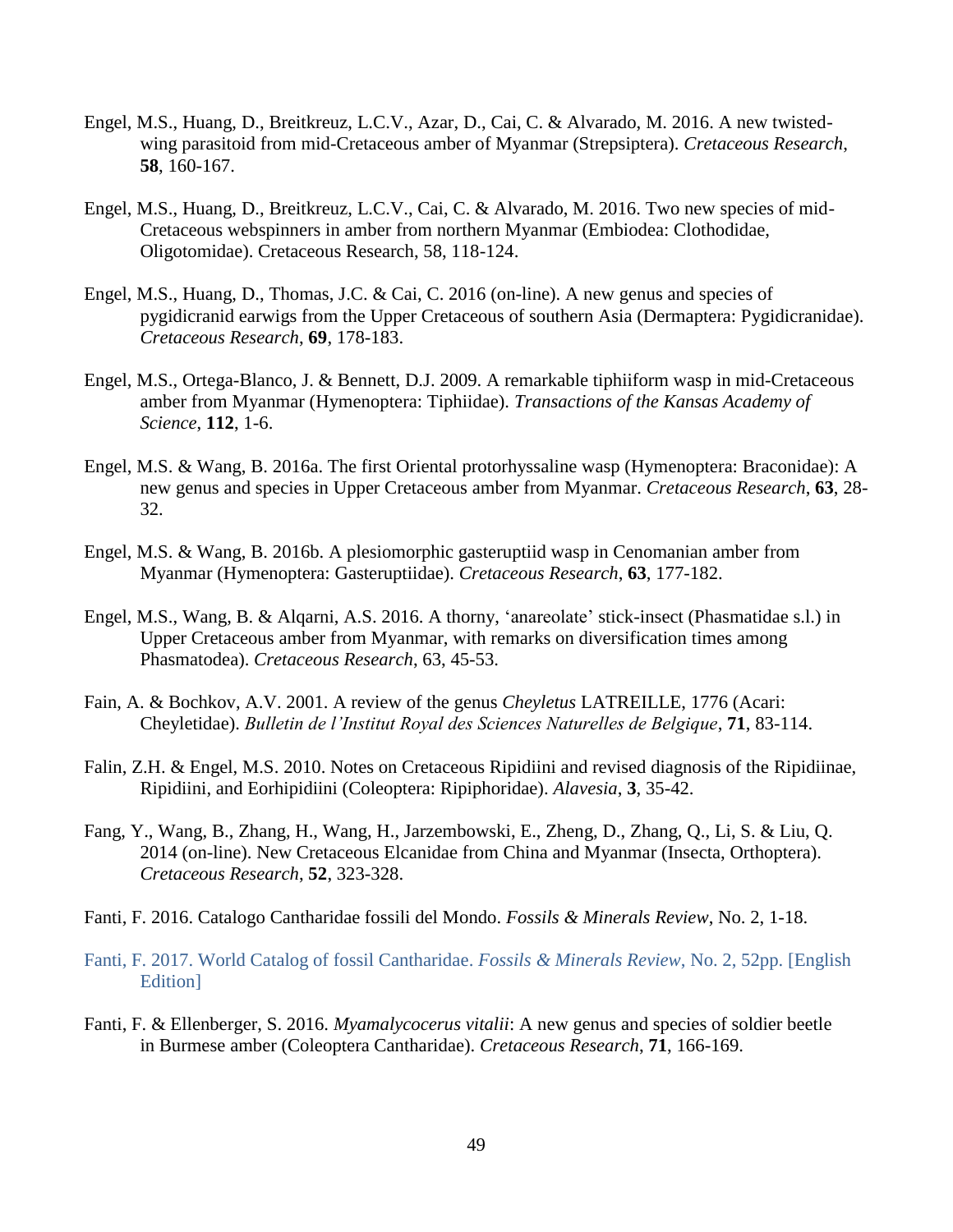- Fikáček, M., Minoshima, Y.N., Komarek, A., Short, A.E.Z., Huang, D. & Cai, C. 2017. *Cretocrenis burmanicus*, the first Mesozoic amber inclusion of a water scavenger beetle (Coleoptera: Hydrophilidae). *Cretaceous Research*, **77**, 49-55.
- Fuente, R.P.-de la, Peñalver, E., Delclòs, X. & Engel, M.S. 2012. Snakefly diversity in Early Cretaceous amber from Spain (Neuropterida, Raphidioptera). *ZooKeys*, **204**, 1-40.
- Gaimari, S.D. & Mostovski, M.B. 2000. *Burmapsilocephala cockerelli*, a new genus and species of Asiloidea (Diptera) from Burmese amber. *Bulletin of the Natural History Museum, Geology Series*, **56**(1), 43-45.
- Gao, J., Shih, C., Ren, D. 2015 (on-line). New species of Limoniidae (Diptera) from Myanmar amber, Upper Cretaceous. *Cretaceous Research*, **58**, 42-48.
- Garwood, R.J., Dunlop, J.A., Knecht, B.J. & Hegna, T.A. 2017. The phylogeny of fossil whip spiders. *BMC Evolutionary Biology*, **17**(105), 1-14.
- Ge, S.-Q., Friedrich, F. & Beutel, R.G. (2010). On the systematic position and taxonomic rank of the extinct myxophagan †*Haplochelus* (Coleoptera). *Insect Systematics & Evolution*, **41**, 329-338.
- Gillung, J.P. & Winterton, S.L. 2017. A review of fossil spider flies (Diptera: Acroceridae) with descriptions of new genera and species from Baltic Amber, *Journal of Systematic Palaeontology*, DOI: 10.1080/14772019.2017.1289566.
- Giribet, G. & Dunlop, J.A. 2005. First identifiable Mesozoic harvestman (Opiliones: Dyspnoi) from Cretaceous Burmese amber. *Proceedings of the Royal Society*, B, **272**, 1007-1013.
- Giribet, G., Sharma, P. P., Benavides, L. R., Boyer, S. L., Clouse, R. M., De Bivort, B. L., Dimitrov, D., Kawauchi, G. Y., Murienne, J. & Schwendinger, P. J. 2012. Evolutionary and biogeographical history of an ancient and global group of arachnids (Arachnida: Opiliones: Cyphophthalmi) with a new taxonomic arrangement. *Biological Journal of the Linnean Society*, **105**(1), 92–130.
- Gorokhov, A.V. 2006. New and little known orthopteroid insects (Polyneoptera) from fossil resins: Communication 1. *Paleontological Journal*, **40**(6), 646-654.
- Gorokhov, A.V. 2007. New and little known orthopteroid insects (Polyneoptera) from fossil resins: Communication 2. *Paleontological Journal*, **41**(2), 156-166.
- Gorochov, A.V. 2010a. New and little-known orthopteroid insects (Polyneoptera) from fossil resins: communication 3. *Paleontological Journal*, **44** (4), 434-450.
- Gorochov, A.V. 2010b. New and little-known orthopteroid insects (Polyneoptera) from fossil resins: communication 4. *Paleontological Journal*, **44** (6), 657-671.
- Grimaldi, D.A. 1999. The co-radiations of pollinating insects and angiosperms in the Cretaceous. *Annals of the Missouri Botanical Garden*, **86**, 373-406.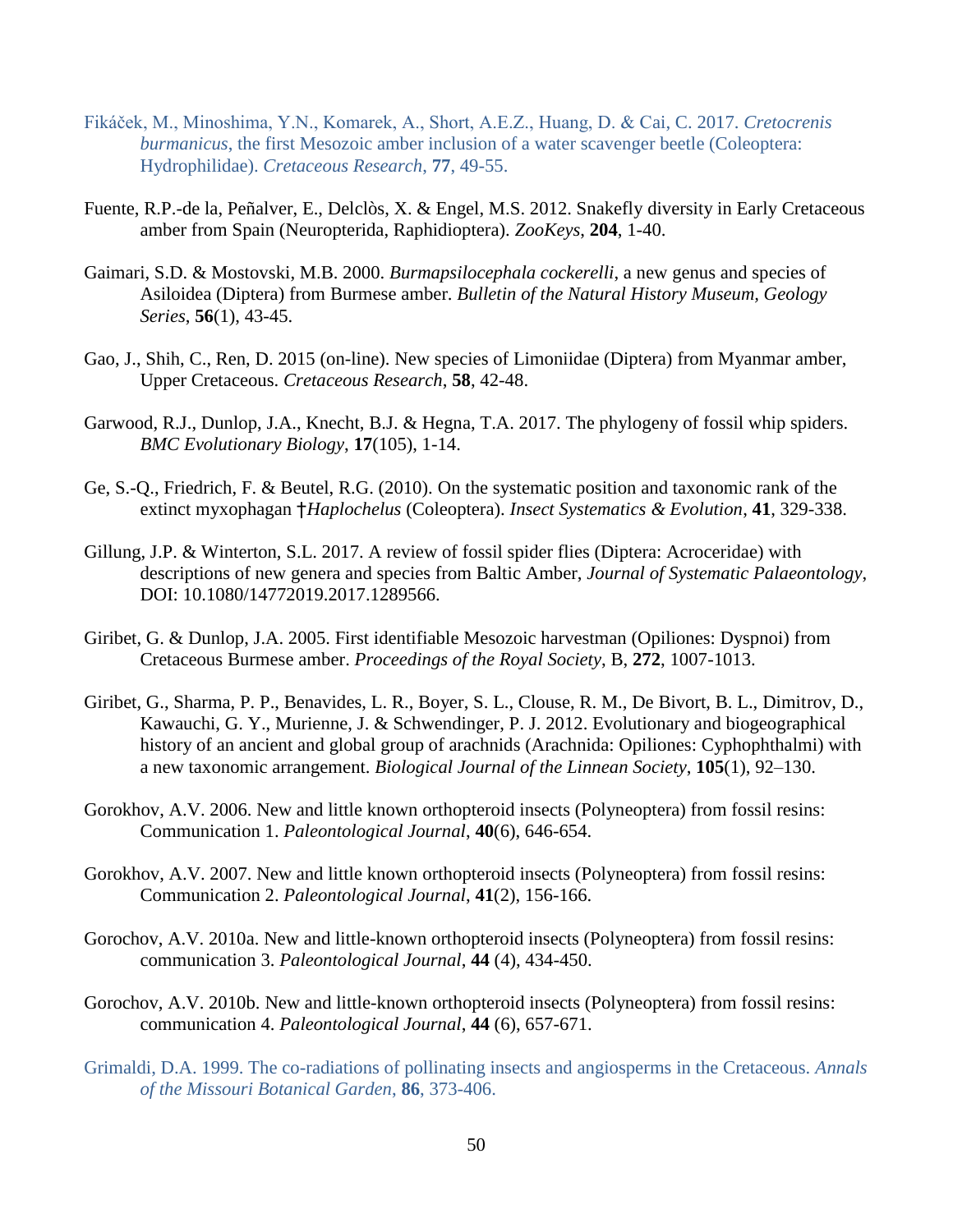- Grimaldi, D.A. 2003a. A revision of Cretaceous mantises and their relationships, including new taxa (Insecta: Dictyoptera: Mantodea). *American Museum Novitates*, No. 3412, 47pp.
- Grimaldi, D.A. 2003b. First amber fossils of the extinct family Protopsyllidiidae, and their phylogenetic significance among Hemiptera. *Insect Systematics and Evolution*, **34**, 329-344.
- Grimaldi, D.A. 2009. Did disease indeed destroy the dinosaurs? *Bioscience*, **59**(5), 446-447.
- Grimaldi, D.A. 2016. Diverse orthorrhaphan flies (Insecta: Diptera: Brachycera) in amber from the Cretaceous of Myanmar: Brachycera in Cretaceous amber, Part VII. *Bulletin of the American Museum of Natural History*, No. 408, 131pp.
- Grimaldi, D., Agosti, D. & Carpenter, J.M. 1997. New and rediscovered primitive ants (Hymenoptera: Formicidae) in Cretaceous amber from New Jersey, and their phylogenetic realtionships. *American Museum Novitates*, No. 3208, 43pp.
- Grimaldi, D.A., Amorim, D. de S. & Blagoderov, V. 2003. The Mesozoic family Archizelmiridae (Diptera: Insecta*). Journal of Paleontology*, **77**(2), 368-381.
- Grimaldi, D.A., Arillo, A., Cumming, J.M. & Hauser, M. 2011. Brachyceran Diptera (Insecta) in Cretaceous ambers, Part IV, significant new orthorraphous taxa. *Zookeys*, **148**, 293-322.
- Grimaldi, D.A. & Barden, P. 2016. The Mesozoic Family Eremochaetidae (Diptera: Brachycera) in Burmese amber and Relationships of Archisargoidea: Brachycera in Cretaceous Amber, Part VIII. *American Museum Novitates*, No. 3865, 29pp.
- Grimaldi, D.A. & Cumming, J. 1999. Brachyceran Diptera in Cretaceous ambers and Mesozoic diversification of the Eremoneura. *Bulletin of the American Musuem of Natural History*, No. 239, 124pp.
- Grimaldi, D.A., Cumming, J.M. & Arillo, A. 2009. Chimeromyiidae, a new family of Eremoneuran Diptera from the Cretaceous. *Zootaxa*, No. 2078, 34-54.
- Grimaldi, D.A. & Engel, M.S. 2005a. *Evolution of the Insects*. Cambridge University Press, Cambridge. 755pp.
- Grimaldi, D.A. & Engel, M.S. 2005b. Fossil Liposcelididae and the lice ages (Insecta: Psocodea). *Proceedings of the Royal Society*, B, **273**, 625-633.
- Grimaldi, D.A. & Engel, M.S. 2008. An unusual, primitive Piesmatidae (Insecta: Heteroptera) in Cretaceous amber from Myanmar (Burma). *American Museum Novitates*, No. 3611, 17pp.
- Grimaldi, D.A. & Engel, M.S. 2013. The relict scorpionfly Family Meropeidae (Mecoptera) in Cretaceous amber. *Journal of the Kansas Entomological Society*, **86** (3), 253-263.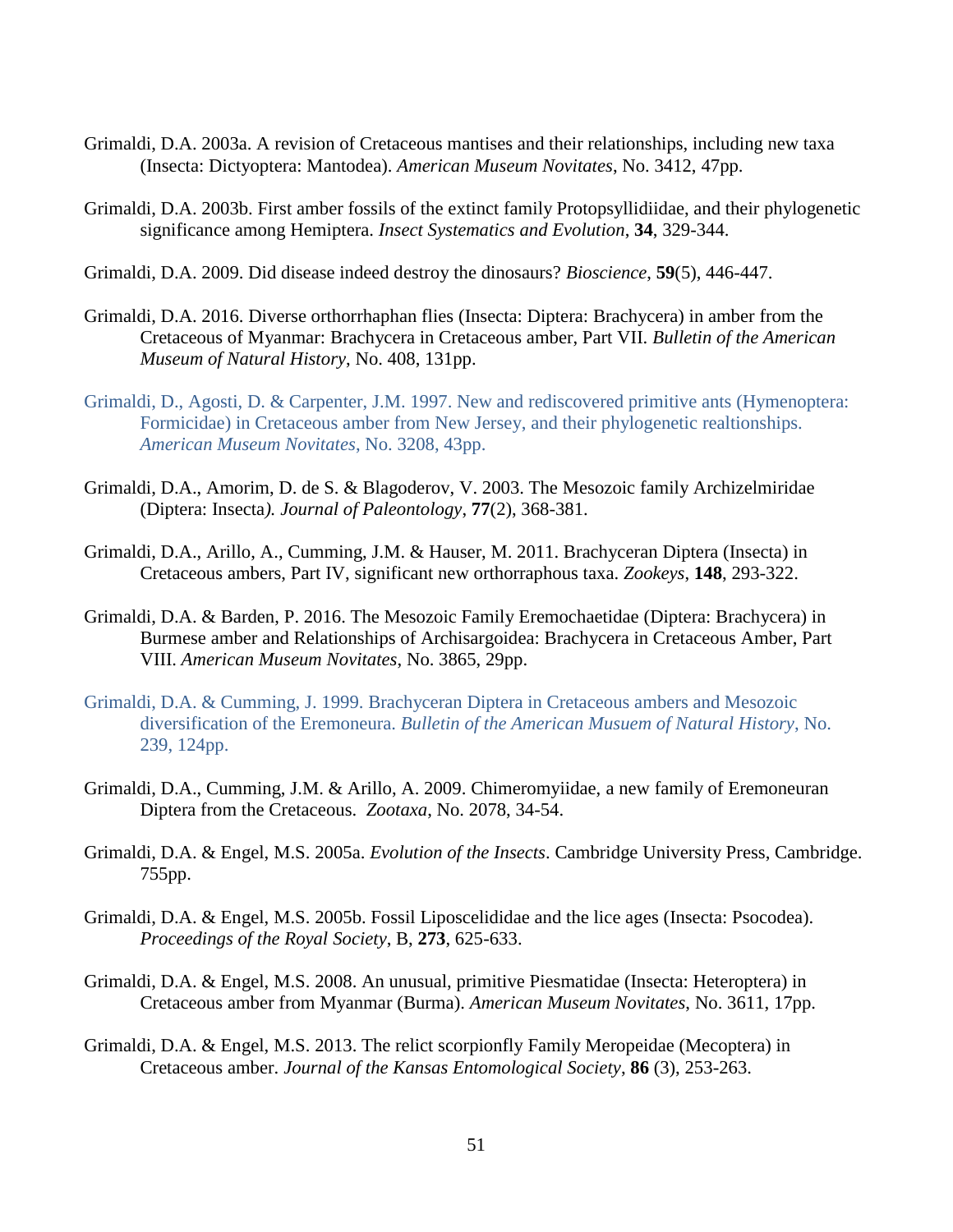- Grimaldi, D.A., Engel, M.S. & Nascimbene, P.C. 2002. Fossiliferous Cretaceous amber from Myanmar (Burma): Its rediscovery, biotic diversity, and paleontological significance. *American Museum Novitates*, No.3361, 71pp.
- Grimaldi, D. & Johnston, M.A. 2014. The long-tongued Cretaceous scorpionfly *Parapolycentropus* Grimaldi and Rasnitsyn (Mecoptera: Pseudopolycentropodidae): New data and interpretations. *American Museum Novitates*, No. 3793, 23pp.
- Grimaldi, D.A., Kathirithamby, J. & Schawaroch, V. 2005. Strepsiptera and triungula in Cretaceous amber. *Insect Systematics & Evolution*, **36**, 1-20.
- Grimaldi, D.A. & Ross, A.J. 2004. *Raphidiomimula*, an enigmatic new cockroach in Cretaceous amber from Myanmar (Burma) (Insecta: Blattodea: Raphidiomimidae). *Journal of Systematic Palaeontology*, **2**(2), 101-104.
- Grimaldi, D. A. & Ross, A.J. 2017. Extraordinary Lagerstätten in Amber, with particular reference to the Cretaceous of Burma. In: Fraser, N.C. & Sues H.-D. (eds.). *Terrestrial Conservation Lagerstätten: Windows into the Evolution of Life on Land*. Dunedin Academic Press Ltd, Edinburgh. 287-342.
- Grimaldi, D.A., Zhang, J., Fraser, N.C. & Rasnitsyn, A.P. 2005. Revision of the bizarre Mesozoic scorpionflies in the Pseudopolycentropodidae (Mecopteroidea). *Insect Systematics & Evolution*, **36**, 443-458.
- Guo, L., Shih, C., Li, L. & Ren, D. 2016. New pelecinid wasps (Hymenoptera: Pelecinidae) from Upper Cretaceous Myanmar amber. *Cretaceous Research*, **67**, 84-90.
- Guo, M., Xing, L., Wang, B., Zhang, W., Wang, S., Shi, W. & Bai, W. 2017. A catalogue of Burmite inclusions. *Zoological Systematics*, **42**(3), 249-379.
- Guo, M.-X., Yang, H.-D., Li, G., Tong, Y.-J., Li, S., Lu, Y.-Y., Shi, A.-M., Wang, B., Zhang, W.-W. & Bai, M. 2016. Morphological identifiability of Burmese amber inclusions under X-rays. *Acta Entomologica Sinica*, **59**(9), 1013-1020.
- Harbach, R.E. 2007. The Culicidae (Diptera): a review of taxonomy, classification and phylogeny. *Zootaxa*, **1668**, 591-638.
- Hává, J. & Prokop, J. 2004. New fossil dermestid-beetles (Coleoptera: Dermestidae) from the Dominican amber of the Greater Antilles, with an appendix listing known fossil species of this family. *Acta Societatis Zoologicae Bohemicae*, **68**, 173-182.
- Heads, S.W. 2009. A new pygmy mole cricket in Cretaceous amber from Burma (Orthoptera: Tridactylidae). *Denisia*, **26**, 75-82.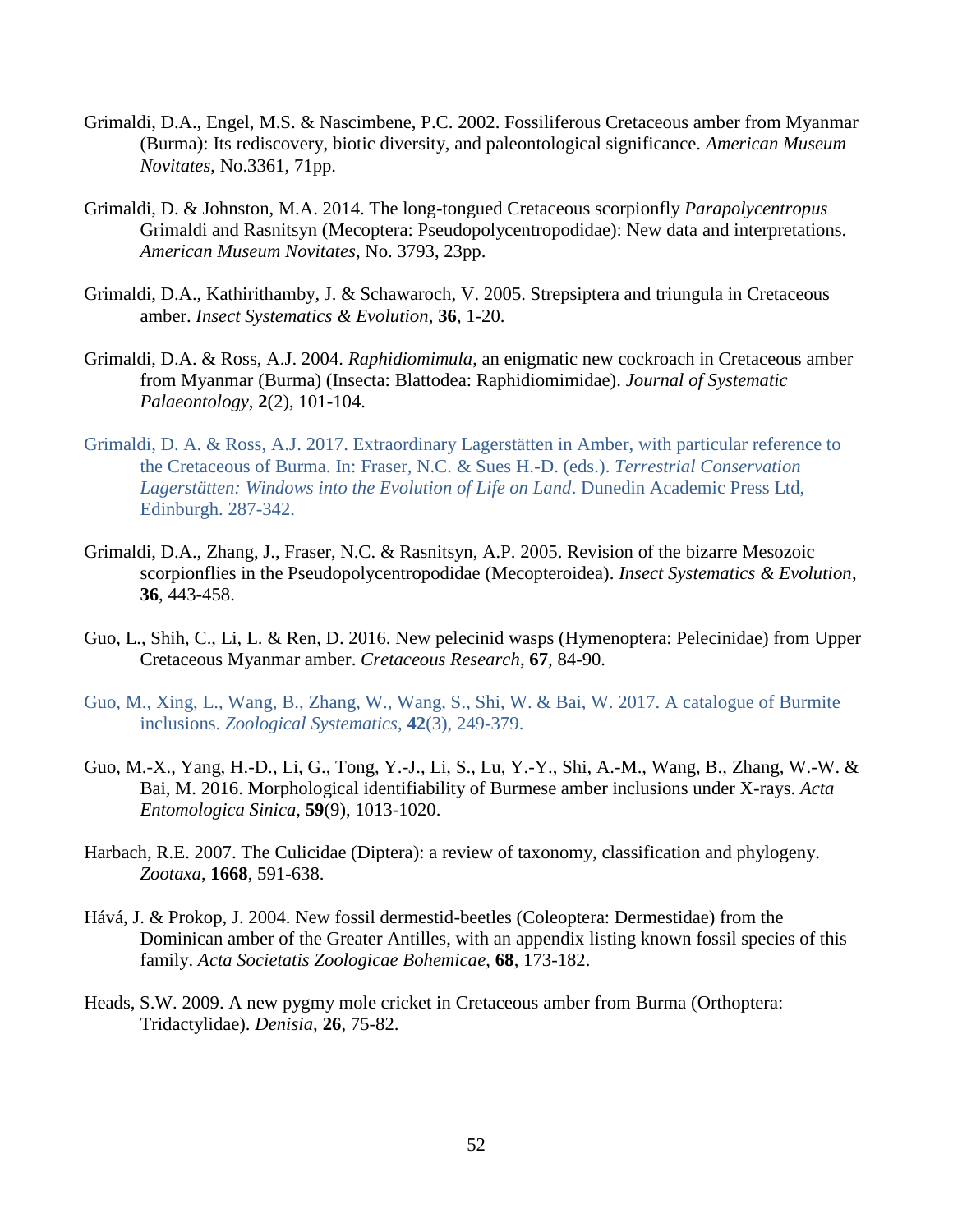- Hedenäs, L., Heinrichs, J. & Schmidt, A.R. 2014. Bryophytes of the Burmese amber forest: Amending and expanding the circumscription of the Cretaceous moss genus *Vetiplanaxis*. *Review of Palaeobotany and Palynology*, **209**, 1-10.
- Heinrichs, J., Feldberg, K., Bechteler, J., Müller, P., Renner, M.A.M., Váňa, J., Schäfer-Verwimpe, A. & Schmidt, A.R. 2017. A fossil genus of the Frullaniaceae (Porellales, Jungermanniopsida) from the mid-Cretaceous of Myanmar. *Cretaceous Research*, **74**, 223-226.
- Heinrichs, J., Feldberg, K., Müller, P., Schäfer-Verwimpe, A., von Konrat., M., Ilsemann, B. & Krings, M. 2017. *Frullania pinnata* spec. nov. (Frullaniaceae, Porellales), a new leafy liverwort in mid-Cretaceous Burmese amber from Myanmar. *Cretaceous Research*, **78**, 56-60.
- Heinrichs, J., Reiner-Drewald, M.E., Feldberg, K., von Konrat, M., Hentschel, J., Váňa, J., Grimaldi, D.A., Nascimbene, P.C. & Schmidt, A.R. 2011 (on-line). The leafy liverwort *Frullania* (Jungermanniopsida) in the Cretaceous amber forest of Myanmar. *Review of Palaeobotany and Palynology*, **169**, 21-28.
- Heinrichs, J., Schäfer-Verwimp, A., Feldberg, K. & Schmidt, A.R. 2014. The extant liverwort *Gackstroemia* (Lepidolaenaceae, Porellales) in Cretaceous amber from Myanmar. *Review of Palaeobotany and Palynology*, **203**, 48-52.
- Heinrichs, J., Schäfer-Verwimp, A., Hedenäs, L., Ignatov, M.S. & Schmidt, A.R. 2014. An acrocarpous moss in Cretaceous amber from Myanmar. *Cretaceous Research*, **51**, 260-265.
- Heiss, E. 2012. *Kachinocoris brevipennis* n.gen., n.sp. in Cretaceous Burmese amber (Hemiptera: Heteroptera: Aradidae). *Zootaxa*, **3227**, 64-68.
- Heiss, E. 2016. New genera and species of Aradidae in Cretaceous Burmese amber (Hemiptera: Heteroptera). *Linzer Bioligsche Beiträge*, **48**(1), 419-429.
- Heiss, E., Golub, V.B. & Popov, Y.A. 2015. A new subfamily, genus and species of Tingidae (Hemiptera: Heteroptera) from Burmese amber. *Zeitschrift der Arbeitsgemeinschaft Österreichischer Entomologen*, **67**, 1–9.
- Heiss, E. & Grimaldi, D.A. 2001. *Archearadus burmensis* gen. n., sp. n., a remarkable Mesozoic Aradidae in Burmese amber (Heteroptera, Aradidae). *Carolinea*, **59**, 99-102.
- Heiss, E. & Grimaldi, D.A. 2002. The first known female of *Archearadus* Heiss & Grimaldi, 2001, in Cretaceous Burmese amber (Heteroptera: Aradidae). *Zeitschrift der Arbeitsgemeinschaft Österreichischer Entomologe*n, **54**, 55-59.
- Heiss, E. & Guilbert, E. 2013. Two new genera and species of Tingidae from Cretaceous amber from Myanmar (Burma) (Hemiptera: Heteroptera). *Zootaxa*, **3736** (4), 379-386.
- Heiss, E. & Poinar, G.O.Jr. 2012. New Aradidae in Mesozoic Burmese amber (Hemiptera, Heteroptera). *Annalen des Naturhistorischen Museums in Wien*, Ser. A, **114**, 307-316.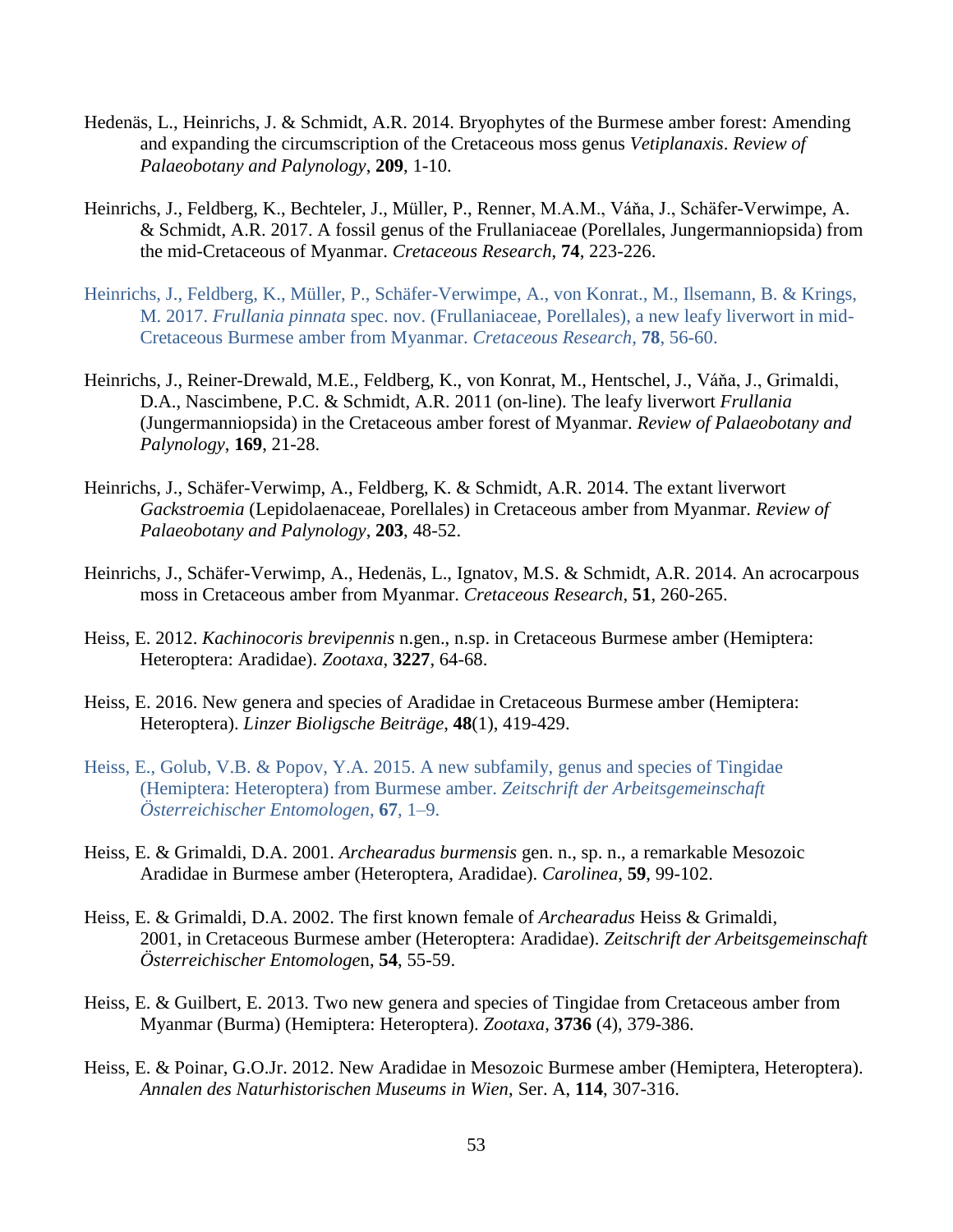- Henderickx, H. & Boone, M. 2016. The basal pseudoscorpion family Feaellidae Ellingsen, 1906 walks the earth for 98.000.000 years: an new fossil genus has been found in Cretaceous Burmese amber (Pseudoscorpiones: Feaellidae). *Entomo-info*, **27**(1), 7–13.
- Hentschel, J., Schmidt, A.R. & Heinrichs, J., 2009. *Frullania cretacea*, sp. nov. (Porellales, Jungermanniopsida), a leafy liverwort preserved in Cretaceous amber from Myanmar. *Cryptogamie, Bryologie*, **30**(3), 323–328.
- Hippa, H. & Vilkamaa, P. 2005. The genus *Sciarotricha* gen. n. (Sciaridae) and the phylogeny of recent and fossil Sciaroidea (Diptera). *Insect Systematics & Evolution*, **36**, 121-144.
- Hsiao, Y., Ślipiński, A., Deng, C.& Pang, H. 2016 (on-line). A new genus and species of soldier beetle from Upper Cretaceous Burmese amber (Coleoptera, Cantharidae, Malthininae). *Cretaceous Research*, **69**, 119-123.
- Huang, D, Azar, D., Cai, C., Garrouste, R. & Nel, A. 2015. The first Mesozoic pleasing lacewing (Neuroptera: Dilaridae). *Cretaceous Research*, **56**, 274-277.
- Huang, D., Azar, D., Cai, C., Maksoud, S., Nel, A. & Bechly, G. 2017. Mesomegaloprepidae, a remarkable new damselfly family (Odonata: Zygoptera) from mid-Cretaceous Burmese amber. *Cretaceous Research*, **73**, 1-13.
- Huang, D, Azar, D., Cai, C. & Nel, A. 2015. New damselfly genera in the Cretaceous Burmese amber attributable to the Platystictidae and Platycnemididae Disparoneurinae (Odonata: Zygoptera). *Cretaceous Research*, **56**, 237-243.
- Huang, D, Azar, D., Engel, M.S., Cai, C., Garrouste, R. & Nel, A. 2016. A new genus of alder flies (Megaloptera: Sialidae) in Upper Cretaceous Burmese amber. *Cretaceous Research*, **64**, 7- 11.
- Huang, D, Azar, D., Engel, M.S., Garrouste, R., Cai., C.& Nel, A. 2016. The first araripeneurine antlion in Burmese amber (Neuroptera: Myrmeleontidae). *Cretaceous Research*, **63**, 1-6.
- Huang, D., Bechly, G., Nel, P., Engel, M.S., Prokop, J., Azar, D., Cai, C.-Y., Kamp, T. van de, Staniczek, A.H., Garrouste, R., Krogmann, L., Santos Rolo, T. dos, Baumbach, T., Ohlhoff, R., Shmakov, A.S., Bourgoin, T. & Nel, A. 2016. New fossil insect order Permopsocida elucidates major radiation and evolution of suction feeding in hemimetabolous insects (Hexapoda: Acercaria). *Scientific Reports*, **6**(23004), 1-9.
- Huang, D., Cai, C. & Nel, A. 2017. A new Burmese amber hawker dragonfly helps to redefine the position of 1 the aeshnopteran 2 family Burmaeshnidae (Odonata: Anisoptera: Aeshnoidea). *Cretaceous Research*, 79, 153-158.
- Huang, D., Cai, C., Nel., A. & Bechly, G. 2017. A new dragonfly family from the mid Cretaceous Burmese amber (Odonata: Aeshnoptera: Burmaeshnidae). *Cretaceous Research*, **78**, 8-12.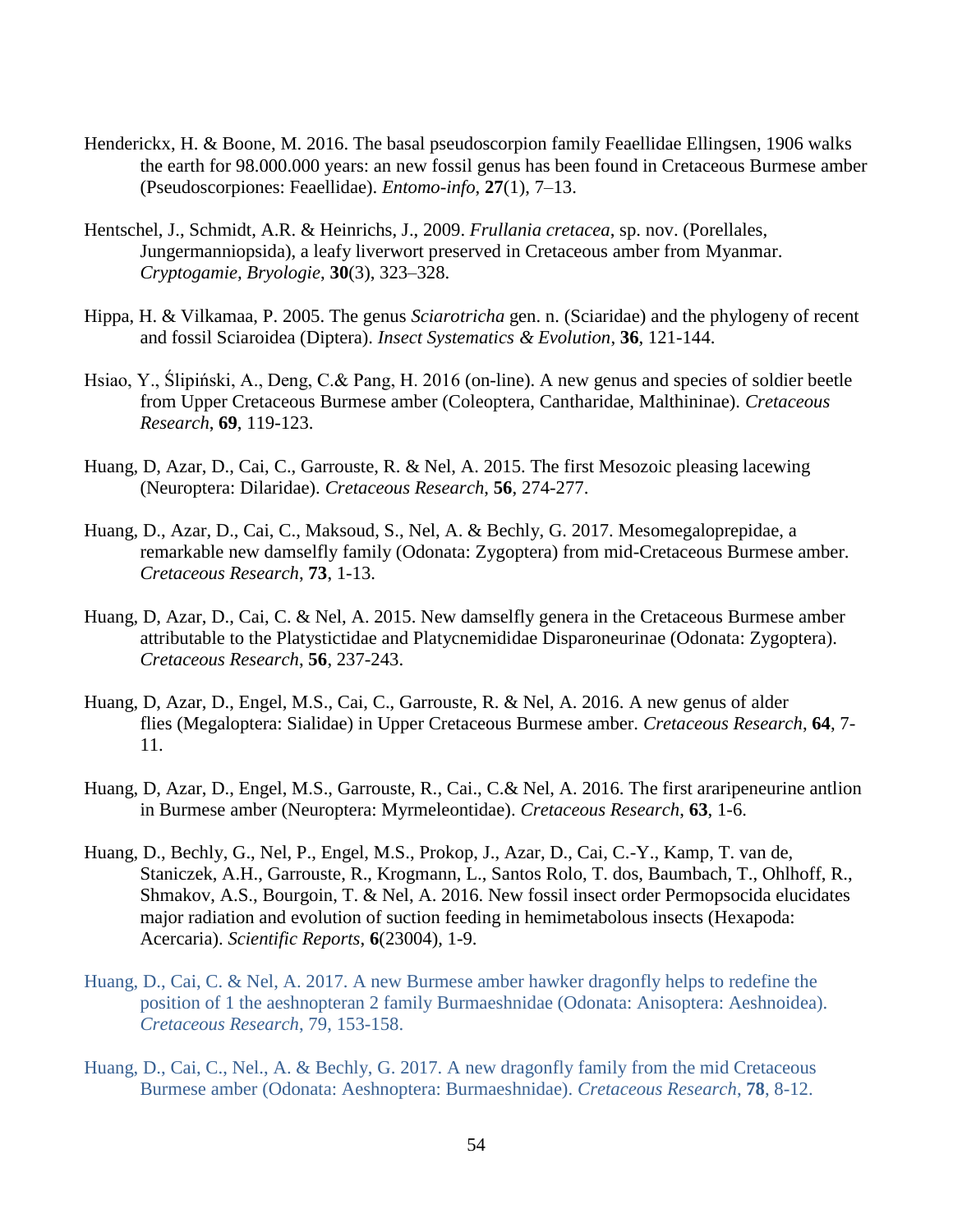- Huang, D., Garrouste, R., Azar, D., Engel, M.S. & Nel, A. 2014 (on-line). The fourth Mesozoic water measurer discovered in mid-Cretaceous Burmese amber (Heteroptera: Hydrometridae: Hydrometrinae). *Cretaceous Research*, **52**, 118-126.
- Huang, D., Selden, P.A. & Dunlop, J.A. 2009. Harvestmen (Arachnida: Opiliones) from the Middle Jurassic of China. *Naturwissenschaften*, **96**(8), 955-962.
- Jałoszyński, P. & Brunke, A.J., Metscher, B., Zhang, W.-W. & Bai, M. 2017. *Clidicostigus* gen. nov., the first Mesozoic genus of Mastigini (Coleoptera: Staphylinidae: Scydmaeninae) from Cenomanian Burmese amber. *Cretaceous Research*, **72**, 110-116.
- Jałoszyński, P. & Peris, D. 2015. Cretaceous amber inclusions of Spain and Myanmar demonstrate early diversification and wide dispersal of Cephenniitae (Coleoptera: Staphylinidae: Scydmaeninae). *Cretaceous Research*, **57**, 190-198.
- Jałoszyński, P., Yamamoto, S. & Takahashi, Y. 2016. *Scydmobisetia* gen. nov., the first definite Glandulariini from Upper Cretaceous Burmese amber (Coleoptera: Staphylinidae: Scydmaeninae). *Cretaceous Research*, **65**, 59-67.
- Jałoszyński, P., Yamamoto, S. & Takahashi, Y. 2017a. A new extinct genus of Glandulariini with two species from Upper Cretaceous Burmese amber (Coleoptera: Staphylinidae: Scydmaeninae). *Cretaceous Research*, **72**, 142-150.
- Jałoszyński, P., Yamamoto, S. & Takahashi, Y. 2017b. Discovery of a new Mesozoic species of the ancient genus *Lepicerus* (Coleoptera: Myxophaga: Lepiceridae), with implications for the systematic placement of all previously described extinct 'lepiceroids'. *Cretaceous Research*, **78**, 95-102.
- Jarzembowski, E.A. & Wang, B. 2016. An unusual basal beetle from Myanmar (Coleoptera: Archostemata). *Alcheringa*, **40**(2), 297-302.
- Jarzembowski, E.A., Wang, B. & Zheng, D. 2016a (on-line). A new ommatin beetle (Insecta: Coleoptera) with unusual genitalia from mid-Cretaceous Burmese amber Ommatin beetle Burmese amber. *Cretaceous Research*, **71**, 113-117.
- Jarzembowski, E.A., Wang, B. & Zheng, D. 2016b. An amber double first: a new brochocolein beetle (Coleoptera: Archostemata) from northern Myanmar. *Proceedings of the Geologists' Association*, **127**, 676-680.
- Jarzembowski, E.A., Wang, B. & Zheng, D. 2016c (on-line). The first cupedine beetle from Burmese amber (Coleoptera: Cupedidae). *Comptes Rendus Palevol*, **16**, 241-247.
- Jarzembowski, E.A., Wang, B. & Zheng, D. 2017a. Another amber first: A tiny tetraphalerin beetle (Coleoptera: Archostemata) in Myanmar birmite. *Cretaceous Research*, **78**, 84-88.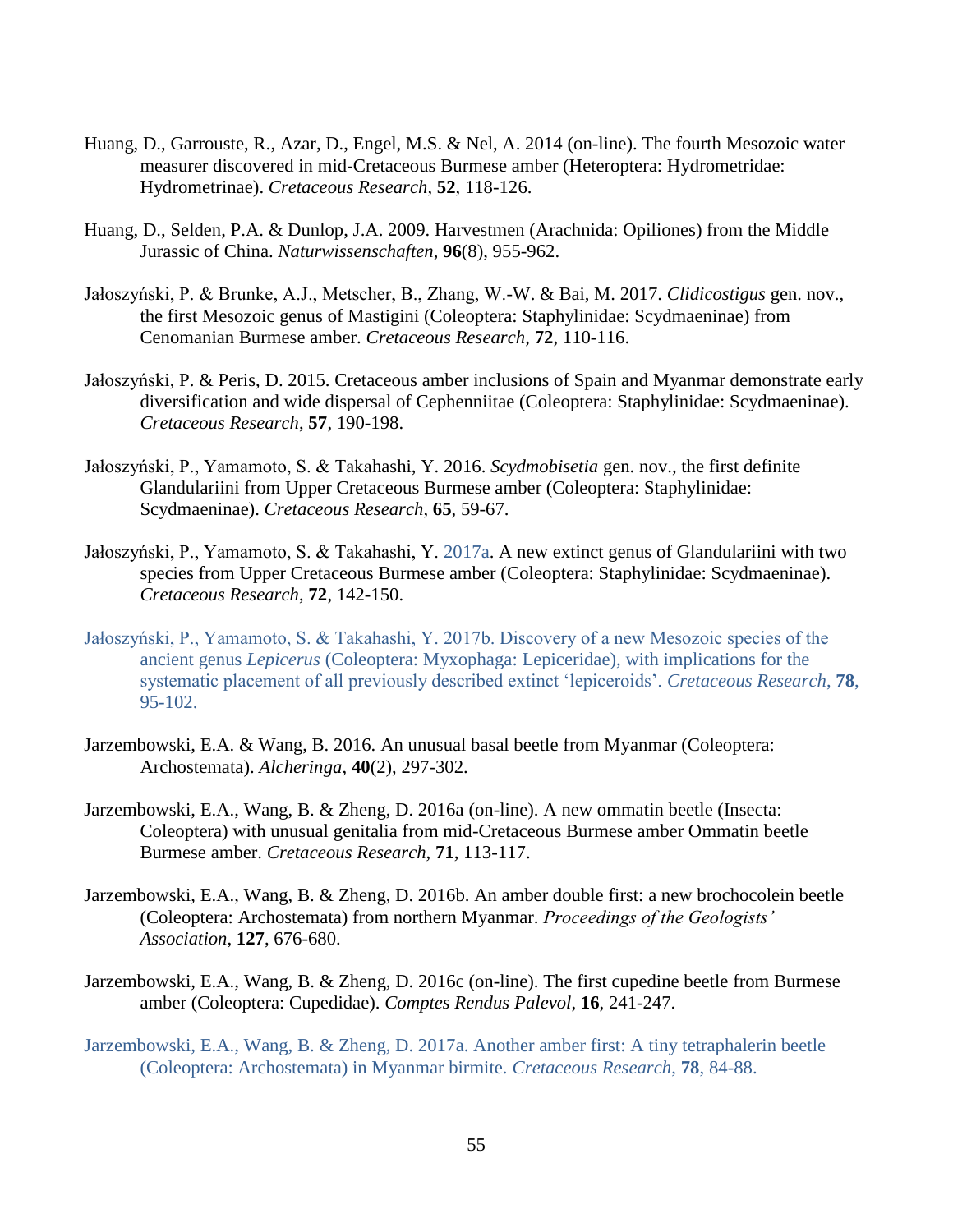- Jarzembowski, E.A., Wang, B. & Zheng, D. 2017c. A new reticulated beetle (Coleoptera: Cupedidae) with aedeagus preserved from mid-Cretaceous amber of Myanmar. *Cretaceous Research*, **80**, 86- 90.
- Jennings, J.T., Austin, A.D. & Stevens, N.B. 2004. *Hyptiogastrites electrinus* Cockerell, 1917, from Myanmar (Burmese) amber: redescription and its placement within the Evanioidea (Insecta: Hymenoptera). *Journal of Systematic Palaeontology*, **2**(2), 127-132.
- Jennings, J.T., Krogmann, L. & Mew, S.L. 2013. *Cretevania bechlyi* sp. nov. from Cretaceous Burmese amber (Hymenoptera: Evaniidae). *Zootaxa*, **3609**(1), 91-95.
- Jepson, J.E. & Jarzembowski, E.A. 2008. Two new species of snakefly (Insecta: Raphidioptera) from the Lower Cretaceous of England and Spain with a review of other fossil raphidiopterans from the Jurassic/Cretaceous transition. *Alavesia*, **2**, 193-201.
- Judson, M.L.I. 1997. Catalogue of the pseudoscorpion types (Arachnida: Chelonethi) in The Natural History Musuem, London. *Occasional Papers on Systematic Entomo*logy, No. 11, 54pp.
- Judson, M.L.I. 2000. *Electrobisium acutum* Cockerell, a cheiridiid pseudoscorpion from Burmese amber, with remarks on the validity of the Cheiridioidea (Arachnida, Chelonethi). *Bulletin of the Natural History Museum, Geology Series*, **56**(1), 79-83.
- Judson, M.L.I. 2004. Baltic amber fossil of *Garypinus electri* Beier provides first evidence of phoresy in the pseudoscorpion family Garypinidae (Arachnida: Chelonethi). In Logunov, D.V. & Penney, D. (eds) European Arachnology 2003, *Arthropoda Selecta*, Special Issue, No. 1, 127-131.
- Judson, M.L.I. 2009. Cheliferoid pseudoscorpions (Arachnida, Chelonethi) from the Lower Cretaceous of France. *Geodiversitas*, **31**(1), 61-71.
- Judson, M.L.I. 2017. A new subfamily of Feaellidae (Arachnida, Chelonethi, Feaelloidea) from Southeast Asia. *Zootaxa*, **4258**(1), 1-33.
- Kania, I., Wang, B. & Szwedo, J. 2014 (on-line). *Dicranoptycha* Osten Sacken, 1860 (Diptera, Limoniidae) from the earliest Cenomanian Burmese amber. *Cretaceous Research*, **52**, 522-530.
- Kathirithamby, J. & Engel, M.S. 2014. A revised key to the living and fossil families of Strepsiptera, with the description of a new family, Cretostylopidae. *Journal of the Kansas Entomological Society*, **87**(4), 385-388.
- Kaupp, A., Falin, Z. & Nagel, P. 2001. An annotated catalogue of fossil Ripiphoridae, taxonomic notes, and the description of a new genus and species from Baltic amber (Coleoptera: Ripiphoridae: Ripidiinae). *Mitteilungen aus dem Geologisch-Palaontologischen Institut der Universitat Hamburg* **85**, 165-195.
- Kazantsev, S.V. 2015. *Protoluciola albertalleni* gen.n., sp.n., a new Luciolinae firefly (Insecta: Coleoptera: Lampyridae) from Burmite amber. *Russian Journal of Entomology*, **24**(4), 281-283.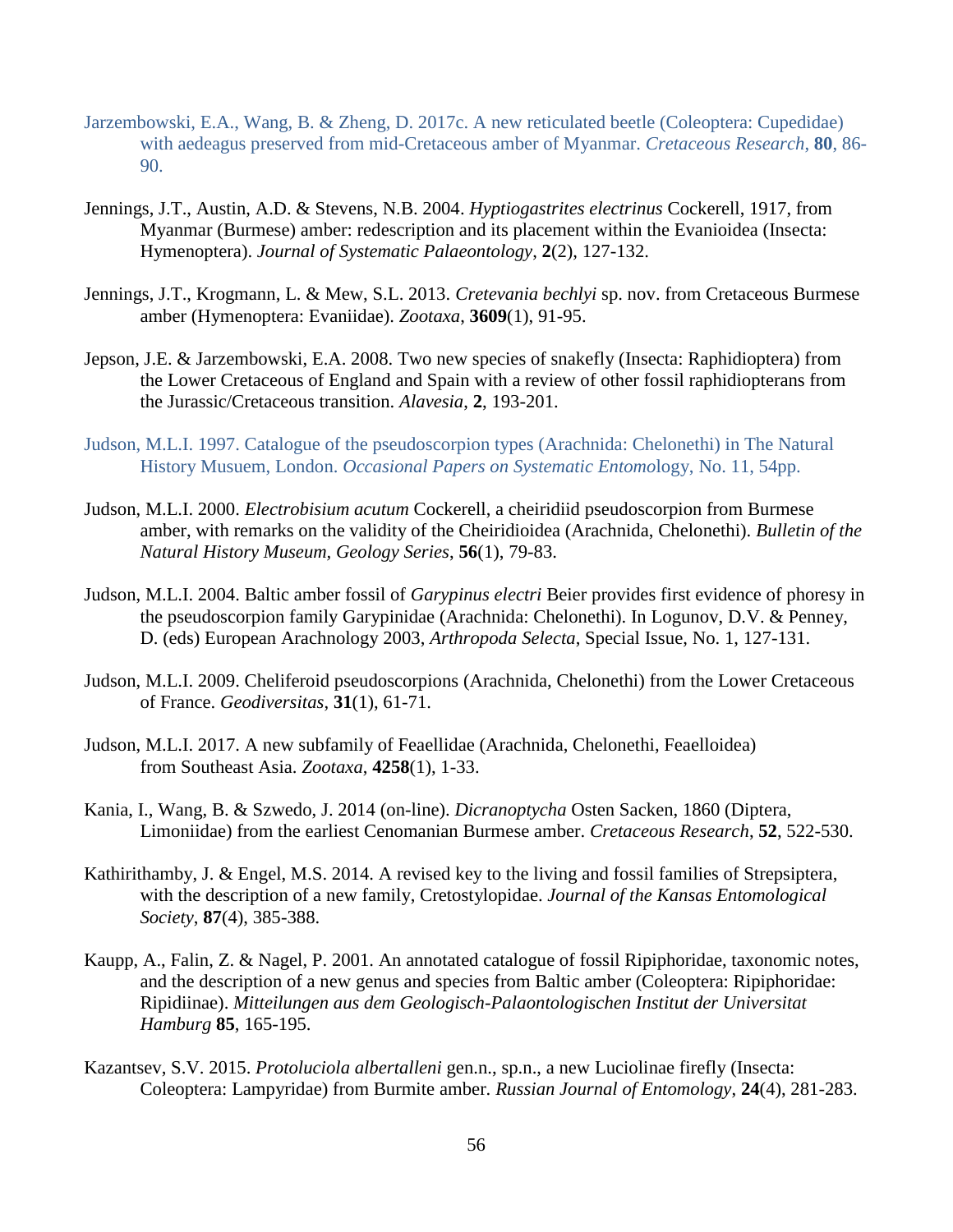- Khaustov, A.A. & Poinar, G.O.Jr. 2010 (on-line). *Protoresinacarus brevipedis* gen. n., sp. n. from Early Cretaceous Burmese amber: the first fossil record of mites of the Family Resinacaridae (Acari: Heterostigmata: Pyemotoidea). *Historical Biology*, **23** (2-3), 219-222.
- Kirejtshuk, A.G. 2009. A new genus and species of Sphaeriusidae (Coleoptera, Myxophaga) from Lower Cretaceous Burmese amber. *Denisia*, **26**, 99-102.
- Kirejtshuk, A.G. 2017. Taxonomic notes on fossil beetles (Insecta: Coleoptera). *Russian Entomological Journal*, **26**(1), 35-36.
- Kirejtshuk, A.G., Azar, D., Beaver, R.A. Mandelshtam & Nel, A. 2009. The most ancient bark beetle known: a new tribe, genus and species from Lebanese amber (Coleoptera, Curculionidae, Scolytinae). *Systematic Entomology*, **34**, 101-112.
- Kirejtshuk, A.G. & Nel, A. 2008. New beetles of the suborder Polyphaga from the Lowermost Eocene French amber (Insecta: Coleoptera). *Annales de la Société Entomologique de France*, **44**(4), 419- 442.
- Kirejtshuk, A.G. & Poinar, G.O.Jr. 2006. Haplochelidae, a new family of Cretaceous beetles (Coleoptera: Myxophaga) from Burmese amber. *Proceedings of the Entomological Society of Washington*, **108**(1), 155-164.
- Kirejtshuk, A.G. & Poinar, G.Jr. 2013. On the systematic position of the genera *Lepiceroides* gen.n. and *Haplochelus*, with notes on the taxonomy and phylogeny of the Myxophaga (Coleoptera). In Azar, D., Engel, M.S., Jarzembowski, E.A., Krogmann, L., Nel, A. & Santiago-Blay, J. (eds) *Insect Evolution in an Amberiferous and Stone Alphabet.* Proceedings of the 6<sup>th</sup> International Congress on Fossil Insects, Arthropods and Amber. Brill, Leiden. 55-69.
- Kiselyova, T. & McHugh, J.V. 2006. A phylogenetic study of Dermestidae (Coleoptera) based on larval morphology. *Systematic Entomology*, **31**, 469-507.
- Kluge, N.J. 2004. *The Phylogenetic System of the Ephemeroptera*. Kluwer, Dordrecht. 442pp.
- Koteja, J. 2004. Scale insects (Hemiptera: Coccinea) from Cretaceous Myanmar (Burmese) amber. *Journal of Systematic Palaeontology*, **2** (2): 109-114.
- Krishna, K. & Grimaldi, D.A. 2003. The first Cretaceous Rhinotermitidae (Isoptera): A new species, genus, and subfamily in Burmese amber. *American Museum Novitates*, No. 3390, 10pp.
- Krishna, K., Grimaldi, D.A., Krishna, V. & Engel, M.S. 2013. Treatise on the Isoptera of the World. *Bulletin of the American Museum of Natural History*, No. 377(1-7), 1-2704.
- Krzeminski, W. 2004. Fossil Limoniidae (Diptera, Tipulomorpha) from Lower Cretaceous Burmese amber of Myanmar. *Journal of Systematic Palaeontology*, **2** (2), 123-125.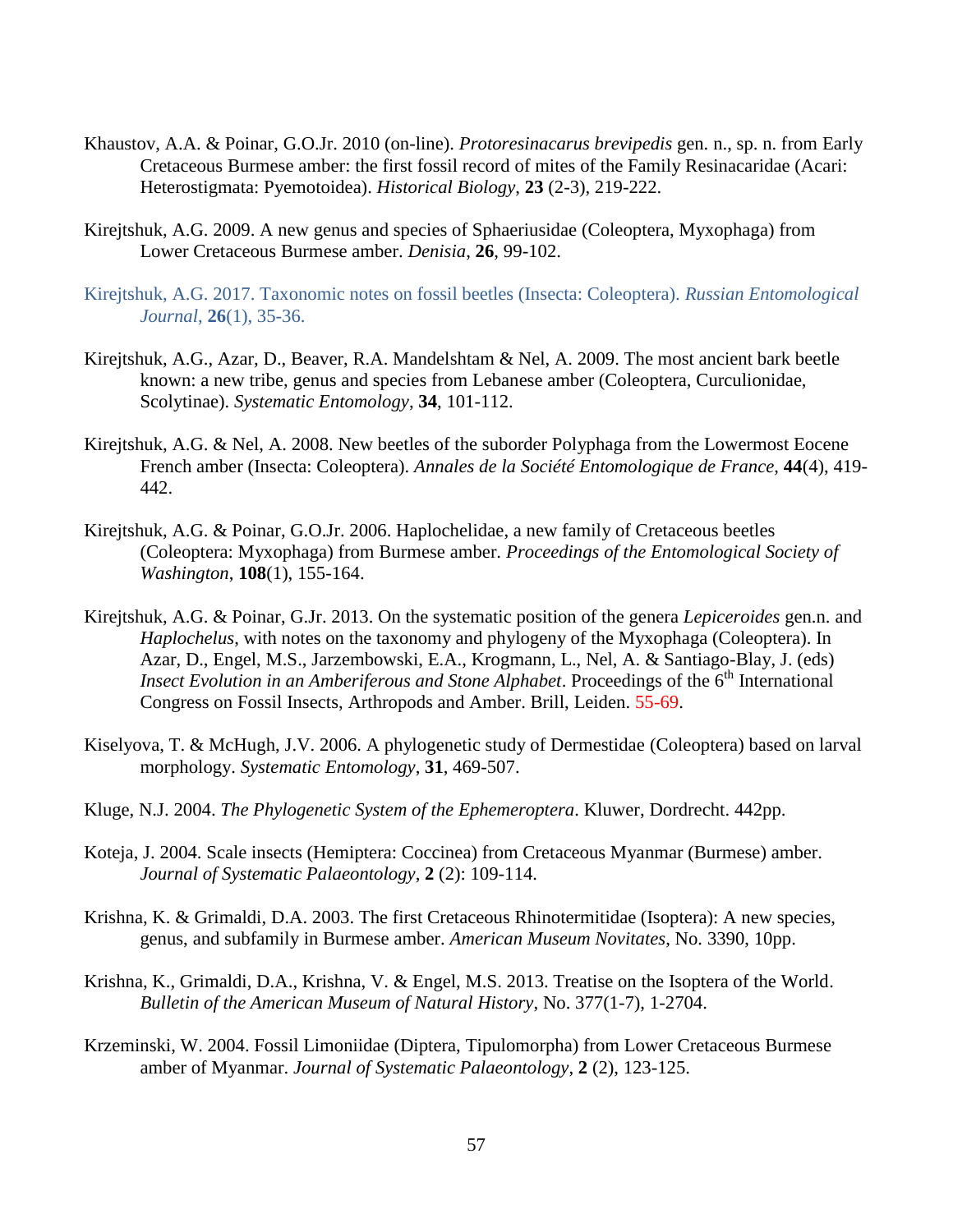- Lak, M., Azar, D., Nel, A., Néraudeau, D. & Tafforeau, P. 2008. The oldest representative of the Trichomyiinae (Diptera: Psychodidae) from the Lower Cenomanian French amber studied with phase-contrast synchrotron X-ray imaging. *Invertebrate Systematics*, **22**, 471-478.
- Lambertz, M. 2017. Phylogenetic placement, developmental trajectories and evolutionary implications of a feathered dinosaur tail in Mid-Cretaceous amber. *Current Biology*, **27**(6), R215-R216.
- Lees, D.C., Rougerie, R., Zeller-Lukashort, C., Kritstensen, N.P. 2010. DNA mini-barcodes in taxonomic assignment: a morphologically unique new homoneurous moth clade from the Indian Himalayas described in Micropterix (Lepidoptera: Micropterigidae). *Zoologica Scripta*, 39(6), 642-661.
- Legalov, A.A. 2009. A review of fossil and Recent species of the Family Ithyceridae (Coleoptera) from the world fauna. *Amurian Zoological Journal*, **1**(2), 117-131.
- Legalov, A.A. & Poinar, G. 2014. New tribes of the superfamily Curculionoidea (Coleoptera) in Burmese amber. *Historical Biology*, **27** (5), 558-564.
- Levinson, A.A. 2001. Amber ("Burmite") from Myanmar: Production resumes. *Gems & Gemology*, **37**, 142-143.
- Li, L., Kopylov, D.S., Shih, C. & Ren, D. 2016 (on-line). The first record of Ichneumonidae (Insecta: Hymenoptera) from the Upper Cretaceous of Myanmar. *Cretaceous Research*, **70**, 152-162.
- Li, L., Rasnitsyn, A.P., Labandeira, C.C., Shih, C. & Ren, D. 2017. Phylogeny of Stephanidae (Hymenoptera: Apocrita) with a new genus from Upper Cretaceous Myanmar amber. *Systematic Entomology*, **42**(1), 194-203.
- Li, L., Rasnitsyn, A.P., Shih, C. & Ren, D. 2015. A new genus and species of Praeaulacidae (Hymenoptera: Evanioidea) from Upper Cretaceous Myanmar amber. *Cretaceous Research*, **55**, 19-24.
- Liang, F., Zhang, W. & Liu, X. 2016. A new genus and species of the paraneopteran family Archipsyllidae in mid-Cretaceous amber of Myanmar. *Zootaxa*, **4105**(5), 483-490.
- Liang, J.-H., Vršanský, P., Ren, D. & Shih, C. 2009. A new Jurassic carnivorous cockroach (Insecta, Blattaria, Raphidiomimidae) from the Inner Mongolia in China. *Zootaxa*, No. 1974, 17-30.
- Lin, M.-Y. & Bai., M. 2017. *Qitianniu zhihaoi* gen. *et* sp. nov.: The first cerambycid beetle found in Cretaceous Burmese amber (Coleoptera: Chrysomeloidea). *Cretaceous Research*, **75**, 173-178.
- Liu, W., Rühr, P.T. & Wesener, T. 2017. A look with μCT technology into a treasure trove of fossils: The first two fossils of the millipede order Siphoniulida discovered in Cretaceous Burmese amber (Myriapoda, Diplopoda). *Cretaceous Research*, **74**, 100-108.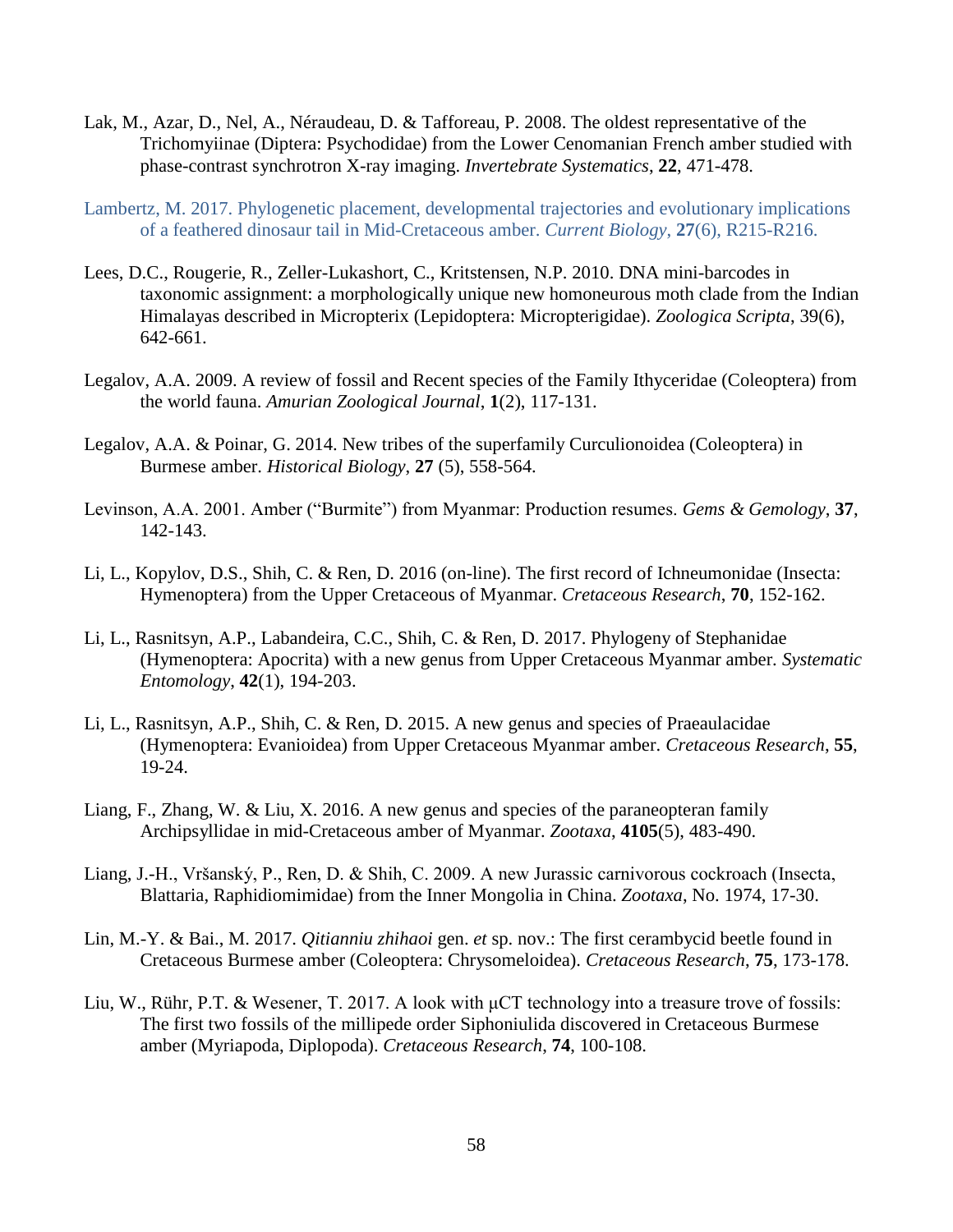- Liu, X., Aspöck, H., Winterton, S.L., Zhang, W. & Aspöck, U. 2017. Phylogeny of pleasing lacewings (Neuroptera: Dilaridae) with a revised generic classification and description of a new subfamily. *Systematic Entomology*, **42**, 448-471.
- Liu, X. & Lu, X. 2017. A remarkable new genus of Cretaceous dustywings (Neuroptera: Coniopterygidae) in amber from northern Myanmar. *Zoological Systematics*, **42**(3) 380-389.
- Liu, X., Lu, X., Xia, F. & Wang, B. 2017. First description of female of *Haplosialodes liui* Huang *et al*., 2016 (Megaloptera: Sialidae) from Cretaceous Burmese amber. *Zootaxa*, **4258** (2), 172-178.
- Liu, X., Lu, X. & Zhang, W. 2016a. New genera and species of the minute snakeflies (Raphidioptera: Mesoraphidiidae: Nanoraphidiini) from the mid Cretaceous of Myanmar. *Zootaxa*, **4103**(4), 301- 324.
- Liu, X., Lu, X. & Zhang, W. 2016b. *Halteriomantispa grimaldii* gen. et sp. nov.: A new genus and species of the family Dipteromantispidae (Insecta: Neuroptera) from the mid-Cretaceous amber of Myanmar. *Zoological Systematics*, **41**(2), 165-172.
- Liu, X., Lu, X. & Zhang, W. 2016c (on-line). Phylogenetic position of Corydasialidae (Insecta: Neuropterida) revisited based on a significant new fossil in Cretaceous amber of Myanmar. *Journal of Systematic Palaeontology*, **15**(7), 571-581.
- Liu, X., Lu, X. & Zhang, W. 2016d (on-line). New genera and species of the family Dipteromantispidae (Insecta: Neuroptera) from the Cretaceous amber of Myanmar and New Jersey. *Cretaceous Research*, **72**, 18-25.
- Liu, X., Zhang, W., Winterton, S.L., Breitkreuz, L.C.V. & Engel, M.S. 2016. Early morphological specialization for insect-spider associations in Mesozoic lacewings. *Current Biology*, **26**, 1590- 1594.
- Liu, Y., Cai, C. & Huang, D. 2016 (on-line). First soldier fly from the mid-Cretaceous Burmese amber (Diptera, Stratiomyidae). *Cretaceous Research*, **70**, 142-146.
- Liu, Y., Shi, H., Cai, C., Liang, H. & Huang, D. 2014 (on-line). The first record of Cretaceous ground beetle (Coleoptera: Carabidae: Oodini) from Burmese amber. *Cretaceous Research*, **52**, 427-430.
- Liu, Z., Tan, J., Ślipinski, A., Jarzembowski, E.A., Wang, B., Ren, D. & Pang, H. 2017. *Brochocoleus zhiyuani*, a new species of brochocolein beetle (Coleoptera: Ommatidae) from the Cretaceous amber of Myanmar. *Annales Zoologici*, **67**(1), 79-85.
- Lohrmann, V. & Engel, M.S. 2017. The wasp larva's last supper: 100 million years of evolutionary stasis in the larval development of rhopalosomatid wasps (Hymenoptera: Rhopalosomatidae). *Fossil Record*, **20**, 239-244.
- Lourenço, W.R. 2002. The first scorpion fossil from the Cretaceous amber of Myanmar (Burma). New implications for the phylogeny of Buthoidea. *Comptes Rendus Palevol*, **1**, 97-101.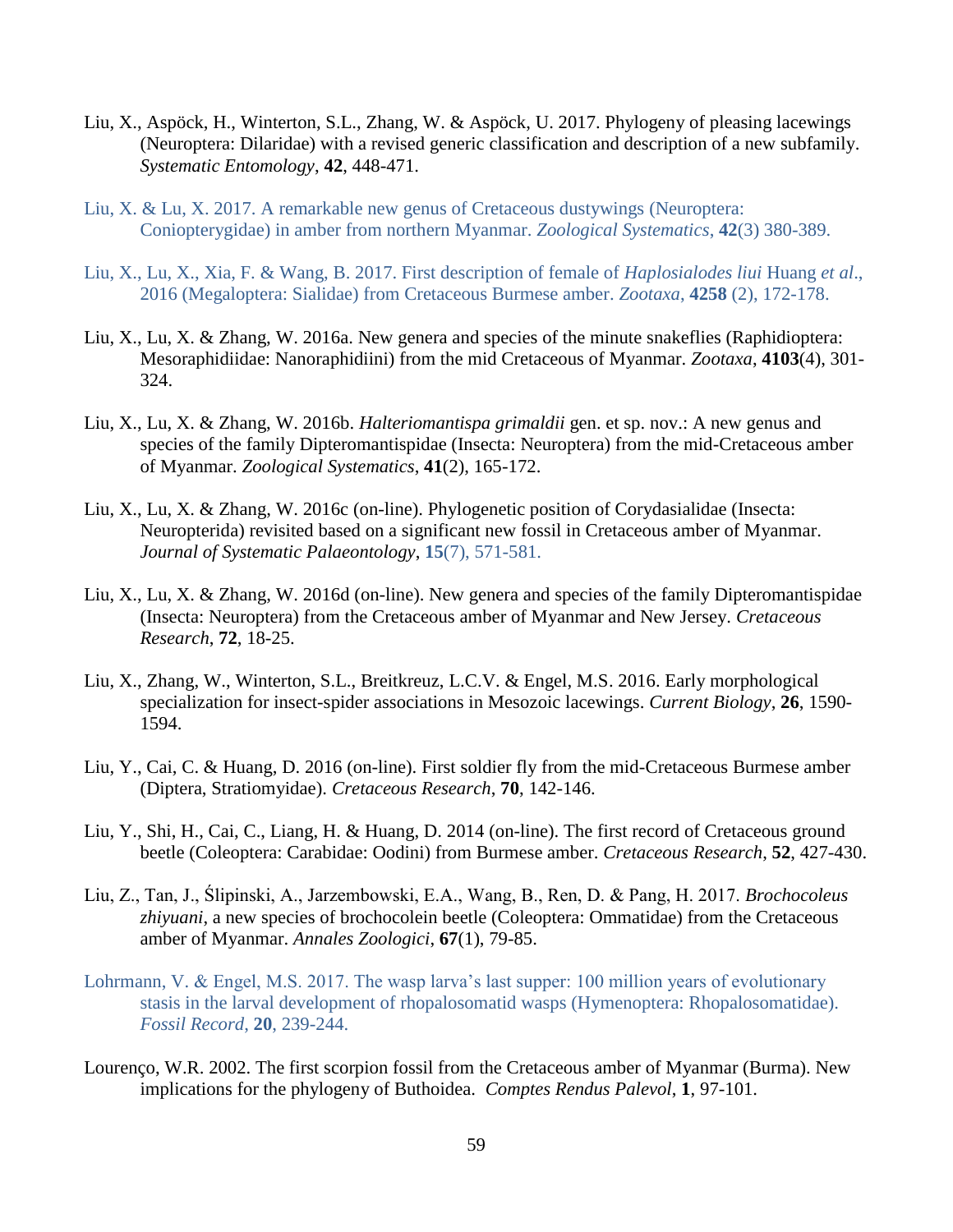- Lourenço, W.R. 2012. About the scorpion fossils from the Cretaceous amber of Myanmar (Burma) with the descriptions of a new family, genus and species. *Acta Biológica Paranaense, Curitiba*, **41** (3- 4), 75-87.
- Lourenço, W.R. 2013. A new species of *Chaerilobuthus* Lourenço & Beigel, 2011 from Cretaceous Burmese amber (Scorpiones: Chaerilobuthidae). *Acta Biológica Paranaense, Curitiba*, **42**(1-2),  $1-5.$
- Lourenço, W.R. 2015a. A new subfamily, genus and species of fossil Scorpiones from Cretaceous Burmese amber (Scorpiones: Palaeoeuscorpiidae). In Wunderlich, J. (ed.) Mesozoic Spiders (Araneae). *Beiträge zur Araneologie*, **9**, 457-464.
- Lourenço, W.R. 2015b. Clarification of the familiar status of the genus *Palaeoburmesebuthus* Lourenço, 2002 from Cretaceous Burmese amber (Scorpiones: Archaeobuthidae: Palaeoburmesebuthinae). In Wunderlich, J. (ed.) Mesozoic Spiders (Araneae). *Beiträge zur Araneologie*, **9**, 465-475.
- Lourenço, W.R. 2015c. New contribution to the knowledge of Cretaceous Burmese amber scorpions: descriptions of two new species of *Betaburmesebuthus*Lourenço, 2015 (Scorpiones: Archaeobuthidae: Palaeoburmesebuthinae). *Arachnida, Rivista Aracnologica Italiana,* **3**, 27–36.
- Lourenço, W.R. 2015d. An unusual new species of *Chaerilobuthus* Lourenço & Beigel, 2011 (Scorpiones: Chaerilobuthidae) from the Cretaceous amber of Myanmar (Burma). *Arachnida, Rivista Aracnologica Italiana*, **5**, 44–48.
- Lourenço, W.R. 2016a. A new genus and three new species of scorpions from Cretaceous Burmese amber (Scorpiones: Chaerilobuthidae: Palaeoeuscorpiidae. *Arthropoda Selecta*, **25**(1), 67-74.
- Lourenço, W.R. 2016b. A preliminary synopsis on amber scorpions with special reference to Burmite species: an extraordinary development of our knowledge in only 20 years. *ZooKeys*, **600**, 75-87.
- Lourenço, W.R. & Beigel, A. 2011. A new scorpion fossil from the Cretaceous amber of Myanmar (Burma). New phylogenetic implications. *Comptes Rendus Palevol*, **10**, 635-639.
- Lourenço, W.R. & Beigel, A. 2015. A new genus and species of Palaeoburmesebuthinae Lourenço, 2014 (Scorpiones: Archaeobuthidae) from Cretaceous amber of Myanmar. In Wunderlich, J. (ed.) Mesozoic Spiders (Araneae). *Beiträge zur Araneologie*, **9**, 465-475.
- Lourenço, W.R. & Velten J. 2015. Another new species of *Chaerilobuthus* Lourenço & Beigel, 2011 (Scorpiones: Chaerilobuthidae) from the Cretaceous amber of Myanmar (Burma). *Arachnida, Rivista Aracnologica Italiana*, **5**, 2–8.

Lourenço W.R. & Velten, J. 2016a. One more new species of *Betaburmesebuthus* Lourenço, 2015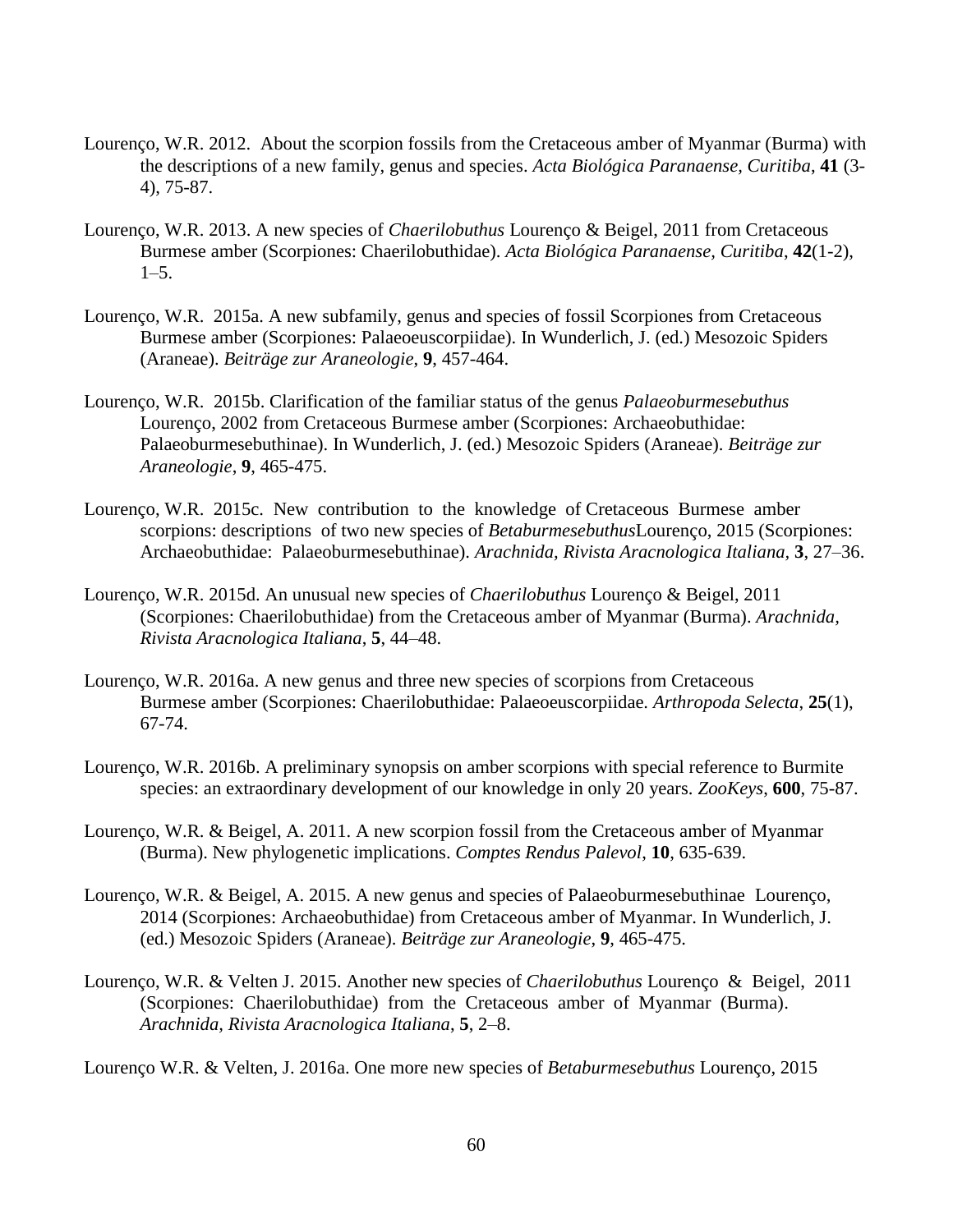(Scorpiones: Palaeoburmesebuthinae) from Cretaceous burmite. *Arachnida, Rivista Aracnologica Italiana*, **6**, 4–11.

- Lourenço W.R. & Velten, J. 2016b A new genus and species of fossil scorpion from Burmese Cretaceous amber (Scorpiones: Buthoidea: Buthidae. *Arachnida, Rivista Aracnologica Italiana*, **10**, 2-9.
- Lourenço W.R. & Velten, J. 2016c A sixth new species of Cretaceous Burmese amber scorpion of the genus *Betaburmesebuthus* Lourenço, 2015 (Scorpiones: Palaeoburmesebuthidae. *Arachnida, Rivista Aracnologica Italiana*, **10**, 10-17.
- Lü, L., Cai, C.-Y. & Huang, D.-Y. 2016 (on-line). The earliest oxyteline rove beetle in amber and its systematic implications (Coleoptera: Staphylinidae: Oxytelinae). *Cretaceous Research*, **69**, 169- 177.
- Lu, X.M., Zhang, W.W., Liu, X.Y. 2016a. New long-proboscid lacewings of the mid-Cretaceous provide insights into ancient plant-pollinator interactions. *Scientific Reports*, **6**(25382), 1-12.
- Lu, X.M., Zhang, W.W., Liu, X.Y. 2016b. Nomenclatural validation of new genera and species of the superfamily Psychopsoidea (Insecta: Neuroptera) from the mid-Cretaceous amber of Myanmar. *Zoological Systematics*, **41**(3), 323-326.
- Lu, X., Zhang, W. & Liu, X. 2016c (on-line). Discovery of the family Babinskaiidae (Insecta: Neuroptera) in mid-Cretaceous amber from Myanmar. *Cretaceous Research*, **71**, 14-23.
- Lu, X., Zhang, W., Ohl, M. & Liu, X. 2017. The first moth lacewing (Insecta: Neuroptera: Ithonidae) from the mid-Cretaceous amber of Myanmar. *Cretaceous Research*, **78**, 78-83.
- Lukashevich, E.D. 2000. Phantom midges (Diptera: Chaoboridae) from Burmese amber. *Bulletin of the Natural History Museum*, Geology Series, 56(1): 47-52.
- Lukashevich, E.D. & Grimaldi, D. 2004. Eoptychopteridae (Insecta: Diptera) in Cretaceous amber from Myanmar. *Studia Dipterologica*, **10**(2, for 2003), 359-366.
- Makarkin, V.N. 2014 (on-line). A remarkable new genus of Mantispidae (Insecta, Neuroptera) from Cretaceous amber of Myanmar and its implications on raptorial foreleg evolution in Mantispidae: A comment. *Cretaceous Research*, **52**, 423-424.
- Makarkin, V.N. 2015. A new genus of the mantispid-like Paraberothinae (Neuroptera: Berothidae) from Burmese amber, with special consideration of its probasitarsus spine-like setation. *Zootaxa*, **4007** (3), 327-342.
- Makarkin, V.N. 2016a. Enormously long, siphonate mouthparts of a new, oldest known Spongilla fly (Neuroptera, Sisyridae) from Burmese amber imply nectarivory or hematophagy. *Cretaceous Research*, **65**, 126-137.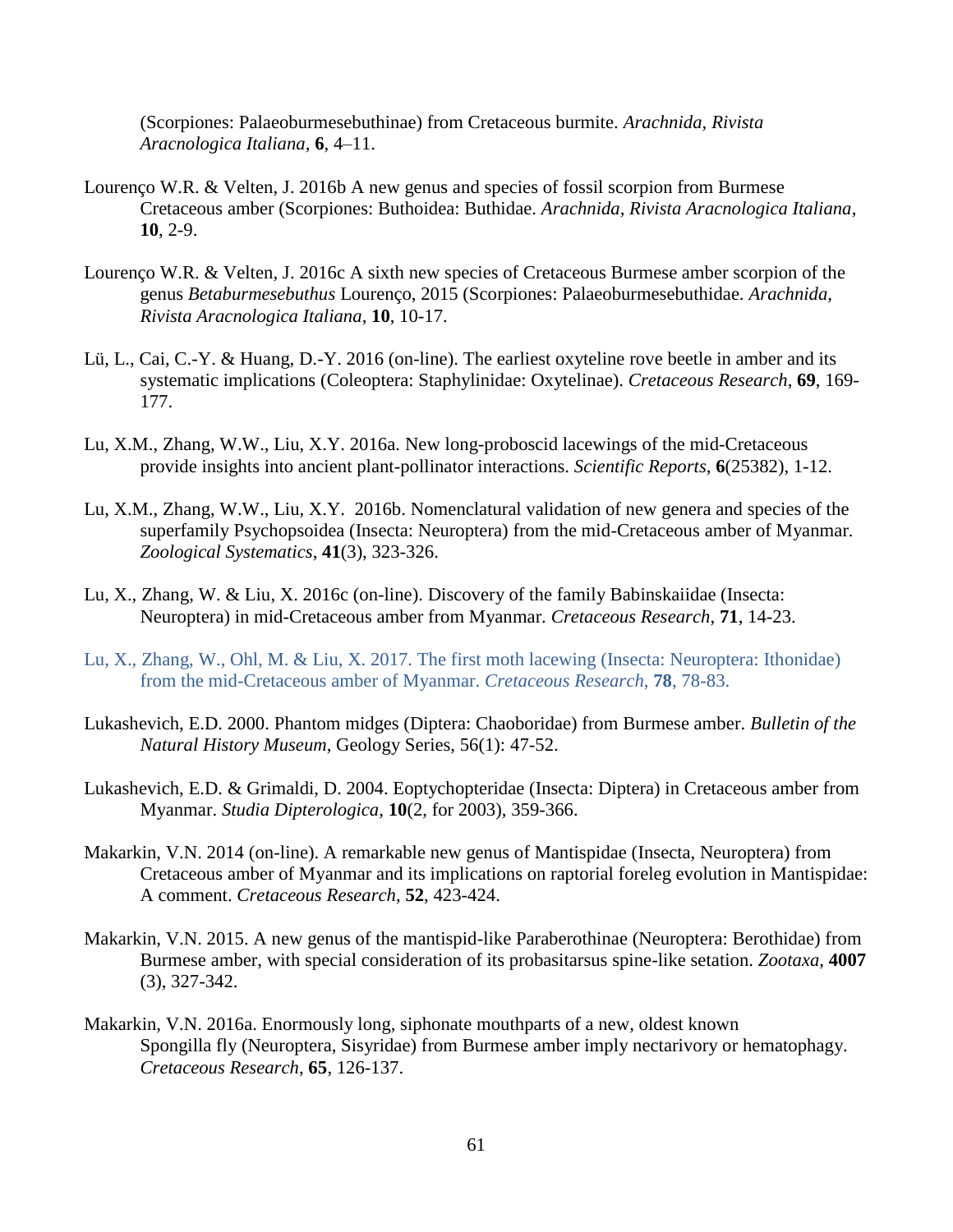- Makarkin, V.N. 2016b. The neuropteran assemblage (Insecta) of the mid-Cretaceous Burmese amber confirms transitional character of its biota. In: Dzyuba, O.S., Pestchevitskaya, E.B. & Shurygin, B.N. (eds) *Cretaceous ecosystems and their responses to paleoenvironmental changes in Asia and the western Pacific*. Short papers for the fourth International Symposium of IGCP Project 608, Novosibirsk, August 15-20, 2016, 27-29.
- Makarkin, V.N. 2016c (on-line). New taxa of unusual Dilaridae (Neuroptera) with siphonate mouthparts from the mid-Cretaceous Burmese amber. *Cretaceous Research*, **74**, 11-22.
- Makarkin, V.N., Heads, S.W. & Wedmann, S. 2017. Taxonomic study of the Cretaceous lacewing family Babinskaiidae (Neuroptera: Myrmeleontoidea: Nymphidoidae), with description of new taxa. *Cretaceous Research*, **78**, 149-160.
- Malak, M.A., Salamé, Y & Azar, D. 2013. New phlebotomine flies from Burmese amber (Diptera: Psychodidae: Phlebotominae). *Terrestrial Arthropod Reviews*, **6**, 81-101.
- Martin, J.H. 2007. Giant whiteflies (Sternorrhyncha, Aleyrodidae): a discussion of their taxonomic and evolutionary significance, with the description of a new species of *Udamoselis* Enderlein from Ecuador. *Tijdschrift voor Entomologie*, **150**, 13-29.
- McCafferty, W.P. & Santiago-Blay, J.A. 2009. A new Cretaceous mayfly from Burmese amber (Ephemeroptera: Australiphemeridae). *Entomological News*, **119**(5, for 2008), 492-496.
- McKellar, R.C., Glasier, J.R.N. & Engel, M.S. 2013. A new trap-jawed ant (Hymenoptera: Formicidae: Haidomyrmecini) from Canadian Late Cretaceous amber. *Canadian Entomologist*, **145**, 454-465.
- Mendes, L.F. & Poinar, G.O. 2008. A new fossil silverfish (Zygentoma: Insecta) in Mesozoic Burmese amber. *European Journal of Soil Biology*, **44**, 491-494.
- Mendes, L.F. & Wunderlich, J. 2013. New data on thysanurans preserved in Burmese amber (Microcoryphia and Zygentoma Insecta). *Soil Organisms*, **85**(1), 11-22.
- Mey, W., Wichard, W., Műller, P. & Wang, B. 2017. The blueprint of the Amphiesmenoptera Tarachoptera, a new order of insects from Burmese amber (Insecta, Amphiesmenoptera). *Fossil Record*, **20**, 129-145.
- Mockford, E.L., Lienhard, C. & Yoshizawa, K. 2013. Revised classification of 'Psocoptera' from Cretaceous amber, a reassessment of published information. *Insecta Matsumurana*, **69**, 1-26.
- Möstel, C., Schorr, M. & Bechly, G. 2017. A new stem-coenagrionoid genus of damselflies (Odonata: Zygoptera) from mid-Cretaceous Burmese amber. *Zootaxa*, **4243**(1), 177-186.
- Myskowiak, J., Huang, D., Azar, D., Cai, C., Garrouste, R. & Nel, A. New lacewings (Insecta, Neuroptera, Osmylidae, Nymphidae) from the Lower Cretaceous Burmese amber and Crato Formation in Brazil. *Cretaceous Research*, **59**, 214-227.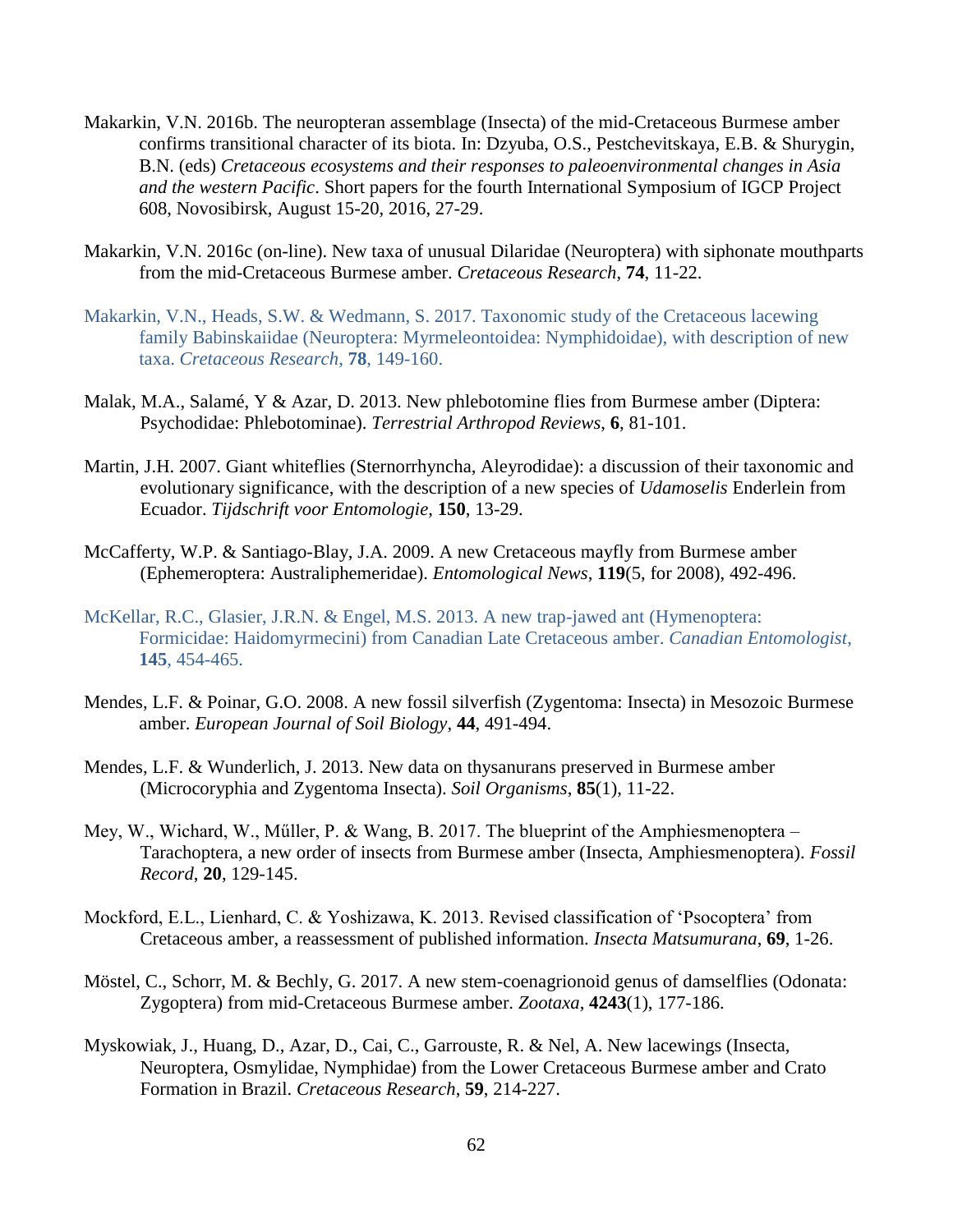- Nel, A., Perrichot, V., Néraudeau, D., 2003. The oldest trigonalid wasp in the Late Albian amber of Charente-Maritime (SW France) (Hymenoptera: Trigonalidae). *Eclogae Geologicae Helvetiae*, **96**, 503–508.
- Nel, A. & Prokop, J. 2006. New fossil gall midges from the earliest Eocene Franch amber (Insecta, Diptera, Cecidomyiidae). *Geodiversitas*, **28**(1), 37-54.
- Nel, A., Prokop, J., Grandcolas, P., Garrouste, R., Lapeyrie, J., Legendre, F., Anisyutkin, L.N. & Kirejtshuk, A.G. 2014. The beetle-like Palaeozoic and Mesozoic roachoids of the so-called "umenocoleoid" lineage (Dictyoptera: Ponopterixidae fam. nov.). *Comptes Rendus Palevol*, **13**, 545-554.
- Nel, A., Prokop, J., Ploëg, G. de & Millet, J. 2005. New Psocoptera (Insecta) from the lowermost Eocene amber of Oise, France. *Journal of Systematic Palaeontology*, **3**(4), 371-391.
- Nel, A. & Waller, A. 2007. The first fossil Compsocidae from Cretaceous Burmese amber (Insecta, Psocoptera, Troctomorpha). *Cretaceous Research*, **28**(6), 1039-1041.
- Nel, A., Waller, A. & Ploëg, G. de 2004. An aulacid wasp in the lowermost Eocene amber from the Paris Basin (Hymenoptera: Aulacidae). *Geologica Acta*, **2**, 67-74.
- Nicholson, D.B., Mayhew, P.J. & Ross, A.J. 2015. Changes to the fossil record of insects through fifteen years of discovery. *PlosONE*, **10** (7), 1-61.
- Ohl, M. 2004. The first fossil representative of the wasp genus *Dolichurus*, with a review of fossil Ampulicidae (Hymenoptera: Apoidea). *Journal of the Kansas Entomological Society*, 77(4), 332-342.
- Oliviera, I. de S., Bai, M., Jahn, H., Gross, V., Martin, C., Hammel, J., Zhang, W. & Mayer, G. 2016. Earliest Onychophoran in amber reveals gondwanan migration patterns. *Current Biology*, **26**(19), 2594-2601.
- Olmi, M., Rasnitsyn, A.P., Brothers, D.J. & Guglielmino, A. 2014. The first fossil Embolemidae (Hymenoptera: Chrysidoidea) from Burmese amber (Myanmar) and Orapa Kimberlitic deposits (Botswana) and their phylogenetic significance. *Journal of Systematic Palaeontology*, **12** (6), 623-635. Corrigendum, p. 759.
- Olmi, M., Xu, Z. & Guglielmino, A. 2014. Descriptions of new fossil taxa of Dryinidae (Hymenoptera: Chrysidoidea) from Burmese amber (Myanmar). *Acta Entomologica Musei Nationalis Pragae*, **54** (2), 703-714.
- Parker, J. 2016. Emergence of a superradiation: pselaphine rove beetles in mid-Cretaceous amber from Myanmar and their evolutionary implications. *Systematic Entomology*, **41**, 541-566.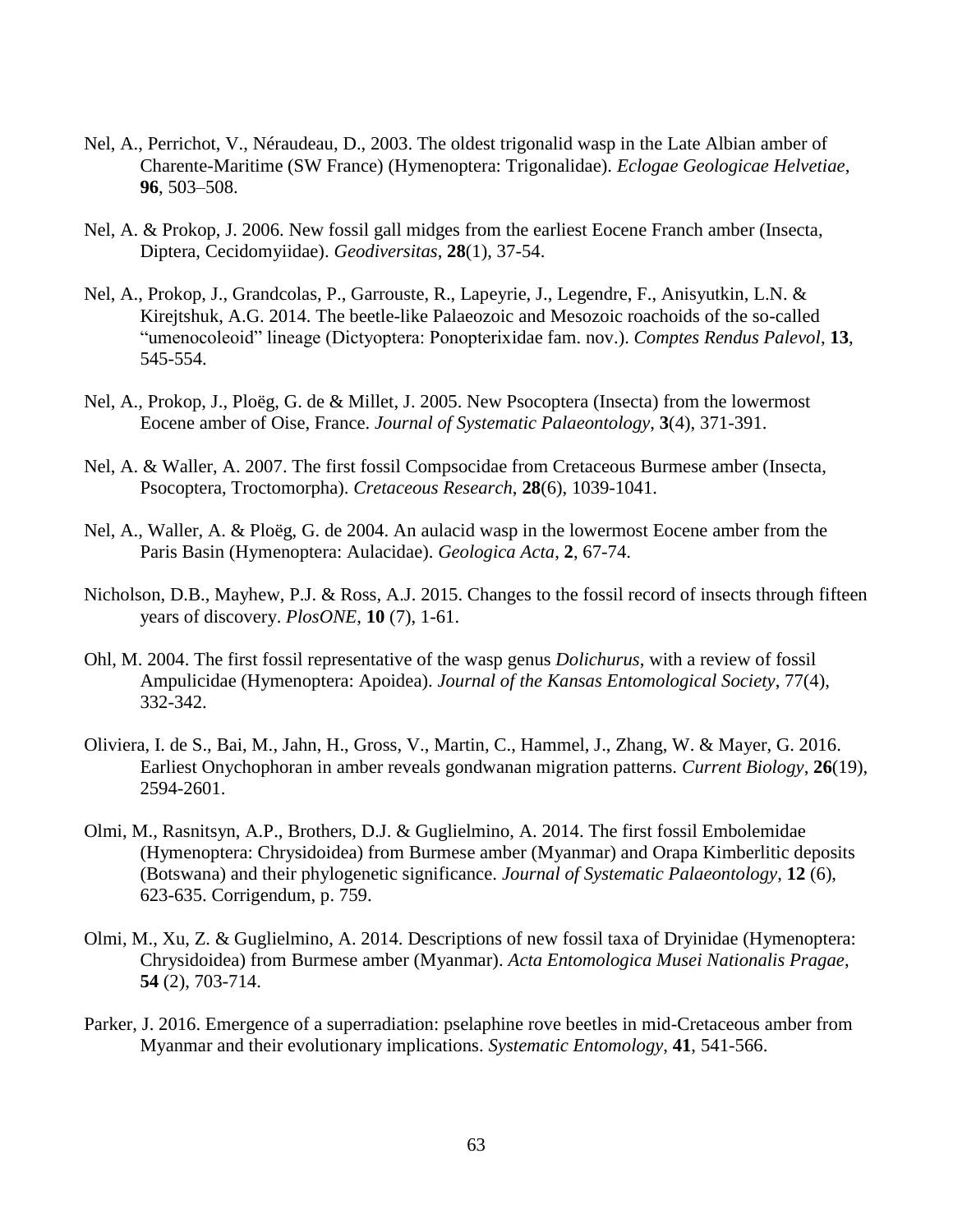- Peñalver, E. & Grimaldi, D.A. 2010. Latest occurrences of the Mesozoic family Elcanidae (Insecta: Orthoptera), in Cretaceous amber from Myanmar and Spain. *Annales de la Société Entomologique de France*, **46** (1-2), 88-99.
- Peñalver, Arillo, A., Fuente, R. P. de la, Delclós, X., Barrón, E. & Grimaldi, D.A. 2015. Long-proboscid flies as pollinators of Cretaceous Gymnosperms. *Current Biology*, 25, 1-7.
- Penney, D. 2000. Miocene spiders in Dominican amber (Oonopidae, Mysmenidae). *Palaeontology*, **43**(2), 343-357.
- Penney, D. 2003. *Afrarchaea grimaldii*, a new species of Archaeidae (Araneae) in Cretaceous Burmese amber. *Journal of Arachnology*, **31**, 122-130.
- Penney, D. 2004. A new genus and species of Pisauridae (Araneae) in Cretaceous Burmese amber. *Journal of Systematic Palaeontology*, **2**(2), 141-145.
- Penney, D. 2005. The fossil spider family Lagonomegopidae in Cretaceous ambers with descriptions of a new genus and species from Myanmar. *Journal of Arachnology*, 33, 439-444.
- Penny, D. 2006. Fossil oonopid spiders in Cretaceous ambers from Canada and Myanmar. *Palaeontology*, **49**(1), 229-235.
- Penney, D. 2012. Predatory behaviour of Cretaceous social orb-weaving spiders: comment. *Historical Biology*, **26** (1), 132-134. [Published on-line 2012, printed 2014]
- Peris, D., Davis, S., Engel, M.S. & Delclòs, X. 2014. An evolutionary history embedded in amber: reflection of the Mesozoic shift in weevil-dominated (Coleoptera: Curculionoidea) faunas. *Zoological Journal of the Linnean Society*, **171**, 534–553.
- Peris, D. & Delclòs, X. 2015. Fossil Monotomidae (Coleoptera: Polyphaga) from Laurasian Cretaceous amber. *Organisms Diversity & Evolution*, **15**, 333-342.
- Peris, D., Philips, T.K. & Delclòs, X. 2014 (on-line). Ptinid beetles from the Cretaceous gymnospermdominated forests. *Cretaceous Research*, **52**, 440-452.
- Peris, D., Ruzzier, E., Perrichot, V. & Delclòs, X. 2016. Evolutionary and paleobiological implications of Coleoptera (Insecta) from Tethyan-influenced Cretaceous ambers. *Geoscience Frontiers*, **7**, 695-706.
- Perkovsky, E.E. & Fedotova, Z.A. 2017. The second Cretaceous gall midge genus of the Tribe Diallactiini (Diptera: Cecidomyiidae) from the Late Cretaceous Burmese amber. *Vestnik Zoologii*, **51**(2), 117-124.
- Perrard, A., Grimaldi, D. & Carpenter, J.M. 2017. Early lineages of Vespidae (Hymenoptera) in Cretaceous amber. *Systematic Entomology*, **42**, 379-386.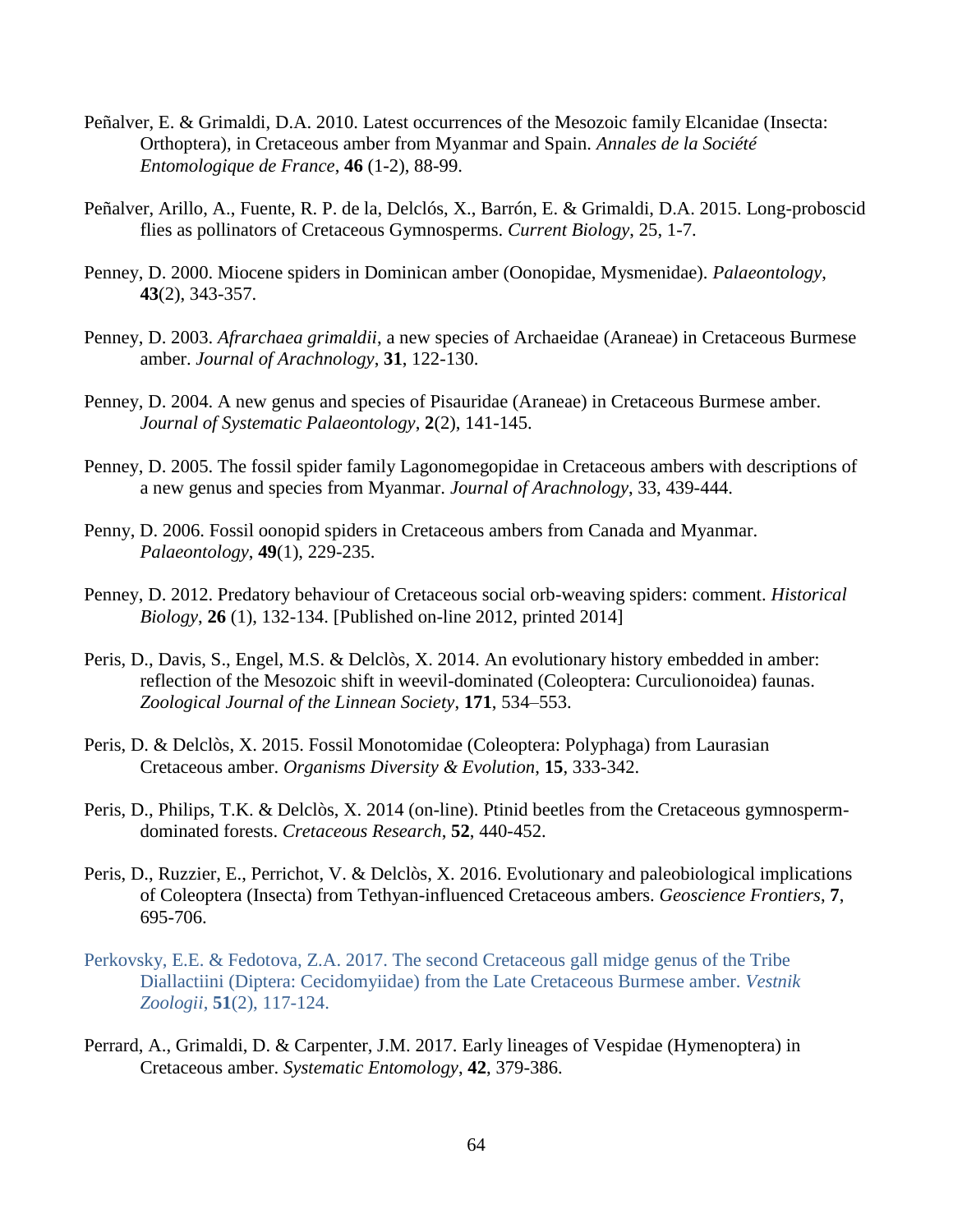- Perrichot, V. 2013. New maimetshid wasps in Cretaceous amber from Myanmar (Insecta: Hymenoptera). *Annales de Paléontologie*, **99**, 67-77.
- Perrichot, V. 2014. A new species of the Cretaceous ant *Zigrasimecia* based on the worker caste reveals placement of the genus in the Sphecomyrminae (Hymenoptera: Formicidae). *Mymecological News*, **19**, 165-169.
- Perrichot, V. & Engel, M.S. 2007. Early Cretaceous snakefly larvae in amber from Lebanon, Myanmar, and France (Raphidioptera). *American Museum Novitates*, No. 3598, 11pp.
- Perrichot, V., Nel, A. & Néraudeau, D. 2004. Two new wedge-shaped beetles in Albo-Cenomanian ambers of France (Coleoptera: Ripiphoridae: Ripiphorinae). *European Journal of Entomology*, **101**(4), 577-581.
- Perrichot, V., Nel, A. & Néraudeau, D. 2007. Schizopterid bugs (Insecta: Heteroptera) in mid-Cretaceous amber from France and Myanmar (Burma). Palaeontology, 50(6): 1367-1374.
- Perrichot, V., Nel, A., Néraudeau, D., Lacau, S. & Guyot, T. 2008. New fossil ants in French Cretaceous amber (Hymenoptera: Formicidae). *Naturwissenschaften*, **95**, 91-97.
- Perrichot, V., Wang, B. & Engel, M.S. 2016. Extreme morphogenesis and ecological specialization among Cretaceous basal ants. *Current Biology*, **26**(11), 1468-1472.
- Podenas, A. & Poinar, G.O.Jr. 2009. New crane flies (Diptera: Limoniidae) from Burmese amber. *Proceedings of the Entomological Society of Washington*, **111**(2), 470-492.
- Pohl, H. & Beutel, R.G. 2016. †*Kinzelbachilla ellenbergeri* a new ancestral species, genus and family of Strepsiptera (Insecta). *Systematic Entomology*, **41**, 287-297.
- Poinar, G.O.Jr. 2004a. *Palaeomyia burmitis* (Diptera: Phlebotominae), a new genus and species of Cretaceous sand flies with evidence of blood-sucking habits. *Proceedings of the Entomological Society of Washington*, **106**(3), 598-605.
- Poinar, G.O.Jr. 2004b. *Programinis burmitis* gen. et sp. nov., and P. laminatus sp. nov., Early Cretaceous grass-like monocots in Burmese amber. *Australian Systematic Botany*, **17**(5), 497- 504.
- Poinar, G.O.Jr. 2006. *Mesophyletis calhouni* (Mesophyletinae), a new genus, species, and subfamily of *Early* Cretaceous weevils (Coleoptera: Curculionoidea: Eccoptarthridae) in Burmese amber. *Proceedings of the Entomological Society of Washington*, **108**(4), 878-884.
- Poinar, G.O.Jr. 2007. Early Cretaceous trypanosomatids associated with fossil sand fly larvae in Burmese amber. *Memórias do Instituto Oswaldo Cruz*, **102**(5), 635-637.
- Poinar, G.O.Jr. 2008a. *Palaeosiro burmanicum* n. gen., n. sp., a fossil Cyphophthalmi (Arachnida: Opiliones: Sironidae) in Early Cretaceous Burmese amber. In: Makarov, S.E. & Dimitrijević,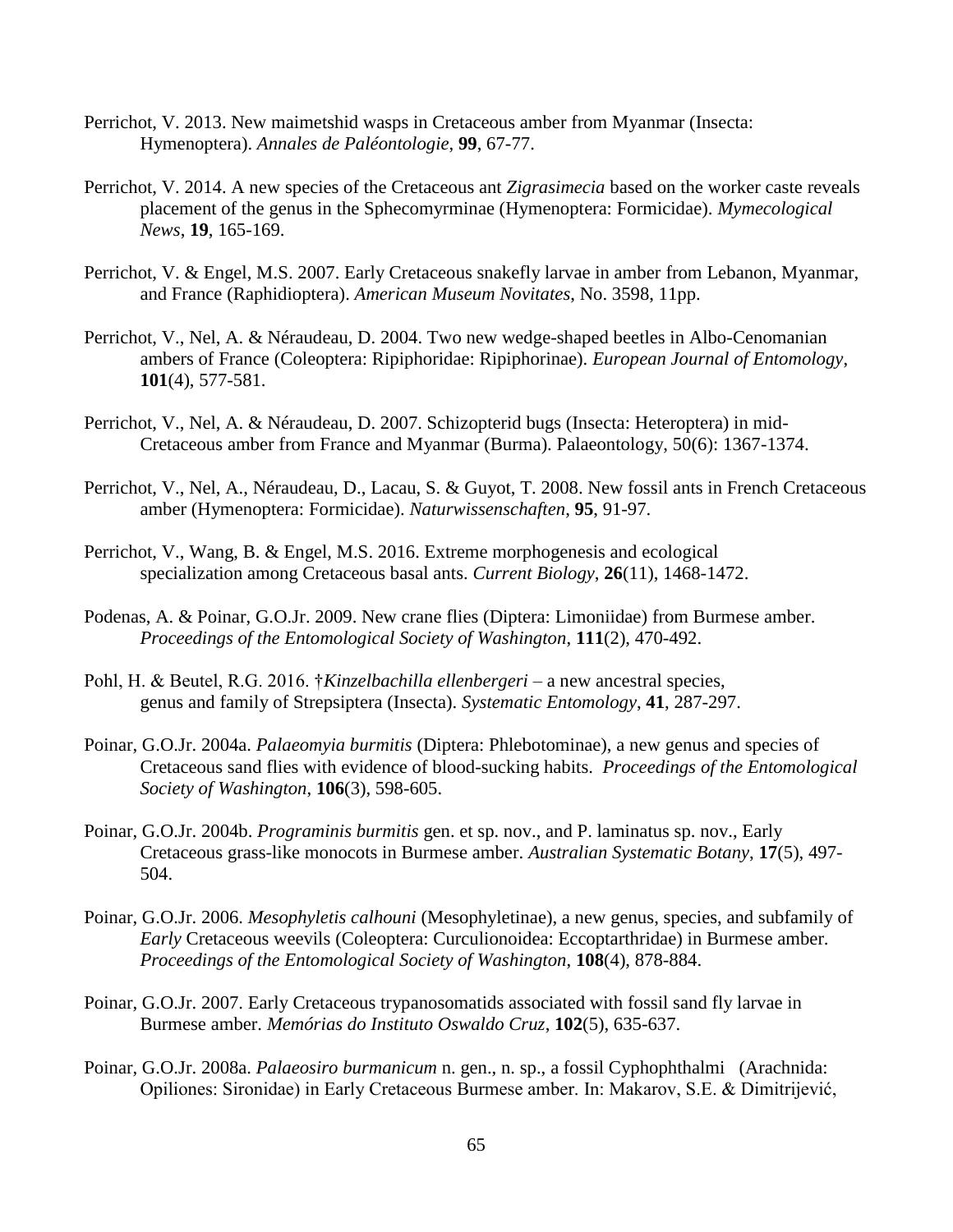R.N. (eds.) Advances in Arachnology and Developmental Biology. *Institute of Zoology, University of Belgrade, Monographs*, **12**, 267-274.

- Poinar, G.O.Jr. 2008b. *Leptoconops nosopheris* sp. n. (Diptera: Ceratopogonidae) and *Paleotrypanosoma burmanicus* gen. n., sp. n. (Kinetoplastida: Trypanosomatidae), a biting midge - trypanosome vector association from the Early Cretaceous. *Memórias do Instituto Oswaldo Cruz*, **103**(5), 468-471.
- Poinar, G.O.Jr. 2009a. Description of an early Cretaceous termite (Isoptera: Kalotermitidae) and its associated intestinal protozoa, with comments on their co-evolution. *Parasites & Vectors*, **2**(12), 17pp.
- Poinar, G.O.Jr. 2009b. *Melittosphex* (Hymenoptera: Melittosphecidae), a primitive bee and not a wasp. *Palaeontology*, **52**(2), 483.
- Poinar, G.O.Jr. 2009c. *Palaeocryptorhynchus burmanus*, a new genus and species of Early Cretaceous weevils (Coleoptera: Curculionidae) in Burmese amber. *Cretaceous Research*, **30**(3), 587-591.
- Poinar, G.O.Jr. 2009d. Early Cretaceous protist flagellates (Parabasalia: Hypermatigia: Oxymonada) of cockroaches (Insecta: Blattaria) in Burmese amber. *Cretaceous Research*, **30**, 1066-1072.
- Poinar, G.O.Jr. 2010a. *Cascoplecia insolitis* (Diptera: Cascopleciidae), a new family, genus, and species of flower-visiting, unicorn fly (Bibionomorpha) in Early Cretaceous Burmese amber. *Cretaceous Research*, **31**, 71-76.
- Poinar, G.O.Jr. 2010b. Gregarine infections in insects. In: Boucot, A.J. & Poinar, Jr., G. O. (Eds.) *Fossil Behavior Compendium.* CRC Press, Boca Raton. 54-56.
- Poinar, G.O.Jr. 2011a.*Vetuformosa buckleyi* n. gen., n. sp. (Ephemeroptera: Baetidae; Vetuformosinae n. subfam.), a new subfamily of mayflies in Early Cretaceous Burmese amber. *Historical Biology*, **23** (4), 369-374.
- Poinar, G.O.Jr. 2011b. Silica bodies in the Early Cretaceous *Programinis laminatus* (Angiospermae: Poales). *Palaeodiversity*, **4**, 1-6.
- Poinar, G.O.Jr. 2011c. *The Evolutionary History of Nematodes*. Brill, Leiden. 429pp.
- Poinar, G.O.Jr. 2012. Fossil gregarines in Dominican and Burmese amber: examples of accelerated development? *Palaeodiversity*, **5**, 1-6.
- Poinar, G.O.Jr. 2014 (on-line). Rickettsial-like cells in the Cretaceous tick, *Cornupalpatum burmanicum* (Ixodida: Ixodidae). *Cretaceous Research*, **52**, 623-627.
- Poinar, G.O.Jr. 2016a. What fossils reveal about the Protozoa progenitors, geographic provinces, and early hosts of malarial organisms. *American Entomologist*, **62**(1), 22-25.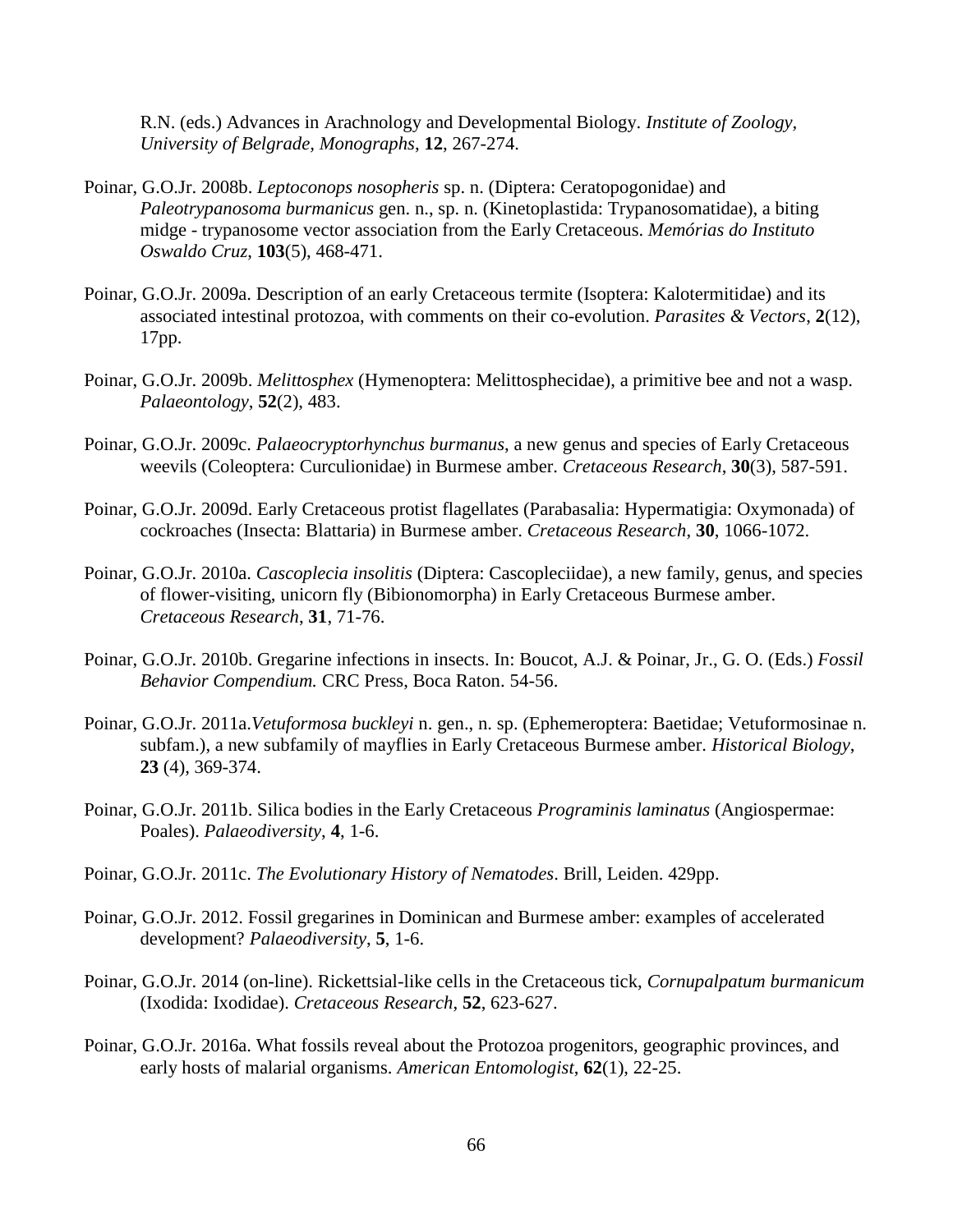- Poinar, G.O.Jr. 2016b (on-line). A mid-Cretaceous Lauraceae flower, *Cascolaurus burmitis* gen. et sp. nov., in Myanmar amber. *Cretaceous Research*, **71**, 96-101.
- Poinar, G.O.Jr. 2016c. A mid-Cretaceous Eccrinales infesting a primitive wasp in Myanmar amber. *Fungal Biology*, **120**(12), 1537-1539.
- Poinar, G.O.Jr. 2017. A new family of aphids (Hemiptera: Aphidoidea) in mid-Cretaceous Myanmar amber. *Cretaceous Research*, **75**, 7-10.
- Poinar, G.O.Jr., Alderman, S. & Wunderlich, J. 2015. One hundred million year old ergot: psychotropic compounds in the Cretaceous? *Palaeodiversity*, **8**, 13-19.
- Poinar, G.O.Jr., Alfredo, D. S. & Baseia, I.G. 2014. A gasteroid fungus, *Palaeogaster micromorpha* gen. & sp. nov. (Boletales) in Cretaceous Myanmar amber. Journal of the Botanical Research Institute of Texas, 8 (1), 139-143.
- Poinar, G.Jr., Bechly, G. & Buckley, R. 2010. First record of Odonata and a new subfamily of damselflies from Early Cretaceous Burmese amber. *Palaeodiversity*, **3**, 15-22.
- Poinar G.O.Jr. & Brown, A.E. 2003a. A new genus of hard ticks in Cretaceous Burmese amber (Acari: Ixodida: Ixodidae). *Systematic Parasitology*, **54**(3), 199-205.
- Poinar G.O.Jr. & Brown, A.E. 2003b. A non-gilled hymenomycete in Cretaceous amber. *Mycological Research*, **107**(6), 763-768.
- Poinar, G.O.Jr. & Brown, A.E. 2004a. a new genus of primitive crane flies (Diptera: Tanyderidae) in Cretaceous Burmese amber, with a summary of fossil tanyderids. *Proceedings of the Entomological Society of Washington*, **106**(2), 339-345.
- Poinar, G.O.Jr. & Brown, A.E. 2004b. A new subfamily of Cretaceous antlike stone beetles (Colecoptera: Scydmaenidae: Hapsomelinae) with an extra leg segment. *Proceedings of the Entomological Society of Washington*, **106**(4), 789-796.
- Poinar, G.O.Jr. & Brown, A.E. 2005. New Aphidoidea (Hemiptera: Sternorrhyncha) in Burmese amber. *Proceedings of the Entomological Society of Washington*, **107**(4), 835-845.
- Poinar, G.O.Jr. & Brown, A.E. 2006a. The enigmatic *Dacochile microsoma* Poinar & Brown: Tanyderidae or Bruchomyiinae? *Zootaxa*, **1162**, 19-31.
- Poinar, G.O.Jr. & Brown, A.E. 2006b. Remarks on *Parvaverrucosa annulata* (= Verrucosa annulata Poinar and Brown 2005). *Proceedings of the Entomological Society of Washington*, **108**(3), 734- 735.
- Poinar, G.O.Jr. & Brown, A.E. 2009a. *Pantostictus burmanicus*, a new genus and species of Cretaceous beetles (Coleoptera: Hydrophiloidea: Histeridae) in Burmese amber. *Proceedings of the Entomological Society of Washington*, **111**(1), 38-46.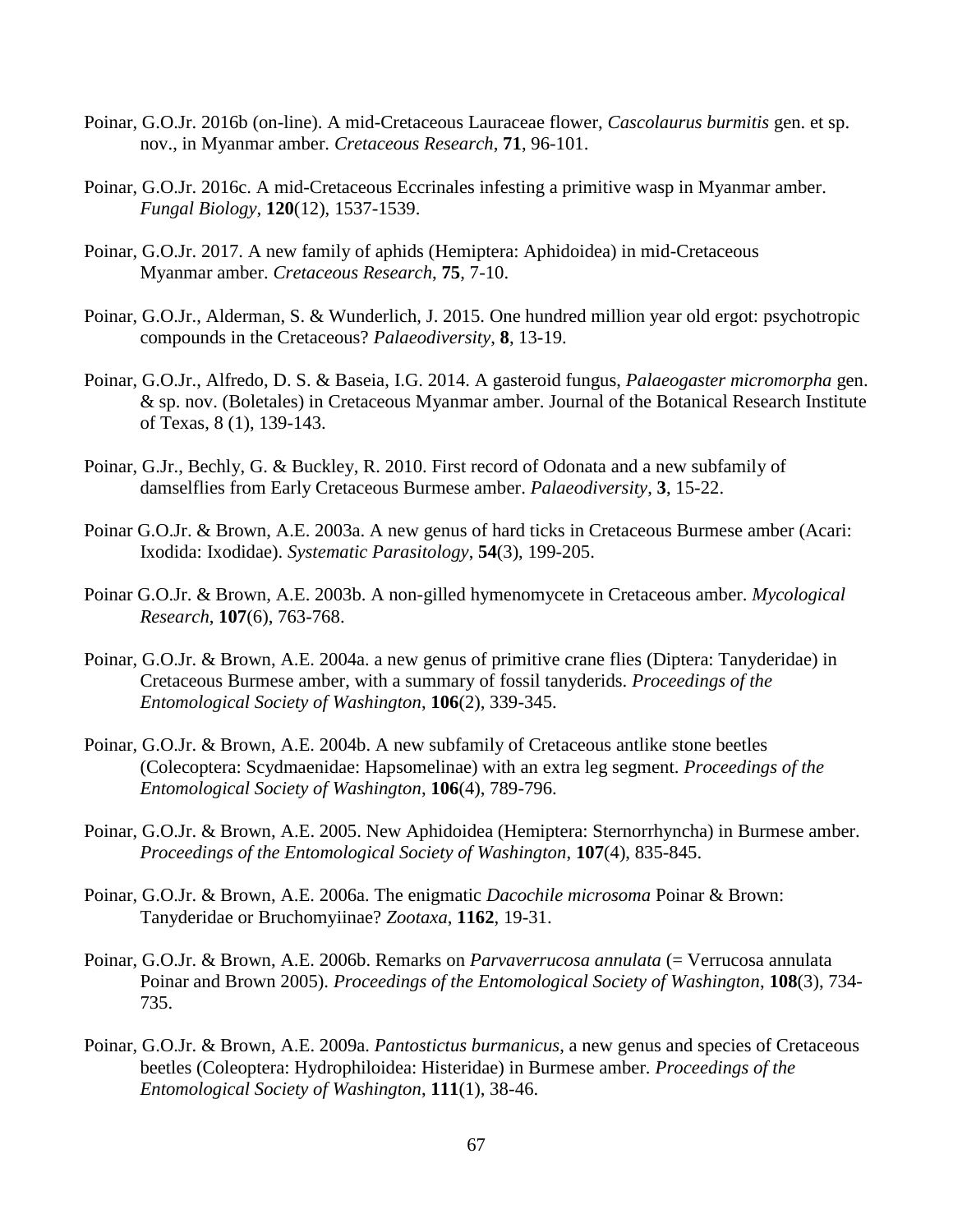- Poinar, G.O.Jr. & Brown, A.E. 2009b. *Anchineus dolichobothris*, a new genus and species of Early Cretaceous weevils (Curculionidae: Coleoptera) in Burmese amber. *Proceedings of the Entomological Society of Washington*, **111**(1), 263-270.
- Poinar, G.O.Jr. & Brown, A. 2015. New genera and species of Jumping Ground Bugs (Hemiptera: Schizopteridae) in Dominican and Burmese amber, with a description of a meloid (Coleoptera: Meloidae) triungulin on a Burmese specimen. *Annales de la Société entomologique de France*, **50** (3-4, for 2014), 372-381.
- Poinar, G.O.Jr. & Brown, A.E. 2016a. Toad bugs (Hemiptera: Gelastocoridae) in Myanmar amber. *Cretaceous Research*, **63**, 39-44.
- Poinar, G.O.Jr. & Brown, A.E. 2016b (on-line). An exotic insect *Aethiocarenus burmanicus* gen. et sp. nov. (Aethiocarenodea ord. nov., Aethiocarenidae fam. nov.) from mid-Cretaceous Myanmar amber. *Cretaceous Research*, **72**, 100-104.
- Poinar, G.O.Jr., Brown, A.E. & Legalov, A.A. 2016. A new weevil tribe, Mekorhamphini trib. nov. (Coleoptera, Ithyceridae) with two new genera in Burmese amber. *Biological Bulletin of Bogdan Chmelnitskiy Melitopol State Pedagogical University*, **6**(3), 157-164.
- Poinar, G.O.Jr., Brown, A.E. & Legalov, A.A. 2017. A new weevil, *Aepyceratus hyperochus* gen. et sp. nov., Aepyceratinae subfam. nov., (Coleoptera; Nemonychidae) in Burmese amber. *Cretaceous Research*, **77**, 75-78.
- Poinar, G.O.Jr. & Buckley, R. 2006. Nematode (Nematoda: Mermithidae) and hairworm (Nematomorpha: Chordodidae) parasites in Early Cretaceous amber. *Journal of Invertebrate Pathology*, **93**(1), 36-41.
- Poinar, G.O.Jr. & Buckley, R. 2007. Evidence of mycoparasitism and hypermycoparasitism in Early Cretaceous amber. *Mycological Research*, **111**(4), 503-506.
- Poinar, G.O.Jr. & Buckley, R. 2008a. *Compluriscutula vetulum* (Acari: Ixodida: Ixodidae), a new genus and species of hard tick from Lower Cretaceous Burmese amber. *Proceedings of the Entomological Society of Washington*, **110**(2), 445-450.
- Poinar, G.O.Jr. & Buckley, R. 2008b. *Cretacifilix fungiformis* gen. and sp. nov., an eupolypod fern (Polypodiales) in Early Cretaceous Burmese amber. *Journal of the Botanical Research Institute of Texas*, **2**(2), 1175-1182.
- Poinar, G.O.Jr. & Buckley, R. 2009. *Palaeoleptus burmanicus* n. gen., n. sp., an Early Cretaceous shore bug (Hemiptera: Palaeoleptidae n. fam. in Burmese amber. *Cretaceous Research*, **30**, 1000-1004.
- Poinar, G.Jr. & Buckley, R. 2010 (on-line). *Doratomantispa burmanica* n. gen., n. sp. (Neuroptera, Mantispidae), a new genus of mantidflies in Burmese amber. *Historical Biology*, **23** (2-3), 169- 176.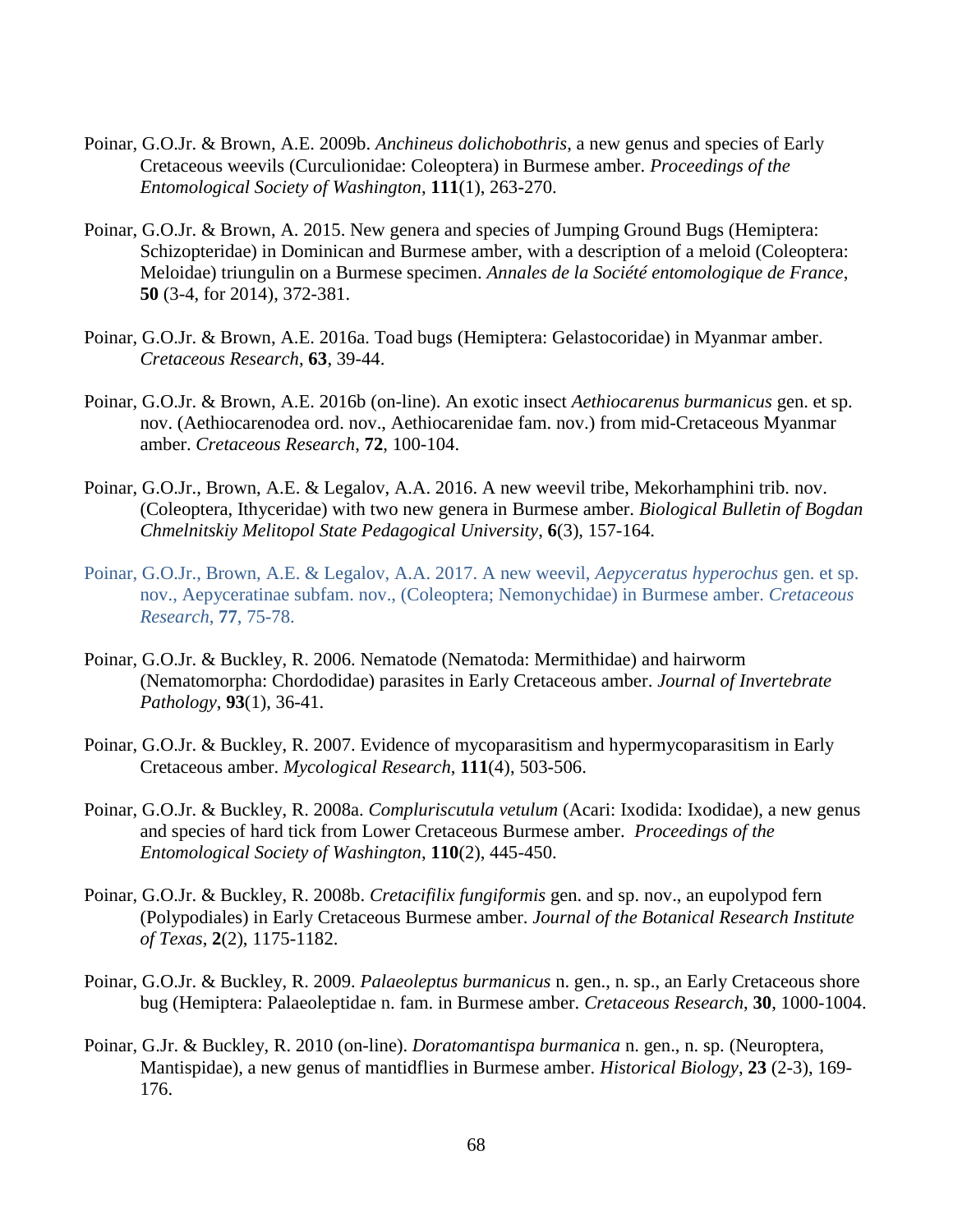- Poinar, G.Jr & Buckley, R. 2012. Predatory behaviour of the social orb-weaver spider, *Geratonephila burmanica* n. gen., n. sp. (Araneae: Nephilidae) with its wasp prey, *Cascoscelio incassus* n. gen. n. sp. (Hymenoptera: Platygastridae) in Early Cretaceous Burmese amber. Historical Biology, **24** (5), 519-525.
- Poinar, G.Jr & Buckley, R. 2012 (on-line). Predatory behaviour of the social orb-weaver spiders: response to Penney. *Historical Biology*, **26** (1), 135-136.
- Poinar, G.O.Jr., Buckley, R. & Brown, A. 2005. The secrets of Burmese amber. *Mid America Paleontology Society*, **29**, 20-29.
- Poinar, G.O.Jr., Buckley, R. & Chen, H. 2016. A primitive mid-Cretaceous angiosperm flower, *Antiquifloris latifibris* gen. & sp. nov., in Myanmar amber. *Journal of the Botanical Research Institute of Texas*, **10**(1), 155-162.
- Poinar, G.O.Jr. & Chambers, K.L. 2005. *Palaeoanthella huangii* gen. and sp. nov., an Early Cretaceous flower (Angiospermae) in Burmese amber. *Sida*, **21**(4), 2087-2092.
- Poinar, G.O.Jr., Chambers, K.L. & Buckley, R. 2007. *Eoëpigynia burmensis* gen. and sp. nov., an Early Cretaceous eudicot flower (Angiospermae) in Burmese amber. *Journal of the Botanical Research Institute of Texas*, **1**(1), 91-96.
- Poinar, G.O.Jr., Chambers, K.L. & Buckley, R. 2008. An early Cretaceous angiosperm fossil of possible significance in rosid floral diversification. *Journal of the Botanical Research Institute of Texas*, **2**(2), 1183-1192.
- Poinar, G.O.Jr., Chambers, K.L. & Wunderlich, J. 2013. *Micropetasos*, a new genus of angiosperms from mid-Cretaceous Burmese amber. *Journal of the Botanical Research Institute of Texas*, **7** (2), 745-750.
- Poinar, G.O.Jr. & Danforth, B.N. 2006. A fossil bee from Early Cretaceous Burmese amber. *Science*, **314**, p. 614.
- Poinar, G.O.Jr. & Fanti, F. 2016. New fossil soldier beetles (Coleoptera: Cantharidae) in Burmese, Baltic and Dominican amber. *Palaeodiversity*, **9**, 1-7.
- Poinar, G.O.Jr, Gorochov, A.V. & Buckley, R. 2007. *Longioculus burmensis*, n. gen., n. sp. (Orhoptera: Elcanidae) in Burmese amber. *Proceedings of the Entomological Society of Washington*, **109**(3), 649-655.
- Poinar G.Jr. & Huber, J.T. 2011. A new genus of fossil Mymaridae (Hymenoptera) from Cretaceous amber and key to Cretaceous mymarid genera. *Zookeys*, **130**, 461-472.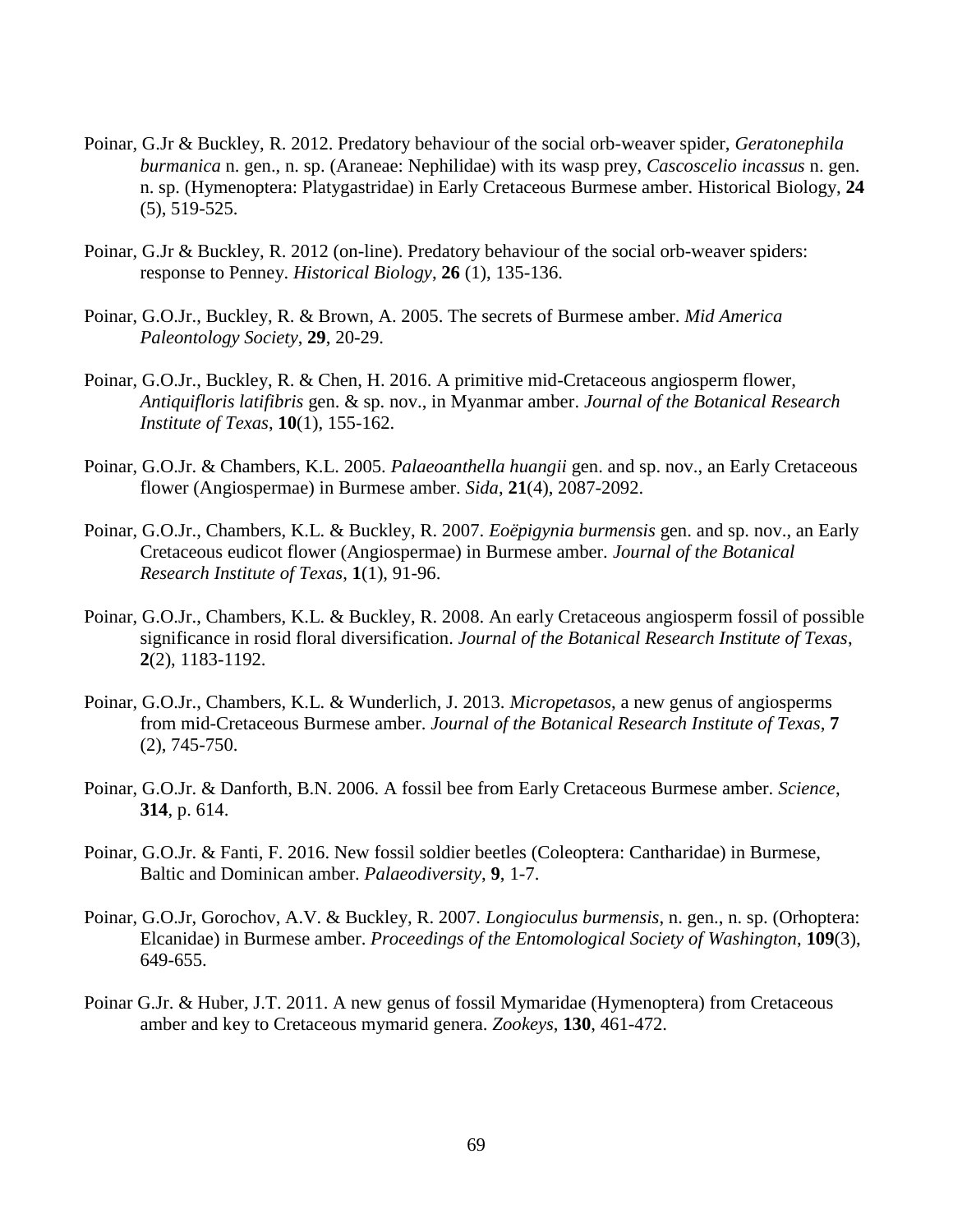- Poinar, G.O.Jr., Jacobson, R.L. & Eisenberger, C.L. 2006. Early Cretaceous Phlebotomine sand fly larvae (Diptera: Psychodidae). *Proceedings of the Entomological Society of Washington*, **108**(4), 785-792.
- Poinar, G.O.Jr, Kirejtshuk, A.G. & Buckley, R. 2008. *Pleuroceratos burmiticus*, n. gen.., n. sp. (Coleoptera: Silvanidae) from Early Cretaceous Burmese amber. *Proceedings of the Entomological Society of Washington*, **110**(1), 250-257.
- Poinar, G.Jr. & Kritsky, G. 2011 (on-line). Morphological conservatism in the foreleg structure of cicada hatchlings, *Burmacicada protera* n. gen., n. sp. in Burmese amber, *Dominicicada youngi* n. gen., n. sp. in Dominican amber and the extant *Magicicada septendecim* (L.) (Hemiptera: Cicadidae). *Historical Biology*, **24** (5), 461-466.
- Poinar, G.O.Jr., Lambert, J.B. & Wu, Y. 2007. Araucarian source of fossiliferous Burmese amber: spectroscopic and anatomical evidence. *Journal of the Botanical Research Institute of Texas*, **1**(1), 449-455.
- Poinar, G.O.Jr., Marshall, C.J. & Buckley, R. 2007. One hundred million years of chemical warfare by insects. *Journal of Chemical Ecology*, **33**(9), 1663-1669.
- Poinar, G.O.Jr. & Monteys, V.S.i. 2008. Mermithids (Nematoda: Mermithidae) of biting midges (Diptera: Ceratopogonidae): *Heleidomermis cataloniensis* n. sp. from *Culicoides circumscriptus* Kieffer in Spain and a species of *Cretacimermis* Poinar, 2001 from a ceratopogonid in Burmese amber. *Systematic Parasitology*, **69**(1), 13-21.
- Poinar, G.O.Jr., Philbrick, K.A., Cohn, M.J., Turner, R.T., Iwaniec, U.T. & Wunderlich, J. 2017. X-ray microcomputed tomography reveals putative trematode metacercaria in a 100 million year-old lizard (Squamata: Agamidae). *Cretaceous Research*, **80**, 27-30.
- Poinar, G.O.Jr. & Poinar, R. 2004a. *Paleoleishmania proterus* n. gen., n. sp. (Trypanosomatidae: Kinetoplastida) from Cretaceous Burmese amber. *Protist*, **155**(3), 305-310.
- Poinar, G.O.Jr. & Poinar, R. 2004b. Evidence of vector-borne disease of early Cretaceous reptiles. *Vector-borne and Zoonotic Diseases*, **4**(4), 281-284.
- Poinar, G.O.Jr. & Poinar, R. 2005. Fossil evidence of insect pathogens. *Journal of Invertebrate Pathology*, **89**(3), 243-250.
- Poinar, G.O.Jr. & Poinar, R. 2008. *What bugged the dinosaurs?* Princeton University Press, Princeton. 264pp.
- Poinar, G.O.Jr. & Poinar, R. 2016. Ancient hastisetae of Cretaceous carrion beetles (Coleoptera: Dermestidae) in Myanmar amber. *Arthropod Structure & Development*, **45**(6), 642-645.

Poinar, G.O.Jr. & Shaw, S.R. 2016. Endoparasitism of a Cretaceous adult weevil by a euphorine wasp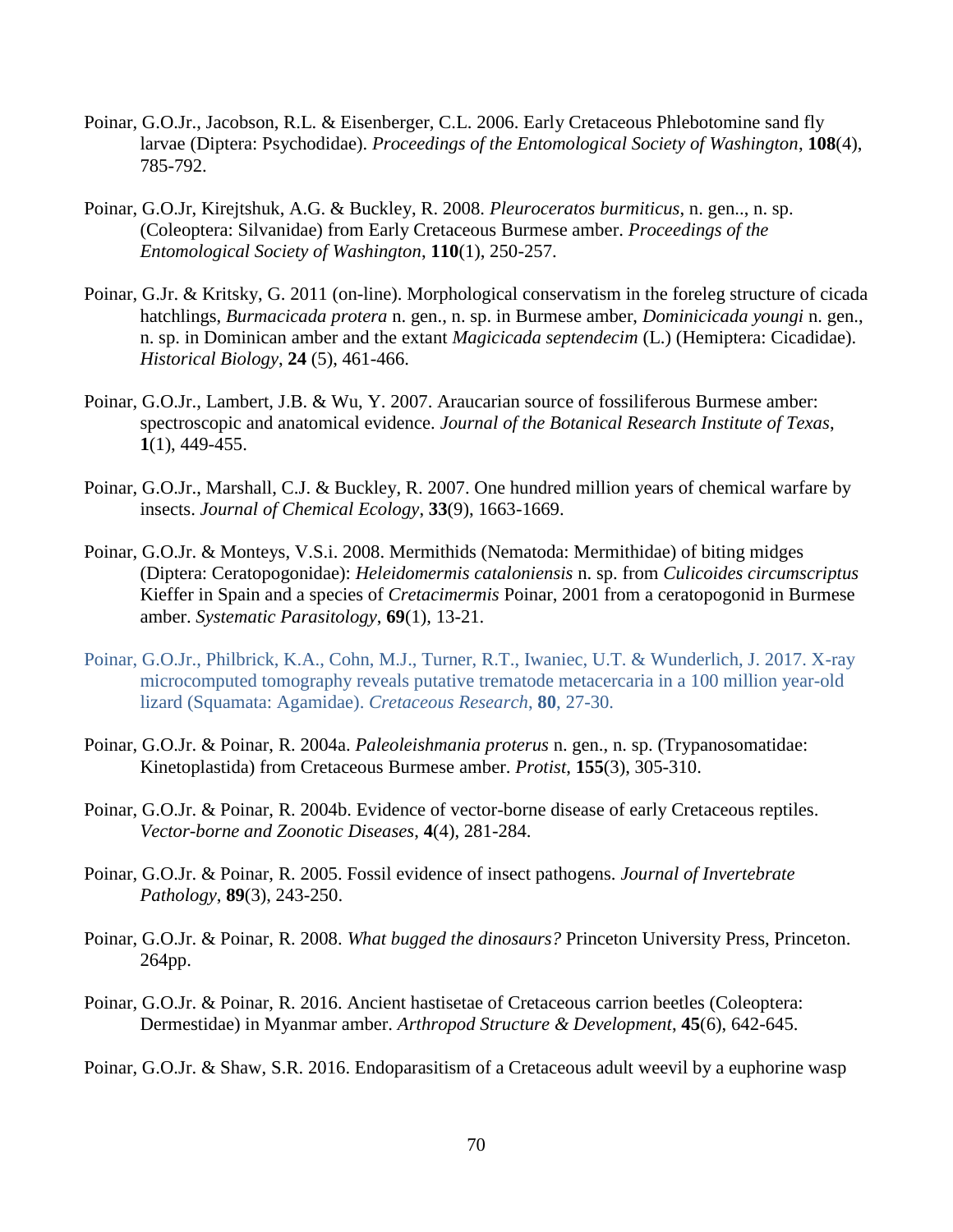(Hymenoptera: Braconidae). *Neues Jahrbuch für Geologie und Paläontologie Abhandlungen,*  **282**(1), 109–113.

- Poinar, G.O.Jr. & Szadziewski, R. 2007. *Corethrella andersoni* (Diptera: Corethrellidae), a new species from Lower Cretaceous Burmese amber. *Proceedings of the Entomological Society of Washington*, **109**(1), 155-159.
- Poinar, G.O.Jr. & Telford, S.R. 2005. *Paleohaemoproteus burmacis* gen. n., sp. n. (Haemosporida: Plasmodiidae) from an Early Cretaceous biting midge (Diptera: Ceratopogonidae). *Parasitology*, **131**, 79-84.
- Popov, Y.A. & Heiss, E. 2014. *Grimaldinia pronotalis* n.gen., n.sp. from mid-Cretaceous Burmese amber (Hemiptera: Heteroptera, Leptopodidae, Leptosaldinae). *Zootaxa*, **3878** (5), 444-450.
- Popov, Y.A. & Heiss, E. 2016. A remarkable fossil leptosaldine bug from Mid-Cretaceous Burmese amber (Hemiptera: Heteroptera: Leptopodomorpha: Leptopodidae). *Zootaxa*, **4137**(2), 233-238.
- Qui, T. & Lu, Y., Zhang, W., Wang, S., Yang, Y. & Bai, M. 2017. *Electraesalopsis beuteli* gen. & sp. nov., the first lucanid beetle from the Cretaceous Burmese amber (Coleoptera: Scarabaeoidea). *Zoological Systematics*, **42** (3), 390-394.
- Rasnitsyn, A.P. 1996. Burmese amber at the Natural History Museum. *Inclusion Wrostek*, No. 23: 19- 21.
- Rasnitsyn, A.P., Bashkuev, A.S., Kopylov, D.S., Lukashevich, E.D., Ponomarenko, A.G., Popov, Y.A., Rasnitsyn, D.A., Ryzhkova, O.V., Sidorchuk, E.A., Sukatsheva, I.D. 2016. Sequence and scale of changes in the terrestrial biota during the Cretaceous (based on materials from fossil resins. *Cretaceous Research*, **61**, 234-255.
- Rasnitsyn, A.P. & Golovach, S.I. 2004. The identity of *Phryssonotus burmiticus* (Cockerell, 1917) (Diplopoda, Polyxenida, Synxenidae) in Cretaceous amber from Myanmar. *Journal of Systematic Palaeontology*, **2**(2), 153-157.
- Rasnitsyn, A.P., Poinar, G.Jr. & Brown, A.E. 2016 (on-line). Bizzare wingless parasitic wasp from mid-Cretaceous Burmese amber (Hymenoptera, Ceraphronoidea, Aptenoperissidae fam. nov.). *Cretaceous Research*, **69**, 113-118.
- Rasnitsyn, A. P. & Quicke, D. L. J. 2002. *History of Insects*. Kluwer, Dordrecht, 517pp.
- Rasnitsyn, A.P. & Ross, A.J. 2000. A preliminary list of arthropod families present in the Burmese amber collection at The Natural History Museum, London. *Bulletin of the Natural History Museum*, Geology Series, **56**(1), 21-24.
- Regalado, L., Schmidt, A.R., Müller, P., Kobbert, M.J., Schneider, H. & Heinrichs, J. 2016 (on-line). The first fossil of Lindsaeaceae (Polypodiales) from the Cretaceous amber forest of Myanmar. *Cretaceous Research*, **72**, 8-12.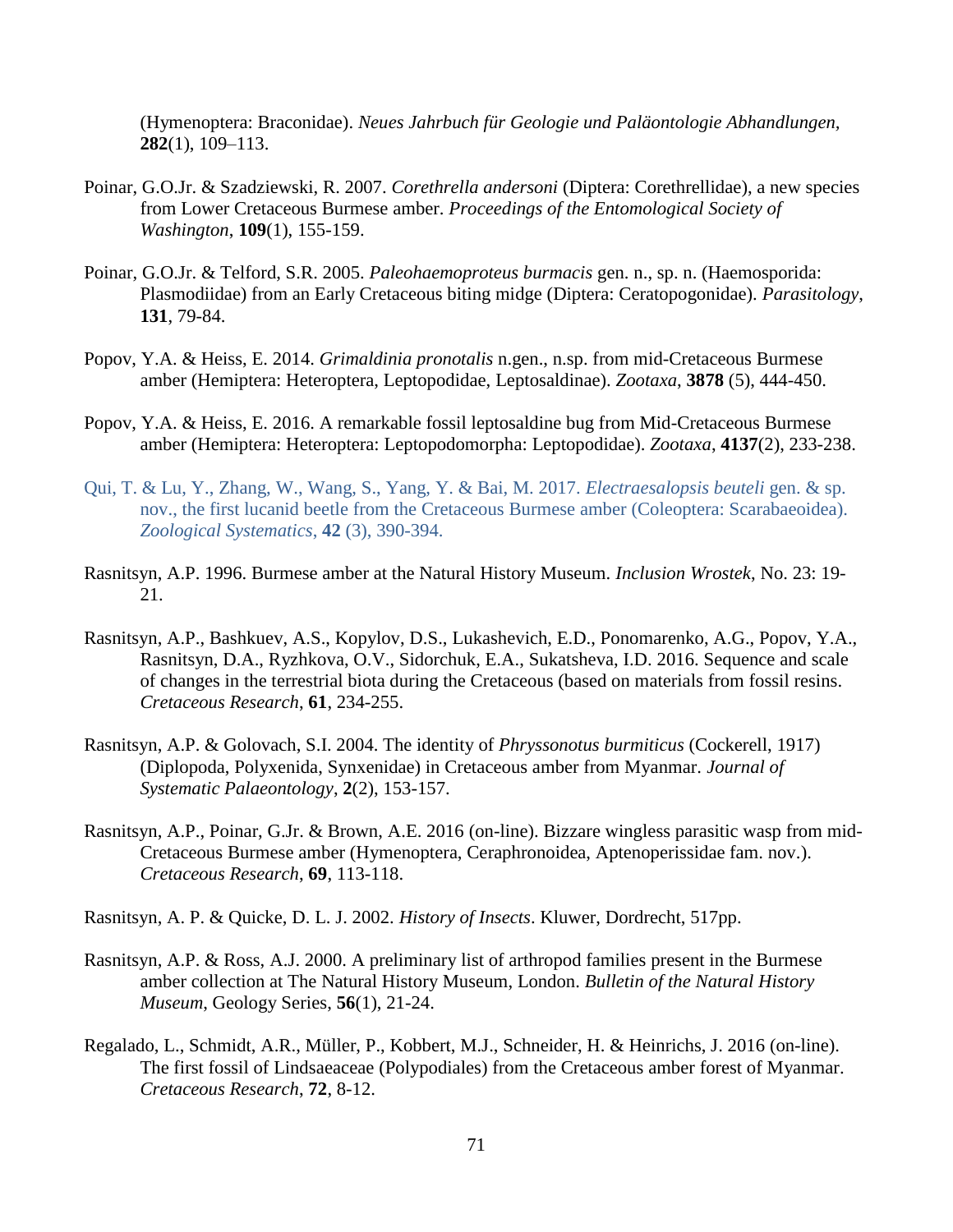- Regalado, L., Schmidt, A.R., Krings, M., Bechteler, J., Schneider, H. & Heinrichs, J. 2017. Fossil evidence of eupolypod ferns in the mid-Cretaceous of Myanmar. *Plant Systematics and Evolution*, DOI 10.1007/s00606-017-1439-2.
- Ren, D., Shih, C. & Labandeira, C.C. 2010. New Jurassic Pseudopolycentropodids from China (Insecta: Mecoptera). *Acta Geologica Sinica*, **84**(1), 22-30.
- Ren, M., Zhang, W., Shih, C. & Ren, D. 2017. A new earwig (Dermaptera: Pygidicranidae) from the Upper Cretaceous Myanmar amber. *Cretaceous Research*, **74**, 137-141.
- Ribeiro, G.C. 2003. A new fossil *Helius* (Diptera: Limoniidae) from Burmese amber. *Studia Dipterologica*, **9**(2, for 2002), 403-408.
- Rodriguez, J., Waichert, C., Dohlen C.D. von, Poinar, G.Jr. & Pitts, J.P. 2016. Eocene and not Cretaceous origin of spider wasps: Fossil evidence from amber. *Acta Palaeontologica Polonica*, **61**(1), 89–96.
- Ross, A.J. 1997. Insects in amber. *Geology Today*. **13**(1), 24-28.
- Ross, A. J. 1998. *Amber: the natural time capsule*. The Natural History Museum, London. 73pp.
- Ross, A.J. 2008. Book review. What Bugged the Dinosaurs? By George Poinar Jr and Roberta Poinar 2008. *Times Higher Education*, No. 1841, 50-51.
- Ross, A.J. 2010. *Amber, the natural time capsule*. 2nd Ed. Natural History Museum, London. 112pp.
- Ross, A.J. 2015. Insects in Burmese amber. *Entomologentagung* 02.-05.03.2015 Frankfurt/M. Programm und Abstracts, p. 72.
- Ross, A.J., Mellish, C., York, P. & Crighton, B. 2010. Chapter 12 Burmese amber. In: Penney, D. (ed). *Biodiversity of fossils in amber from the major world deposits*. Siri Scientific Press. 208-235.
- Ross, A.J. & Sheridan, A. 2013. *Amazing Amber*. NMS Enterprises Limited Publishing. 64pp.
- Ross, A.J. & York, P.V. 2000. A list of type and figured specimens of insects and other inclusions in Burmese amber. *Bulletin of the Natural History Museum*, Geology Series, **56**(1), 11-20.
- Ross, A.J. & York, P.V. 2004. The Lower Cretaceous (Albian) arthropod fauna of Burmese amber, Myanmar: Forward. *Journal of Systematic Palaeontology*, **2**(2): 95-100.
- Ross, E.S. 2007. The Embiidina of Eastern Asia, Part I. *Proceedings of the California Academy of Sciences*, Ser. 4, **58**(29), 575-600.
- Rossi, A. 2015. A new family, genus and species of scorpion from the burmite of Myanmar (Scorpiones: Sucinlourencoidae). *Rivista Aracnologica Italiana*, **1**, 3-21.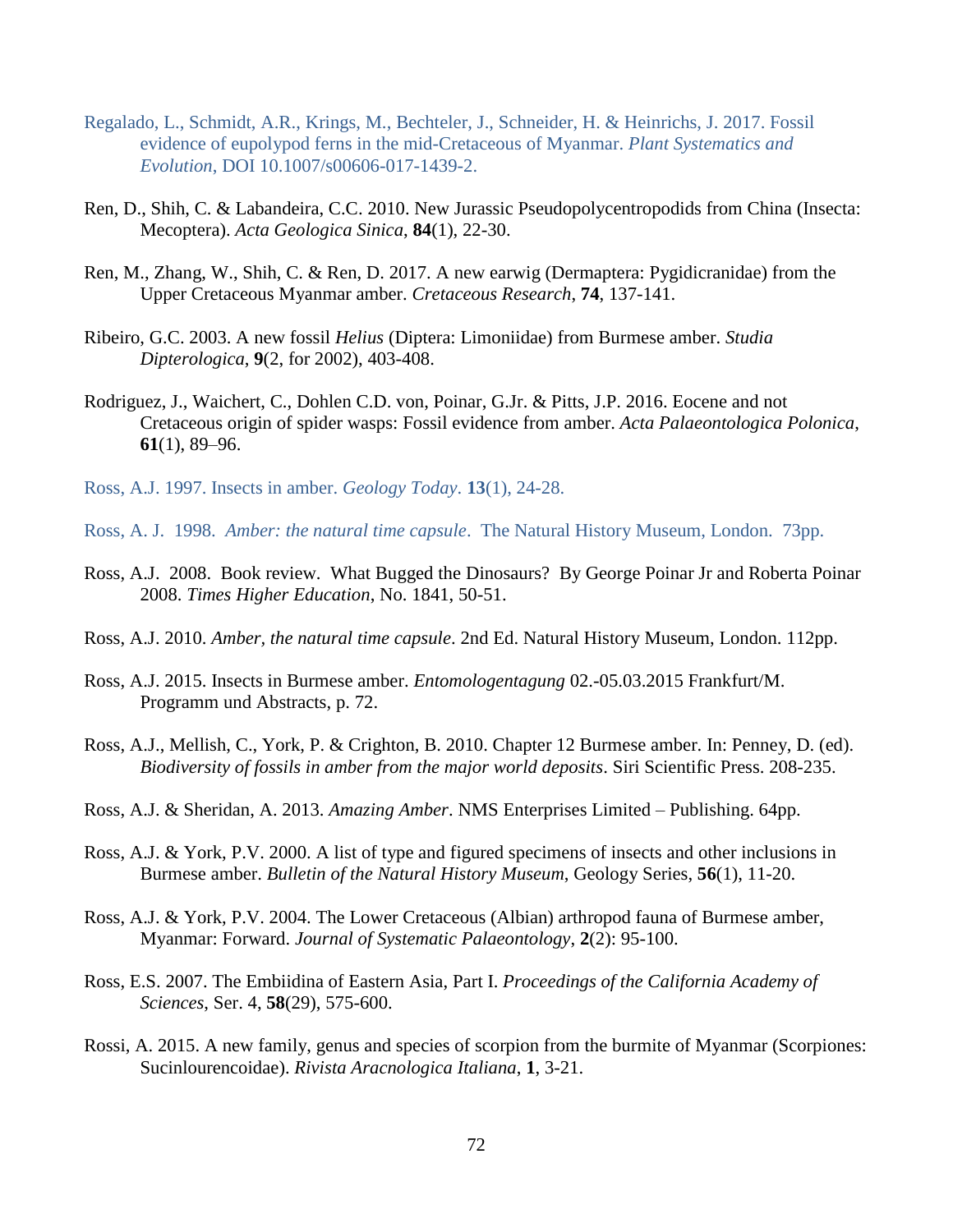- Sánchez-García, A. & Engel, M.S. 2016. Springtails from the Early Cretaceous amber of Spain (Collembola: Entomobryomorpha), with an annotated checklist of fossil Collembola. *American Museum Novitates*, No. 3862, 47pp.
- Santiago-Blay, J. A., Anderson, S. R. & Buckley, R.T. 2006. Possible implications of two new angiosperm flowers from Burmese amber (Lower Cretaceous) for well-established and diversified insect-plant interactions. *Entomological News*, **116**(5, for 2005): 341-346.
- Santiago-Blay, J. A., V. Fet, M. E. Soleglad, S. & Anderson. 2004. A new genus and subfamily of scorpions from Cretaceous Burmese amber (Scorpiones: Chaerilidae). *Revista Ibérica de Aracnología*, **9**, 3-14.
- Santiago-Blay, J.A., Fet, V., Soleglad, M.E. & Craig, P.R. 2004. The second Cretaceous scorpion specimen from Burmese amber (Arachnida: Scorpiones). *Journal of Systematic Palaeontology*, **2**(2), 147-152.
- Sarzetti, L.C., Labandeira, C.D. & Genise, J.F. 2008. A leafcutter bee trace fossil from the Middle Eocene of Patagonia, Argentina, and a review of megachilid (Hymenoptera) ichnology. *Palaeontology*, **51**(4), 933-941.
- Sarzetti, L.C., Labandeira, C.D. & Genise, J.F. 2009. Reply. *Palaeontology*, **52**(2), 484.
- Schädel, M. & Bechly, G. 2016. First record of Anisoptera (Insecta: Odonata) from mid-Cretaceous Burmese amber. *Zootaxa*, **4103**(6), 537-549.
- Schneider, H., Schmidt, A.R. & Heinrichs, J. 2016. Burmese amber fossils bridge the gap in the Cretaceous record of polypod ferns. *Perspectives in Plant Ecology, Evolution and Systematics*, **18**, 70-78.
- Selden, P.A., Dunlop, J.A., Giribet, G., Zhang, W. & Ren, D. 2016. The oldest armoured harvestman (Arachnida: Opiliones: Laniatores), from Upper Cretaceous Myanmar amber. *Cretaceous Research*, **65**, 206-212.
- Selden, P.A. & Zhang, W. & Ren, D. 2016. A bizarre armoured spider (Araneae: Tetrablemmidae) from Upper Cretaceous Myanmar amber. *Cretaceous Research*, **66**, 129-135.
- Shcherbakov, D.E. 2000. The most primitive whiteflies (Hemiptera; Aleyrodidae; Bernaeinae subfam. nov.) from the Mesozoic of Asia and Burmese amber, with an overview of Burmese amber hemipterans. *Bulletin of the Natural History Museum*, Geology Series, **56**(1), 29-37.
- Shcherbakov, D.E. 2007. An extraordinary new family of Cretaceous planthoppers (Homeoptera: Fulgoroidea). *Russian Entomological Journal*, **16**(2), 139-154.
- Shedrinsky, A., Wampler, T.P. & Grimaldi, D. 2001. Burmese amber revisited. (Data on chemical composition of newly excavated materials. 2<sup>nd</sup> International Congress on Palaeoentomology, 5 -*9 September, 2001, Kraków, Poland, Abstracts Volume*, 66-67.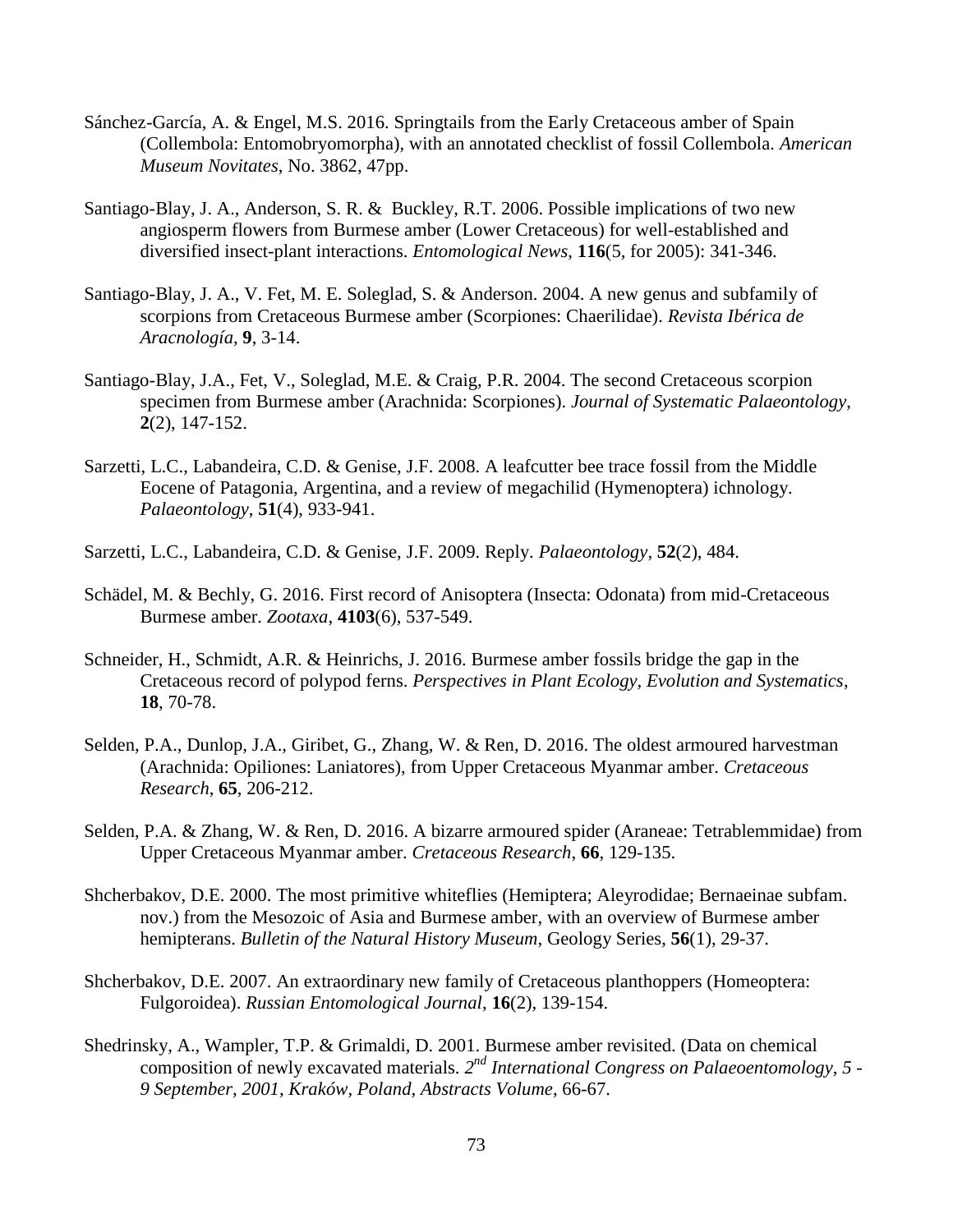- Shi, C., Ohl, M., Wunderlich, J. & Ren, D. 2014a (on-line). A remarkable new genus of Mantispidae (Insecta, Neuroptera) from Cretaceous amber of Myanmar and its implications on raptorial foreleg evolution in Mantispidae. *Cretaceous Research*, **52**, 416-422.
- Shi, C., Ohl, M., Wunderlich, J. & Ren, D. 2014b (on-line). A remarkable new genus of Mantispidae (Insecta, Neuroptera) from Cretaceous amber of Myanmar and its implications on raptorial foreleg evolution in Mantispidae: Reply to the comment. *Cretaceous Research*, **52**, 425-426.
- Shi, G., Grimaldi, D.A., Harlow, G.E., Wang, J., Wang, J., Yang, M, Lei, W., Li, Q. & Li, X. 2012. Age constraint on Burmese amber based on U-Pb dating of zircons. *Cretaceous Research*, **37**, 155- 163.
- Sinclair, B.J. & Kirk-Spriggs, A.H. 2009. Brandberg Massif (Namibia) serves up another living fossil! *Fly Times*, No. 42, 2-3.
- Sinitshenkova, N.D. 2000. The first fossil prosopistomatid mayfly from Burmese amber (Ephemeroptera; Prosopistomatidae). *Bulletin of the Natural History Museum, Geology Series*, **56**(1), 25-28.
- Šmídová, L. & Lei, X. 2017. The earliest amber-recorded type cockroach family was aposematic (Blattaria: Blattidae). *Cretaceous Research*, **72**, 189-199.
- Sohn, J.-C., Labandeira, C., Davis, D. & Mitter, C. 2012. An annotated catalog of fossil and subfossil Lepidoptera (Insecta: Holometabola) of the world. *Zootaxa*, **3286**, 1-132.
- Soto-Adames, F.N., Barra, J.-A., Christiansen, K. & Jordana, R. 2008. Suprageneric classification of Collembola Entomobryomorpha. *Annals of the Entomological Society of America*, **101**(3), 501- 503.
- Soszyńska-Maj, A., Kopeć, K., Müller, P., Gröhn, C. & Krzemiński, W. 2017. Cretaceous inclusions in Burmese amber throw a new light on the evolution of the Meropeidae (Mecoptera). *Cretaceous Research*, **79**, 191-198.
- Stebner, F., Solórzano Kraemer, M.M., Ibáñez -Bernal & Wagner, R. 2015a. Moth flies and sand flies (Diptera: Psychodidae) in Cretaceous Burmese amber. *PeerJ*, **3**(e1254), 1-34.
- Stebner, F., Solórzano Kraemer, M.M., Ibáñez -Bernal & Wagner, R. 2015b. Datziinae as a new subfamily name for the unavailable name Protopsychodinae Stebner *et al*., 2015, (Diptera: Psychodidae). *PeerJ*, **3**(e1423), 1-3.
- Sun, T.T., Kleimantas, A., Nyunt, T.T., Minrui, Z., Krishnaswamy, M. & Ying, L.H. 2015. Burmese amber from Hti Lin. *34th IGC*, Vilnius, Lithuania, 26-29.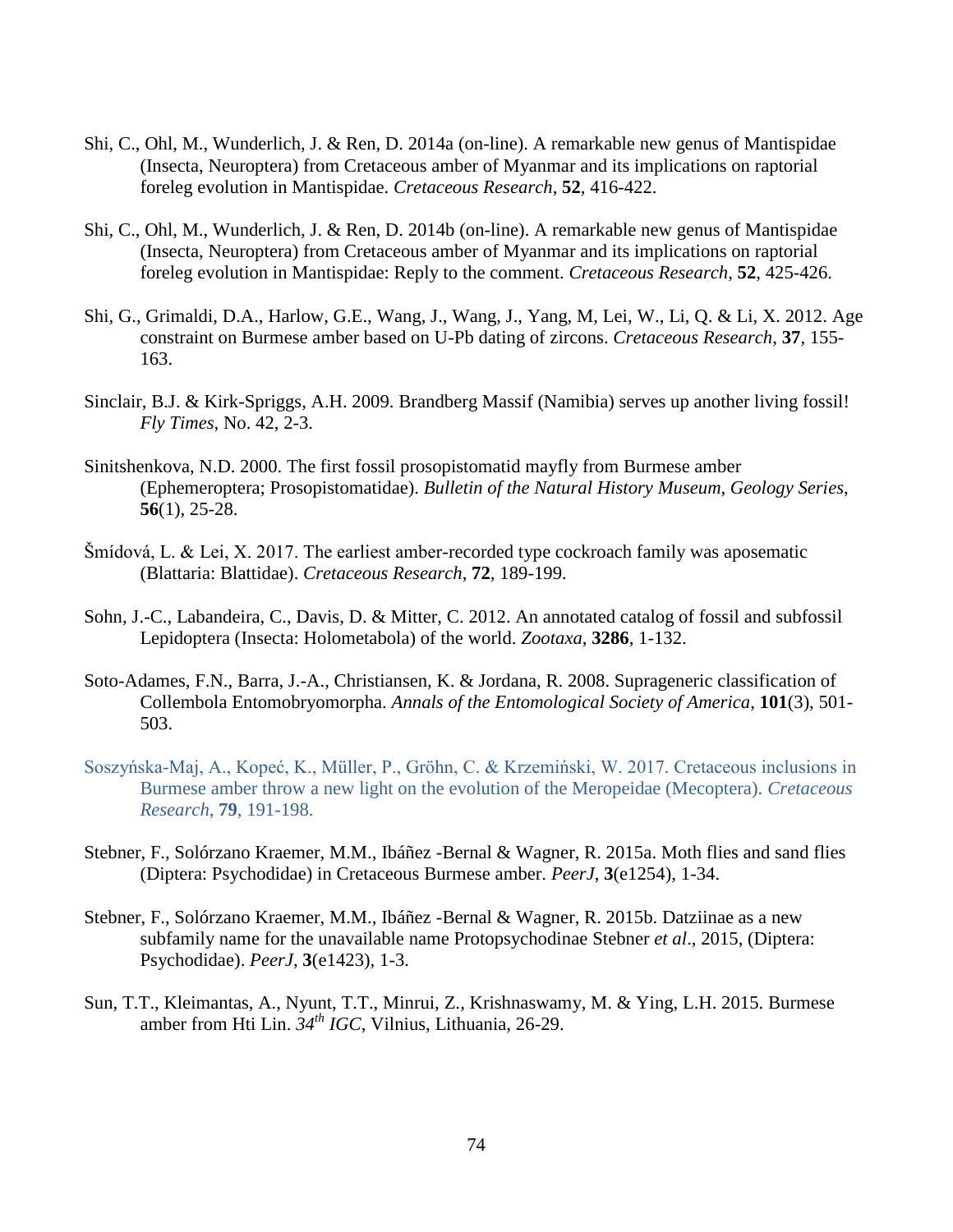- Sung, G.-H., Poinar Jr., G. O & Spatafora, J. W. 2008. The oldest fossil evidence of animal parasitism by fungi supports a Cretaceous diversification of fungal– arthropod symbioses. *Molecular Phylogenetics and Evolution*, **49**, 495-502.
- Szadziewski, R. 2004. Biting midges (Diptera: Ceratopogonidae) from Burmese amber, Myanmar. *Journal of Systematic Palaeontology*, **2**(2), 115-121.
- Szadziewski, R., Arillo, A., Urbanek, A. & Sontag, E. 2015 (on-line). Biting midges of the extinct genus *Protoculicoides* Boesel from Lower Cretaceous amber of San Just, Spain and new synonymy in recently described fossil genera (Diptera: Ceratopogonidae). *Cretaceous Research*, **58**, 1-9.
- Szadziewski, R., Giłka, W. & Urbanek, A. 2015. A blood sucking biting midge from Upper Cretaceous Burmese amber with a key to the determination of fossil species in the relictual genus *Leptoconops* Skuse (Diptera: Ceratopogonidae). *Cretaceous Research*, **54**, 255-259.
- Szadziewski, R. & Poinar, G.O.Jr. 2005. Additional biting midges (Diptera: Ceratopogonidae) from Burmese amber. *Polskie Pismo Entomologiczne*, **47**, 349-362.
- Szadziewski, R., Ross, A. & Giłka, W. 2014 (on-line). Further records of biting midges (Diptera: Ceratopogonidae from Upper Cretaceous Burmese amber (Myanmar). *Cretaceous Research*, **52**, 556-561.
- Szwedo, J. 2004. *Niryasaburnia* gen. nov. for '*Liburnia*' *burmitina* Cockerell, 1917, from Cretaceous Myanmar (Burmese) amber (Hemiptera, Fulgoromorpha: Achilidae). *Journal of Systematic Palaeontology*, **2**(2): 105-107.
- Szwedo, J., Bourgoin, T. & Lefebvre, F. 2004. *Fossil planthoppers (Hemiptera: Fulgoromorpha) of the world, an annotated catalogue with notes on Hemiptera classification*. Warsaw, Studio 1, 199 pp.
- Talamas, E.J., Johnson, N.F., Buffington, M.L. & Ren, D. 2016. *Archaeoteleia* Masner in the Cretaceous and a new species of *Proteroscelio* Brues (Hymenoptera, Platygastroidea). *Journal of Hymenoptera Research*, **56**, 241-261.
- Thaung, M.M. 2015. A taxonomic analysis of miscellaneous fungi collected from Burma. *Mycosphere*, **6**(1), 8-12.
- Thayer, M.K, Newton, A.F. & Chatzimanolis, S. 2011 (on-line). *Prosolierius*, a new mid-Cretaceous genus of Solieriinae (Coleoptera: Staphylinidae) with three new species from Burmese amber. *Cretaceous Research*, **34**, 124-134.
- Thomas, D.B., Nascimbene, P.C., Dove, C.J., Grimaldi, D.A. & James, H.F. 2014. Seeking carotenoid pigments in amber-preserved fossil feathers. *Scientific Reports*, **4**(5226), 1-6.
- U Tin, H. 1999. Burmite Burmese amber. *Australian Gemmologist*, **20**, 250-253.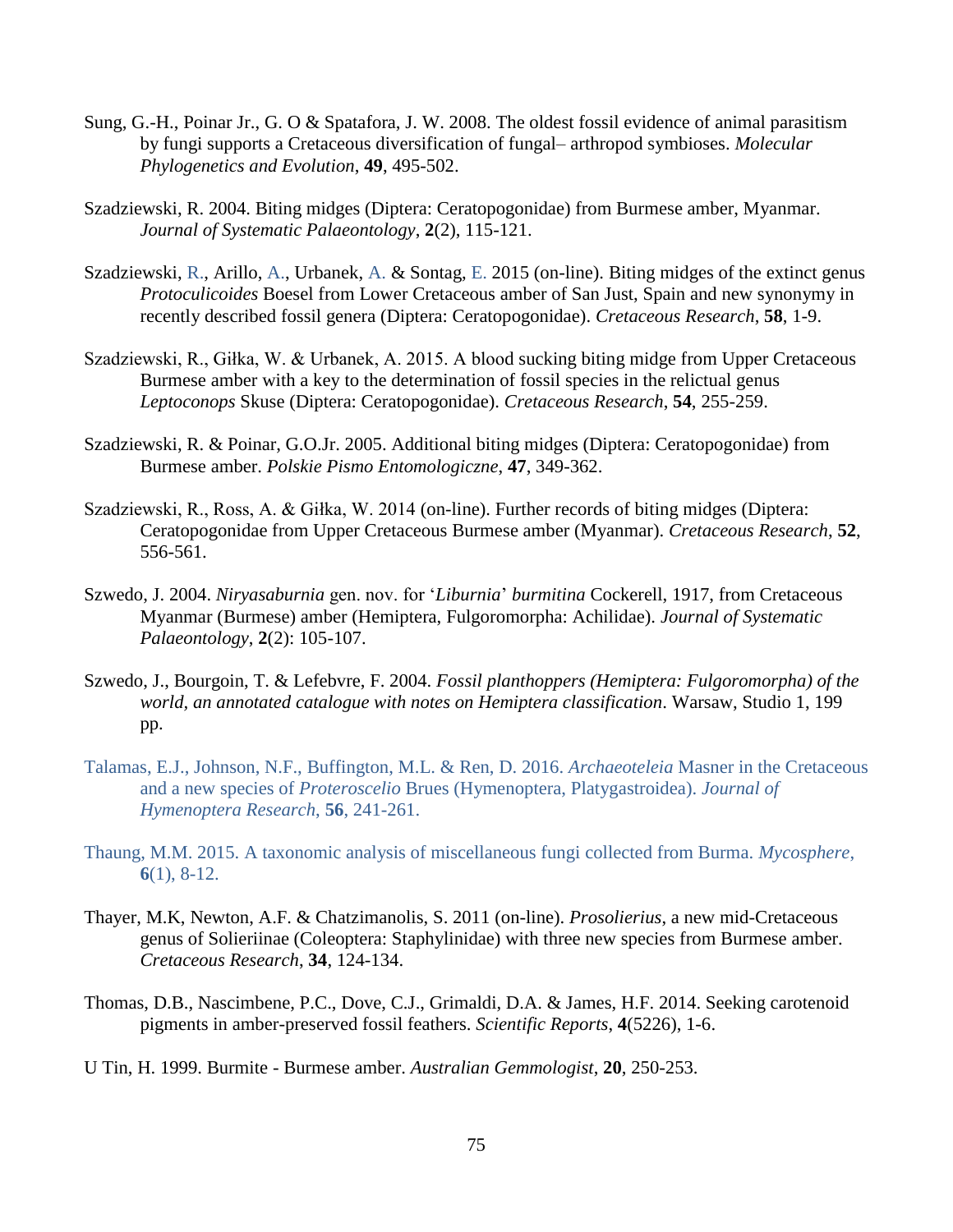- Vea, I.M. & Grimaldi, D.A. 2012. Phylogeny of ensign scale insects (Hemiptera: Coccoidea: Ortheziidae) based on the morphology of Recent and fossil females. *Systematic Entomology*, **37**, 758-783.
- Vea, I.M. & Grimaldi, D.A. 2015. Diverse new scale insects (Hemiptera; Cocoidea) in amber from the Cretaceous and Eocene with a phylogenetic framwework for fossil Coccoidea. *American Museum Novitates*, No. 3823, 80pp.
- Vea, I.M. & Grimaldi, D.A. 2016. Putting scales into evolutionary time: the divergence of major scale insect lineages (Hemiptera) predates the radiation of modern angiosperm hosts. *Scientific Reports*, **6**(23487), 1-11.
- Veiga-Crespo, P., Blasco, L., Poza, M. & Villa, T.G. 2007. Putative ancient microorganisms from amber nuggets. *International Microbiology*, **10**, 117-122.
- Vršanský, P. 2008. Central ocellus of extinct cockroaches (Blattida: Caloblattinidae). *Zootaxa*, **1958**, 41- 50.
- Vršanský, P. 2009. Albian cockroaches (Insecta, Blattida) from French amber of Archingeay. *Geodiversitas*, **31**(1), 73-98.
- Vršanský, P. & Bechly, B. 2015. New predatory cockroaches (Insecta: Blattaria: Manipulatoridae fam. n.) from the Upper Cretaceous Myanmar amber. *Geologica Carpathica*, **66** (2), 133-138.
- Wagner, R. & Stuckenberg, B.R. 2012. New fossil extant species of *Nemopalpus* Macquart (Diptera: Psychodidae: Bruchomyiinae). *African Invertebrates*, **53**(1), 355-367.
- Wang, B., Xia, F., Engel, M.S., Perrichot, V., Shi, G., Zhang, H., Chen, J., Jarzembowski, E.A., Wappler T. & Rust, J. 2016. Debris-carrying camouflage among diverse lineages of Cretaceous insects. *Science Advances*, **2**(6), e1501918, 1-8.
- Wang, B., Xia, F., Wappler, T., Simon, E., Zhang, H., Jarzembowski, E.A. & Szwedo, J. 2015. Brood care in a 100-million-year-old scale insect. *eLife*, **4**(e05447), 1-8.
- Wang, S., Shi, C., Zhang, Y.-J., Hu, G.-X. & Gao, L.-Z. 2016. Trading away ancient amber's secrets. *Science*, **351**, p. 926.
- Ward, P.S. 2007. Phylogeny, classification, and species-level taxonomy of ants (Hymenoptera: Formicidae). *Zootaxa*, **1668**, 549-563.
- Wichard, W. & Poinar, G.O.Jr. 2005. Köcherfliegen aus dem Burma Bernstein der oberen Kreide von Myanmar (Insecta, Trichoptera). *Mitteilungen aus dem Geologisch-Paläontologischen Institut der Universität Hamburg*, **89**, 129-136.
- Wichard, W., Ross, E. & Ross, A.J. 2011. *Palerasnitsynus* gen. n. (Trichoptera, Psychomyiidae) from Burmese amber. *Zookeys*, **130**, 323-330.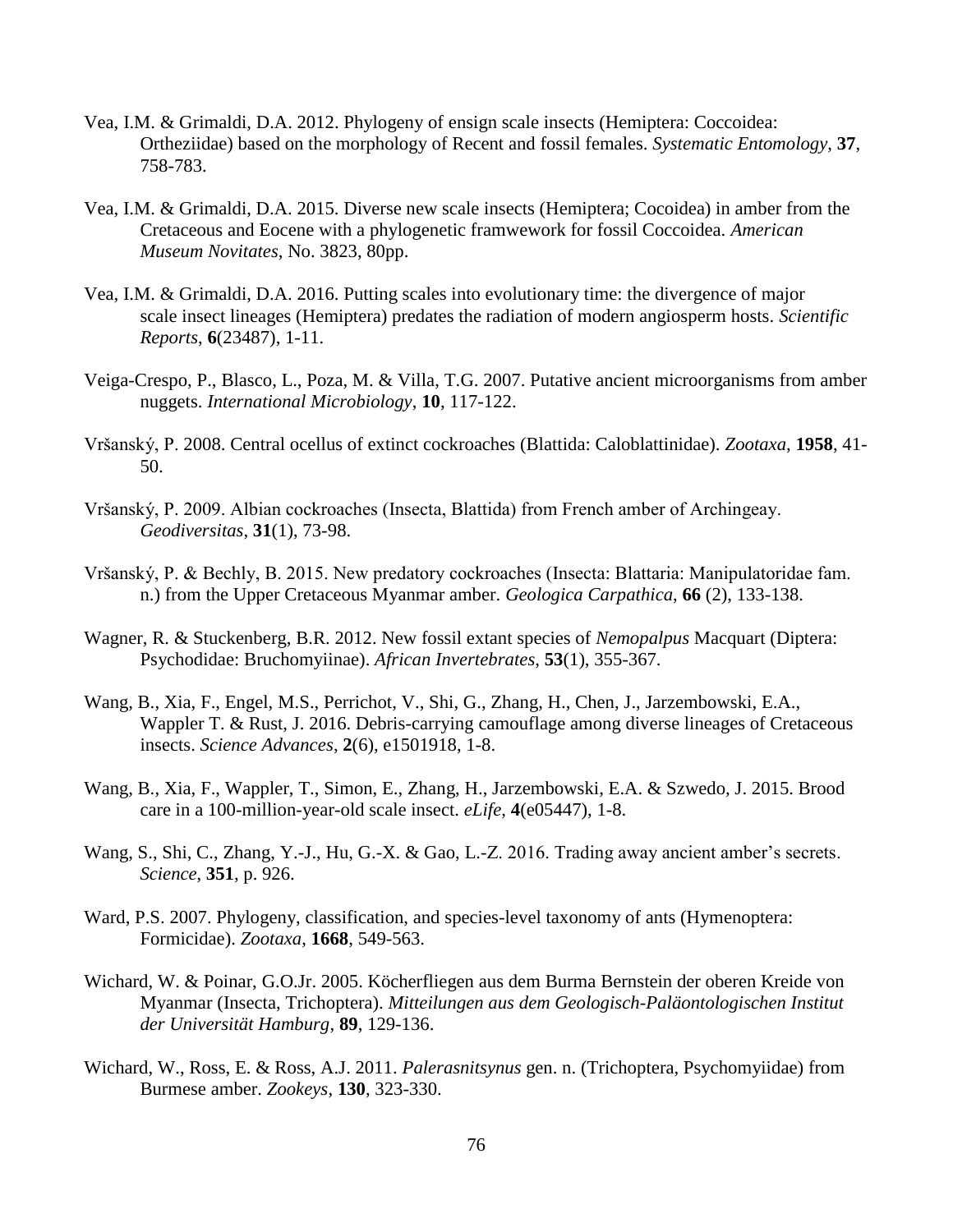- Wichard, W. 2017. Family Nevrorthidae (Insecta, Neuroptera) in mid-Cretaceous Burmese amber. *Palaeodiversity*, **10**, 1-5.
- Wichard, W. & Wang, B. 2016a. New Cretaceous caddis flies from Burmese amber (Insecta, Trichoptera). *Cretaceous Research*, **61**, 129-135.
- Wichard, W. & Wang, B. 2016b. A remarkable caddis fly with bipectinate antennae in Cretaceous Burmese amber (Insecta, Trichoptera). *Cretaceous Research*, **69**, 198-203.
- Winterton, S.L. & Gillung, J.P. 2012. A new species of spider fly in the genus *Sabroskya* Schlinger from Malawi, with a key to Acrocerinae world genera (Diptera, Acroceridae). *ZooKeys*, **171**, 1-15.
- Woodley, N.E. 2005. *Dacochile microsoma* Poinar & Brown, not a tanyderid but a bruchomyiine psychodid (Diptera: Psychodidae, Tanyderidae). *Zootaxa*, No. 1012, 53-60.
- Wunderlich, J. 2008a. Descriptions of fossil spider (Araneae) taxa mainly in Baltic amber, as well as on certain related extant taxa. In: Fossil and extant spiders (Araneae). *Beitraege zur Araneologie*, **5**, 44-139.
- Wunderlich, J. 2008b. The dominance of ancient spider families of the Araneae: Haplogynae in the Cretaceous, and the late diversification of advanced ecribellate spiders of the Entelegynae after the Cretaceous-Tertiary boundary extinction events, with descriptions of new families. In: Fossil and extant spiders (Araneae). Beitraege zur Araneologie, **5**, 524-675.
- Wunderlich, J. 2011. Some fossil spiders (Araneae) in Cretaceous ambers. In. Wunderlich, J. (ed.) Extant and fossil spiders (Araneae). *Beiträge zur Araneologie*, **6**, 539-557.
- Wunderlich, J. 2012a. On the fossil spider (Araneae) fauna in Cretaceous ambers, with descriptions of new taxa from Myanmar (Burma) and Jordan, and on the realtionships of the Superfamily Leptonetoidea. In. Wunderlich, J. (ed.) Fifteen papers on extant and fossil spiders (Araneae). *Beiträge zur Araneologie*, **7**, 157-232.
- Wunderlich, J. 2012b. Description of the first fossil Ricinulei in amber from Burma (Myanmar), the first report of this arachnid order from the Mesozoic and from Asia, with notes on the related extinct Order Trigonotarbida. In. Wunderlich, J. (ed.) Fifteen papers on extant and fossil spiders (Araneae). *Beiträge zur Araneologie*, **7**, 233-244.
- Wunderlich, J. 2015a. "Frozen behaviour": The oldest fossil proofs of spider eating spiders (Araneae) in 45 million years old Eocene Baltic amber and in 100 million years old Cretaceous amber from Myanmar (Burma). In: Wunderlich, J. (ed.) Mesozoic Spiders (Araneae). *Beiträge zur Araneologie*, **9**, 15-20.
- Wunderlich, J. 2015b. On the evolution and the classification of spiders, the Mesozoic spider faunas, and descriptions of new Cretaceous taxa mainly in amber from Myanmar (Burma) (Arachnida: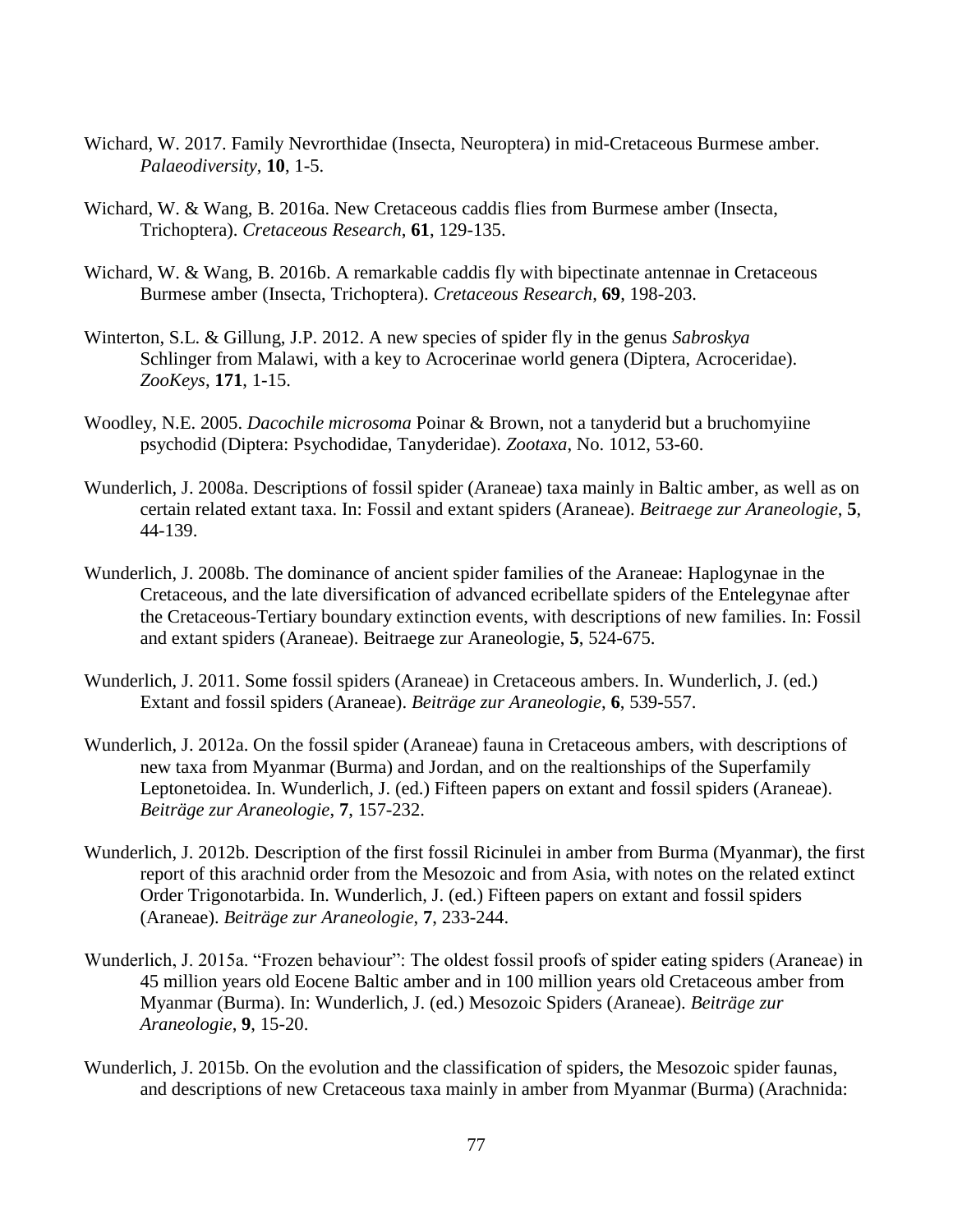Araneae). In: Wunderlich, J. (ed.) Mesozoic Spiders (Araneae). *Beiträge zur Araneologie*, **9**, 21- 408.

- Wunderlich, J. 2015c. New and rare Arachnida in Cretaceous Burmese amber (Amblypygi, Ricinulei and Uropygi: Thelephonida). In: Wunderlich, J. (ed.) Mesozoic Spiders (Araneae). *Beiträge zur Araneologie*, **9**, 409-436.
- Wunderlich, J. 2017a. Frozen behaviour: the oldest known attack of a fossil spider by a predatory mite in mid Cretaceous Burmese amber (Aranaeae: Oonopidae and Acari: Bdellidae). In: Wunderlich, J. (ed.) Ten papers on fossil and extant spiders. *Beiträge zur Araneologie*, **10**, 10-13.
- Wunderlich, J. 2017b. New extinct taxa of the arachnid order Ricinulei, based on new fossils preserved in mid Cretaceous Burmese amber. In: Wunderlich, J. (ed.) Ten papers on fossil and extant spiders. *Beiträge zur Araneologie*, **10**, 48-71.
- Wunderlich, J. 2017c. New and rare fossil spiders (Araneae) in mid Cretaceous amber from Myanmar (Burma), including the description of new extinct families of the suborders Mesothelae and Opisthothelae, as well as notes on the taxonomy, the evolution and the biogeography of the Mesothelae. In: Wunderlich, J. (ed.) Ten papers on fossil and extant spiders. Beiträge zur Araneologie, **10**, 72-279.
- Wunderlich, J. 2017d. Palaeobiogeography and phylogenomics fossil proofs contra results from molecular genetic: the case of Meosozoic segmented spiders (Araneae: Mesothelae). In: Wunderlich, J. (ed.) Ten papers on fossil and extant spiders. *Beiträge zur Araneologie*, **10**, 285- 288.
- Wunderlich, J. 2017e. Pictured key to the identification of Mesozoic to extant orders of the Arachnida. In: Wunderlich, J. (ed.) Ten papers on fossil and extant spiders. *Beiträge zur Araneologie*, **10**, 289-297.
- Wunderlich, J. 2017f. Corrections and additional remarks concerning Vol. 9 of the Beitr. Araneol. (2015): Mesozoic spiders by J. Wunderlich (Ed.). In: Wunderlich, J. (ed.) Ten papers on fossil and extant spiders. *Beiträge zur Araneologie*, **10**, 331-332.
- Xia, F., Yang, G., Zhang, Q., Shi, G. & Wang, B. 2015. *Amber: Lives through Time and Space*. Science Press. 197pp. [in Chinese]
- Xing, L., McKellar, R.C., Wang, M., Bai, M., O'Connor, J.K., Benton, M.J., Zhang, J., Wang, Y., Tseng, K., Lockley, M.G., Li, G., Zhang, W. & Xu, X. 2016. Mummified precocial bird wings in Burmese amber. *Nature Communications*, **7**(12089), 1-7.
- Xing, L., McKellar, R.C., Xu, X., Li, G., Bai, M., Scott Persons IV, W., Miyashita, T., Benton, M.J., Zhang, J., Wolfe, A.P, Yi, Q., Tseng, K., Ran, H. & Currie, P.J. 2016. A feathered dinosaur tail with primitive plumage trapped in mid-Cretaceous amber. *Current Biology*, **26**(24), 3352-3360.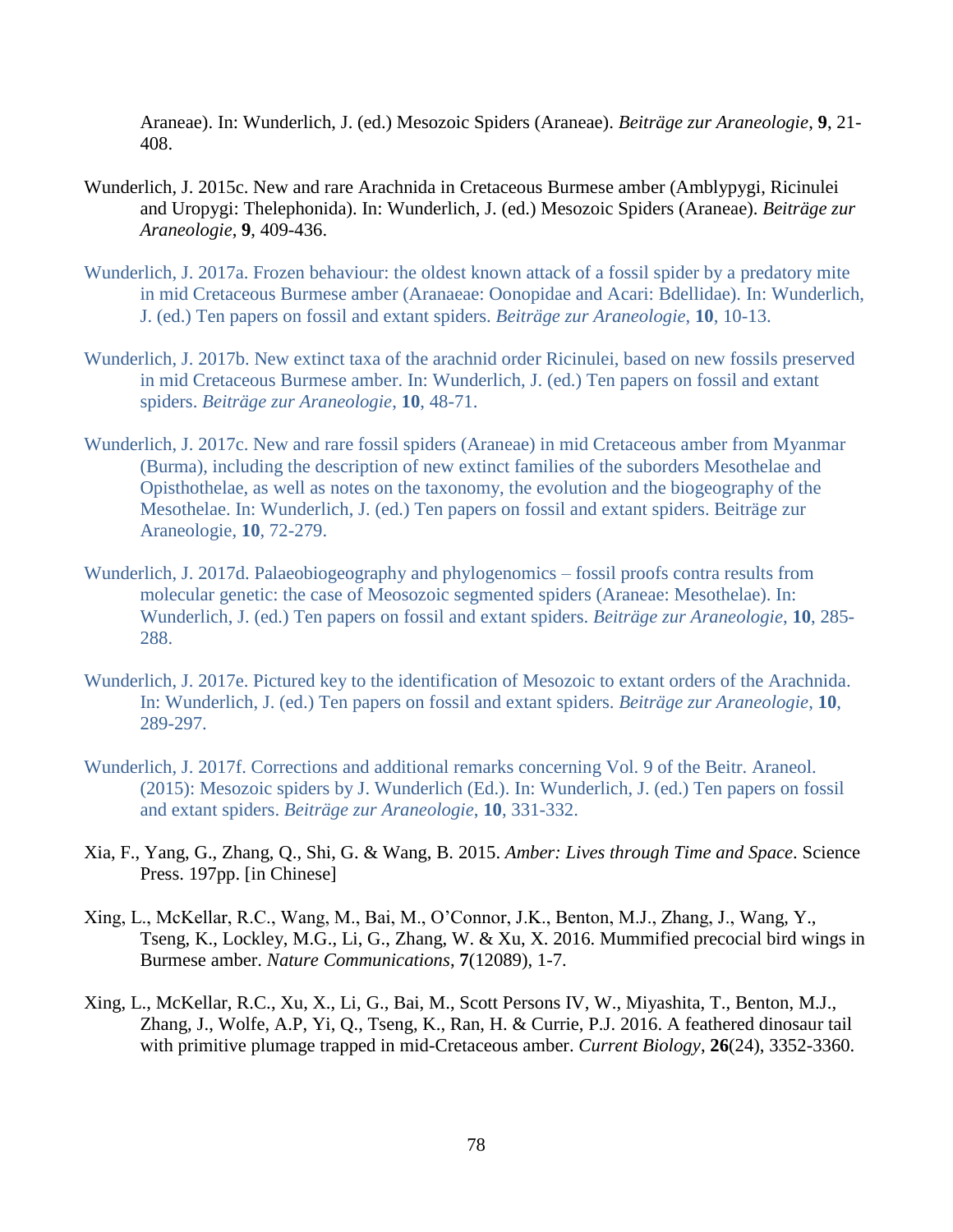- Xing, L., McKellar, R.C., Xu, X., Li, G., Bai, M., Scott Persons IV, W., Miyashita, T., Benton, M.J., Zhang, J., Wolfe, A.P, Yi, Q., Tseng, K., Ran, H. & Currie, P.J. 2017. Response to: Phylogenetic placement, developmental trajectories and evolutionary implications of a feathered dinosaur tail in Mid-Cretaceous amber. *Current Biology*, **27**, R216-R217.
- Xing, L., O'Connor, J.K., McKellar, R.C., Chiappe, L.M. Tseng, K., Li, G. & Bai, M. 2017. A mid-Cretaceous enantiornithine (Aves) hatchling preserved in Burmese amber with unusual plumage. *Gondwana Research*, **49**, 264-277.
- Xu, Z., Olmi, M. & He, J. 2013. Dryinidae of the Oriental region (Hymenoptera: Chrysidoidea). *Zootaxa*, **3614**, 1-460.
- Yamamoto, S., 2016a. The first fossil of dasycerine rove beetle (Coleoptera: Staphylinidae) from Upper Cretaceous Burmese amber: Phylogenetic implications for the omaliine group subfamilies. *Cretaceous Research*, **58**, 63-68.
- Yamamoto, S. 2016b. The oldest tachyporine rove beetle in amber (Coleoptera, Staphylinidae): A new genus and species from Upper Cretaceous Burmese amber. *Cretaceous Research*, **65**, 163-171.
- Yamamoto, S. 2017a. Discovery of the oxyporine rove beetle in the Mesozoic amber and its evolutionary implications for mycophagy (Coleoptera: Staphylinidae). *Cretaceous Research*, **74**, 198-204.
- Yamamoto, S. 2017b. A new genus of Brochocoleini beetle in Upper Cretaceous Burmese amber (Coleoptera: Archostemata: Ommatidae). *Cretaceous Research*, **76**, 34-39.
- Yamamoto, S., Jäch, M.A. & Takahashi, Y. 2017. Discovery of the first hydraenid beetle in amber, with description of a new genus and species (Coleoptera: Staphylinoidea: Hydraenidae). *Cretaceous Research*, **78**, 27-33.
- Yamamoto, S & Maruyama, M. 2017. Phylogeny of the rove beetle tribe Gymnusini sensu n. (Coleoptera: Staphylinidae: Aleocharinae): implications for the early branching events of the subfamily. *Systematic Entomology*, DOI: 10/1111/syen.12267.
- Yamamoto, S., Maruyama, M. & Parker, J. 2016. Evidence for social parasitism of early insect societies by Cretaceous rove beetles. *Nature Communications*, **7**(13658), 1-9.
- Yamamoto, S., Maruyama, M. & Parker, J. 2017. Evidence from amber for the origins of termitophily. *Current Biology*, **27**(16), R792-R794.
- Yamamoto, S. & Solodovnikov, A. 2016. The first fossil Megalopsidiinae (Coleoptera: Staphylinidae) from Upper Cretaceous Burmese amber and its potential for understanding basal relationships of rove beetles. *Cretaceous Research*, **59**, 140-146.
- Yamamoto, S., Takahashi, Y. & Parker, J. 2017. Evolutionary stasis in enigmatic jacobsoniid beetles. *Gondwana Research*, **45**, 275-281.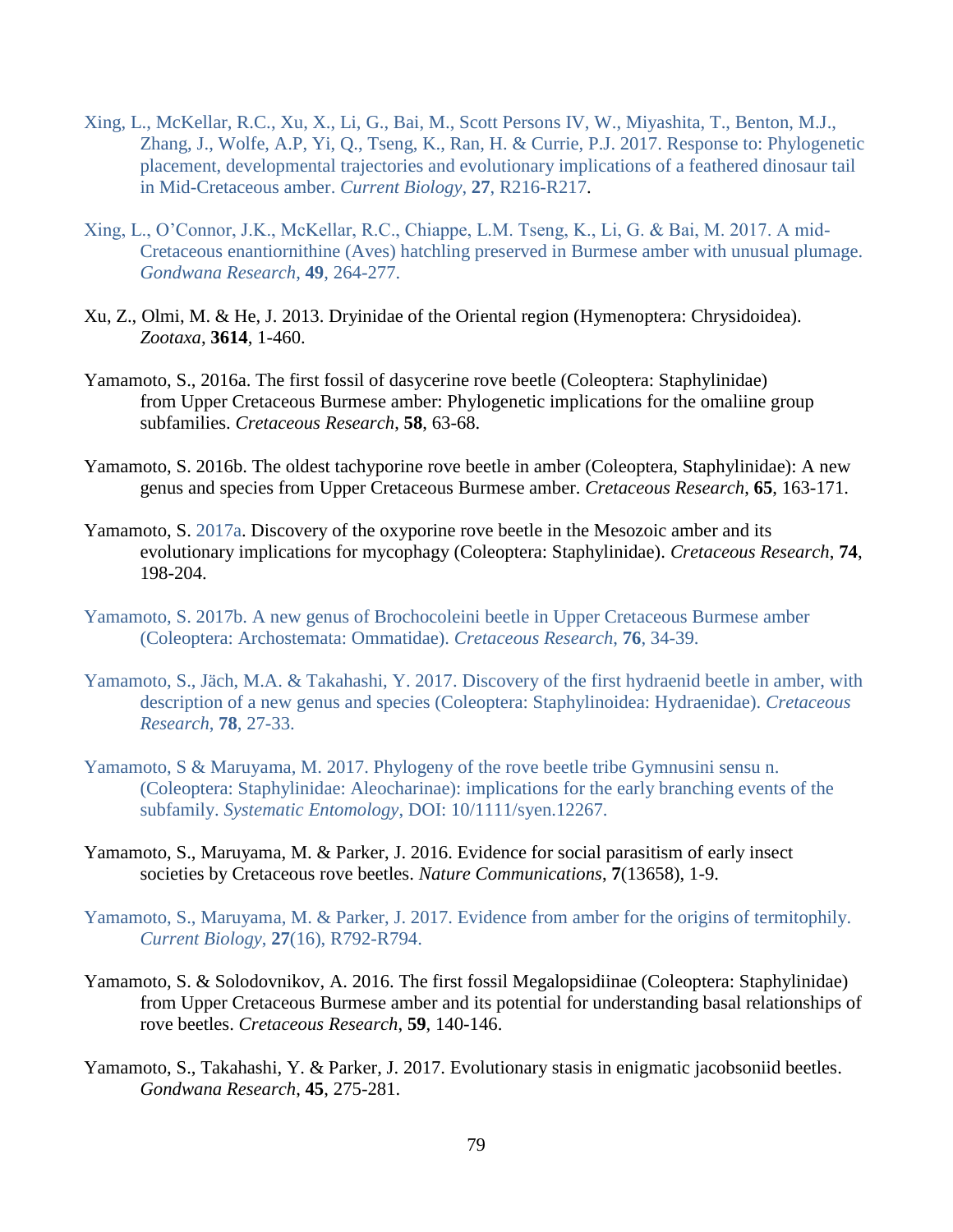- Yin, Z.-W., Cai, C.-Y., Huang, D.-Y. & Li, L.-Z. 2017. Specialized adaptations for springtail predation in Mesozoic beetles. *Scientific Reports*, **7** (98), 1-8.
- Yoshizawa, K. & Lienhard, C. 2010. In search of the sister group of the true lice: A systematic review of booklice and their relatives, with an updated checklist of Liposcelididae (Insecta: Psocodea). *Arthropod Systematics & Phylogeny*, **68**(2), 181-195.
- Yoshizawa, K. & Lienhard, C. 2016. Bridging the gap between chewing and sucking in the hemipteroid insects: new insights from Cretaceous amber. *Zootaxa*, **4079**(2), 229-245.
- Yu, Y., Hsiao, Y., Ślipinski, A., Jin, J., Ren, D. & Pang, H. 2016. A new Late Cretaceous genus and species of polypore fungus beetles (Coleoptera, Tetratomidae) from northern Myanmar. *Cretaceous Research*, **68**, 34-39.
- Yin, Z.-W., Cai., C., Huang, D. & Li, L. 2017. A second species of the genus *Cretoleptochromus* Cai & Huang (Coleoptera: Staphylinidae: Scydmaeninae) from mid-Cretaceous Burmese amber. *Cretaceous Research*, **75**, 115-119.
- Yin, Z.-W., Parker, J., Cai, C.-Y., Huang, D.-Y. & Li, L.-Z. 2017. A new stem bythinine in Cretaceous Burmese amber and early evolution of specialized predatory behaviour in pselaphine rove beetles (Coleoptera: Staphylinidae). *Journal of Systematic Palaeontology*, doi/full/10.1080/14772019.2017.1313790
- Yuan, D., Ren, D. & Wang, Y. 2016. New beaded lacewings (Neuroptera: Berothidae) from Upper Cretaceous Myanmar amber. *Cretaceous Research*, **68**, 40-48.
- Zhang, Q. & Wang, B. 2017. Evolution of lower brachyceran flies (Diptera) and their adaptive radiation with angiosperms. *Frontiers in Plant Science*, **8**(631), 1-6.
- Zhang, Q., Zhang, J., Feng, Y., Zhang, H. & Wang, B. 2015. An endoparasitoid Cretaceous fly and the evolution of parasitoidism. *Science of Nature*, **103**(2), 1-7.
- Zhang, Q., Zhang, J. & Wang, B. 2016. A remarkable brachyceran fly (Diptera: Tabanomorpha) from Late Cretaceous Burmese amber. *Cretaceous Research*, **67**, 1-7.
- Zhang, Q., Zhang, J. & Wang, B. 2017. First record of the subfamily Archinemestriinae in the family Nemestrinidae (Diptera: Brachycera) from Upper Cretaceous Burmese amber. *Cretaceous Research*, **75**, 141-145.
- Zhang, W., Cai, W., Li, W., Yang, X. & Ge, S. 2017. A new species of Chresmodidae from Mid-Cretaceous amber discovered in Myanmar. *Zoological Systematics*, **42**(2), 243-247.
- Zhang, W., Guo, M., Yang, X. & Bai, M. 2016. A new species of ice crawlers from Burmese amber (Grylloblattodea). *Zoological Systematics*, **41**(3), 327-331.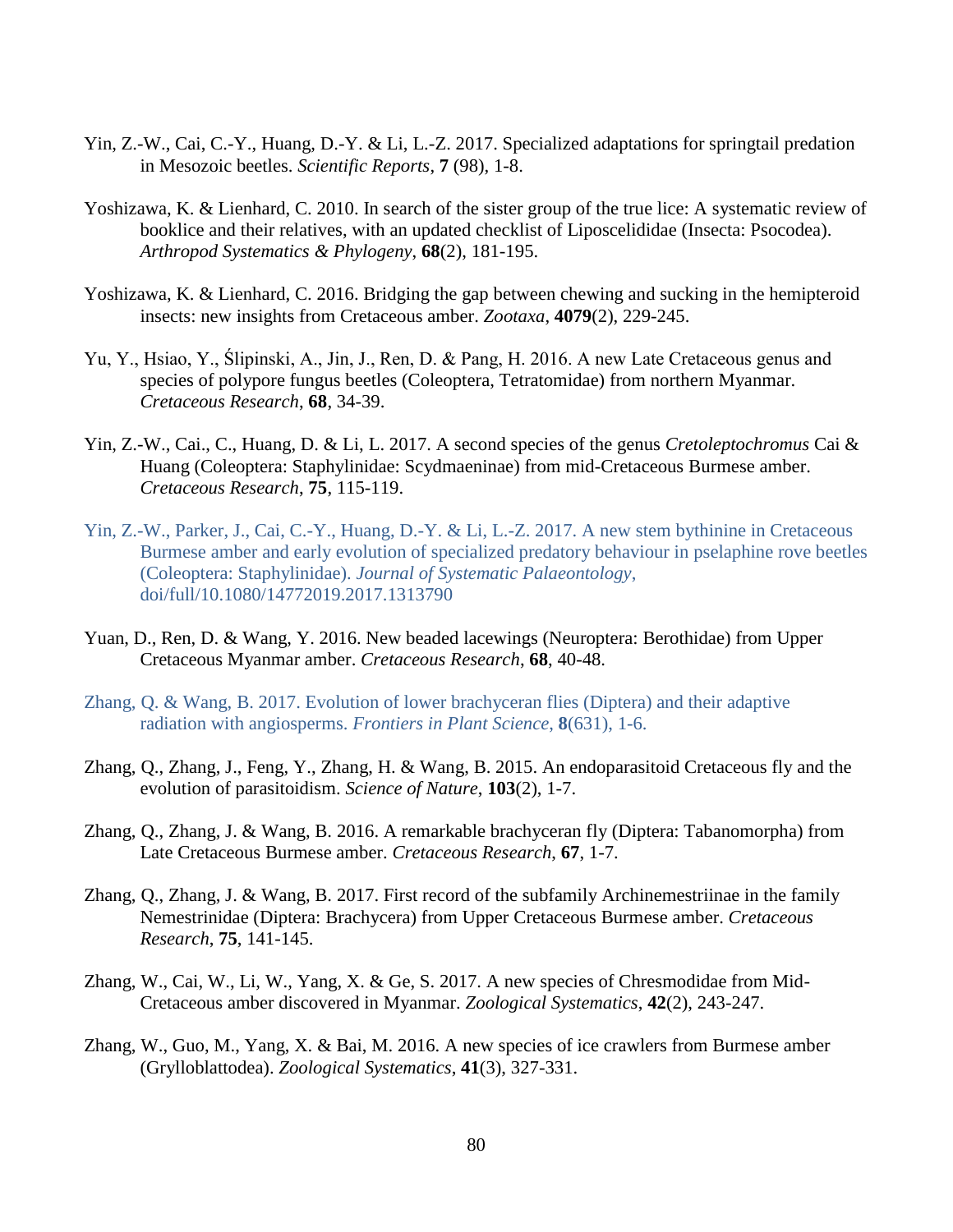- Zhang, W., Li, H., Shih, C., Zhang, A. & Ren, D. 2017. Phylogenetic analyses with four new Cretaceous bristletails reveal inter-relationships of Archaeognatha and Gondwana origin of Meinertellidae. *Cladistics*, 2017, 1-23.
- Zhang, W., Wang, J., Shih, C. & Ren. D. 2017. Cretaceous moths (Lepidoptera: Micropterigidae) with preserved scales from Myanmar amber. *Cretaceous amber*, **78**, 166-173.
- Zhang, X., Ren, D. & Yao, Y. 2017. A new species of *Foveopsis* Shcherbakov (Hemiptera: Fulgoromorpha: Fulgoroidea: Perforissidae) from mid-Cretaceous Burmese amber. *Cretaceous Research*, **79**, 35-42.
- Zhao, X., Bashkuev, A., Chen, L. & Wang, B. 2016 (on-line). The first hanging fly from mid-Cretaceous Burmese amber (Mecoptera: Bittacidae). *Cretaceous Research*, **70**, 147-151.
- Zhao, X., Zhang, Q., Jarzembowski, E.A., Chen, L. & Wang, B. 2016. A new earwig fly from mid-Cretaceous Burmese amber (Mecoptera: Meropeidae). *Cretaceous Research*, **66**, 136-140.
- Zheng, D., Chang, S.-C., Jarzembowski, E.A. & Wang, B. 2016 (on-line). The first aeshnoid dragonfly (Odonata: Anisoptera: Telephlebiidae) from mid-Cretaceous Burmese amber. *Cretaceous Research*, **72**, 105-109.
- Zheng, D., Chang, S.-C., Nel, A., Jarzembowski, E.A. , Zhuo, D. & Wang, B. 2017. *Electrodysagrion lini* gen. et sp. nov., the oldest Dysagrionini (Odonata: Zygoptera: Dysagrionidae) from mid-Cretaceous Burmese amber. *Cretaceous Research*, **77**, 44-48.
- Zheng, D., Jarzembowski, E.A., Chang, S.-C. & Wang, B. 2016. A new true dragonfly (Odonata, Anisoptera, Gomphaeschnaoidini) from mid-Cretaceous Burmese amber. *Proceedings of the Geologists' Association*, **127**, 629-632.
- Zheng, D., Nel, A., Chang, S.-C., Jarzembowski, E.A., Zhang, H. & Wang, B. 2017. A well-preserved true dragonfly (Anisoptera: Gomphides: Burmagomphidae fam. nov.) from Cretaceous Burmese amber. *Journal of Systematic Palaeontology*, doi.org/10.1080/14772019.2017.1365100
- Zheng, D., Nel, A., Jarzembowski, E.A., Chang, S.-C., Zhang, H., Xia, F., Liu, H. & Wang, B. 2017. Extreme adaptations for probable visual courtship behaviour in a Cretaceous dancing damselfly. *Scientific Reports*, **7**(44932), 1-8.
- Zheng, D., Wang, B. & Chang, S.-C. 2016 (on-line). *Palaeodisparoneura cretacica* sp. nov., a new damselfly (Odonata: Zygoptera: Platycnemididae) from mid-Cretaceous Burmese amber. *Comptes Rendus Palevol*, **16**, 235-240.
- Zheng, D., Wang, B., Jarzembowski, E.A., Chang, S.-C. & Nel, A. 2016a. The first fossil Perilestidae (Odonata: Zygoptera) from mid-Cretaceous Burmese amber. *Cretaceous Research*, **65**, 199-205.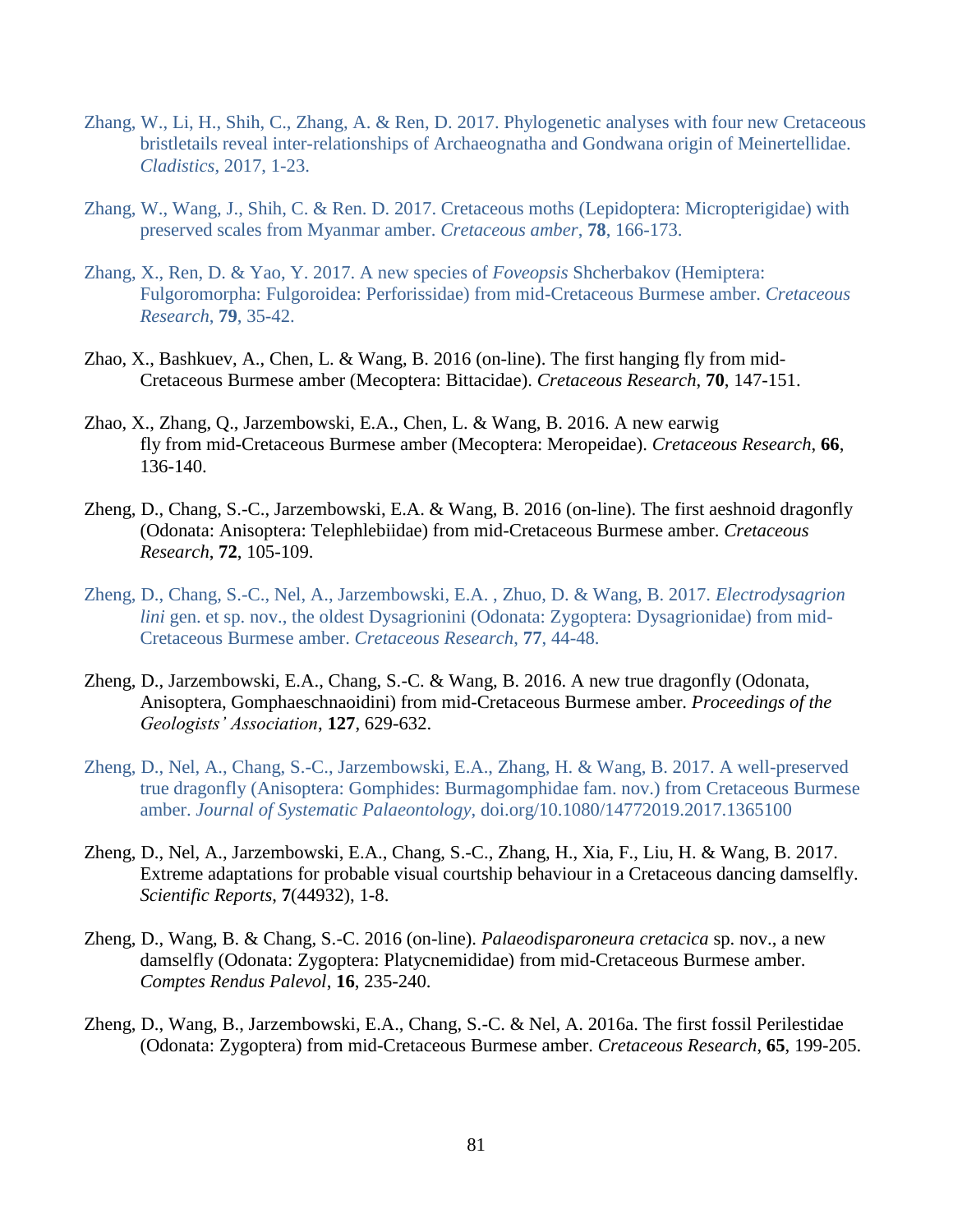- Zheng, D., Wang, B., Jarzembowski, E.A., Chang, S.-C. & Nel, A. 2016b. Burmadysagrioninae, a new subfamily (Odonata: Zygoptera: Dysagrionidae) from mid-Cretaceous Burmese amber. *Cretaceous Research*, **67**, 126-132.
- Zheng, D., Wang, B., Nel, A., Jarzembowski, E.A., Zhang, H. & Chang, S.-C. 2017. Mesostictinae subfam. nov., an archaic group of platystictid damselflies (Odonata: Zygoptera) from mid-Cretaceous Burmese amber. *Journal of Systematic Palaeontology*, doi.org/10.1080/14772019.2017.1348395
- Zheng, D., Zhang, Q., Chang, S.-C. & Wang, B. 2016. A new damselfly (Odonata: Zygoptera: Platystictidae) from mid-Cretaceous Burmese amber. *Cretaceous Research*, **63**, 142-147.
- Zheng, D., Zhang, Q., Nel, A., Jarzembowski, E.A., Zhou, Z., Chang, S.-C. & Wang, B. 2016 (on-line). New damselflies (Odonata: Zygoptera: Hemiphlebiidae, Dysagrionidae) from mid-Cretaceous Burmese amber. *Alcheringa*, **41**(1), 12-21.
- Zherikhin, V.V. 2000. A new genus and species of Lophioneuridae from Burmese amber (Thipida (=Thysanoptera): Lophioneurina. *Bulletin of the Natural History Museum*, Geology Series, **56**(1), 39-41.
- Zherikhin, V.V. & Ross, A.J. 2000. A review of the history, geology and age of Burmese amber (Burmite). *Bulletin of the Natural History Museum, Geology Series*, **56**(1), 3-10.
- Zschokke, S. 2004. Glue droplets in fossil spider webs. In: Logunov, D.V. & Penney, D. (eds) European Arachnology 2003. *Arthropoda Selecta, Special Issue*, **1**, 367-374.
- Żyła, D., Yamamoto, S., Wolf-Schwenninger, K., Solodovnikov, A. 2017. Cretaceous origin of the unique prey-capture apparatus in megadiverse genus: stem lineage of Steninae rove beetles discovered in Burmese amber. *Scientific Reports*, **7**(45904), 1-15.

## **In press**

- Jarzembowski, E.A., Wang, B. & Zheng, D. in press. A new spiny reticulated beetle (Coleoptera: Cupedidae) from Cretaceous Burmese amber. *Proceedings of the Geologists' Association*,
- Jarzembowski, E.A., Wang, B. & Zheng, D. in press. A slender new archaic beetle in Burmese amber (Coleoptera: Archostemata). *Alcheringa*,
- Mey, W., Wichard, W., Ross, E. & Ross, A. (in press) On the systematic position of a highly derived amphiesmenopteran insect from Burmese amber (Insecta, Amphiesmenoptera). *Earth and Environmental Science Transactions of the Royal Society of Edinburgh*,
- Smith, R.D.A. & Ross, A.J. (in press) Amberground pholadid bivalve borings and inclusions in Burmese amber: Implications for proximity of resin-producing forests to brackish-marine waters, and the